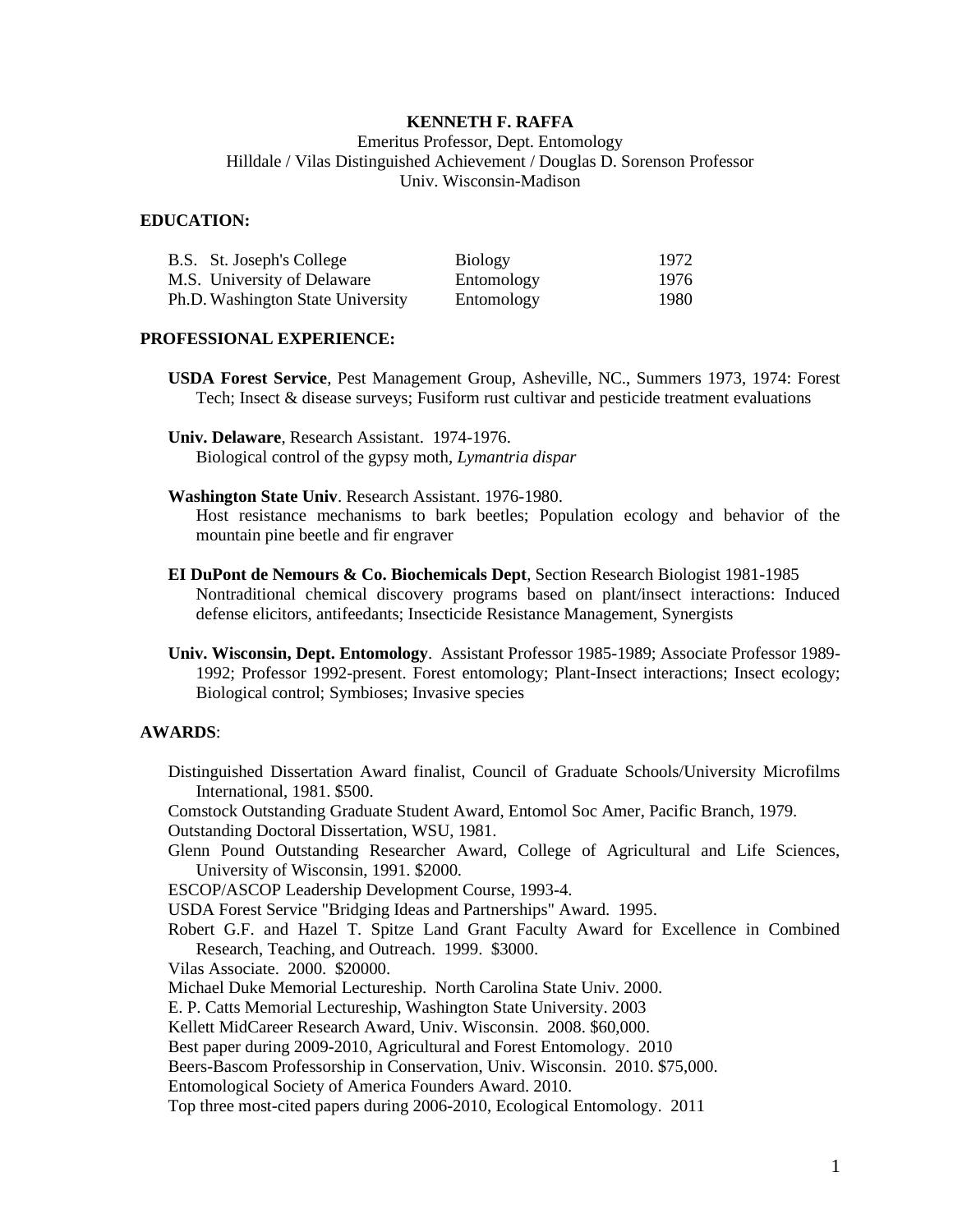Silverstein-Simeone Lecture Award, International Society of Chemical Ecology, 2011. Landsdowne Lectureship. Univ. Victoria 2011. Fellow, Entomological Society of America. 2012. University of Delaware CANR Distinguished Alumnus Award, 2015. Vilas Distinguished Achievement / Douglas D Sorenson Professor, Univ. Wisconsin. 2015. \$75,000. Hilldale Award in the Biological Sciences, Univ. Wisconsin. 2017. \$7500. Entomological Society of America Plant-Insects Ecosystems Lifetime Achievement Award. 2018 Western Forest Insect Work Conference Founders Award, 2020

# **GRANTS:** \$**9,606,945**

## **RESEARCH:**

**Web of Sci**: H-Ind: 62, Citat: 14,815; **Google Schol**: H-Ind: 83, Citat: 25,604, 110-Ind: 280

### **Publications**

#### Refereed Primary Journal Articles

- 1. Raffa, K.F. 1977. Potential alternate hosts of the gypsy moth parasite, *Apanteles porthetriae*. Environ. Entomol. 9: 57-59.
- 2. Raffa, K.F. 1977. Some parasites of Lepidoptera larvae recently collected in Delaware. Entomol. News 88: 81-84.
- 3. Zack, R.S., E.J. Davis, & K.F. Raffa. 1979. A new host record and notes on *Nosodendron californicum* Horn. Coleop. Bull. 33: 74.
- 4. Raffa, K.F., & A.A. Berryman. 1982. Gustatory cues in the orientation of *Dendroctonus ponderosae* (Coleoptera: Scolytidae) to host trees. Can. Entomol. l14: 97-l04.
- 5. Raffa, K.F., & A.A. Berryman. 1982. Physiological differences between lodgepole pines resistant and susceptible to the mountain pine beetle and associated microorganisms. Environ. Entomol. 11: 486-492.
- 6. Raffa, K.F., & A.A. Berryman. 1982. Accumulation of monoterpenes and associated volatiles following inoculation of grand fir with a fungus transmitted by the fir engraver, *Scolytus ventralis* (Coleoptera: Scolytidae). Can. Entomol. l14: 797-810.
- 7. Raffa, K.F., & A.A. Berryman. 1983. The role of host plant resistance in the colonization behavior and ecology of bark beetles. Ecol. Monogr. 53: 27-49.
- 8. Raffa, K.F., & A.A. Berryman. 1983. Physiological aspects of lodgepole pine wound responses to a fungal symbiont of the mountain pine beetle. Can. Entomol. 115: 723-734.
- 9. Raffa, K.F., & T.M. Priester. 1985. Synergists as research tools and in agriculture. J. Agric. Entomol. 2: 27-45.
- 10. Berryman, A.A., B. Dennis, K.F. Raffa, & N.C. Stenseth. 1985. Evolution of optimal group attack, with particular reference to bark beetles (Coleoptera: Scolytidae). Ecology 66: 898-903.
- 11. Raffa, K.F., A.A. Berryman, J. Simasko, W. Teal, & B.L. Wong. 1985. Effects of grand fir monoterpenes on the fir engraver (Coleoptera: Scolytidae) and its symbiotic fungi. Environ. Entomol. 14: 552-556.
- 12. Leeper, J.R., & K.F. Raffa. 1986. Baseline resistance/susceptibility data for chlorpyrifos, methomyl, and permethrin in *Heliothis virescens* (F.) and *Heliothis zea* (Boddie) cultures. Tropical Pest Mgmt. 32: 137-145.
- 13. Raffa, K.F., & A.A. Berryman. 1986. A mechanistic computer model of mountain pine beetle populations interacting with lodgepole pine stands and its implication for forest managers. Forest Sci. 32:789-805.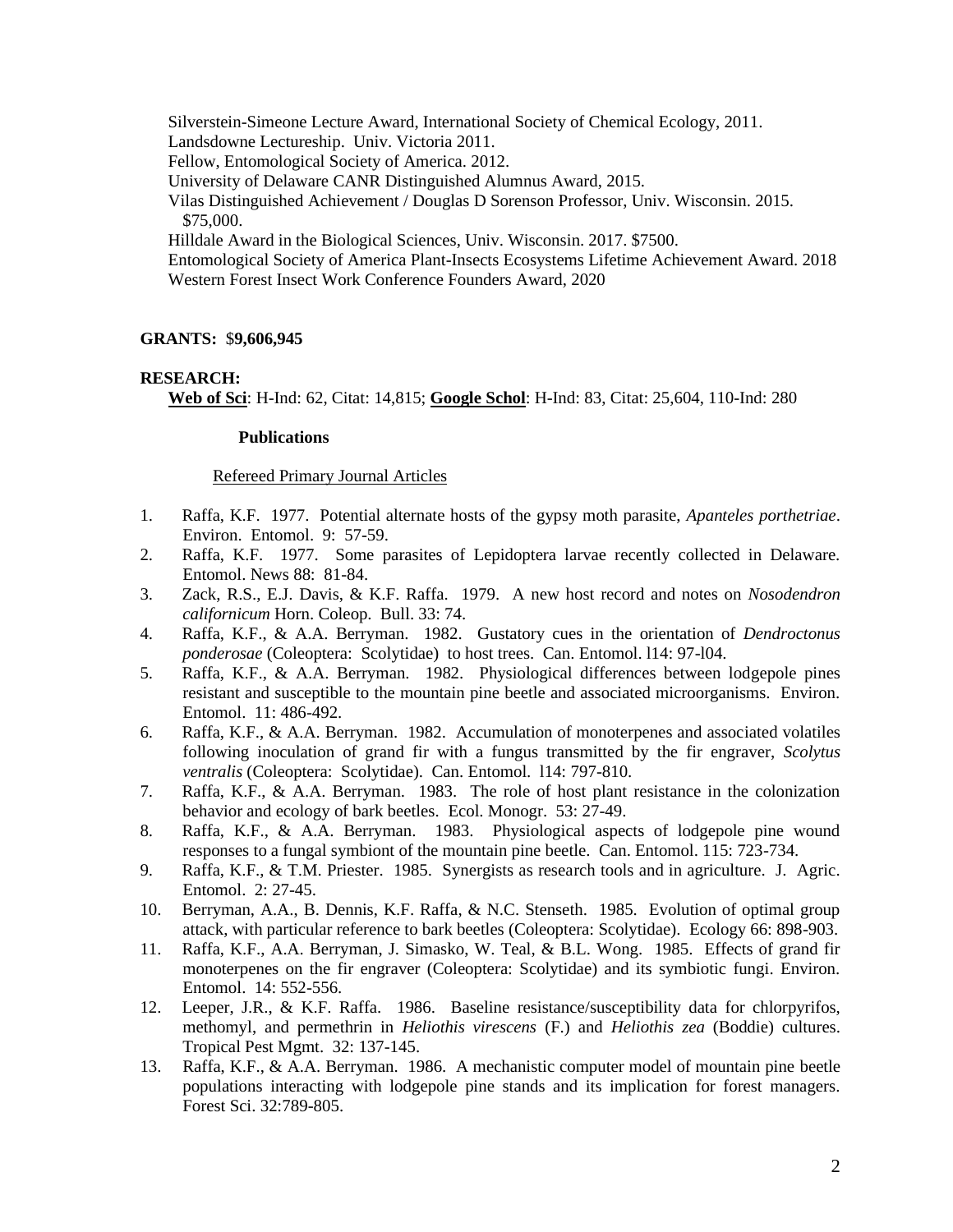- 14. Brattsten, L.B.; C.W. Holyoke, Jr.; J.R. Leeper; & K.F. Raffa. 1986. Insecticide resistance: Challenge to pest management and basic research. Science 231: 1255-1260.
- 15. Raffa, K.F., & A.A. Berryman. 1987. Interacting selective pressures in conifer-bark beetle systems: A basis for reciprocal adaptations? Amer. Nat. 129: 234-262.
- 16. Raffa, K.F. 1987. Effect of host plant on cannibalism rates by fall armyworm (Lepidoptera: Noctuidae) larvae. Environ. Entomol. 16: 672-675.
- 17. Raffa, K.F. 1987. Maintenance of innate feeding preferences by a polyphagous insect despite ingestion of associated deleterious chemicals. Entomol. Exper. & Applic. 44: 221-227.
- 18. Raffa, K.F. 1987. Influence of host plant on deterrence by azadirachtin of feeding by fall armyworm larvae (Lepidoptera: Noctuidae). J. Econ. Entomol. 80: 384-387.
- 19. Raffa, K.F., & E.B. Smalley. 1988. Response of Red and Jack Pines to inoculation with microbial associates of the Pine Engraver, *Ips pini*. Can. J. For. Res. 18: 581-586.
- 20. Raffa, K.F., & J.L. Frazier. 1988. A generalized model for quantifying behavioral desensitization to antifeedants. Entomol. Exp. & Appl. 46:93-l00.
- 21. Raffa, K.F., & D.J. Hall. 1988. Seasonal activities of the Pine Root Collar Weevil, *Hylobius radicis* Buchanan (Coleoptera: Curculionidae), in Red Pine stands undergoing decline. The Great Lakes Entomol. 21: 69-74.
- 22. Raffa, K.F., & E.B. Smalley. 1988. Host resistance to invasion by lower stem and root infesting insects of pine: Response to controlled inoculations with the fungal associate *Leptographium terebrantis*. Can. J. For. Res. 18: 675-681.
- 23. Raffa, K.F., & G.L. Lintereur. 1988. New host record and developmental notes on the pear slug, *Caliroa cerasi* (L.), feeding on *Cotoneaster* and *Chaenomeles* species. The Great Lakes Entomol. 21: 75-79.
- 24. Raffa, K.F., & D.W. Hunt. 1988. Use of baited pitfall traps for monitoring pales in weevil, *Hylobius pales* (Herbst) (Coleoptera: Curculionidae), adult populations. The Great Lakes Entomol. 21: 125-127.
- 25. Leeper, J.R., K.F. Raffa, & J.A. Bruhn. 1988. Analysis of mortality characterization in developing LD values from topical application test results. Tropical Pest Mgmt. 34:404-406.
- 26. Stavney, E.A., & K.F. Raffa. 1988. Collection method of New York Weevil, *Ithycerus noveboracensis*, adults. Entomol. News. 99:164-166.
- 27. Raffa, K.F., & R.J. Steffeck. 1988. Computation of response factors for quantitative analysis of monoterpenes by gas liquid chromatography. J. Chem. Ecol. 14:1385-1390.
- 28. Raffa, K.F., & E.B. Smalley. 1988. Seasonal and longterm responses of host trees to microbial associates of the pine engraver, *Ips pini*. Can. J. For. Res. 18: 1624-1634.
- 29. Raffa, K.F., & D.J. Hall. 1988. *Thrips calcaratus* Uzel (Thysanoptera: Thripidae), a new pest of basswood trees in the Lake States. Can. J. For. Res. 18: 1661-1662.
- 30. Hunt, D.W.A., & K.F. Raffa. 1989. Attraction of the pine root collar weevil, *Hylobius radicis*, and the pitch-eating weevil, *Pachylobius picivorus* (Coleoptera: Curculionidae), to ethanol and turpentine in pitfall traps. Environ. Entomol. 18: 351-355.
- 31. Raffa, K.F., & D.W. Hunt. 1989. Microsite and interspecific interactions affecting emergence of root-infesting pine weevils (Coleoptera: Curculionidae) in Wisconsin. Annals Entomol. Soc. Amer. 82: 438-445.
- 32. Berryman, A.A., K.F. Raffa, J.A. Millstein, & N.C. Stenseth. 1989. Interaction dynamics of bark beetle aggregation and conifer defense rates. Oikos. 56: 256-263.
- 33. Raffa, K.F. 1989. Genetic engineering of trees to enhance resistance to insects: Evaluating the risks of biotype evolution and secondary pest outbreak. BioScience. 39: 524-534.
- 34. Raffa, K.F., & K. D. Klepzig. 1989. Chiral escape of bark beetles from predators responding to bark beetle pheromones. Oecologia. 80: 566-569.
- 35. Rieske, L.K., D.W.A. Hunt, & K.F. Raffa. 1989. *Microctonus pachylobii* (Hymenoptera: Braconidae) parasitizes *Hylobiu*s weevils in Wisconsin: New host genus and geographic records. Entomol. News. 100: 153-154.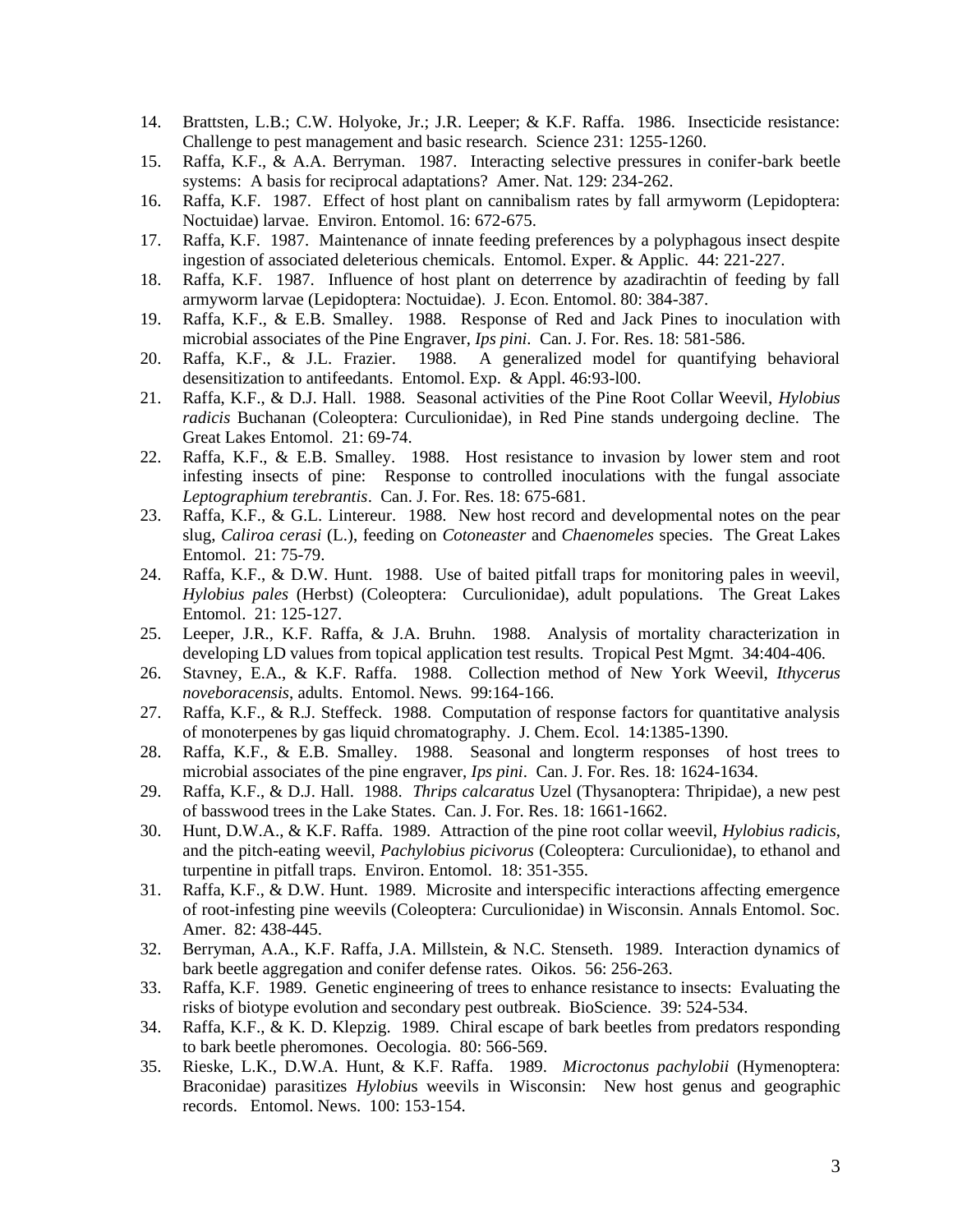- 36. Rieske, L.K., & K.F. Raffa. 1990. Use of a monitoring system to evaluate pesticide efficacy and residual activity against two pine root weevils, *Hylobius pales* and *Pachylobius picivorus* (Coleoptera: Curculionidae), in Christmas tree farms. Great Lakes Entomol. 23: 189-193.
- 37. Rieske, L.K., & K.F. Raffa. 1990. Dispersal patterns and mark-recapture estimates of two pine root weevil species *Hylobius pales* and *Pachylobius picivorus* (Coleoptera: Curculionidae), in Christmas tree plantations. Environ. Entomol. 19: 1829-1836.
- 38. Rieske, L.K., & K.F. Raffa. 1991. Effect of varying ethanol and turpentine levels on attraction of two pine root weevil species *Hylobius pales* and *Pachylobius picivorus* (Coleoptera: Curculionidae). Environ. Entomol. 20: 48-52.
- 39. McCown, B.H., D.E. McCabe, D.R. Russell, D.J. Robison, K.A. Barton, & K.F. Raffa. 1991. Stable transformation of *Populus* and incorporation of pest resistance by electrical discharge particle acceleration. Plant Cell Reports. 5: 590-594.
- 40. Klepzig, K.D., K.F. Raffa, & E.B. Smalley. 1991. Association of insect-fungal complexes with Red Pine Decline in Wisconsin. For. Sci. 37: 1119-1139.
- 41. Codella, S.G., Jr., W.H. Fogal, & K.F. Raffa. 1991. The effect of host variability on growth and performance of the Introduced Pine Sawfly, *Diprion similis*. Can. J. For. Res. 21: 1668- 1674.
- 42. Raffa, K.F. 1991. Temporal and spatial disparities among bark beetles, predators, and associates responding to synthetic bark beetle pheromones: *Ips pini* in Wisconsin. Environ. Entomol. 20: 1665-1679.
- 43. Hunt, D.W.A., & K.F. Raffa. 1991. Orientation of *Hylobius pales* and *Pachylobius picivorus* (Coleoptera: Curculionidae) to visual cues. Great Lakes Entomol. 24: 225-229.
- 44. Krause, S.C., & K.F. Raffa. 1992. Comparison of insect, fungal, and mechanically induced defoliation of larch: Effects on plant productivity and host suitability and availability. Oecologia. 90: 411-416.
- 45. Raffa, K.F., D.J. Hall, W. Kearby, & S. Katovich. 1992. Seasonal life history of Introduced Basswood Thrips (Thysanoptera: Thripidae) in Wisconsin. Environ. Entomol. 21: 771-779.
- 46. Hunt, D.W.A., G. Lintereur, & K.F. Raffa. 1992. Rearing methods for Hylobius radicis and Hylobius pales (Coleoptera: Curculionidae). J. Econ. Entomol. 85: 1873-1877.
- 47. Hoffman, G.D., & K.F. Raffa. 1992. Maturation of the reproductive systems of male pales weevils (Coleoptera: Curculionidae) and their response to females. Annals Entomol. Soc. Amer. 85: 571-577.
- 48. Reich, P.B., M.B. Walters, S.C. Krause, D.W. Vanderklein, K.F. Raffa, & T. Tabone. 1993. Gas exchange and growth of red pine seedlings and trees one year after defoliation. Trees -Structure and Function. 7: 67-77.
- 49. Rieske, L.K. & K.F. Raffa. 1993. Potential use of baited pitfall traps in monitoring pine root weevil (*Hylobius pales, H. radicis*, and *Pachylobius picivorus*) populations and infestation levels. J. Econ. Entomol. 86: 475-485.
- 50. Ramachandran, R., K.F. Raffa, D. Bradley, M. , D. Ellis, & B. McCown. 1993. Activity of an insecticidal protein from *Bacillus thuringiensis* subsp. *thuringiensis* HD-290-I strain to coleopteran and lepidopteran defoliators of poplars. Environ. Entomol. 22: 190-196.
- 51. Hoffman, G.D., & K.F. Raffa. 1993. *Microctonus pachylobii* (Hymenoptera: Braconidae): a new host record from the pine root collar weevil, and notes on its biology. The Great Lakes Entomol. 26: 55-59.
- 52. Ramachandran, R., K.F. Raffa, M.J. , D.E. Ellis, & B.H. McCown. 1993. Behavioral and physiological responses of spruce budworm and fall webworm larvae to *Bacillus thuringiensis* Cry 1A(a) toxin. Environ. Entomol. 22: 197-211.
- 53. Ellis, D.D., D. McCabe, S. McInnis, R.R. Ramachandran, D. Russell, K.M. Wallace, B. Martinell, D. Roberts, K. Raffa, & B. McCown. 1993. Stable transformation of *Picea glauca* by particle acceleration--A model system for conifer transformation. Bio/Technology. 11: 84- 89.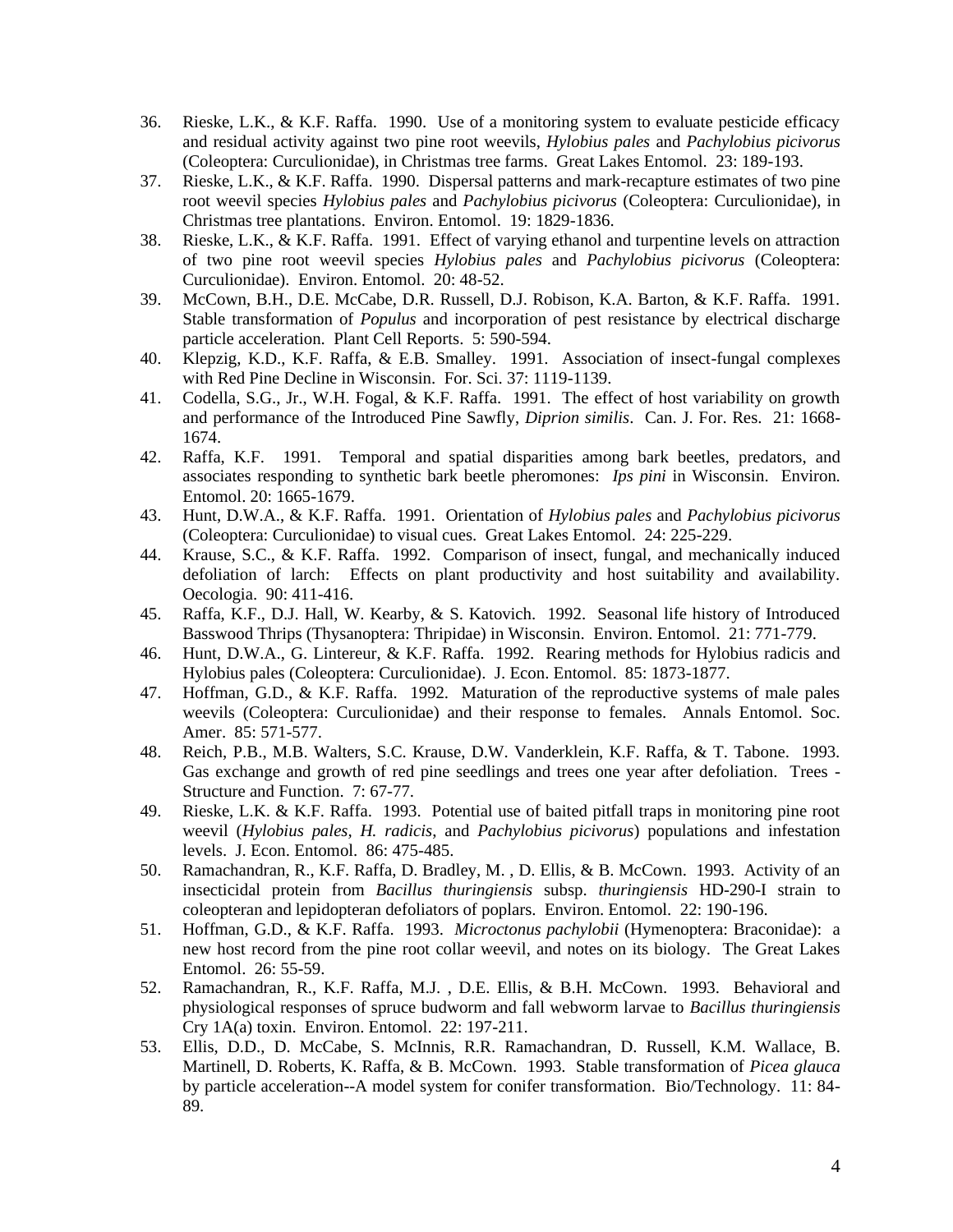- 54. Rieske, L.K., & K.F. Raffa. 1993. Use of ethanol and turpentine baited flight traps to monitor *Pissodes* weevils (Coleoptera: Curculionidae) activity in Christmas tree plantations. The Great Lakes Entomol. 26: 150-160.
- 55. Hunt, D.W.A., G. Lintereur, S. Salom, & K.F. Raffa. 1993. Performance and preference of *Hylobius radicis* Buchanan*,* and *H. pales* (Herbst) (Coleoptera:Curculionidae) on various *Pinus* species. Can. Entomol. 125: 1003-1010.
- 56. Robison, D.J., B.H. McCown, & K.F. Raffa. 1994. Responses of gypsy moth (Lepidoptera: Lymantriidae) and forest tent caterpillar (Lepidoptera: Lasiocampidae) to transgenic poplar, *Populus* spp, containing a *Bacillus thuringiensis* d-endotoxin gene. Environ. Entomol. 23: 1030-1041.
- 57. Robison, D.J., & K.F. Raffa. 1994. Characterization of hybrid poplar clones for resistance to the forest tent caterpillar. Forest Science. 40: 686-714.
- 58. Raffa, K.F. & E.B. Smalley. 1995. Interaction of pre-attack and induced monoterpene concentrations in conifer defense against bark beetle-microbial complexes. Oecologia. 102: 285-295.
- 59. Raffa, K.F. & D.L. Dahlsten. 1995. Differential responses among natural enemies and prey to bark beetle pheromones. Oecologia. 102: 17-23.
- 60. Krause, S.C., & K.F. Raffa. 1995. Defoliation intensity and larval age interact to affect sawfly performance on previously injured *Pinus resinosa*. Oecologia. 104: 24-30.
- 61. Codella, S.G., & K.F. Raffa. 1995. Host plant influence on chemical defense in conifer sawflies (Hymenoptera: Diprionidae). Oecologia 104:1-11.
- 62. Codella, S.G., & K.F. Raffa. 1995. Contributions of female oviposition patterns and larval behavior to group defense in conifer sawflies (Hymenoptera: Diprionidae). Oecologia 103: 24-33.
- 63. Klepzig, K.D., E.L. Kruger, E.B. Smalley, & K.F. Raffa. 1995. Effects of biotic and abiotic stress on the induced accumulation of terpenes and phenolics in red pines inoculated with a bark beetle vectored fungus. J. Chem. Ecol. 21: 601-626.
- 64. Rieske, L.K., & K.F. Raffa. 1995. Ethylene emission by a deciduous tree, *Tilia americana*, in response to feeding by the introduced basswood thrips, *Thrips calcaratus*. J. Chem. Ecol. 21: 187-197.
- 65. Klepzig, K.D., K.F. Raffa, & E.B. Smalley. 1995. *Dendroctonus valens* and *Hylastes porculus* (Coleoptera: Scolytidae) vectors of pathogenic fungi (Ophiostomatales) associated with Red Pine Decline Disease. The Great Lakes Entomol. 28: 81-87.
- 66. Kleiner, K.W., D.D. Ellis, B.H. McCown, & K.F. Raffa. 1995. Field evaluation of transgenic poplar expressing *Bacillus thuringiensis* d-endotoxin gene against forest tent caterpillar (Lepidoptera:Lasiocampidae) and gypsy moth (Lepidoptera: Lymantriidae). Environ. Entomol. 24: 1358-1364.
- 67. Krause, S.L., & K.F. Raffa. 1996. Defoliation tolerance affects the spatial and temporal distributions of larch sawfly and natural enemy populations. Ecol. Entomol. 21: 101-111.
- 68. Klepzig, K.D., Smalley, E.B., & K.F. Raffa. 1996. Combined chemical defenses against insects and fungi associated with a forest decline disease. J. Chem. Ecol. 22: 1367-1388.
- 69. Krause, S.C. & K.F. Raffa. 1996. Differential growth and recovery rates from defoliation in deciduous and evergreen conifers. Trees: Their Structure and Function. 10: 308-316.
- 70. Rieske, L.K. & K.F. Raffa. 1996. Bionomics and host range of the introduced basswood thrips, *Thrips calcaratus* Uzel, in Wisconsin. Annals Entomol. Soc. Amer. 89: 75-80.
- 71. Codella, S.G., & K.F. Raffa. 1996. Individual and social components of wood ant response to conifer sawfly defense behavior (Hymenoptera: Formicidae, Diprionidae). Anim. Behav. 52: 801-811.
- 72. Klepzig, K.D., E.B. Smalley, & K.F. Raffa. 1996. Interactions of ecologically similar saprogenic fungi and abiotically stressed conifers. Forest Ecol. & Management. 86: 163-169.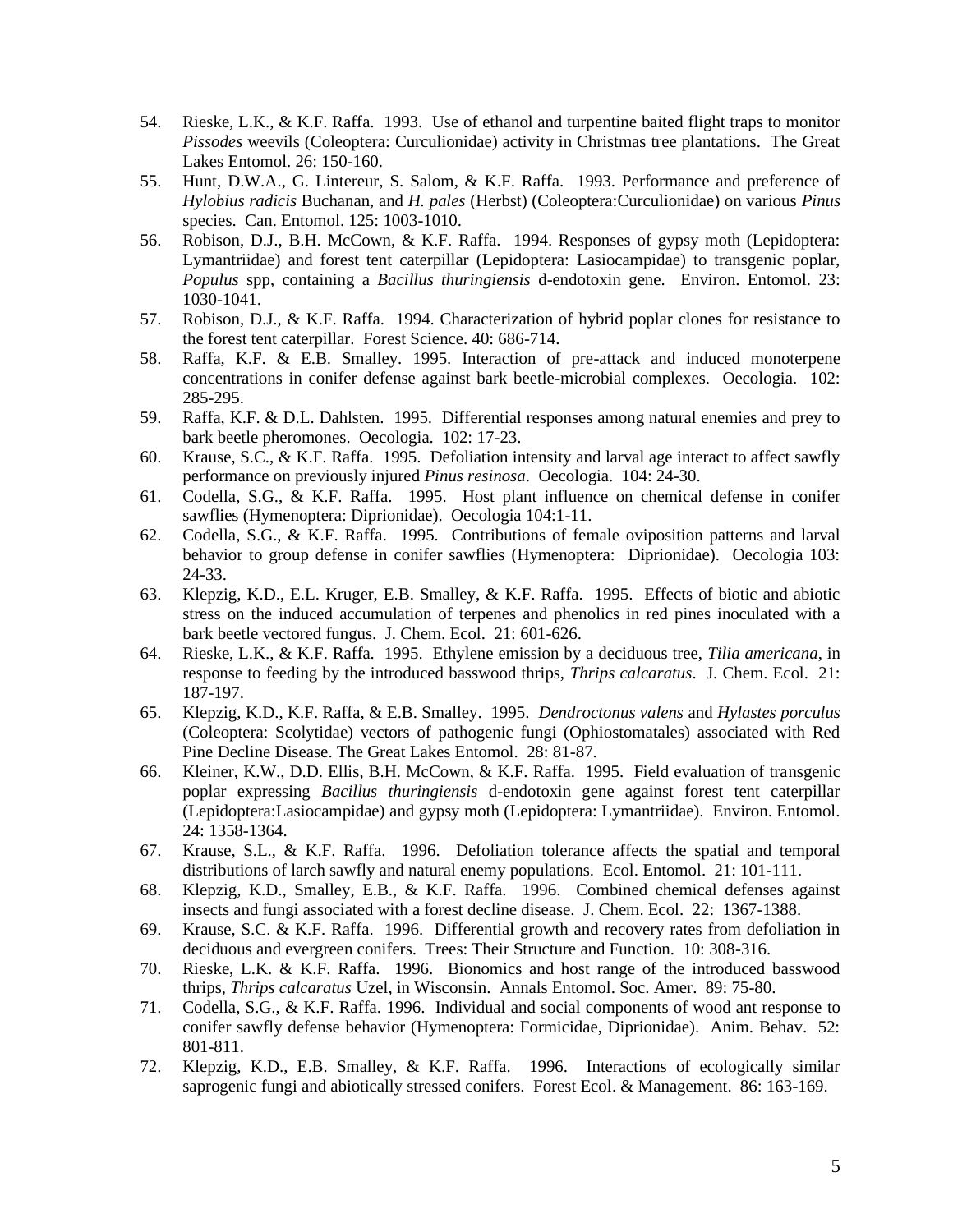- 73. Hoffman, G.D., D.W.A. Hunt, S.M. Salom, & K.F. Raffa. 1997. Reproductive readiness and niche differences affect conifer root weevil responses to simulated host odors. Environ. Entomol. 26: 91-100.
- 74. Robison, D.J. & K.F. Raffa. 1997. Effects of constitutive and inducible traits of hybrid poplars on forest tent caterpillar feeding and population ecology. Forest Science 43: 252-267.
- 75. Hofstetter, R.W., & K.F. Raffa. 1997. New host record for *Ooencyrtus kuvanae* (Hymenoptera: Encyrtidae). Entomol. News. 108: 63-65.
- 76. Miller, D.R., K.E. Gibson, K.F. Raffa, S.J. Seybold, S.A. Teale & D.L. Wood. 1997. Geographic variation in the response of the pine engraver, *Ips pini* (Say) (Coleoptera: Scolytidae) and associated species to the pheromone, lanierone. J. Chem. Ecol. 23: 2013-2031.
- 77. Kruse, J.J., & K.F. Raffa. 1997. Effects of hybrid poplar (Salicaceae) clone and phenology on gypsy moth (Lepidoptera: Lymantriidae) performance in Wisconsin. Great Lakes Entomol. 29: 121-127.
- 78. Kruse, J.J. & K.F. Raffa. 1997. Effects of selected midwestern larval host plants on performance by two strains of the gypsy moth parasitoid *Cotesia melanoscela* (Hymenoptera: Braconidae). Environ. Entomol. 26: 1155-1166.
- 79. Hofstetter, R.W., & K.F. Raffa. 1997. Effects of host diet on the orientation, development, and subsequent generations of the gypsy moth egg parasitoid, *Ooencyrtus kuvanae* (Hymenoptera: Encyrtidae). Environ. Entomol. 26:1276-1282.
- 80. Robison, D.J., L.P. Abrahamson, K.F. Raffa, & E.H. White. 1998. Spruce budworm (Lepidoptera: Tortricidae) field fecundity: New insights into its estimation and use. Forest Ecol. & Management 106: 73-81.
- 81. Robison, D.J. & K.F. Raffa. 1998. Productivity, drought tolerance, and pest status of hybrid *Populus*: Tree improvement and silvicultural implications. Biomass and Bioenergy 14: 1-20.
- 82. Raffa, K.F., Krause, S.C., & P. Reich. 1998. Long-term influence of defoliation on *Pinus resinosa* suitability to insect herbivores feeding on diverse plant parts. Ecology 79: 352-364.
- 83. Klepzig, K.D., D.J. Robison, E.B. Smalley & K.F. Raffa. 1997. Effects of feeding by two folivorous arthropods on susceptibility of hybrid poplar clones to a foliar pathogen. Great Lakes Entomol. 30: 99-104.
- 84. Hofstetter, R.W., & K.F. Raffa. 1998. Endogenous and exogenous factors affecting the orientation and development of the gypsy moth egg parasite, *Ooencyrtus kuvanae*. Entomol. Exper. et Applic. 88: 123-135.
- 85. Rieske, L.K., & K.F. Raffa. 1998. Interactions among insect herbivore guilds: Influence of thrips-induced bud injury on phytochemistry and subsequent foliar suitability to gypsy moths. J. Chem. Ecol. 24: 501-524.
- 86. Chenot, A. & K.F. Raffa. 1998. Effects of parasitoid strain and host instar on the interaction of *Bacillus thuringiensis* subsp*. kurstaki* with the gypsy moth larval parasitoid *Cotesia melanoscela* (Hymenoptera: Braconidae). Environ. Entomol. 27: 137-147.
- 87. Chenot, A., & K.F. Raffa. 1998. Heritability estimates of development time and size characters in the gypsy moth (Lepidoptera: Lymantriidae) parasitoid *Cotesia melanoscela* (Hymenoptera: Braconidae). Environ. Entomol. 27: 415-418.
- 88. Wallin, K.F., & K.F. Raffa. 1998. Association of within-tree and within-needle variation of water, nutrient and monoterpene concentrations with canopy level and jack pine budworm feeding patterns. Can. J. For. Res. 28: 228-233.
- 89. Kruse, J.J., & K.F. Raffa 1999. Switching among food plants by a larval host affects parasitoid performance: *Cotesia melanoscela* development in *Lymantria dispar* exposed to reciprocal dietary crosses. Ecol. Entomol. 24: 37-45.
- 90. Kleiner, K.W., D.D. Ellis, B.H. McCown and K.F. Raffa. 1998. Effect of nitrogen availability on the growth and phytochemistry of hybrid poplar and the efficacy of the *Bacillus thuringiensis* cry1A(a) d-endotoxin on gypsy moth. Can. J. For. Res. 28: 1055-1067.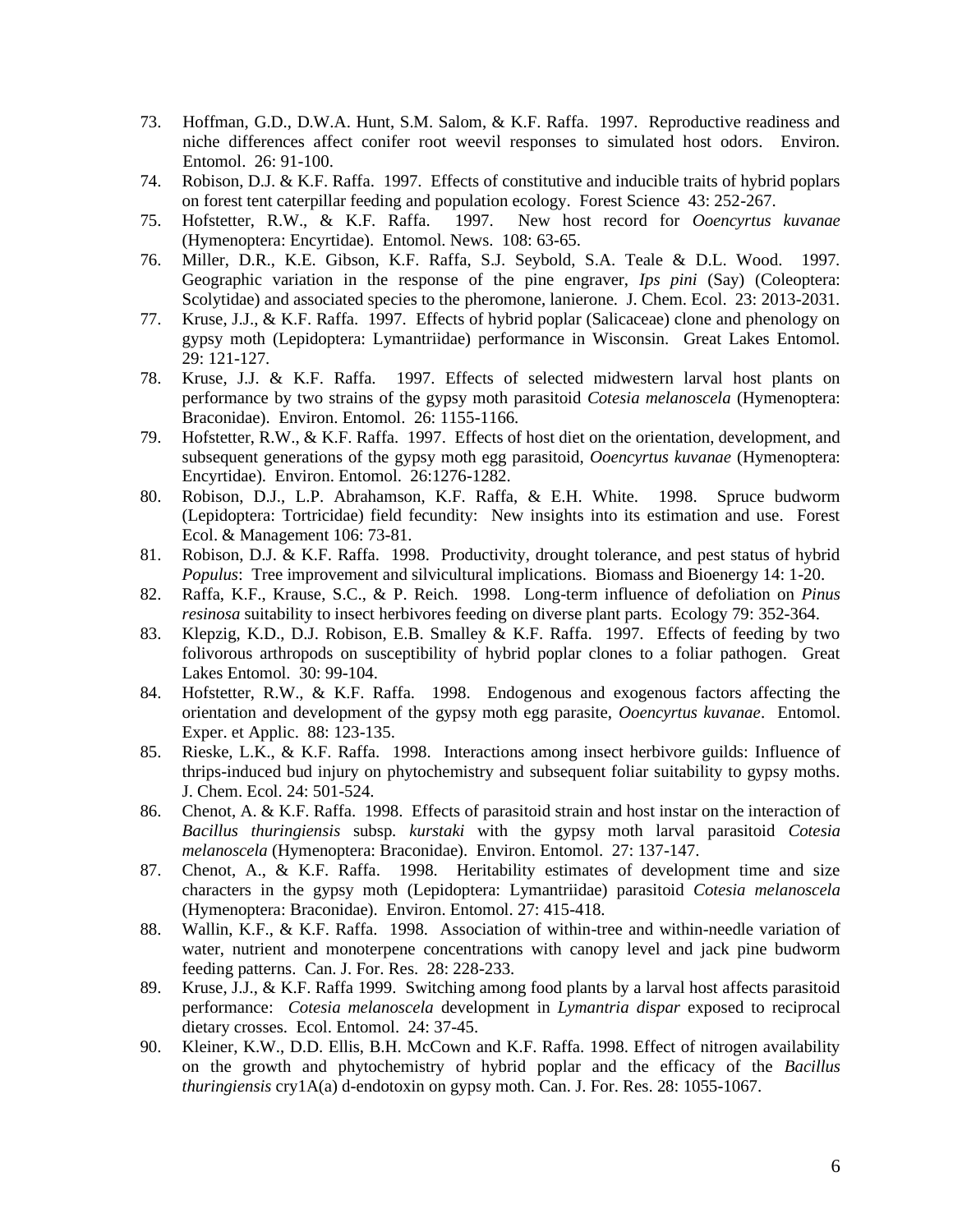- 91. Rieske, L.K., & K.F. Raffa. 1999 Baited pitfall traps and evaluation of dispensing methods, for root weevils in newly established pine plantations in Wisconsin. J. Econ. Entomol. 92: 439-444.
- 92. Kleiner, K.W., Raffa, K.F., & R.E. Dickson, 1999. Partitioning of 14C labeled photosynthate to allelochemicals and primary metabolites in source and sink leaves of aspen: Evidence for phenolic turnover. Oecologia 119: 408-418.
- 93. Powell, J.S., & K.F. Raffa. 1999. Effects of selected *Larix laricina* terpenoids on *Lymantria dispar* (Lepidoptera: Lymantriidae) development and behavior. Environ. Entomol. 28: 148- 154.
- 94. Wallin, K.F., and K.F. Raffa 1999. Altered constitutive and inducible phloem monoterpenes following natural defoliation of jack pine: Implications to host mediated inter-guild interactions and plant defense theories. J. Chem. Ecol. 25: 861-880.
- 95. Powell, J.S., & K.F. Raffa. 1999. Sources of variation in the concentration and composition of foliar monoterpenes in tamarack (*Larix laricina*) seedlings: The roles of nutrient availability, time of season, and plant architecture. J. Chem Ecol. 25: 1771-1797.
- 96. Broderick, N.A., Goodman, R.M., Raffa, K.F. & J. Handelsman. 2000. Synergy between zwittermicin A and *Bacillus thuringiensis* subsp. *kurstaki* against gypsy moth (Lepidoptera: Lymantriidae). Environ. Entomol. 29: 101-107.
- 97. Havill, N.P., & K.F. Raffa. 1999. Effects of eliciting treatment and genotypic variation on induced resistance in *Populus*: Impacts on gypsy moth development and feeding behavior. Oecologia. 120: 295-303.
- 98. Havill, N.P., & K.F. Raffa. 2000. Compound effects of induced plant responses on insect herbivores and parasitoids: Implications for tritrophic interactions. Ecol. Entomol. 25: 171- 179.
- 99. Aukema, B. H., D.L. Dahlsten, & K. F. Raffa. 2000. Exploiting behavioral disparities among predators and prey to selectively target pests: Maximizing bark beetle: predator removal during semiochemically based trap-out. Environ. Entomol. 29: 651-660.
- 100. Erbilgin, N, & K.F. Raffa. 2000. Effects of host tree species on attractiveness of tunneling pine engravers, *Ips pini* (Coleoptera: Scolytidae), to conspecifics and insect predators. J. Chem. Ecol. 26: 823-840.
- 101. Wallin, K.F., & K.F. Raffa. 2000. Influences of external chemical cues and internal physiological parameters on the multiple steps of post-landing host selection behavior of *Ips pini* (Coleoptera: Scolytidae). Environ. Entomol. 29: 442-453.
- 102. Aukema, B.H., D.L. Dahlsten & K.F. Raffa. 2000. Improved population monitoring of bark beetles and predators by incorporating disparate behavioral responses to semiochemicals. Environ. Entomol. 29: 618-629.
- 103. Werner, S.M., & K.F. Raffa. 2000. Effects of forest management practices on the diversity of Ground-occurring beetles in mixed northern hardwood forests of the Great Lakes Region. For. Ecol. & Manag. 139: 135-155.
- 104. Aukema, B.H., & K.F. Raffa. 2000. Chemically mediated predator free space: herbivores can synergize intraspecific communication without increasing risk of predation. J. Chem. Ecol. 26: 1923-1939.
- 105. Erbilgin, N. & K.F. Raffa. 2000. Opposing effects of host monoterpenes on responses by two sympatric species of bark beetles to their aggregation pheromones. J. Chem. Ecol. 26: 2527- 2548.
- 106. Erbilgin, N. & K.F. Raffa. 2001. Kairomonal range of generalist predators in specialized habitats. Entomol. Exper. et Applic. 99: 205-210.
- 107. Redmer, J. S., K. F. Wallin, & K. F. Raffa. 2001. Effect of host tree seasonal phenology on substrate suitability for the pine engraver, *Ips pini* (Coleoptera: Scolytidae) Implications to population dynamics and enemy free space J. Econ. Entomol. 94: 844-849.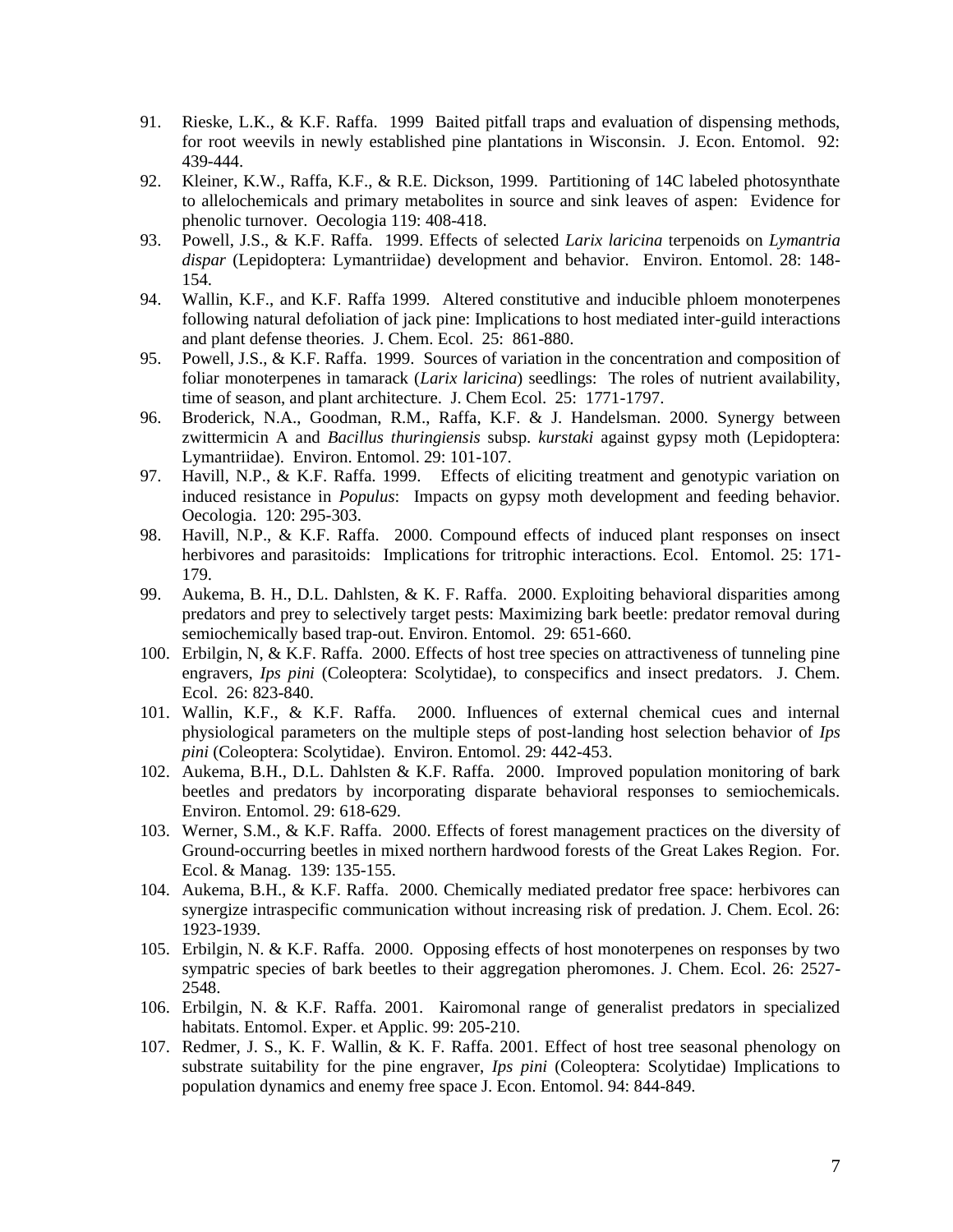- 108. Erbilgin N. & Raffa K.F. 2001. Modulation of predator attraction to pheromones of two prey species by stereochemistry of plant volatiles. Oecologia. 127: 444 - 453.
- 109. Wallin, K.F., & K.F. Raffa. 2001. Effects of folivory on subcortical plant defenses: Can defense theories predict interguild processes? Ecology 82: 1387-1400.
- 110. Raffa, K.F. 2001. Mixed messages across multiple trophic levels: The ecology of bark beetle chemical communication systems. Chemoecology 11: 49-65.
- 111. Erbilgin, N., A. Szele, K.D. Klepzig, & K.F. Raffa. 2001. Trap type, chirality of alpha-pinene, and geographic region affect sampling efficiency of root and lower stem insects in pine. J. Econ. Entomol. 94:1113-1121.
- 112. Codella, S.G., Jr. & K.F. Raffa. 2002. Desiccation of Pinus foliage induced by conifer sawfly (Hymenoptera: Diprionidae) oviposition: Effect of egg viability. Ecol. Entomol. 27: 618-621.
- 113. Erbilgin, N., & K.F. Raffa. 2002. Association of declining red pine stands with reduced populations of bark beetle predators, seasonal increases in root colonizing insects, and incidence of root pathogens. For. Ecol. & Manag. 164: 221-236.
- 114. Seybold, S.J., Bohlmann, J., & K.F. Raffa. 2000. Biosynthesis of coniferophagous bark beetle pheromones and conifer isoprenoids: an evolutionary perspective and synthesis. Can. Entomol. 132: 697-753.
- 115. Wallin, K.F. & K.F. Raffa. 2002. Density-mediated responses of bark beetles to host allelochemicals: A link between individual behavior and population dynamics. Ecol. Entomol. 27:484-492.
- 116. Wallin, K.F. & K.F. Raffa. 2002. Prior encounters modulate subsequent choices in host acceptance behavior by bark beetles. Entomol. Exper. et. Applic. 103: 205-218.
- 117. Haberkern, K.E., Illman, B.L. & K.F. Raffa 2002. Bark beetles and fungal associates colonizing white spruce in the Great Lakes region. Can. J. For. Res. 32: 1137-1150.
- 118. Erbilgin, N., E. V. Nordheim, B. H. Aukema, & K. F. Raffa. 2002. Population dynamics of *Ips pini* and *Ips grandicollis* in red pine plantations in Wisconsin: Within- and between- year associations with predators, competitors, and habitat quality. Environ. Entomol. 31: 1043-1051.
- 119. Aukema, B.H., & K. F. Raffa. 2002. Relative effects of exophytic predation, endophytic predation and intraspecific competition on a subcortical herbivore: Consequences to the reproduction of *Ips pini* and *Thanasimus dubius*. Oecologia. 133: 483-491.
- 120. Havill, N.P., & K.F. Raffa. 2002. Effects of gypsy moth (Lepidoptera: Lymantriidae) laboratory strain and crowding on emergence of the parasitoid *Cotesia melanoscela (*Hymenoptera: Braconidae). Entomol. News. 113: 197-202.
- 121. Wallin, K.F., J. Rutledge, & K.F. Raffa. 2002. Heritability of host acceptance and gallery construction behaviors of the bark beetle *Ips pini* (Coleoptera: Scolytidae). Environ. Entomol. 31: 1276-1281.
- 122. Werner, S.M. & K. F. Raffa. 2002. Seasonal activity of adult, ground-occurring beetles (Coleoptera) in forests of northeastern Wisconsin and the Upper Peninsula of Michigan. Amer. Mid. Naturalist. 149: 96-108.
- 123. Broderick, N. A., Goodman, R. M., Handelsman, J., & K. F. Raffa 2003. Effect of host diet and insect source on synergy of gypsy moth (Lepidoptera: Lymantriidae) mortality to *Bacillus thuringiensis* subsp. *kurstaki* by Zwittermicin A. Environ. Entomol. 32: 387-391.
- 124. Erbilgin, N. & K. F. Raffa. 2003. Spatial analysis of forest gaps resulting from bark beetle colonization of red pines experiencing belowground herbivory and infection. For. Ecol. & Manag. 177: 145-153.
- 125. Raffa, K.F., Havill, N. P. & E.V. Nordheim. 2002. How many choices can your test animal compare effectively? Evaluating a critical assumption of behavioral preference tests. Oecologia. 133: 422-429.
- 126. Rieske, L.K., & K.F. Raffa. 2003. Evaluation of visual and olfactory cues for sampling three thrips species (Thysanoptera: Thripidae) in northern deciduous forests. J. Econ. Entomol. 96:777-782.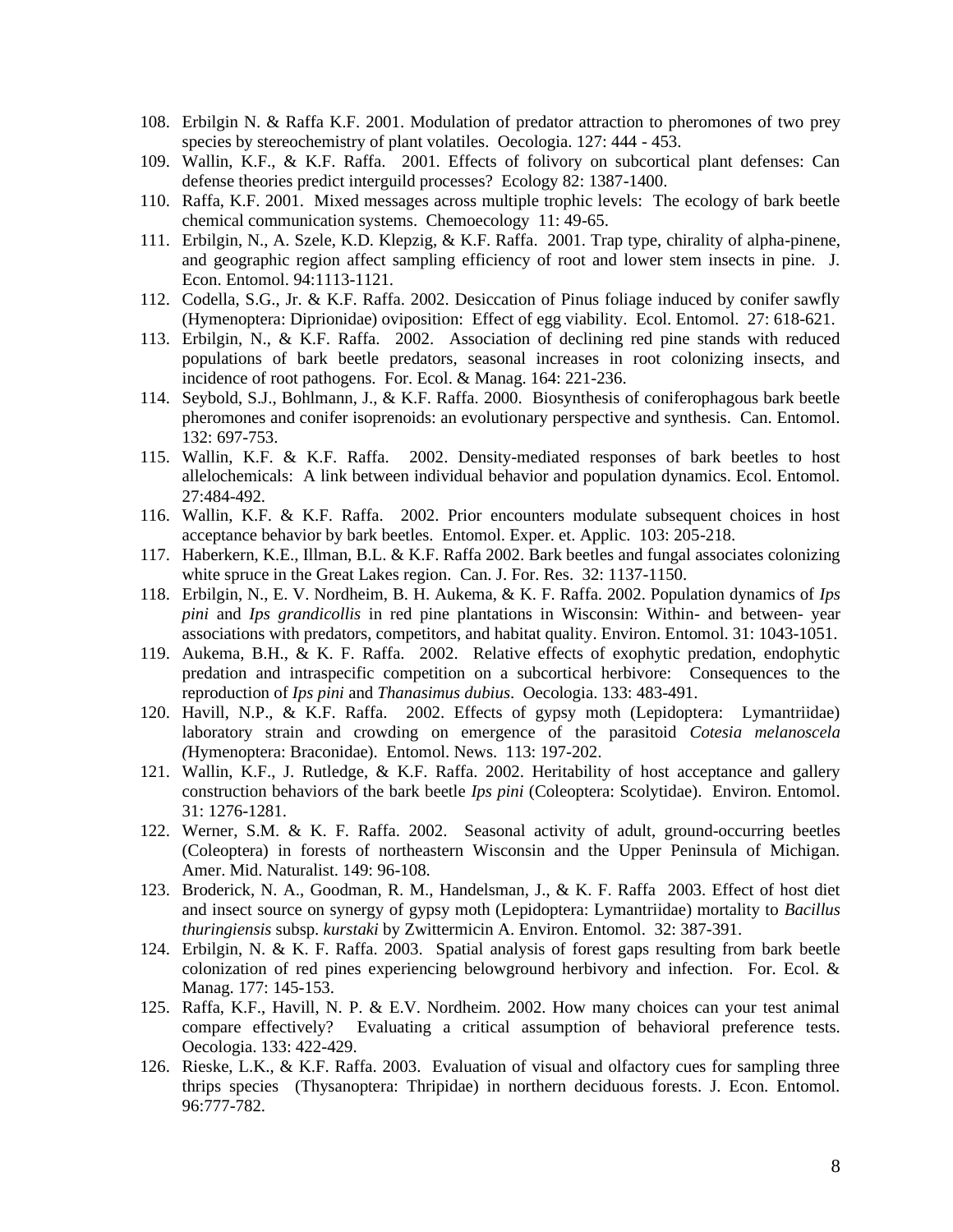- 127. Erbilgin, N., J.S. Powell, & K.F. Raffa. 2003. Effect of varying monoterpene concentrations on the response of *Ips pini* (Coleoptera: Scolytidae) to its aggregation pheromone: Implications to the pest management and ecology of bark beetles. J Ag. & For. Entomol 5: 269-274.
- 128. Powell, J.S. & K. F. Raffa. 2003. Fate of conifer terpenes in a polyphagous folivore: Evidence for metabolism by gypsy moth (Lepidoptera: Lymantriidae). J. Entomol. Sci. 38: 583-601.
- 129. Raffa, K.F. & J.S Powell. 2005. Tolerance of plant monoterpenes and diterpene acids in four species of Lymantriidae (Lepidoptera) exhibiting a range of feeding specificities. Great Lakes Entomol. 37: 117-129.
- 130. Haberkern, K. E. & K. F. Raffa. 2003. Phloeophagous and predaceous insects responding to synthetic pheromones of bark beetles inhabiting white spruce stands in the Great Lakes Region. J. Chem. Ecol. 29: 1651-1663.
- 131. Miller, D.R., K.F. Raffa, M.J. Dalusky, & C.W. Berisford. 2003. North-south variation in the response of the pine engraver, *Ips pini*, to lanierone in eastern North America. J. Entomol. Sci. 38: 468-476.
- 132. Kopper, B.J., K.D. Klepzig, & K.F. Raffa. 2003. Effectiveness of modified White's solution at removing Ascomycete fungi associated with bark beetles (Coleoptera: Scolytidae). For. Pathol. 33: 237-240.
- 133. Aukema, B.H., & K. F. Raffa. 2004. Gender- and sequence- dependent predation within group colonizers of defended plants: a constraint on cheating among bark beetles? Oecologia.138: 253-258.
- 134. Dahlsten, D. L., Six, D. L., Rowney, D. L., Lawson, A. B., Erbilgin, N., & K. F. Raffa. 2003. Attraction of *Ips pini* (Coleoptera: Scolytidae) and its predators to natural attractants and synthetic semiochemicals: Implications for population monitoring in northern California. Environ. Entomol. 32: 1115-1122.
- 135. Wallin, K.F., & K.F. Raffa. 2004. Feedback between individual host selection behavior and population dynamics in an eruptive insect herbivore. Ecol. Monogr. 74: 101-116.
- 136. Dahlsten, D. L., Six, D. L,. Erbilgin, N., Raffa K. F., Lawson, A. B., & D. L. Rowney. 2004. Attraction of *Ips pini* (Coleoptera: Scolytidae) and its predators to various enantiomeric ratios of ipsdienol and lanierone in California: Implications for the augmentation and conservation of natural enemies. Environ. Entomol. 33: 1554-1561.
- 137. Kleiner, K.K. Ellis, D.D., McCown, B.H. and K.F. Raffa. 2003. Leaf ontogeny influences leaf phenolics and the efficacy of the genetically expressed *Bacillus thuringiensis* cry1A(a) dendotoxin in hybrid poplar against gypsy moth (Lepidoptera:Lymantriidae). J. Chem. Ecol. 29: 2585-2602.
- 138. Aukema, B.H., & K. F. Raffa. 2004. Behavior of adult and larval *Platysoma cylindrica* (Coleoptera: Histeridae) and larval *Medetera bistriata* (Diptera: Dolichopodidae) during subcortical predation of *Ips pini* (Coleoptera: Scolytidae). J. Insect Behav. 17: 115-128.
- 139. Broderick, N. A., K. F. Raffa, R. M. Goodman & J. Handelsman. 2004. Census of the bacterial community of the gypsy moth larval midgut using culturing and culture-independent methods. Appl. & Environ. Microbiol. 2004 70: 293-300.
- 140. Kopper, B. J. , K. D. Klepzig & K. F. Raffa 2004. Components of antagonism and mutualism in *Ips pini* - fungal interactions: Relationship to a life history of colonizing highly stressed and dead trees. Environ. Entomol. 33:28-34.
- 141. Aukema, B.H., Clayton, M, K. & K. F. Raffa 2004. Density-dependent effects of multiple predators sharing a common prey in an endophytic habitat. Oecologia. 139: 418-426.
- 142. Aukema, B.H., Richards, G.R., Krauth S.J. & K. F. Raffa. 2004. Species assemblage arriving at and emerging from trees colonized by *Ips pini* in the Great Lakes region: Partitioning by time since colonization, seasonal, and host species. Ann Entomol. Soc. Amer. 97: 117-129.
- 143. Aukema, B.H., & K. F. Raffa. 2004. Does aggregation benefit bark beetles by diluting predation? Links between a group-colonization strategy and the absence of emergent multiple predator effects. Ecol. Entomol. 29:129-138.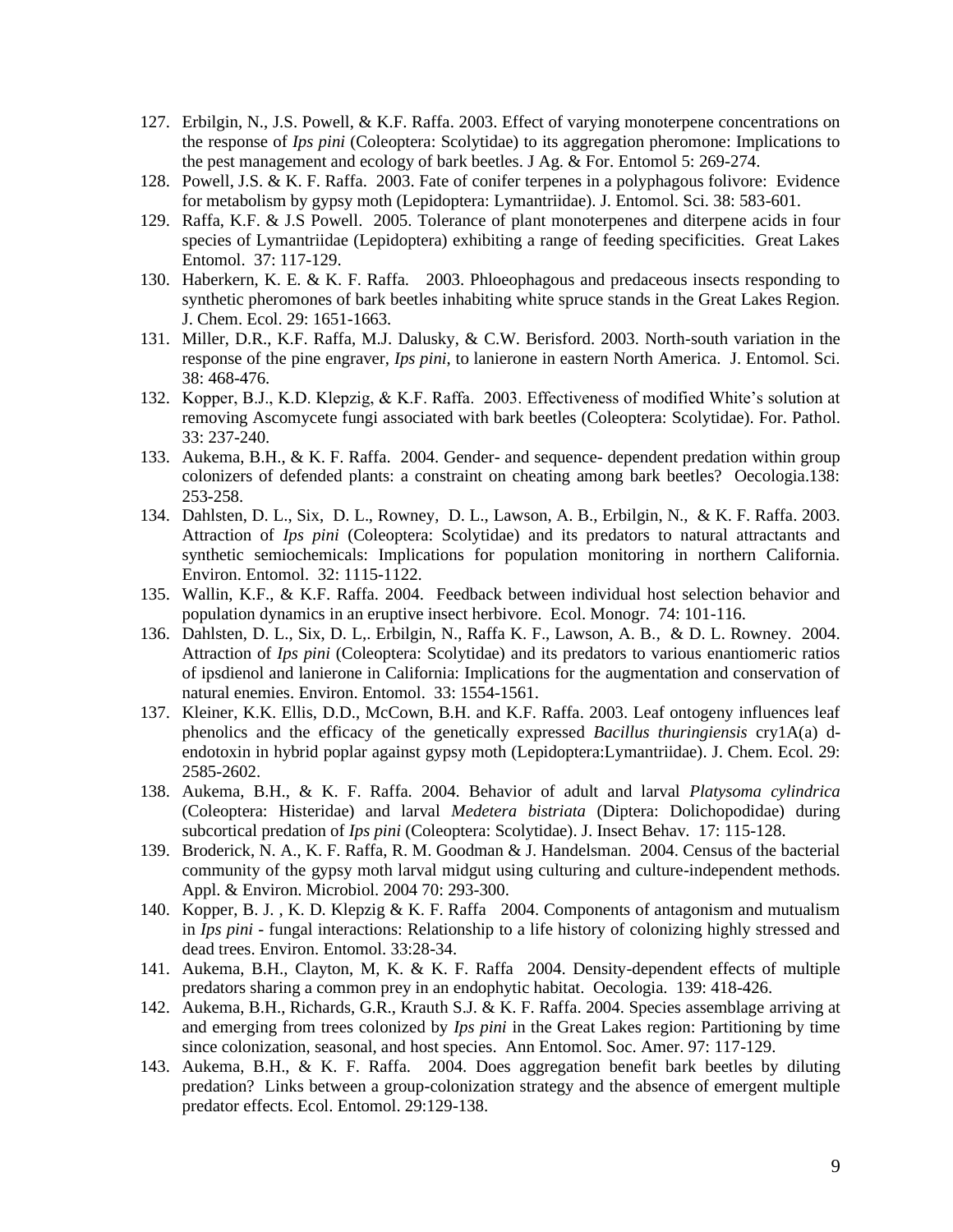- 144. Aukema, B.H., & K. F. Raffa. 2005. Selective manipulation of predators using pheromones: Responses to frontalin and ipsdienol pheromone components of bark beetles in the Great Lakes region.. Agr. & For. Entomol. 7: 193-200.
- 145. Latty E. F., Werner, S. M. Mladenoff, D. J., Raffa, K. F., & T. A. Sickley. 2006. Response of ground beetle (Carabidae) assemblages to logging history in northern hardwood-hemlock forests. For. Ecol. & Manag. 222: 335-347
- 146. Liebhold, A.M., K.F. Raffa, & A.L. Diss. 2005. Forest type affects predation on gypsy moth pupae in Wisconsin. Agr. & For. Entomol. 7: 179-185.
- 147. Pinski, R.A., W.J. Mattson & K.F. Raffa. 2005. Host range and ovipositional behavior of adult *Polydrusus sericeus* and *Phyllobius oblongus* (Coleoptera: Curculionidae), nonindigenous inhabitants of northern hardwood forests. Environ. Entomol. 34: 148-157.
- 148. Pinski, R.A., W.J. Mattson & K.F. Raffa. 2005. Composition, seasonal phenologies, and distribution of an invasive root-feeding weevil (Coleoptera: Curculionidae) complex in northern hardwood forests. Environ. Entomol. 34: 298-307.
- 149. Aukema, B.H., Clayton, M, K. & K. F. Raffa 2005. Modeling flight activity and population dynamics of the pine engraver, *Ips pini*, in the Great Lakes Region: Effects of weather and predators over short time scales. Pop. Ecol. 47: 61-69.
- 150. Werner, S.M. & K. F. Raffa.. 2004. Comparison of methods for sampling Thysanoptera on basswood (*Tilia americana*, L.) trees in mixed northern hardwood deciduous forests. For. Ecol. & Manag. 201: 327-334.
- 151. Aukema, B.H., Werner, RA, Haberkern K.E, Illman, BL Clayton, M, K. & K. F. Raffa. 2005. Quantifying sources of variation in the frequency of fungi associated with spruce beetles: Implications for sampling methodology and hypothesis testing in bark beetle-symbiont relationships. For. Ecol. & Manag. 217: 187-202.
- 152. Delalibera, I. Jr, J. Handelsman, & K. F. Raffa. 2005. Cellulolytic Activity of microorganisms isolated from the guts of *Saperda vestita* (Coleoptera: Cerambycidae), *Ips pini,* and *Dendroctonus frontalis* (Coleoptera: Scolytidae). Environ. Entomol. 34; 541-547.
- 153. Werner, S.M., E.V. Nordheim, & K. F. Raffa. 2005. Impacts of the Introduced Basswood Thrips (*Thrips calcaratus* Uzel) on Forest Health in the Great Lakes Region. For. Ecol. & Manag. 214: 183-200.
- 154. Werner, S.M., M. Albers, T. Cryderman, D. Divini, R. Heyd, B Hrasovic , S Kobro, S Larsson, R. Mech, P. Niemela, M. Rousi, K Scanlon, S Weber & K. F. Raffa. 2005. Is the outbreak status of *Thrips calcaratus* Uzel in North America due to altered host relationships? For. Ecol. & Manag. 225: 200-206.
- 155. Kopper BJ. Illman BL. Kersten PJ. Klepzig KD. & KF Raffa. 2005. Effects of diterpene acids on components of a conifer bark beetle-fungal interaction: Tolerance by *Ips pini* and sensitivity by its associate *Ophiostoma ips.* Environ. Entomol. 34:486-493.
- 156. Aukema, B. H., A. L. Carroll, J. Zhu, K. F. Raffa, T. A. Sickley, & S. W. Taylor. 2006. Landscape level analysis of mountain pine beetle in British Columbia, Canada: Spatiotemporal development and spatial synchrony within the present outbreak. Ecography. 29: 427-441.
- 157. Maroja, L. S., S. M. Bogdanowicz, K. F. Wallin, K. F. Raffa & R. G. Harrison. 2007. Phylogeography of spruce beetles (*Dendroctonus rufipennis* Kirby) (Curculionidae:Scolytinae) in North America: distinctive mtDNA lineages associated with different species of host trees. Molecular Ecol. 16: 2560-2573.
- 158. Kersten, P. J., Kopper, B. J. , Raffa, K. F. & B. L. & Illman. 2006. High Performance Liquid Chromatography of Abietanes: Application to diterpene resin acid analysis in conifers. J. Chem. Ecol. 32: 2679-2685.
- 159. Schloss, P. D., I. Delalibera Jr, J. Handelsman, and K. F. Raffa. 2006. Bacteria associated with the guts of two wood-boring beetles: *Anoplophora glabripennis* and *Saperda vestita*  (Cerambycidae). Environ. Entomol. 35: 625-629.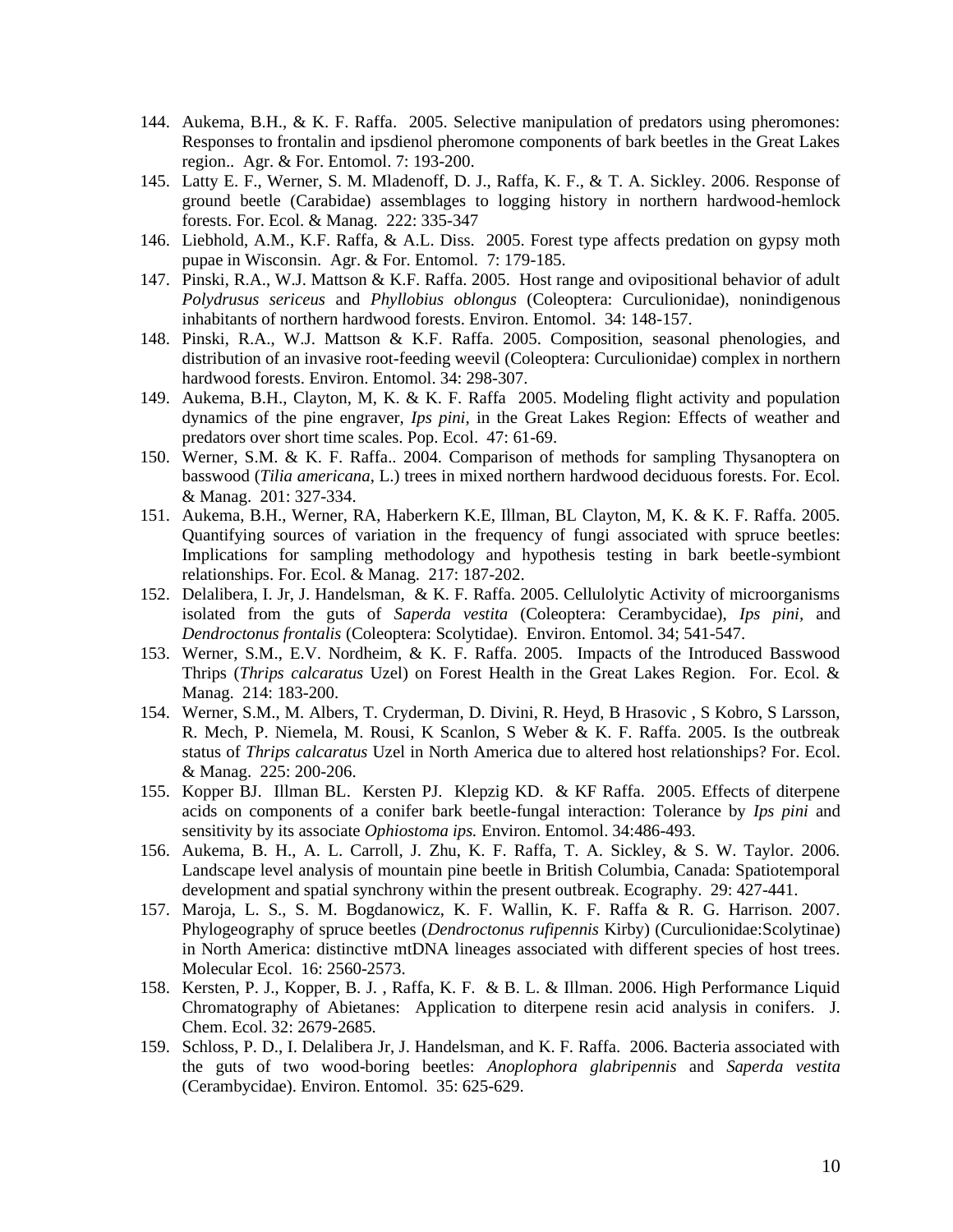- 160. Vasanthakumar, A, I. Delalibera Jr., J. Handelsman, K. D Klepzig P. Schloss & K. F Raffa. 2006. Characterization of gut-associated microorganisms in larvae and adults of the southern pine beetle, *Dendroctonus frontalis* Zimmerman. Environ. Entomol. 35: 1710-1717.
- 161. Erbilgin, N, S. Mori, J.H. Sun, J.D. Stein, D.R. Owen, L.D. Merrill, K.F. Raffa, T. M. Montiel, D.L. Wood & N.E. Gillette. 2007. Response to host volatiles by native and introduced populations of *Dendroctonus valens* (Coleoptera: Curculionidae, Scolytinae) in North America and China. J. Chem. Ecol. 33: 131-146.
- 162. Cardoza, Y. J., K. D. Klepzig & K. F. Raffa. 2006. Bacteria in oral secretions of an endophytic insect inhibit antagonistic fungi. Ecol. Entomol. 31: 636-645.
- 163. Kendrick, A. P., & K. F. Raffa. 2006. Sources of insect and plant volatiles attractive to cottonwood leaf beetles feeding on hybrid poplar. J. Chem. Ecol. 32: 2585-2594.
- 164. Kendrick, A P., Krauth, S.J. Woodley, N.E., & K.F. Raffa. 2006. Notes on incidence and biology of the parasitoid complex of the cottonwood leaf beetle in Minnesota. Great Lakes Entomol. 38: 203-208.
- 165. Zhu, J., J. G. Rasmussen, J. Moller, B. H.Aukema & K.F. Raffa. 2008. Spatial-temporal modeling of forest gaps generated by colonization from below- and above- ground bark beetle species. J. American Statistical Association A&CS. 103: 162-177.
- 166. Salle, A, & K.F. Raffa. 2007. Interactions among intraspecific competition, emergence patterns, and host selection behaviour in *Ips pini* (Col. Scolytinae). Ecol. Entomol. 32: 162- 171.
- 167. Cardoza, Y. J., S. Paskewitz & K. F. Raffa. 2006. Traveling through time and space on wings of beetles: A tripartite insect-fungi-nematode association. Symbiosis 41: 71-79.
- 168. Guan C., Ju. J., Borlee B., Williamson, L., Shen B., Raffa K., & J. Handelsman. 2007. Signal mimics derived from a metagenomic analysis of gypsy moth gut microbiota. Appl. & Environ. Microbiol. 73: 3669-3676.
- 169. Broderick, N.A., K. F. Raffa, K.F. & J. Handelsman. 2006. Midgut bacteria required for *Bacillus thuringiensis* insecticidal activity. PNAS. 103: 15196-15199.
- 170. Rasmussen, J. G., J. Moller, B. H. Aukema, K.F. Raffa, & J. Zhu. 2007. Bayesian inference for multivariate point processes observed at sparsely distributed times. Royal Statistical Society series B. 69: 701-713.
- 171. Raffa, K.F., Hobson, K.R., LaFontaine, S. & B. H. Aukema. 2007. Can chemical communication be cryptic? Adaptations by herbivores to natural enemies exploiting prey semiochemistry. Oecologia. 153: 1009-1019.
- 172. Delalibera I., Jr., Vasanthakumar, A., Burwitz, BJ, Schloss, PD, Klepzig, KD, Handelsman J & K.F. Raffa, 2007. Composition of the bacterial community in the gut of the pine engraver beetle, *Ips pini* (Say) (Coleoptera: Curculionidae: Scolytinae). Symbiosis. 47: 93-104.
- 173. Boone, C. K., D.L. Six, Y. Zheng,& K.F. Raffa. 2008. Exploitation of microbial symbionts of bark beetles by parasitoids and dipteran predators. Environ. Entomol. 37: 150-161.
- 174. Aukema, B.H, Carroll, A.L., Zheng Y., Zhu, J., Raffa, K.F., Moore, R.D., Stahl, K., & S.W. Taylor. 2008. Movement of outbreak populations of mountain pine beetle: Influences of spatiotemporal patterns and climate. Ecography. 31: 348-358.
- 175. Gray, R.H., C. G. Lorimer,P.C. Tobin & K.F. Raffa. 2008. Pre-outbreak dynamics of a recently established invasive herbivore: Roles of natural enemies and habitat structure in stage-specific performance of gypsy moth (Lepidoptera: Lymantriidae) populations in northeastern Wisconsin. Environ. Entomol. 37: 1174-1184.
- 176. Yanek, M. L., & K. F. Raffa. 2008. Evaluation of Gypchek and its carrier on various Lepidoptera species under laboratory conditions. Great Lakes. Entomol. 41: 27-36.
- 177. Boone, C. K, Six, D. L. & K. F. Raffa. 2008. The enemy of my enemy is still my enemy: Competitors add to predator load of primary bark beetles. Ag. For. Entomol. 10: 411-421.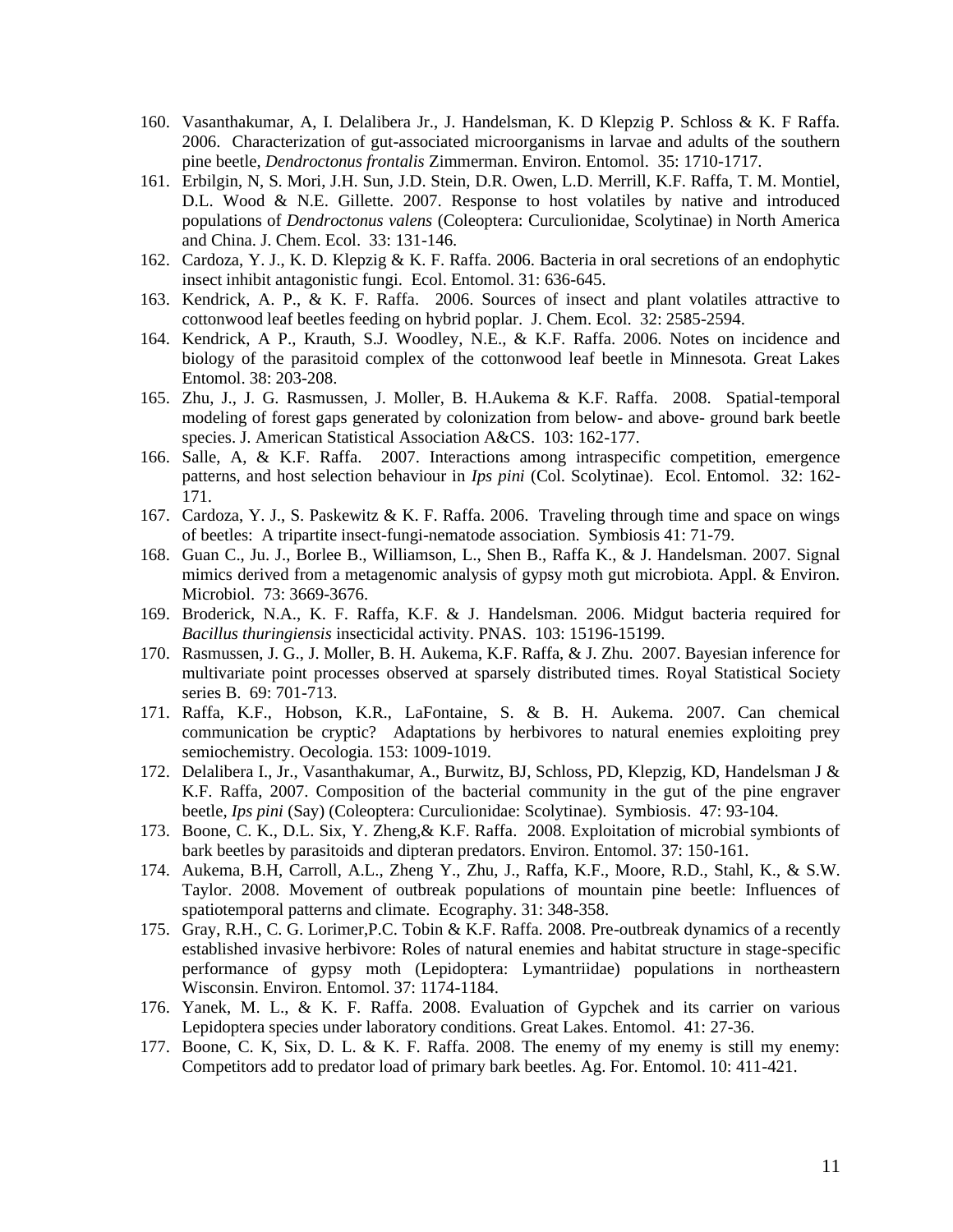- 178. Vasanthakumar, A, I. J. Handelsman, P. Schloss, L. Bauer & K. F Raffa. 2008. Gut microbiota of an invasive wood boring beetle, the emerald ash borer: community composition and structure across different life stages. Environ. Entomol. 37: 1344-1353.
- 179. Cardoza, Y. J., K. D. Klepzig, J. C. Moser & K. F. Raffa. 2008. Multipartite symbioses among fungi, mites, nematodes and the spruce beetle, *Dendroctonus rufipennis*. Environ. Entomol. 37:956-963.
- 180. Raffa, K. F., Aukema, B. H., Bentz, B.J., Carroll A.L., Hicke, J.A., Turner MG, & W. H. Romme. 2008. Cross-scale drivers of natural disturbances prone to anthropogenic amplification: The dynamics of bark beetle eruptions. BioScience 58: 501-517.
- 181. Kanzaki, N, RM Giblin-Davis, YJ Cardoza, KF Raffa, W Ye, & BJ Center. 2008. *Bursaphelenchus rufipennis n. sp*. (Parasitaphelenchidae) and redescription of *Ektaphelenchus obtusus* (Ektaphelenchidae): Associates from nematangia on the hind wings of *Dendroctonus rufipennis* (Coleoptera: Scolytidae). Nematology 10: 925-955.
- 182. Boone, C.K, Six, D.L., Krauth, S.J. & K.F. Raffa. 2009. Assemblage of Hymenoptera arriving at logs colonized by Ips *pini* (Say) (Coleoptera: Curculionidae) and its microbial symbionts in western Montana. Can. Entomol. 141:172-199.
- 183. Cardoza, YJ., A Vasanthakumar, A Suazo & KF Raffa. 2009. Survey and phylogenetic analysis of the culturable microbial fauna in the oral secretions of three bark beetle species. Ent Exper. et Applic. 131:138-147.
- 184. Broderick, N.A., Robinson, C.J., McMahon, M.D., Holt, J., Handelsman, J., & K.F. Raffa. 2009. Contributions of gut bacteria to *Bacillus thuringiensis* - induced mortality vary across a range of Lepidoptera. BMC Biology. 7-11: 9pp.
- 185. Adams, A., Cardoza, Y., Currie, C., Klepzig, K.D. & K.F. Raffa. 2009. Effects of symbiotic bacteria and tree chemistry on the growth and reproduction of bark beetle fungal symbionts. Can. J. For. Res. 39: 1133-1147.
- 186. Klepzig, K.D., Adams, A.S., Handelsman, J., & K.F. Raffa. 2009. Symbioses: A key driver of insect physiological processes, ecological interactions, evolutionary diversification and impacts on humans. Environ. Entomol. 38: 67-77.
- 187. Allen, H.K., K.A. Cloud-Hansen, J. M. Wolinski, C. Guan, S. Greene, S. Lu, M. Boeyink, N. Broderick, K. F. Raffa, & J. Handelsman. 2009. Resident microbiota of the gypsy moth midgut harbors antibiotic resistance determinants. DNA and Cell Biology. 28: 109-117.
- 188. Robinson, CJ., P. Schloss, Y. Ramos, K. Raffa & J. Handelsman. 2010. Robustness of the bacterial community in the cabbage white butterfly larval midgut. Microbial Ecology 59: 199- 211.
- 189. McMahon, M.D., K. F. Raffa, Nordheim E. V. & B.H. Aukema. 2010. Too close for comfort: Effect of spacing distance and pattern on statistical inference of behavioral choice tests in the field. Ent. Exper. et Applic.136: 66-71.
- 190. Aukema, B.H., J. Zhu, J. Moeller, J. Rasmussen & K. F. Raffa. 2010. Interactions between below- and above- ground herbivores drive a forest decline and gap-forming syndrome. For. Ecol. & Management. 259: 374-382.
- 191. Adams, A.S., Adams, S.M., C.R. Currie, N.E. Gillette & K.F. Raffa. 2010. Geographic variation in bacterial communities associated with the red turpentine beetle (Coleoptera: Curculionidae). Environ Entomol. 39: 406-414.
- 192. Broderick N. A., K. F. Raffa & J. Handelsman. 2010. Chemical modulators of the innate immune response alter gypsy moth larval susceptibility to *Bacillus thuringiensis*. BMC Biology. 10: 129; 13 pp.
- 193. Hillstrom, M., L. Vigue, D. Coyle, K. F. Raffa & R. Lindroth. 2010. Performance of an invasive weevil, *Polydrusus sericeus* Schaller (Coleoptera: Curculionidae), is influenced by atmospheric CO2 and host species, Ag. & For. Entomol. 12: 285-292.
- 194. Aukema B.H., J.S. Powell, M.K. Clayton & K.F. Raffa. 2010. Variation in complex semiochemical signals arising from insects and host plants. Environ. Entomol. 39:874-882.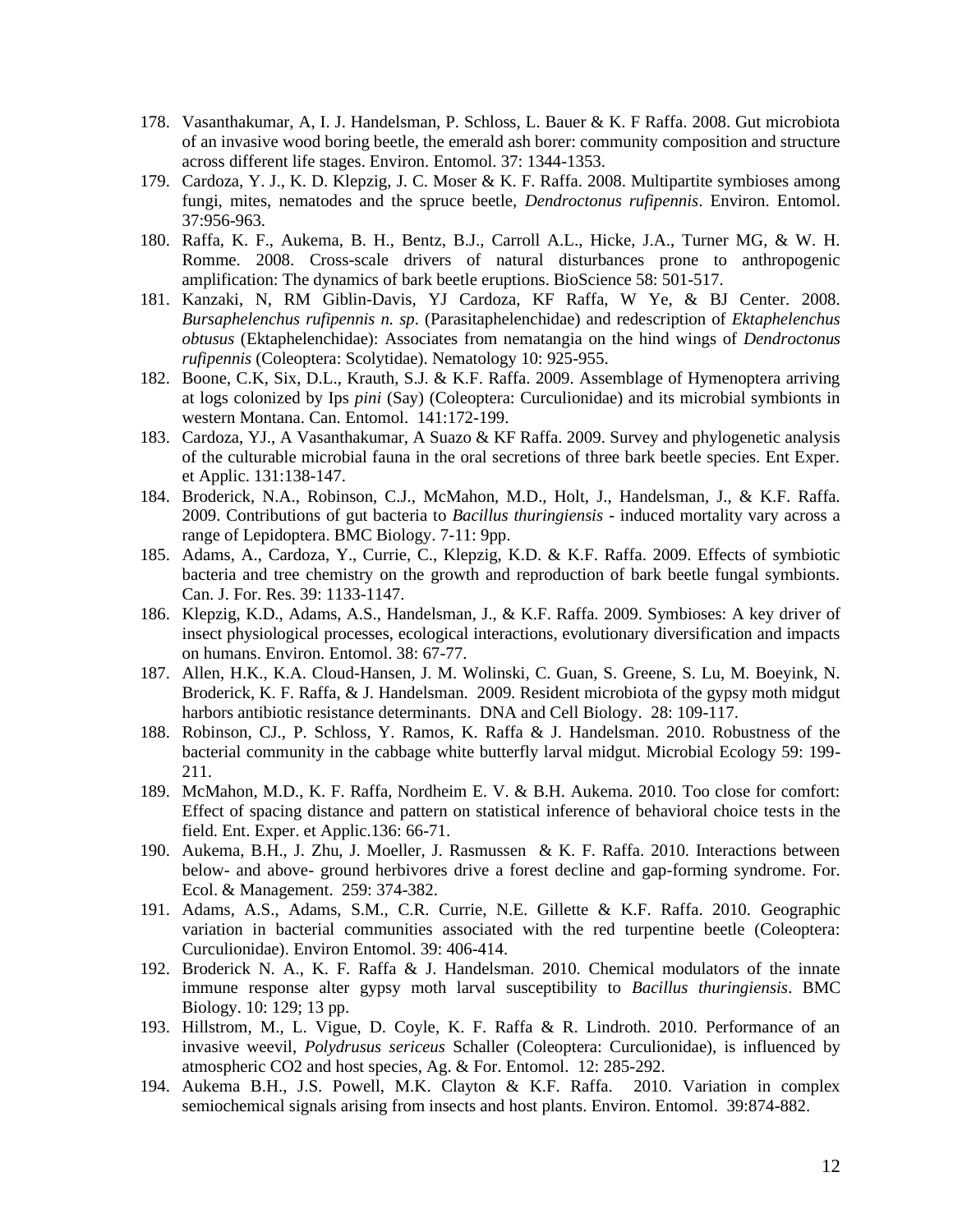- 195. Contarini, M, KS. Onufrieva, KW. Thorpe, KF Raffa & PC Tobin. 2009. Mate-finding failure as an important cause of Allee effects along the leading edge of an invading insect population. Entomol. Exper. Applic. 133:307-314.
- 196. Coyle, D R, WJ Mattson, & K. F. Raffa. 2010. Laboratory performance of polyphagous invasive weevils on the predominant woody plant species of a northern hardwood community. Environ. Entomol. 39: 1242-1248.
- 197. Broderick, NA, E Vasquez, J Handelsman & KF Raffa. 2010. Effect of clonal variation among hybrid poplars on susceptibility of gypsy moth (Lepidoptera: Lymantriidae) to *Bacillus thuringiensis* subsp*. kurstakii* J. Econ. Entomol. 103: 718-725.
- 198. Coyle, D.R, M. S. Jordan & K. F. Raffa. 2010. Host plant phenology affects performance of an invasive weevil, *Phyllobius oblongus* L. (Coleoptera: Curculionidae), in a northern hardwood forest ecosystem. Environ. Entomol. 39: 1539-1544.
- 199. Boone, C., B. Aukema, J. Bohlmann, A. Carroll, & K. F. Raffa. 2011. Efficacy of tree defense physiology varies with herbivore population density. Can. J. For. Res. 41: 1174-1188.
- 200. McDowell NG, JS Amthor, DJ Beerling, RA Fisher, KF Raffa & M Stitt. 2011. The interdependence of mechanisms underlying vegetation mortality. Trends in Ecol. & Evol. 26: 523-532.
- 201. Coyle DR, Allred AM, Kosola KR, & KF Raffa. 2011. Altered GAI activity of hybrid aspen has minimal effects on the performance of an invasive weevil, *Polydrusus sericeus* Schaller (Coleoptera: Curculionidae). Entomol. Exper. et Applic. 138: 104-109.
- 202. Coyle DR, Duman JG, & KF Raffa. 2011. Temporal and species variation in cold hardiness among invasive rhizophagous weevils (Coleoptera: Curculionidae) in a northern hardwood forest. Annals Entomol. Soc. Amer. 104: 59-67.
- 203. Adams AS, Jordan MS, Adams SM, Suen G, Goodwin LA, Davenport KW, Currie CR, & Raffa KF. 2011. Community and genomic analysis of cellulose-degrading bacteria associated with the invasive woodwasp *Sirex noctilio*. Intern. Soc. Microbial Ecology 5: 1323-1331.
- 204. Coyle, DR, KE Clark, KF Raffa & SN Johnson. 2011. Prior host feeding experience influences ovipositional but not feeding preference in a polyphagous insect herbivore. Entomol. Exper. et Applic. 138: 137-145.
- 205. Hulcr, J, A Adams, K Raffa, R Hofstetter, K Klepzig & C Currie. 2011. Presence and diversity of S*treptomyces* in *Dendroctonus* bark beetle galleries across North America. Microb. Ecol. 61: 759-768.
- 206. Hicke, JA, CD Allen, AR Desai, MC Dietze, RJ Hall, ET Hogg, DM Kashian, D Moore, KF Raffa, RN. Sturrock, J Vogelmann. 2012. Effects of biotic disturbances on forest carbon budgets of the United States and Canada. Global Change Biology. 18:7-34.
- 207. Simard, M, EN Powell, KF Raffa & MG Turner. 2012. What explains landscape patterns of bark beetle outbreaks in Greater Yellowstone? Global Ecology and Biogeography. 21: 556-557.
- 208. Raffa RB, & KF Raffa. 2011. High fidelity receptor-mediated transduction mechanisms in insects provides insight for pharmacologic/entomologic interactions and applications. Expert Opinion on Drug Discovery. 6: 1091-1101.
- 209. Mason, KL, TA Stepien, JE Blum, JF Holt, NH Labbe, JS Rush, KF Raffa & J Handelsman. 2011. From commensal to pathogen: Translocation of *Enterococcus 1 faecalis* from the midgut to the hemocoel of *Manduca sexta*. mBio 2: 1-7.
- 210. Adams, AS, CK Boone, J Bohlmann & KF Raffa. 2011. Responses of bark beetle-associated bacteria to host monoterpenes, and their relationship to insect life histories. J. Chem. Ecol. 37:808–817.
- 211. Powell, EN & KF Raffa. 2011. Fire injury reduces inducible defenses of lodgepole pine against mountain pine beetle. J. Chem. Ecol. 37: 1184-1192.
- 212. Coyle, DR, WJ Mattson, MS Jordan & KF Raffa. 2012. Variable host phenology does not pose a barrier to invasive weevils (Coleoptera: Curculionidae) in a northern hardwood forest. Agric. & For. Entomol. 14: 276-285.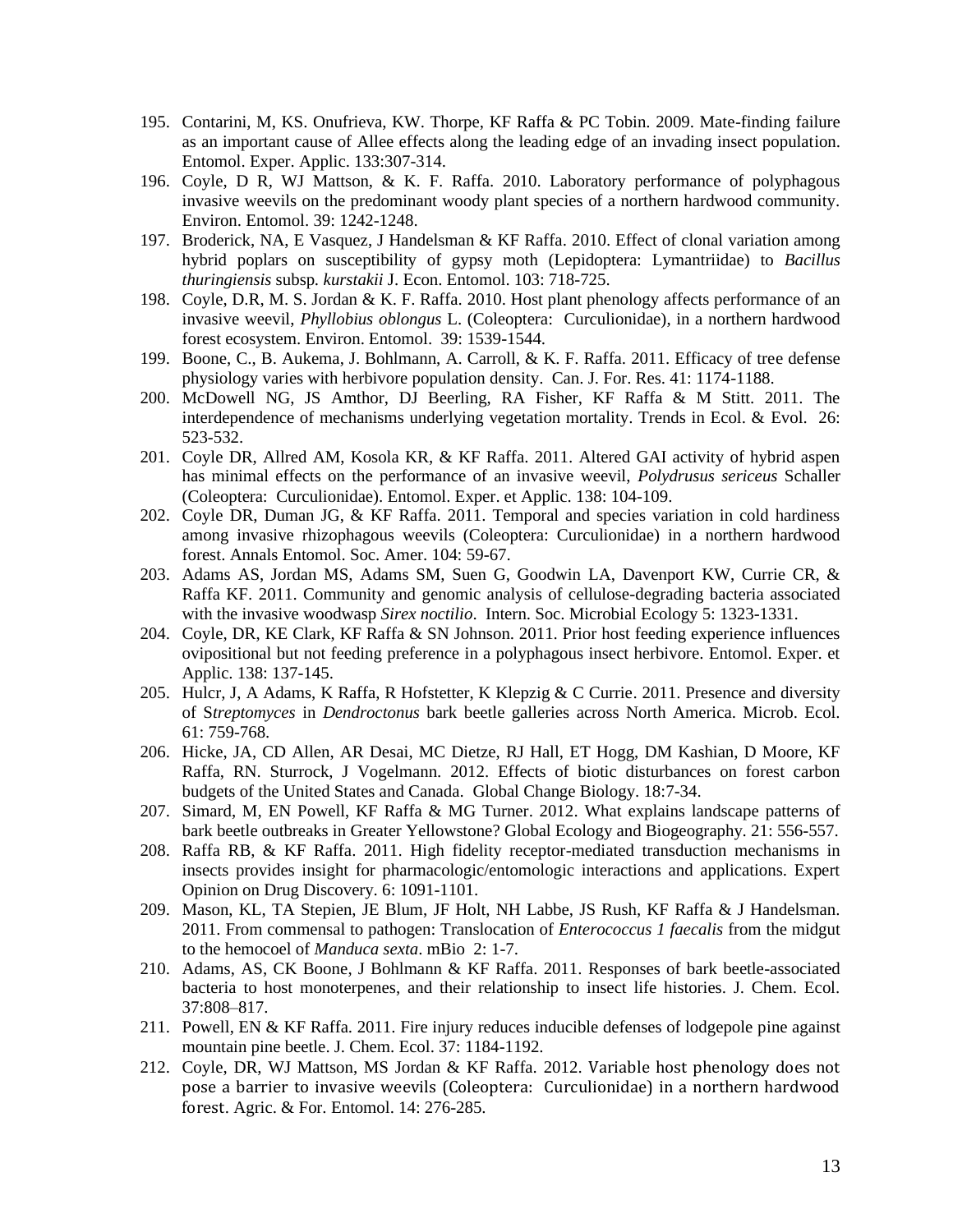- 213. Powell, EN, Townsend PA & KF Raffa. 2012. Wildfire provides refuge from local extinction but is an unlikely driver of outbreaks by mountain pine beetle. Ecol. Monogr. 82:69-84.
- 214. Raffa, RB, N. Eltoukhy & KF Raffa. 2012. Implications of climate change (Global Warming) for the healthcare system. J. Clinical Pharmacy and Therapeutics 37: 502–504.
- 215. Costa A, A Min, CK Boone, AP Kendrick, R Murphy, W Sharpee, KF Raffa & JD Reeve. 2013. Dispersal and edge behaviour of bark beetles and predators inhabiting red pine plantations. Agric. & For. Entomol. 15: 1–11.
- 216. Adams AA, F Aylward, SM. Adams, N Erbilgin, B Aukema, C Currie, G Suen & KF Raffa. 2013. Mountain pine beetles colonizing historical and naïve host trees are associated with a bacterial community highly enriched in genes contributing to terpene metabolism. Applied & Environ. Microbiology 79: 3468-3475.
- 217. Lindgren, BS. & KF Raffa. 2013. Evolution of tree-killing in bark beetles: Trade-offs between the maddening crowds and a sticky situation. Can. Entomol. CP Alexander Review 145: 471- 495.
- 218. Tobin, PC, LM Blackburn, RH Gray, CT Lettau, AM Liebhold, & KF Raffa. 2013. Using delimiting surveys to characterize spatiotemporal dynamics facilitates the management of an invasive non-native insect. Pop. Ecology. 55: 545-555.
- 219. Jamieson MA, Trowbridge AM, Raffa KF & RL Lindroth. 2012. Consequences of climate change for plant-insect and multitrophic interactions. Plant Physiol, Update. 160: 1719-1727.
- 220. Raffa KF, Powell EN & PA Townsend. 2013. Temperature-driven range expansion of an irruptive insect heightened by weakly coevolved plant defenses. PNAS 110: 2193-2198.
- 221. Coyle DR, Murphy MW, Paskewitz SM, Orrock JL, Lee X, Murphy RJ, McGeehin MA, & KF Raffa. 2013. Belowground herbivory initiates a cascade that increases abundance of Lyme disease vectors. Forest Ecology & Management. 302:354-362.
- 222. Boone CK, Adams AA, Bohlmann<sup>,</sup> J, Keefover-Ring<sup>,</sup> K, Mapes AC, & KF Raffa. 2013. Bacteria associated with a tree-killing insect reduce concentrations of plant defense compounds. J. Chem. Ecol. 39: 1003-1006.
- 223. Pfammatter JA Moser JC & KF Raffa. 2013. Mites phoretic on *Ips pini* (Say) (Coleoptera: Curculionidae: Scolytinae) in Wisconsin red pine stands. Annals Entomol. Soc. Amer. 106: 204-213.
- 224. Miller DR, KJ Dodds, A Eglitis, CJ Fettig, RW Hofstetter, DW Langor, A Mayfield III, A Munson, TM Poland & KF Raffa. 2013. Trap lure blend of pine volatiles and bark beetle pheromones for *Monochamus* spp. (Coleoptera: Cerambycidae) in pine forests of Canada and the United States. J. Econ. Entomol. 106: 1684-1692.
- 225. Hanshew AS, Mason CJ, Raffa KF, Currie CR. 2013. Minimization of chloroplast contamination during 16S rRNA gene pyrosequencing of insect herbivore bacterial communities. **J.** Microbiol Methods. 95:149-155.
- 226. Coyle DR, WJ Mattson Jr., AL Friend & KF Raffa. 2014. Effects of an invasive herbivore at the single plant scale do not extend to population scale seedling dynamics. Can. J. For. Res. 44: 8-16.
- 227. Raffa, KF. 2014. Terpenes tell different tales at different scales. Glimpses into the chemical ecology of conifer - bark beetle - microbial interactions. J. Chem. Ecol. 40: 1-20.
- 228. Mason, CJ & KF Raffa. 2014. Acquisition and structuring of larval midgut bacterial communities in the gypsy *moth (Lymantria dispar).* Environmental Entomology. 43: 595‹604.
- 229. Mason, CJ, JJ Coutre & KF Raffa. 2014. Plant-associated bacteria degrade defense chemicals and reduce their adverse effects on an insect defoliator. Oecologia. 3:901-910.
- 230. Johnson, TD, JP Lelito & KF Raffa. 2014. Responses of two parasitoids, the exotic *Spathius agrili* Yang and the native *Spathius floridanus* Ashmead, to volatile cues associated with the emerald ash borer, *Agrilus planipennis* Fairmaire. Biol. Control. 79: 110-117.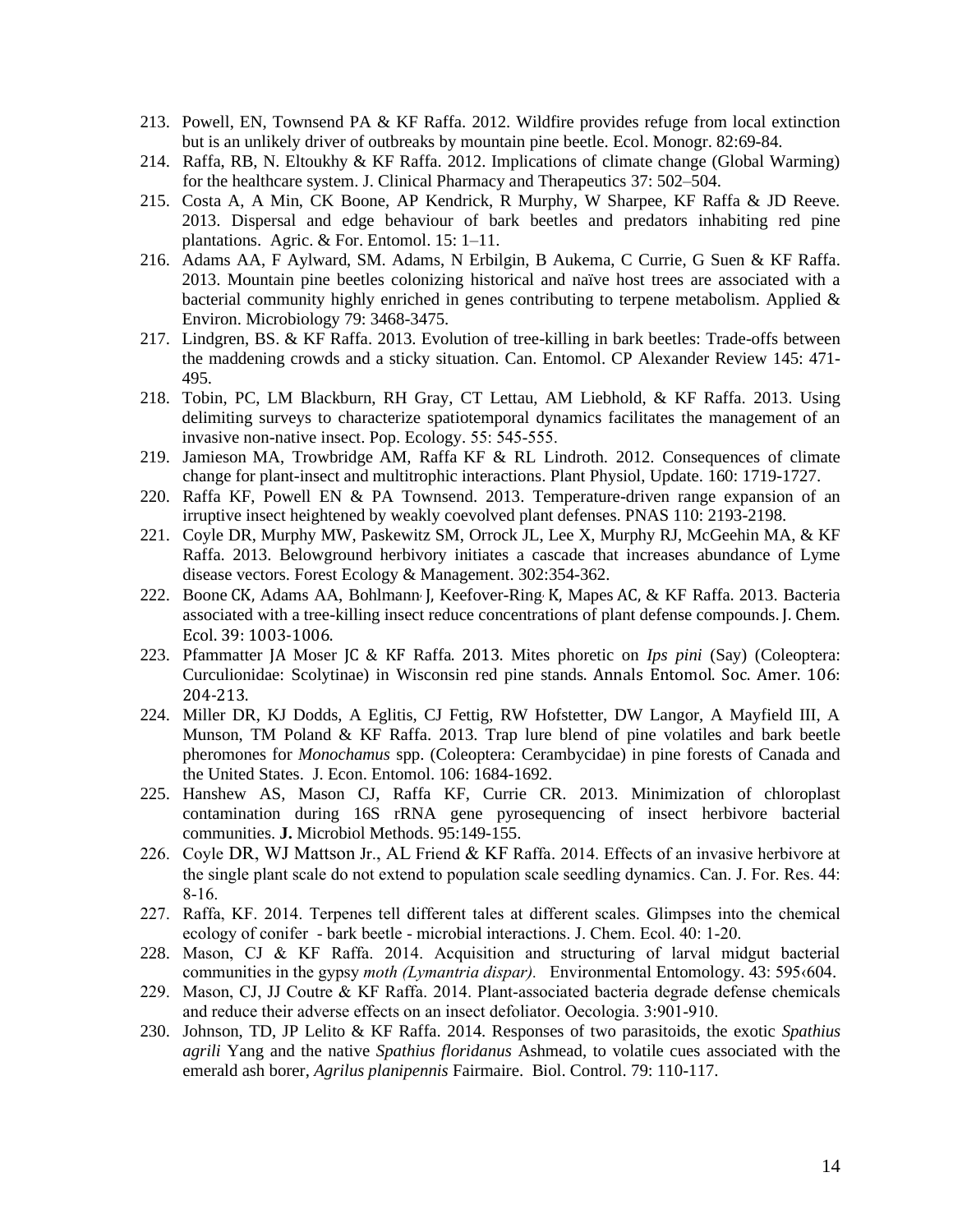- 231. Schwartzberg EG, MA Jamieson, KF Raffa, PB Reich, RA Montgomery & RL Lindroth. 2014, Simulated climate warming alters phenological synchrony between an outbreak insect herbivore and host trees. Oecologia. 175: 1041-1049.
- 232. Lee X, Coyle DR, Johnson DKH, Murphy MW, McGeehin MA, Murphy RJ, Raffa KF & SM Paskewitz. 2014. Prevalence of *Borrelia burgdorferi* and *Anaplasma phagocytophilum* in *Ixodes scapularis* (Acari: Ixodidae) nymphs collected in managed red pine forests in Wisconsin. J. Medical Entomol. 51: 694-701.
- 233. Mason, CJ, Z Cannizzo, & KF Raffa. 2014. Influence of diet and density on laboratory cannibalism behaviors in gypsy moth larvae (*Lymantria dispar*).J. Insect Behavior. 27: 693- 700.
- 234. Mason CJ, EL Zeldin, CR Currie, KF Raffa & BH McCown. 2014. Populations of uncultivated American cranberry in sphagnum bog communities harbor novel assemblages of Actinobacteria with antifungal properties Botany. 92: 589-595
- 235. Thorn, S, C Bässler, T Gottschalk, T Hothorn, H Bussler, K Raffa & J Müller. 2014, New insights into the consequences of post-windthrow salvage logging revealed by functional structure of saproxylic beetles assemblages. PLOS ONE. 9: e101757. 8pp.
- 236. Book A, Lewin G, McDonald B, Takasuka T, Doering D, Adams S, Blodgett J, Clardy J, Raffa, K, Fox B & Currie C. 2014. Cellulolytic *Streptomyces* strains associated with herbivorous insects share a phylogenetically-linked capacity for the degradation of lignocellulose. Applied & Env. Microbiol. 80:4692-4701.
- 237. Aylward, FO, G Suen, PHW Biedermann, AS Adams, JJ Scott, SA Malfatti, TG del Rio, SG Tringe, M Poulsen, KF Raffa, KD Klepzig & CR Currie. 2014. Convergence of bacterial microbiota in agriculture in insects. mBio. 5(6) doi:10.1128/mBio.02077-14..
- 238. Arango RA, Marschalek DA, Green F III, Raffa KF, Berres ME. 2015. Genetic Analysis of termite colonies in Wisconsin. Env. Entomol. 44: 890-897.
- 239. Mason, CJ, JA. Pfammatter, LM Holeski & KF Raffa 2015. Foliar bacterial community of trembling aspen in a common garden. Can. J. Microbiol. 61: 143-149.
- 240. Mason CJ, Rubert-Nason, KF, Lindroth RL & KF Raffa. 2015. Aspen defense chemicals influence midgut bacterial community composition of gypsy moth. J. Chem. Ecol. 41: 75-84.
- 241. Jamieson MA, Schwartzberg EG, Raffa KF, Reich PB, & RL Lindroth. 2015. Experimental warming alters aspen and birch phytochemistry and performance traits for an outbreak insect herbivore. Global Change Biology 21: 2698–2710.
- 242. Mason CJ, Klepzig KD, Kopper BJ, Kersten PJ, Illman BL & KF Raffa. 2015. Contrasting patterns of diterpene acid induction by red pine and white spruce to simulated bark beetle attack, and interspecific differences in sensitivity among fungal associates. J. Chem. Ecol. 41: 524-532.
- 243. Therrien J, CJ Mason, A Adams, BH Aukema, CR Currie, KF Raffa & N Erbilgin. 2015. Bacteria influence mountain pine beetle brood development through interactions with symbiotic and opportunistic fungi: implications to climate-driven host range expansion. Oecologia. 179: 467-485.
- 244. Anderegg, WRL , JA Hicke, RA Fisher, CD Allen, J Aukema, B Bentz, S Hood, JW Lichstein, AK Macalady, N McDowell, Y Pan, KF Raffa, A Sala, JD Shaw, NL Stephenson, C Tague & M Zeppel. 2015. Tree mortality from drought, insects, and their interactions in a changing climate. New Phytol. 208: 674-683.
- 245. Bentz BJ, Boone, C., & KF Raffa. 2015. Tree response and mountain pine beetle attack preference, reproduction, and emergence timing in mixed whitebark and lodgepole pine stands. Agric. & For. Entomol 17: 421-432.
- 246. Pfammatter JA, Krause A & KF Raffa. 2015. Evaluating predators and competitors in Wisconsin red pine forests for attraction to mountain pine beetle pheromones for anticipatory biological control. Env. Entomol. 44:1161-1171.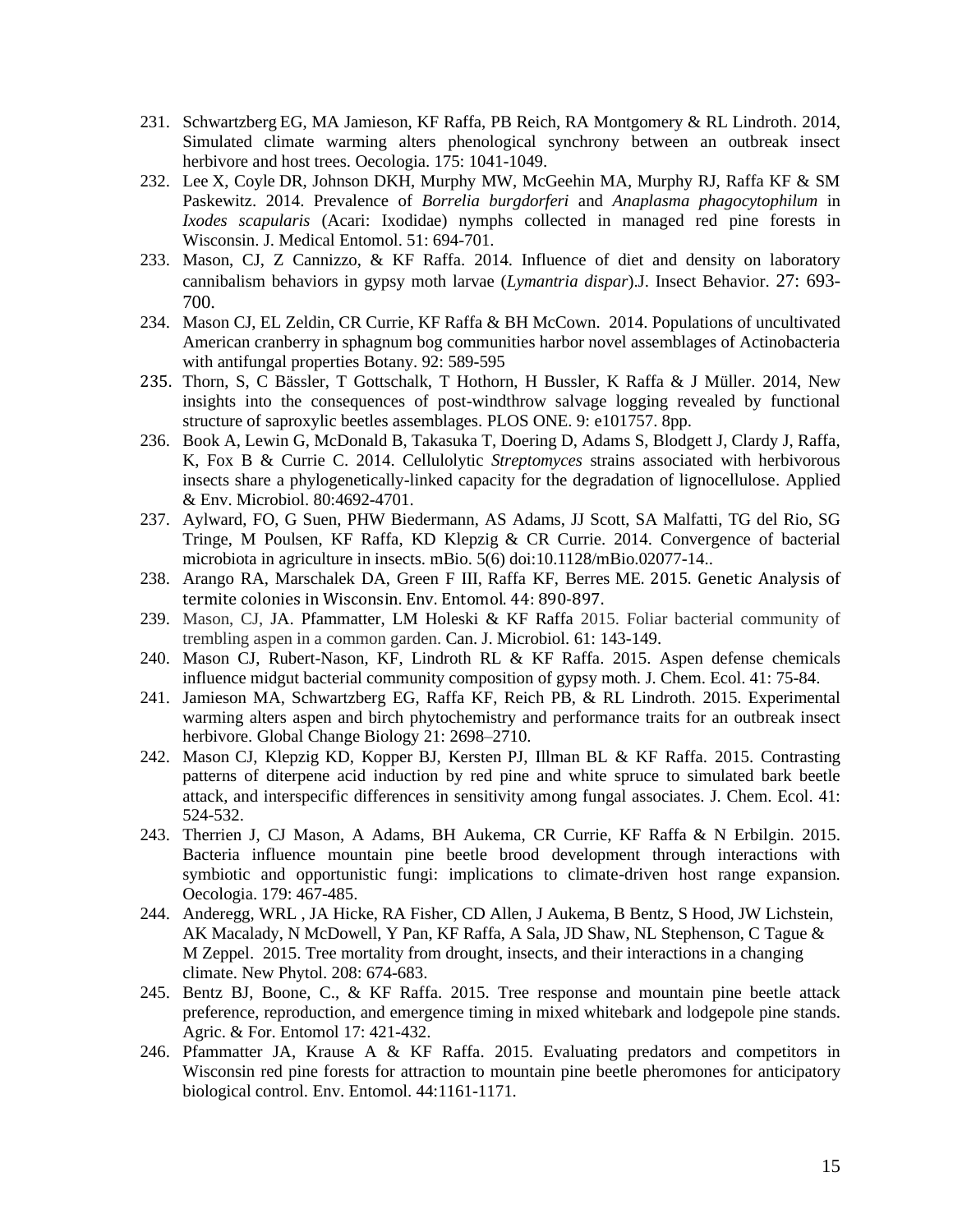- 247. Miller DR, Crowe CM, Dodds KJ, Gallagin LD, DeGroot P, Hoebeke ER, Mayfield AE III, Poland TM, Raffa KF & Sweeney JD. 2015. Ipsenol, ipsdienol, and alpha-pinene: Trap lure blend for Cerambycidae and Buprestidae (Coleoptera) in pine forests of Eastern North America. J. Econ. Entomol. 108: 1837-1851.
- 248. Lerch AP, Pfammatter JA, Bentz BJ, & KF Raffa. 2016. Mountain pine beetle dynamics and reproductive success in post-fire lodgepole and ponderosa pine forests in northeastern Utah. PlosOne. http://dx.doi.org/10.1371/journal.pone.0164738
- 249. Fahrner, JS Albers, MA Albers, T Lanigan, R Murphy, KF Raffa & BH Aukema. 2016. Oviposition and feeding on red pine by jack pine budworm, a historically monophagous defoliator. Agric. & For. Entomol. 18: 214-222.
- 250. Pfammatter, JA DR Coyle, KJK Gandhi, N Hernandez, RW Hofstetter, JC Moser & KF Raffa. 2016. Structure of phoretic mite assemblages across subcortical beetle species at a regional scale. Environ. Entomol. 45: 53-65.
- 251. Buotte PC, JA Hicke, HK Preisler, JT Abatzoglou, KF Raffa & JA Logan. 2016. Historical and future climate influences on mountain pine beetle outbreaks in whitebark pines in the Greater Yellowstone Ecosystem. Ecological Applications. 26: 2505-2522.
- 252. Uelmen JA Jr., JG Duman, RL Lindroth, EG Schwartzberg & KF Raffa. 2016. Supercooling points of diapausing forest tent caterpillar eggs, Can. Entomol. 148: 512-519.
- 253. Uelmen JA Jr., RL Lindroth, PC Tobin, PB Reich, EG Schwartzberg, KF Raffa. 2016. Population source, spring temperatures, and overwintering regime interact to structure phenology of insect - plant interactions: implications to changing climate in the southern boreal forest. For. Ecol. & Mngmt. 362: 241-250.
- 254. Pfammatter JA, & KF Raffa. 2015. Do phoretic mite influences the reproductive success of *Ips grandicollis* (Coleoptera: Curculionidae)? Environ. Entomol. 44: 1498-1511.
- 255. Pfammatter JA, K. Malas & KF Raffa. 2016. Behaviours of phoretic mites (Acari) during host colonization and development by *Ips pini* and *Ips grandicollis* (Coleoptera: Curculionidae). Agric. & For. Entomol. 18: 108–118.
- 256. Mason CJ, Lowe TM, Rubert-Nason, KF, Lindroth RL & KF Raffa. 2016. Interactions between bacteria and aspen defense chemicals at the phyllosphere – herbivore interface. J. Chem. Ecol. 42:193–201.
- 257. Mason CJ, AS Hanshew & KF Raffa. 2016. Contributions by host trees and insect activity to bacterial communities in *Dendroctonus valens* LeConte galleries, and their high overlap with other microbial assemblages of bark beetles. Environ. Entomol. 45: 348-356.
- 258. Johnson TD, Lelito,JP, Pfammatter JA & Raffa KF. 2016. Evaluation of tree mortality and parasitoid recoveries on the contiguous western invasion edge of emerald ash borer. Agr. & For. Entomol. 18: 327-339.
- 259. Keefover-Ring K, Trowbridge A, Mason CJ, & Raffa, KF. 2016. Rapid induction of multiple terpenoid groups by Ponderosa Pine in response to bark beetle -associated fungi. J. Chem. Ecol. 42: 1-12.
- 260. Book AJ, Gina R. Lewin GR, McDonald BR, Takasuka TE, Wendt-Pienkowski E, Doering DT, Suh S, Raffa KF, Fox BG & Currie CR. 2016. Evolution of high cellulolytic activity in *Streptomyces.* PlosOneBiology. 14(6): e1002475. doi:10.1371/journal.pbio.1002475.
- 261. Arango RA, Carlson, CM, Currie CR, McDonald BR, Book AJ, Green F III, Lebow NK, & Raffa KF. 2016. Antimicrobial activity of Actinobacteria isolated from the guts of subterranean termites. Env. Entomol. 45: 1415-1423.
- 262. Seidl R, Donato DC, Raffa KF & Turner MG. 2016. Spatial variability in tree regeneration after wildfire delays and dampens future bark beetle outbreaks. PNAS. 113: 13075-13080.
- 263. Liu Z, Xin Y, Xu B, Raffa KF & Sun J. 2016. Sound-triggered production of anti-aggregation pheromone limits overcrowding of *Dendroctonus valens* attacking pine trees. Chemical Senses. 42: 59-67.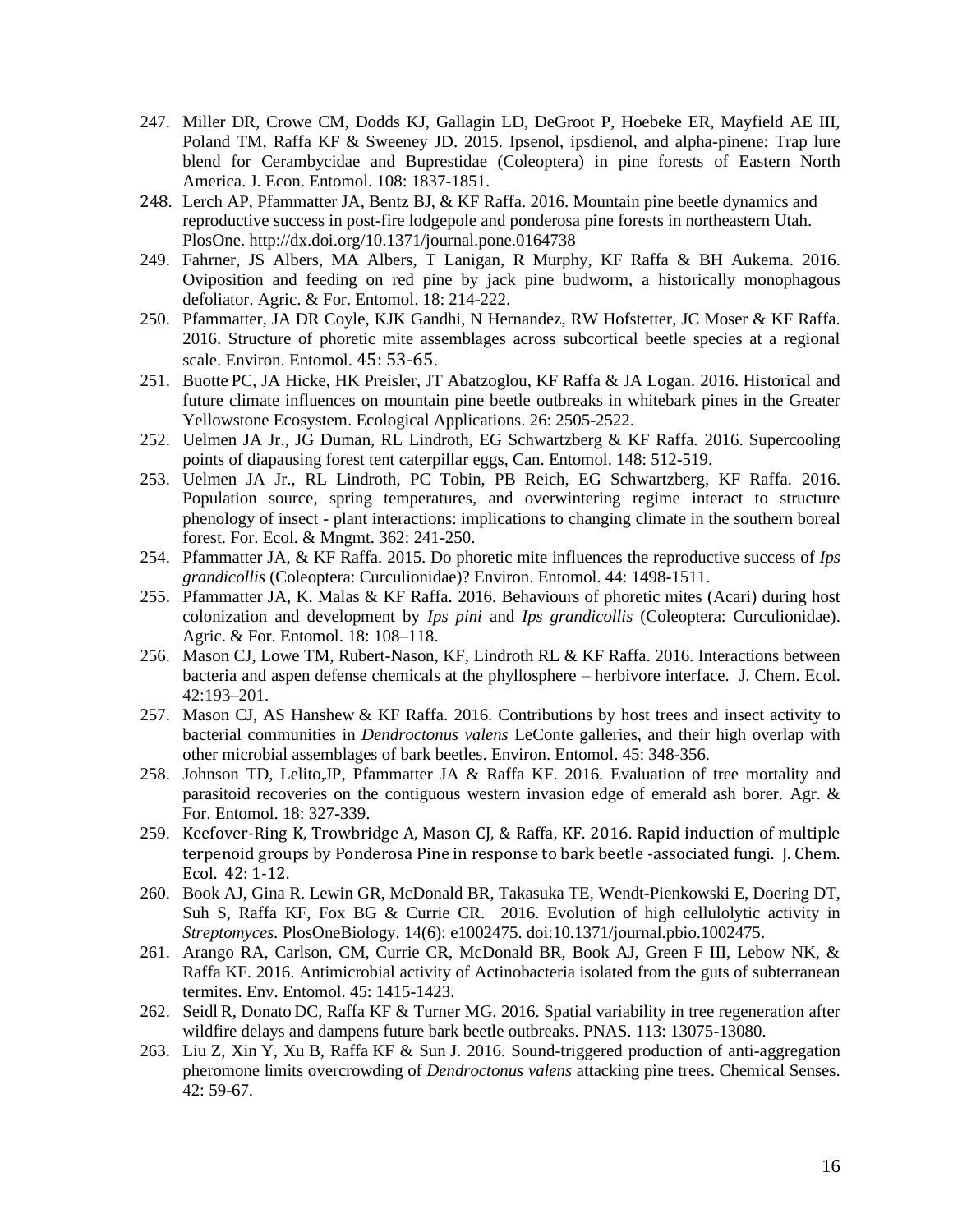- 264. Liu Z, Xu B, Guo Y, Raffa KF, & Sun J. 2017. Gallery and acoustic traits related to female body size mediate male mate choice. Animal Behaviour. 125:41-50.
- 265. Mason, CJ, Villari C, Keefover-Ring K, Jagemann S, Zhu J, Bonello P. & Raffa KF. 2017. Spatial and temporal components of induced plant responses relate to herbivore life history and impact on host. Functional Ecol. 31: 2034-2050
- 266. Raffa KF, Mason CJ, Bonello P, Cook, S., Erbilgin N, Keefover-Ring K, Klutsch JG, Villari C & Townsend PA. 2017. Defense syndromes in lodgepole - whitebark pine ecosystems relate to degree of historical exposure to mountain pine beetles. Plant, Cell and Environment. 40: 1791- 1806.
- 267. Buotte PC, JA Hicke, HK Preisler, JT Abatzoglou, KF Raffa & JA Logan. 2017. Recent and future climate suitability for whitebark pine mortality from mountain pine beetle varies across the western US. Forest Ecol. & Manag. 399: 132-142.
- 268. Hu X, Li M, Raffa KF, Luo Q, Fu H, Wu S, Liang G, Wang R & Zhang F. 2017. Bacterial communities associated with the pine wilt disease vector *Monochamus alternatus* during different larval instars. J. Insect Science. 17 (6) doi.org/10.1093/jisesa/iex089.
- 269. Krause, AM, Townsend PA, Lee Y. & Raffa KF. 2018. Predators and competitors of the mountain pine beetle, *Dendroctonus ponderosae* (Coleoptera: Curculionidae) in stands of changing forest composition associated with elevation. Agric. & For. Entomol. 44: 1161-1171.
- 270. Howe M, Keefover-Ring K & Raffa KF. 2018. Pine engravers carry bacterial communities whose members reduce concentrations of host monoterpenes with variable degrees of redundancy, specificity, and capability. Environ. Entomol. 47: 638-645.
- 271. Falk MA, Lindroth RL, Keefover-Ring K & Raffa KF. 2018. Genetic variation in aspen phytochemical patterns structures windows of opportunity for gypsy moth larvae. Oecologia 187: 471-482.
- 272. Jagemann SM, Juzwik J, Tobin PC, & Raffa KF. 2018. Seasonal and regional distributions, degree-day models, and phoresy rates of the major sap beetle (Coleoptera: Nitidulidae) vectors of the oak wilt fungus, *Bretziella fagacearum*, in Wisconsin. Environ. Entomol. 47: 1152-1164.
- 273. Mason CJ, Keefover-Ring K, Villari C, Klutsch JG, Cook S., Bonello P, Erbilgin N, Raffa KF & Townsend PA. 2018. Anatomical defenses against bark beetles relate to degree of historical exposure between species and are allocated independently of chemical defenses within trees. Plant Cell and Environ. 31: 2034-2050
- 274. Showalter DN, Smith JA, Raffa KF, Sniezko RA, Herms DA, Liebhold AM & Bonello P. 2018. Strategic deployment of tree resistance against forest pathogen and insect invasions. 6: 10.3389/fevo.2018.00124.
- 275. Buma B, Harvey B, Gavin D, Kelly R, Loboda T, McNeil B, Marlon J, Meddens A, Morris J, Raffa K, Shuman B, Smithwick E & McLauchlan K. 2019. The value of linking paleoecological and neoecological perspectives to understand spatially-explicit ecosystem resilience. Landscape Ecol. 34: 17-33.
- 276. Liu Z, Mi G, KF Raffa KF & Sun J. 2019. Physical contact, volatiles, and acoustic signals contribute to monogamy in an invasive aggregating bark beetle. Insect Science. DOI 10.1111/1744-7917.127.
- 277. Kolb T, Keefover-Ring K, Burr SJ, Hofstetter R, Gaylord M & Raffa K. 2019. Interactions between drought stress and induced defenses determine mortality of ponderosa pine to bark beetles. J Chem Ecol. 45:888-900.
- 278. Huang J, Kautz M, Trowbridge AM, Hammerbacher A, Raffa KF, Adams HD, Goodsman DW, Xu C, Meddens AJH, Kandasamy D, Gershenzon J, Seidl R & Hartmann H. 2019. Tree defence and bark beetles in a drying world: carbon partitioning, functioning and modeling. New Phytol. doi.org/10.1111/nph.16173.
- 279. Mech AM, Thomas KA, Marsico TD, Herms DA, Allen CR, Ayres MP, Gandhi KJK, Gurevitch J, Havill NP, Hufbauer RA, Liebhold AM, Raffa KF, Schulz AN, Uden DR & Tobin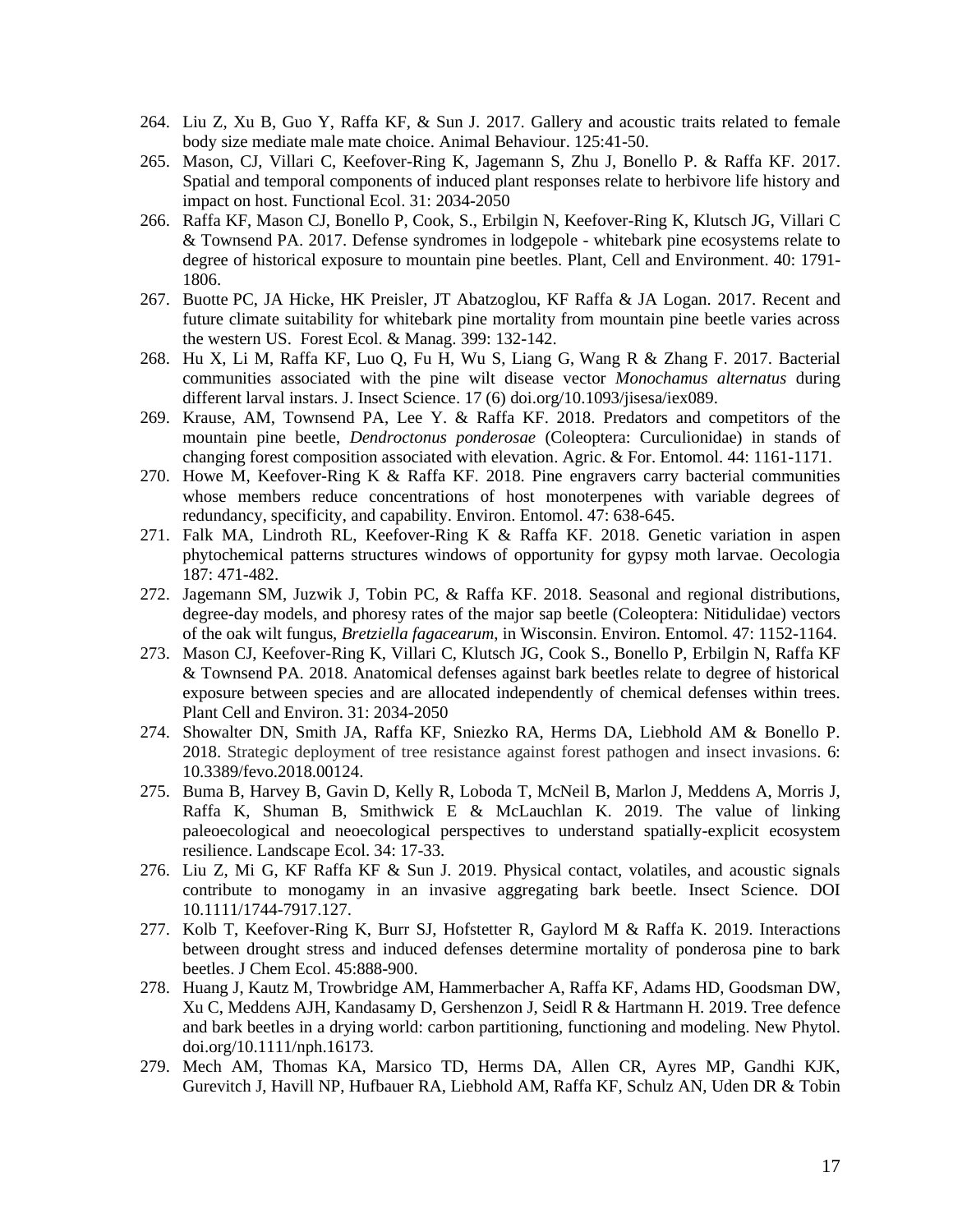PC. 2019. Evolutionary history predicts high-impact invasions by herbivorous insects. Ecology and Evolution. 9: 12216-12230

- 280. Raffa KF, Bonello P & Orrock JL. 2019. Why do entomologists and plant pathologists approach trophic relationships so differently? Identifying biological distinctions to foster synthesis. New Phytol. doi.org/10.1111/nph.16181.
- 281. Falk MN, Donaldson JR, Stevens MT, Raffa KF & Lindroth RL. 2019. Phenological responses to prior-season defoliation and soil nutrient availability vary among early- and late-flushing aspen (*Populus tremuloides* Michx) genotypes. For. Ecol. & Mgmt. 458 doi.org/10.1016/j.foreco.2019.117771.
- 282. Schulz A, Mech A, Allen C, Ayres M, Gandhi KJK, Gurevitch J, Havill N, Herms D, Hufbauer R, Liebhold AM, Raffa K, Raupp MJ, Thomas K, Tobin P & Marsico TD. 2020. The impact is in the details: evaluating a standardized protocol and scale for determining non-native insect impact. NeoBiota 55: 61-83.
- 283. Howe M, Mason CJ, Gratton C,Keefover-Ring K, Wallin K, Yanchuk A, Zhu J & Raffa KF. 2020. Relationships between conifer constitutive and inducible defenses against bark beetles change across levels of biological and ecological scale. Oikos. 129: 1093-1107.
- 284. Li Z, Rubert-Nason KF, Jamieson M, Raffa KF & Lindroth RL. 2021. Root secondary metabolites in *Populus tremuloides*: effects of simulated climate warming, defoliation, and genotype. J Chem Ecol. 47:313–321.
- 285. Schulz AN, AM Mech, MP Ayres, KJK Gandhi, NP Havill, DA Herms, AM Hoover, RA Hufbauer, AM Liebhold, TD Marsico, KF Raffa, PC Tobin, DR Uden & KA Thomas. 2021. Predicting non-native insect impact: focusing on the trees to save the forest. Biol. Invasions. 23: 3921-3936. doi.org/10.1007/s10530-021-02621-5.
- 286. Hlásny T, , König L, Krokene P, Lindner M, Montagné-Huck C, Müller J, Qin H, Raffa KF, Schelhaas M-J, Svoboda M, Viiri H & Seidl R. 2021. Bark beetle outbreaks in Europe: State of knowledge and ways forward for management. Current For. Repts. doi.org/10.1007/s40725- 021-00142-x
- 287. Kichas NE, Trowbridge AM, Raffa KF, Malone SC, Hood SM, McWethy DB & Pederson GT. 2021. Growth and defense characteristics of whitebark pine (*Pinus albicaulis*) and lodgepole pine (*Pinus contorta* var *latifolia*) in a high elevation, disturbance prone mixed-conifer forest in northwestern Montana, USA. For. Ecol. & Mgmt. Vol. 493. 10.1016/j.foreco.2021.119286.
- 288. Howe M, Carroll A, Gratton C & Raffa KF. 2021. Climate-induced outbreaks in high-elevation pines are driven primarily by immigration of bark beetles from historical hosts. Global Change Biol. 27: 5786-5805
- 289. Erbilgin N, Zanganeh L, Klutsch JG, Chen S-h, Zhao S, Ishangulyyeva G, Burr SJ, Gaylord M, HofstetterR, Keefover-Ring K, Raffa KF& Kolb T. 2021. Combined drought and bark beetle attacks deplete non-structural carbohydrates and promote death of mature pine trees. Plant, Cell and Environment 44: 3636-3651.
- 290. Howe M, Raffa KF, Brian Aukema B, Gratton C & Carroll A. 2022. Numbers matter: How irruptive bark beetles initiate transition to self-sustaining behaviour during landscape-altering outbreaks. Oecologia. In Press.

# Refereed Annual Reviews

- 1. Paine, TD, KF Raffa & TC Harrington. 1997. Interactions among scolytid bark beetles, their associated fungi, and host conifers. Ann. Rev. Entomol. 42: 179-206.
- 2. Little, A, CJ Robinson, SB Peterson, KF Raffa & J Handelsman. 2008. Rules of Engagement: Interspecies interactions that regulate microbial communities. Ann. Rev. Microbiology. 62: 375-401.

Books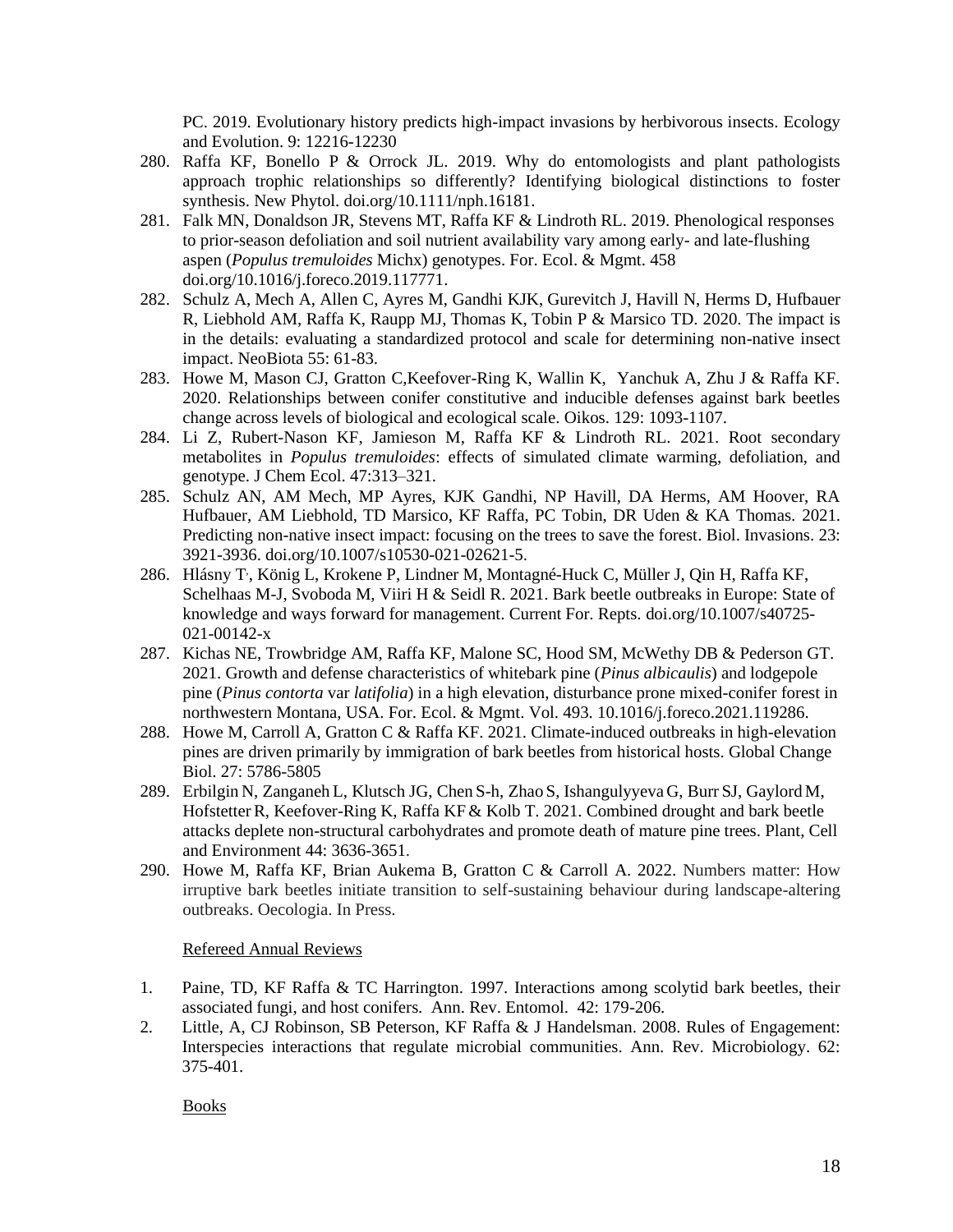- 1. Wagner, M.R. & K.F. Raffa. 1993. (eds.), "Sawfly Life History Adaptations to Woody Plants." Academic Press. NY. 581 pp.
- 2. National Research Council "The Future Role of Pesticides in US Agriculture." Berenbaum et al. National Academic Press. Washington, DC. 581 pp.

Book Chapters and Proceedings (Excluding Abstracts), Databases

- 1. Raffa, K.F., & A.A. Berryman. 1980. Flight responses and host selection by bark beetles. Pages 213-233. In: A.A. Berryman & L. Safranyik, eds. Proceedings of the second IUFRO conference on dispersal of forest insects: Evaluation, theory, and management implications. Conference Office, Cooperative Extension Service, Washington State University, Pullman WA.
- 2. Raffa, K.F. 1987. Devising pest management tactics based on plant defense mechanisms- theoretical and practical considerations. Pages 303-329, In: S. Ahmad and L.B. Brattsten (eds.). Molecular mechanisms in insect-plant interactions. Plenum Press, N.Y.
- 3. Raffa, K.F. 1988. Host orientation behavior of *Dendroctonus ponderosae*: Integration of token stimuli and host defenses. Pages 369-390. In: W.J. Mattson, J. Levieux, and C. Bernard-Dagan (eds.), Mechanisms of Woody Plant Resistance to Insects and Pathogens. Springer-Verlag. N.Y.
- 4. Raffa, K.F. 1988. Chapter 24. The Mountain pine beetle, *Dendroctonus ponderosae* in western North America. Pages 505-530. In: A.A. (ed.), Population dynamics of forest insects: Patterns, causes and management strategies. Plenum Press. New York.
- 5. Robison, D.J., & K.F. Raffa. 1990. Hybrid poplar productivity, and suitability for the forest tent caterpillar: A framework for evaluation. Proc. 1989 Aspen Symposium: 155-162.
- 6. Schabel, H.G., & K.F. Raffa. 1991. Root and root collar insects in forestry: North America. Pages 232-241, In: R.L. Alfaro and S.G. Glover. Proc. IUFRO International Congress. Montreal, Quebec.
- 7. Raffa, K.F. 1990. Biology and impact of *Thrips calcaratus* in Wisconsin. Pages 317-324, In: B. Parker, M. Skinner, and T. Lewis (ed.), Towards Understanding Thysanoptera, USDA FS Gen. Tech. Report NE-147. Proc.1989 Internat. Thrips Confer.
- 8. Raffa, K.F. 1991. Induced defensive reactions in conifer-bark beetle systems. Pages 245-276. In: D.W. Tallamy and M.J. Raupp (eds.), Phytochemical Induction by Herbivores. Academic Press. NY.
- 9. Haissig, B.E., T.K. Kirk, W.L. Olsen, K.F. Raffa, & J.M. Slavicek. 1991. Applications of Biotechnology to Tree Culture, Protection, and Utilization. Internat. Sympos. Abstr. USDA FS Gen. Tech. Rept. NE-152. 141 pp.
- 10. Raffa, K.F. & K.D. Klepzig. 1992. Tree defense mechanisms against insect-vectored fungi. Pages 354-390. In: R.A. Blanchette and A.R. Biggs, eds. Defense Mechanisms of Woody Plants against Fungi. Springer-Verlag.
- 11. Smalley, E.B., K.F. Raffa, R.H. Proctor, & K.D. Klepzig. 1993. Tree response to infections by species of *Ophiostoma* and *Ceratocystis*. Pages 207-217, In: M.J. Wingfield, K.A. Seifert, and J.F. Webber. *Ceratocystis* and *Ophiostoma*: Taxonomy, Ecology, and Pathology. American Phytopathol. Soc. Press, St. Paul, MN.
- 12. Raffa, K.F., T. Phillips, & S. Salom. 1993. Strategies and mechanisms of host colonization by bark beetles. Pages 103-128. In T.O. Schowalter and G. Filip, eds. Interactions among bark beetles, pathogens, and conifers in North American forests. Academic Press.
- 13. Krause, S.C., M.R. Wagner, & K.F. Raffa. 1993. Effects of tree response to stress on sawfly outbreaks. Pages 211-227. In M.R. Wagner & K.F. Raffa (eds.), "Sawfly Life History Adaptations to Woody Plants." Academic Press. NY.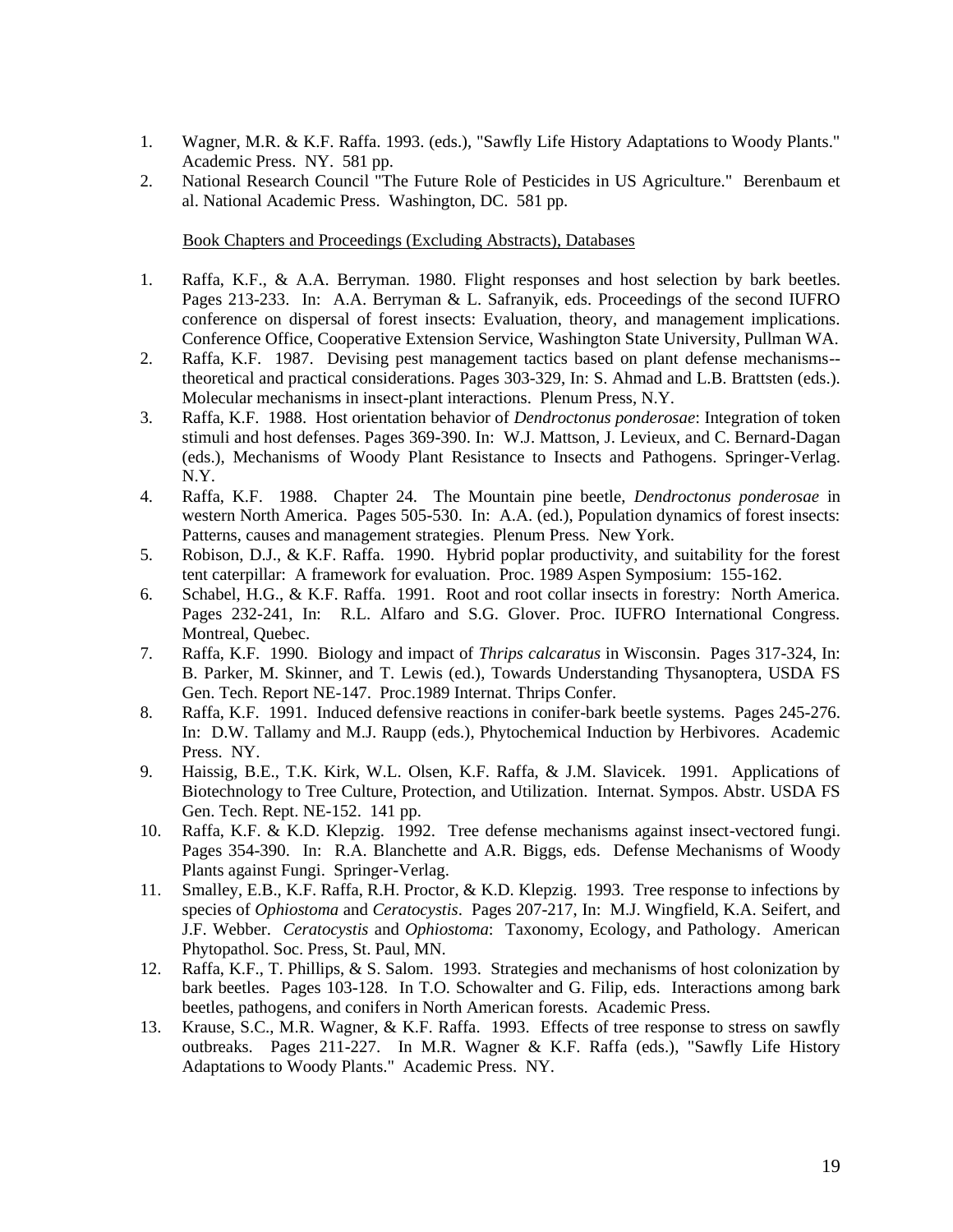- 14. Codella, S.G., Jr. & K.F. Raffa. 1993. Defensive strategies of folivorous sawflies. Pages 261- 294. In: M.R. Wagner & K.F. Raffa (eds.), "Sawfly Life History Adaptations to Woody Plants." Academic Press. NY.
- 15. Raffa, K.F., & M.R. Wagner. 1993. Implications of sawfly adaptations to plant-insect interaction theory. Pages 547-564. In: M.R. Wagner & K.F. Raffa (eds.), "Sawfly Life History Adaptations to Woody Plants." Academic Press. NY.
- 16. Raffa, K.F., B. McCown, D. Ellis, R. Ramachandran, & D. J.Robison. 1993. Prospects and approaches to genetically engineered pest resistance in energy trees. Proc. Internat. Energy Agency. 1991 Joint Meeting of Task Force V Groups on Exchange of Genetic Materials and Joint Trials of *Alnus, Populus,* & *Salix*. Ames, Iowa. 98-106.
- 17. Raffa, K.F. 1993. Current status and critical research needs in Scolytid genetics. Pp. 18-19, In J. Robertson & J. Hayes (eds.), Proc. Bark Beetle Genetics Workshop. USDA FS Gen. Tech. Rept. PSW-GTR-138.
- 18. Skilling, D., K.F. Raffa, D.J. Robison, & P. Berrang. 1994. Application with vegetative propagules. Pp. 137-152, In G.S. Foster & A.M. Disser (eds.), Proc. Southern Regional Information Exchange Group Biennial Symposium on Forest Genetics: Application of Vegetative Propagation in Forestry. USDA FS. SO-108.152.
- 19. Wraith, S., D. Ellis, K. Raffa, K. Kleiner, G. Stanosz, & B. McCown. 1994. Biorational strategies for deploying pest-resistant poplars in bioenergy plantations. Proc. Aspen Symposium.
- 20. Ellis, D., J. Rintamaki-Strait, B.H. McCown, K. Kleiner, & K.F. Raffa. 1994. Proc. Expression of Introduced Genes in Trees: Practical and Environmental Considerations. International Conference of Technical Assoc. of Pulp & Paper Industry R&D Division of Biological Sciences Symposium. St. Paul, MN.
- 21. Rieske, L.K., & K.F. Raffa. 1995. Thrips calcaratus--induced defoliation and subsequent foliar susceptibility. In B.L. Parker, M. Skinner, and T. Lewis (eds.). Thrips Biology and Management. Proc. 1993 Intern. Conf. on Thysanoptera, Towards Understanding Thrips Management.
- 22. Raffa, K.F. 1995. Differential responses among natural enemies and prey to bark beetle pheromones: Implications of chemical, temporal, and spatial disparities to evolutionary theory and pest management. Pp. 208-225. In Hain, F., S.M. Salom, W.F. Ravlin, T. Payne, & K. F. Raffa, In Behavior, Population Dynamics and Control of Forest Insects." Proc. International Union of Forestry Research Organizations.
- 23. Hain, F., S.M. Salom, W.F. Ravlin, T. Payne, & K. F. Raffa, (eds.) 1995. Behavior, Population Dynamics and Control of Forest Insects." Proc. International Union of Forestry Research Organizations. The Ohio State University, and USDA FS Northwestern Forest Exp. Stn.
- 24. Bryant, J., & K. F. Raffa. 1995. Chemical Antiherbivore Defense. Pp. 365-381, in B.L. Gartner (ed.), Stems and Trunks in Plant Form and Function. Academic Press.
- 25. Raffa, K.F. Bark beetles, fungi, trees, and humans: 1995. Four perspectives, four agendas. Pp. 7-9, In Christiansen (ed.), Bark Beetle, Blue-Stain Fungi, and Conifer Defense Systems Nr. 6-95.
- 26. Raffa, K.F. 1996. Population ecology and behavior of root-damaging Hylobius in North America. Pp. 177, In. Proc. World Congress, International Union of Forestry Research Organizations.
- 27. Ellis, D.D., J. Rintamaki-Strait, K. Francis, K. Kleiner, K. Raffa, & B. McCown. 1996. Transgene expression in spruce and poplar: From the lab to the field. In Boerjan & Ahija (eds.). Somatic Cell Genetics and Molecular Genetics of Trees. Klawer Academic Pub. The Netherlands.
- 28. Hart, E.R., R.R. James, T.E. Nebeker, D.J. Robison, K.F. Raffa, & M.A. Wagner. 1996. Entomological research in North American *Populus* and *Salix*: An overview. Proc. Internat. Poplar Commission.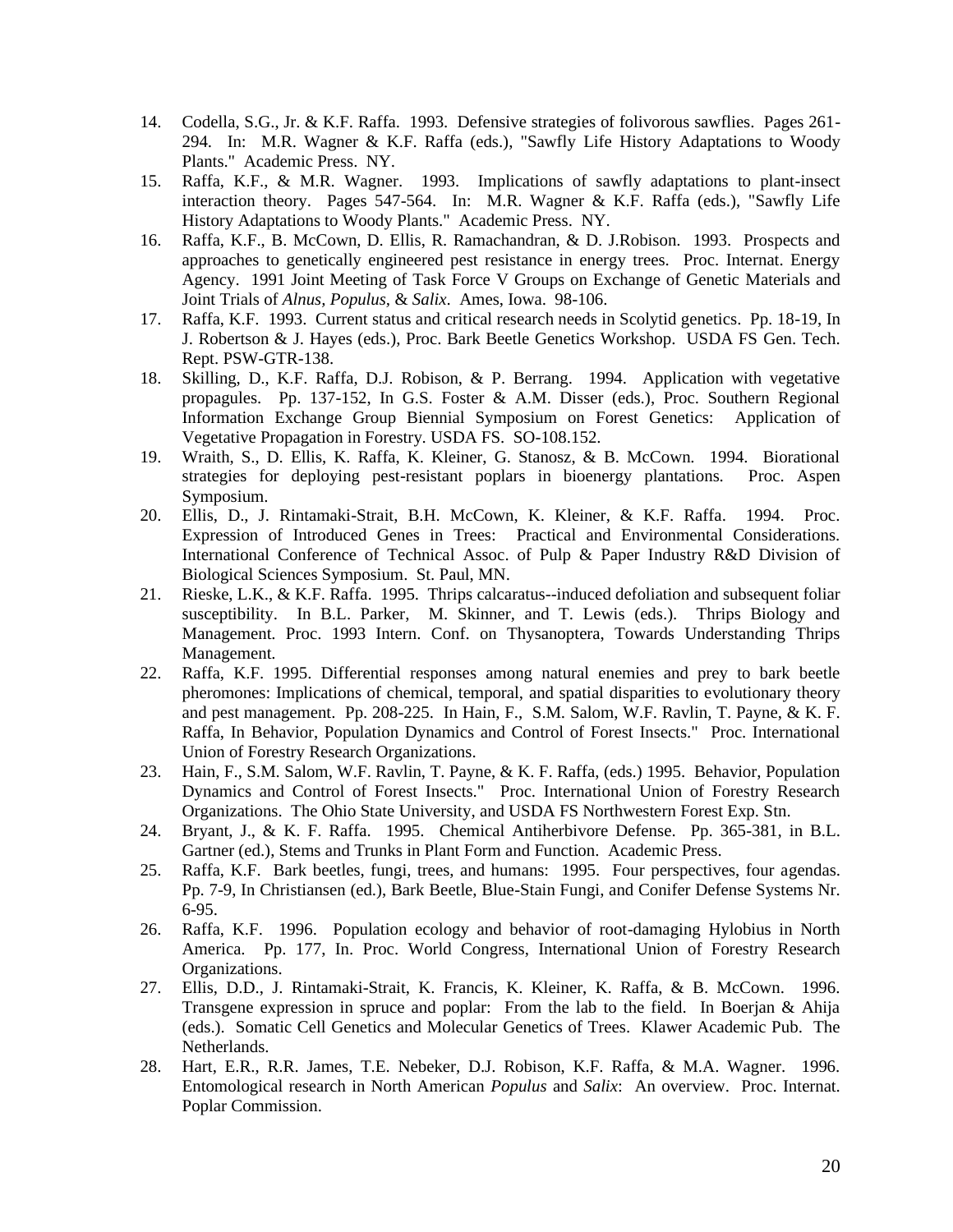- 29. Raffa, K.F. 1996. Biotechnology: A modern technology in an antiquated philosophy? Or a useful tool for addressing gaps in tree protection and natural resource management? Pp. 120- 121. In Billings, R.W., & T.E. Nebeker, (eds.). Proceedings of the Second North American Forest Insect Work Conference. Texas Forest Service Publ. 160.
- 30. McCown, B.H., K.F. Raffa, K.W. Kleiner & D.D. Ellis. 1996. Risk in bioenergy crops: Ameliorating biological risk by using biotechnology and phytochemistry. Pp. 220-228, In Fuller, G., McKeon, T.A., & D.D. Bills (eds). Agricultural Materials as Renewable Resource: Nonfood and Industrial Applications. ACS Sympos. Series. 647. ACS, Washington.
- 31. Raffa, K.F. 1996. Tri-trophic interactions in bark beetle ecology. Pp. 118-119, In Billings, R.W. & T.E. Nebeker (eds.). Proceedings of the Second North American Forest Insect Work Conference. Texas Publ. 160.
- 32. Herms, D., & K.F. Raffa. 1996. Effects of stresses on the expression of plant resistance to herbivores: An overview. Pg. 162, In Proc. World Congress, International Union of Forestry Research Organizations.
- 33. Kirkendall, L.R., D.S. Kent, & K.F. Raffa. 1997. Interactions among males, females and offspring in bark and ambrosia beetles: The significance of living in tunnels for the evolution of social behavior. Pp. 181-215. In, J.C. Choe & B.J. Crespi, (eds.), The Evolution of Social Behavior in Insects and Arachnids Cambridge Univ. Press, Cambridge.
- 34. Raffa, K.F., K.W. Kleiner, D.D. Ellis & B.H. McCown. 1997. Environmental risk assessment and deployment strategies in genetically engineered insect-resistant *Populus*. pp. 249-263. In Klopfenstein, N.B., Y.W. Chun, M-S Kim, & M.R. Ahiya (eds.). Micropropagation, Genetic Engineering, and Molecular Biology of Populus.
- 35. Ellis, D.D. & K.F. Raffa. 1997. Expression of transgenic Bacillus thuringiensis d-endotoxin in poplar. Pp. 178-186. In Klopfenstein, N.B., Y.W. Chun, M-S Kim, & M.R. Ahiya (eds.). Micropropagation, Genetic Engineering, and Molecular Biology of Populus. USDA FS Tech. Rept. RM-CTR-297.
- 36. Raffa, K.F. & K.D. Klepzig. 1996. Effects of root inhabiting insect fungal complexes on aspects of host resistance to bark beetles. Pp. 211-223. In Mattson, W., Niemela, P., & Rousi, M. (eds.), Dynamics of Herbivory: Quest for Pattern and Principle. Proc. International Union of Forestry Research Organizations. USDA FS Gen. Tech. Rept. NC-183.
- 37. Raffa, K.F. 1999. Semiochemical disparities among bark beetles & natural enemies responding to bark beetle pheromones. In: Hayes, J. & K. Raffa (eds.) Proc. Bark Beetle Genetics Workshop. USDA FS PNW Gen. Tech. Rept-4.66.
- 38. Malmstrom, C.M., & K.F. Raffa. 2000. Biotic disturbance agents in the boreal forest: considerations for vegetation change models Global Change Biology. 6: 35-48.
- 39. Stanosz, G., K.F. Raffa, and R.L. Giese, 2001. Forest Protection. Chapter 10 In: Young, R.A. & RL. Giese (eds.). Introduction to Forest Science. Third Edition. J.Wiley & Sons.
- 40. Dahlsten, D.L., K.F. Raffa, D.L. Six, B.H. Aukema, & D.L. Rowney. 1999. Application of chemical ecology to conservation and augmentation of bark beetle natural enemies, 1997 results for northern California and Wisconsin. In: Hayes, J. & K. Raffa (eds.), Proc. Bark Beetle Genetics Workshop. USDA FS PNW Gen. Tech. Rept. 466.
- 41. Wallin, K.F. & K.F. Raffa. 1999. Density-dependent host selection behavior as a possible contributing factor to the population dynamics of insect herbivores. In: Hayes, J. & K. Raffa (eds.), Proc. Bark Beetle Genetics Workshop. USDA FS PNW Gen. Tech. Rept. 466.
- 42. Hayes, J. & K.. Raffa (eds.) 1999, Proc. Bark Beetle Genetics Workshop. USDA FS PNW Gen. Tech. Rept. 466.
- 43. Haberkern, K., Raffa, K.F. & B. Illman. 2000. Ophiostomoid fungi associated with bark beetle species colonizing white spruce in the Great Lakes region. Pgs.  $109 - 110$ . In: Goheen, E. M. Proc. 1999 Western Internat. Forest Disease Work Conf. and Forest Insect Work Conf. Breckenridge, CO.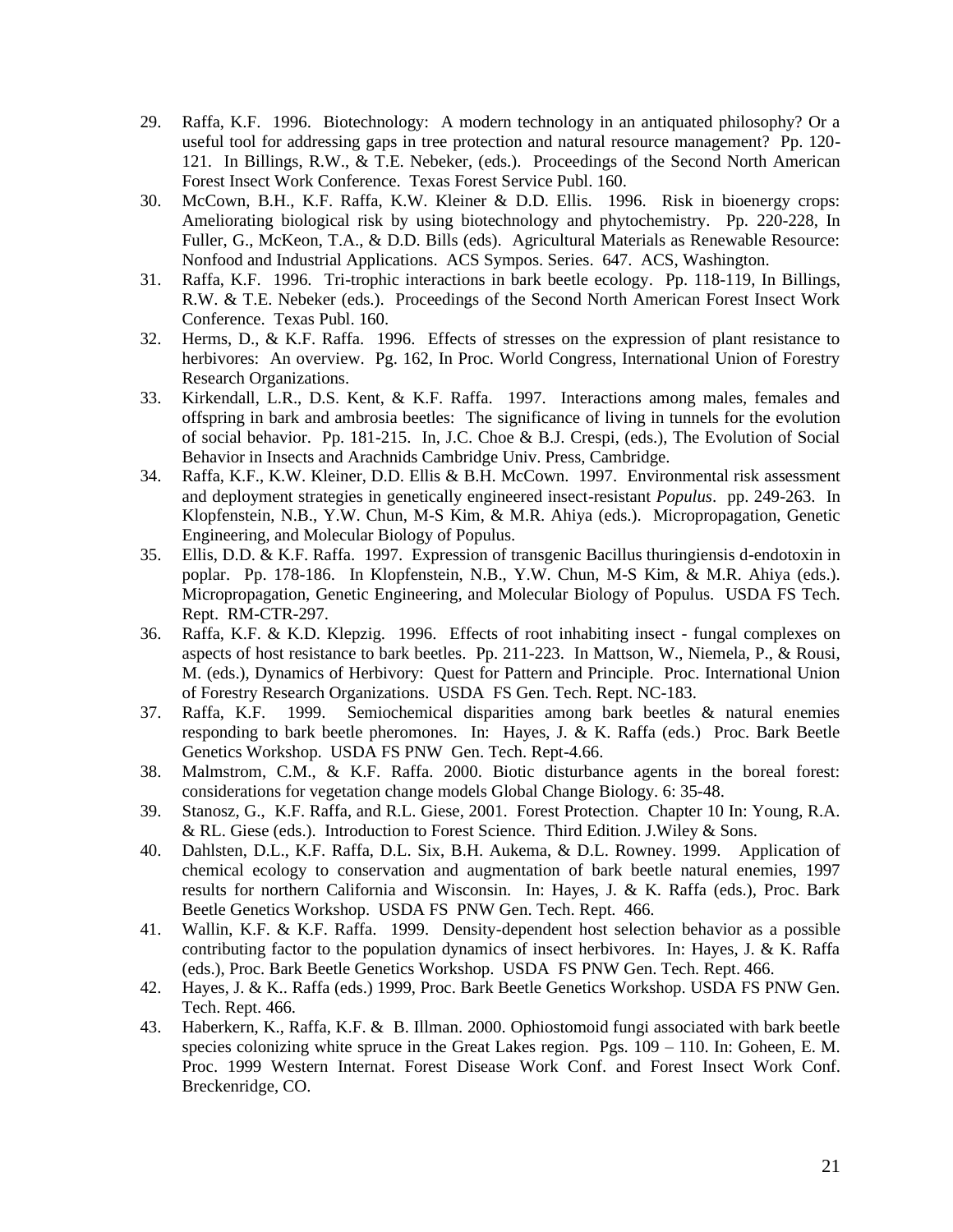- 44. Raffa, K.F., B. Aukema, & D. L. Dahlsten 2000. Using semiochemical disparities among bark beetles and predators to improve the monitoring and conservation of natural enemies. Pgs. 37 - 39. In: Goheen, E. M. Proc. 1999 Western Internat. Forest Disease Work Conf. And Forest Insect Work Conf. Breckenridge, CO.
- 45. Werner, R.A., K.F. Raffa, & B. L. Illman Insect and Pathogen Dynamics. 2006. Pgs. 133-146, In Alaska's Changing Boreal Forest. Chapin, F.S., III, M. Oswood, K. Van Cleve, L.A. Viereck & D. Verbyla. Oxford Univ. Press, Oxford. 354 pp.
- 46. Raffa, K.F. 2004. Transgenic resistance in short rotation plantation trees: Benefits, risks, integration with multiple tactics, and the need to balance the scales. In, Strauss, S.H., & H.D. Bradshaw. Pp 208-227. The Bioengineered Forest. Challenges for Science and Technology. Resources for the Future, Washington DC.. 245 pp.
- 47. Czokajlo, D., J. McLaughlin, A. Ayyash, S. Teale, J. Wickham, J. Warren, R. Hoffman, B. Aukema, K. Raffa, & P. Kirsch. 2003. Intercept Panel Trap (INT PT) effective in management of forest Coleoptera. Pgs. 125-126, In: McManus, M.L. & A.M. Liebhold. 2003. Ecology, Survey and Management of Forest Insects. Proc. IUFRO 2002. Krakow, Poland. USDA FS Gen. Tech. Rept. NE-311.
- 48. Raffa KF, Aukema BH, Erbilgin N, Klepzig KD, & Wallin, KF. 2005. Interactions among Conifer Terpenoids and Bark Beetles across Multiple Levels of Scale: An attempt to understand links between population patterns and physiological processes. Rec. Adv. Phytochem. 39: 80- 118.
- 49. Handelsman, J., C. J. Robinson, & K.F. Raffa. 2005. Analysis of microbial communities in lepidopteran guts: From models to metagenomics. Pgs. 143-168. In: McFall-Ngai , M., B. Henderson & E. Ruby (eds.) The Influence of Cooperative Bacteria on Animal Host Biology. Cambridge Univ. Press.
- 50. Raffa, K.F., L.S. Moroja, S.M. Bogdanowicz, K.F. Wallin, & R.G. Harrison. 2007. Phylogeographic analysis of *Dendroctonus rufipennis* based on mtDNA and microsatellites. Pp. 27-28, In B. Bentz, A. Cognato, & K. Raffa (eds.), Genetics of Bark Beetles and Associated Microorganisms: Third Workshop Proc. USDA FS RMRS-P-45; IUFRO WP 7.03.05. 51.pp.
- 51. Vasanthakumar, A, L Bauer, J Handelsman, & K. Raffa, 2007. Gut microbial flora of the emerald ash borer Pp. 7-8, In V Mastro, R Reardon & G Parra (eds.), Emerald Ash Borer: Research & Technol. Dev. Meeting 2005 Proc. USDA FHTET-2005-16. 72 .pp.
- 52. Vasanthakumar, A., Y. Cardoza, I. Delalibera, P. Schloss, J. Handelsman, K. Klepzig, & K. Raffa, 2007. Gut bacteria of bark and wood boring beetles Pp. 49-51, In B. Bentz, A. Cognato, & K. Raffa (eds.), Genetics of Bark Beetles and Associated Microorganisms: Third Workshop Proc. USDA FS RMRS-P-45; IUFRO WP 7.03.05. 51.pp.
- 53. Bentz, B, A. Cognato & K. Raffa 2007. Genetics of Bark Beetles and Associated Microorganisms: Third Workshop Proc. USDA FS RMRS-P-45; IUFRO WP 7.03.05. 51.pp.
- 54. Coyle, D., W. Mattson, & K. Raffa. 2008. Invasive root feeding insects in natural forest ecosystems of North America. Pp. 146-162, In S. Johnson & P. Murray (eds), Root Feeders: an ecosystem perspective. CABI.
- 55. KF Raffa, A Adams, N Broderick, C Boone, Y Cardoza, I Delalibera, & A Vasanthakumar. 2009. Symbionts of invasive insects: Characterization, ecological roles, and relation to invasive potential and management potential. Proc. 19th. USDA Interagency Forum. 60-62.
- 56. PC Tobin, AE Hajek, LM Blackburn, JJ Hannam, A Diss-Torrence, KF Raffa, & C Nielson. 2008. Space-time interactions between gypsy moth and associated entomopathogens in newly established populations. Proc. 19th. USDA Interagency Forum. 81.
- 57. Bentz, B. CD Allen, M Ayres, E Berg, A Carroll, M Hansen, J Hicke, L Joyce, J Logan, W MacFarlane, J MacMahon, S Munson, J Negron, T Paine, K Raffa, J Regniere, M Reid, W Romme, S Seybold, D Six, D Tomback, J Vandygriff, T Veblen, M White, J Witcosky, D Wood. 2009. Bark beetle outbreaks in western North America: Causes and Consequences. Univ. Utah Press. 42 pp.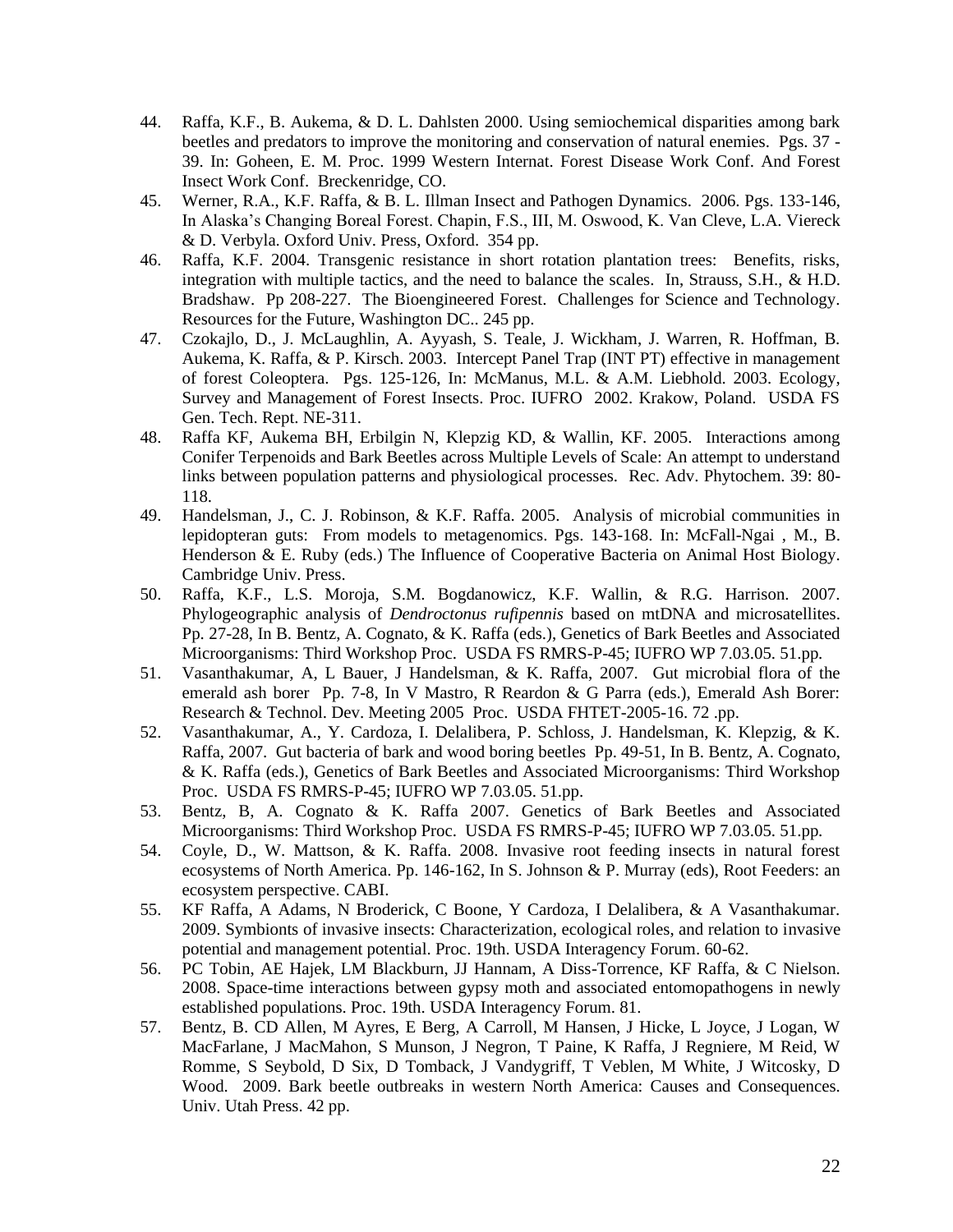- 58. Goodrich-Blair H, J-M Ané, J Bever, S Bordenstein, M Bright, J Chaston, K Clay, C Currie, A Douglas, N Gerardo, M Harrison, R Ley, M McFall-Ngai, A Mukherjee, B Rader, K Raffa, E Ruby, M B Saffo, Marc-André Selosse, Sonnenburg, S P Stock, G Suen, K Turnau, M Udvardi, K Visick, V Weis. 2010. Symbiosis Research, Technology, and Education: Proceedings of the 6th International Symbiosis Society Congress. 19pp.
- 59. Arango. RA, Green F III, Esenther, GR, Marschalek DA,Berres ME & Raffa KF. 2013. Mechanisms of termite spread in Wisconsin and potential consequences as a result of changing climate trends. Proc. Amer. Wood Protect. Assoc. Nat. Meetings.
- 60. Arango. RA, Green F III, & Raffa KF. 2013. Changes in bacterial gut community of *Reticulitermes flavipes* (Kollar) and *Reticulitermes tibialis* Banks after feeding on termiticidal bait material.
- 61. Van Driesche R. & KF Raffa. 2014. Larch Sawfly, Chpt 13: pp. 145-153,; Introduced Basswood Thrips, Chpt, 23: pp 255-257, In: R. Van Driesch & R. Readon, "The Use of Classical Biological Control to Preserve Forests in North America. USDA FS FHTET-2013-2. 414 pp.
- 62. Raffa KF, Grégoire J-C, & Lindgren BS. 2015. Natural history and ecology of bark beetles. Chpt. 1, pp 1-40, In Vega FE & Hofstetter RW, Bark Beetles: Biology and Ecology of Native and Invasive Species. Elsevier, New York, NY. 620 pp.
- 63. Grégoire J-C, Raffa KF, & Lindgren BS. 2015. Economics and politics of bark beetles. Chpt. 17, pp 585-605, In Vega FE & Hofstetter RW, Bark Beetles: Biology and Ecology of Native and Invasive Species. Elsevier, New York, NY. 620 pp.
- 64. Raffa KF, Aukema BH, Bentz BJ, Carroll AL, Hicke JA & Kolb TE. 2015. Responses of treekilling bark beetles to a changing climate. In Bjorkman C & Niemela P. Climate Change and Insect Pests, CABI, Wallingfored England. Pp. 173-201.
- 65. Lindroth, RL & KF Raffa. 2016. Experimental approaches for assessing invertebrate responses to global change factors. In Johnson, SN & TH Jones (eds.). Global Climate Change and Terrestrial Invertebrates. John Wiley & Sons. Chichester, UK. pp 30-45.
- 66. Raffa KF, Anderson MN & Schlyter S. 2016. Host selection by bark beetles" Playing the odds in a high-stakes game. In Tittiger C & Blomquist G. (eds.) Pine Bark Beetles, Advances in Insect Physiology. Elsevier. London. 50: 1-74.
- 67. Cansler CA, Hood SM, Varner JM, van Mantgem PJ, Agne MC, Andrus RA, Ayres MP, Ayres BD, Bakker JD, Battaglia MA, Bentz BJ, Breece CR, Brown JK, Cluck DR, Coleman TW, Corace RG, Covington WW, Cram, DS Cronan JB, Crouse JE, Das AJ, Davis RS, Dickinson DM, Fitzgerald SA, Fulé PZ, Ganio LM, Grayson LM, Halpern CB, Hanula JL, Harvey BJ, Hiers JK, Huffman DW, Keifer MB, Keyser TL, Kobziar LN, Kolb TE, Kolden CA, Kopper KE,, Kreitler JR, Kreye JK, Latimer AM, Lerch AP, Lombardero MJ, McDaniel VL, McHugh CW, McMillin JD, Moghaddas JJ, O'Brien JJ, Perrakis DDB, Peterson DW, Prichard SJ, Progar RA, Raffa KF**,** Reinhardt ED, Restaino JC, Roccaforte JP, Rogers BM, Ryan KC, Safford HD, Santoro AE, Shearman TM, Shumate AM, Sieg CH, Smith SL, Smith RJ, NL, Stuever M, Stevens JT, Stoddard MT, Thies WG, Vaillant NM, Weiss SA, Westlind DJ, Woolley TJ & Wright MC. 2020. The Fire and Tree Mortality Database for empirical modeling of individual tree mortality after fire. Scientific Data. doi.org/10.1038/s41597-020-0522-7.
- 68. Mech AM, Hoover AM, Schulz AN, Barnes BF, Boyd KS, Durden L, Havill NP, Hufbauer RA, Liebhold AM, Marsico TD, Raffa KF, Singareddy C, Teach E, Tobin PC, Wolf AW & Thomas, K.A., 2020. Traits and Factors Catalog (TRAFAC): Hardwood specialists of North America: U.S. Geological Survey data release, [https://doi.org/10.5066/P9FT7C1O.](https://doi.org/10.5066/P9FT7C1O)
- 69. Schulz, AN, RA Hufbauer, CF Aoki, MP Ayres, KJK Gandhi, NP Havill, DA Herms, AM Liebhold, S Maco, TD Marsico, KF Raffa, KA Thomas, PC Tobin, DR Uden & AM Mech. 2021. Synthesis and utilization of big data for forecasting the impacts of non-native forest insects in North America Proc. 2021 North Amer. Forest Insect Work Conf. USDA FS Gen. Techn. Rept.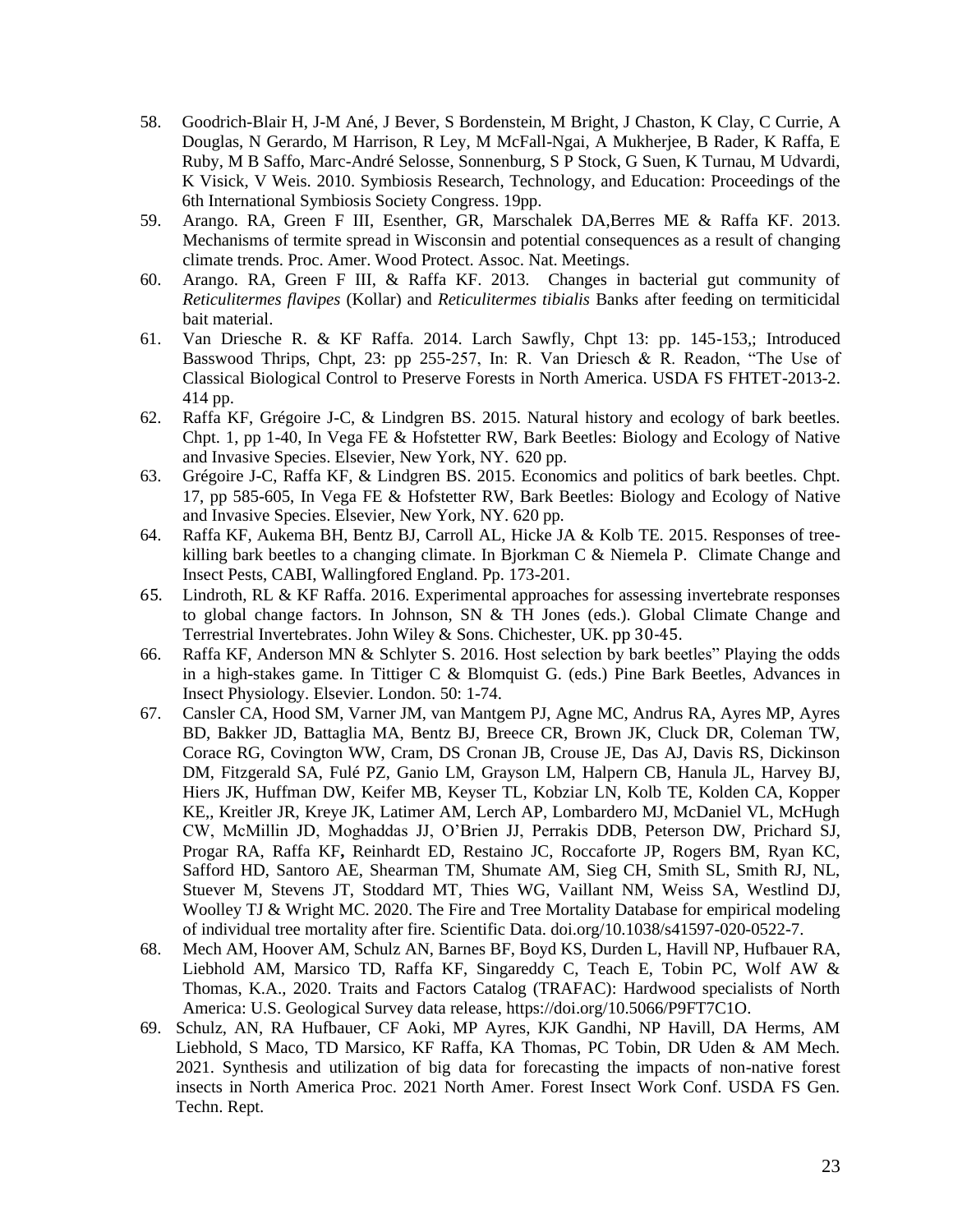- 70. Raffa KF. 2022. Appreciating our careers as brief snapshots of forests, insects, and human values, but also an opportunity to help shape their shared trajectory. Pages 10-24 in Arango RA & Pureswaran DS (Tech. Eds.) Proc. 7<sup>th</sup>. North Amer. Forest Insect Work Conf: Shaping forests: Action in a changing world. USDA FS. 232pp.
- 71. Mech, A.M., K.A. Thomas, T.D. Marsico, D.A. Herms, C.R. Allen, M.P. Ayres, K.J.K. Gandhi, J. Gurevitch, N.P. Havill, R.A. Hufbauer, A.M. Liebhold, K.F. Raffa, A.N. Schulz, D.R. Uden, and P.C. Tobin. 2021. How available data can be used to predict the impact of nonnative forest insects. Soc. Amer. Foresters 2020 Nat. Conv. Proc. (Suppl. Infor.). J. Forestry 119(2), pp. S87,<https://doi.org/10.1093/jofore/fvab002>

# **Presentations:**

# Invited Symposia

- 1. International Union of Forestry Research Organizations, Aug. 30, 1979. Symposium on dispersal of forest insects: Flight responses and host selection by bark beetles. K.F. Raffa  $\&$ A.A. Berryman. Sandpoint, ID.
- 2. Southern Forest Insect Work Conference, July, 1983. Symposium on Plant-Insect Interactions: The role of host-mediated selection pressures in bark beetle population trends. Biloxi, MS. K.F. Raffa. Biloxi MS.
- 3. Entomological Society of America, National Meetings, Dec. 1984. Symposium on Better Understanding Insecticide Resistance in Phytophagous Insects: Synergists as research tools and in agriculture. K.F. Raffa.
- 4. Entomological Society of America, Eastern Branch Meetings, Sept., 1984. Symposium on Insect-Plant Interactions: Mechanisms providing for evolutionary stability: Devising pest management tactics based on plant defense mechanisms--Theoretical and practical aspects. Hershey, PA. K.F. Raffa.
- 5. Gordon Conference on the Chemistry of Plant-Insect Interactions, Jan.1986. Symposium on Trophic Level Interactions: Conifer-Bark Beetle Systems. Oxnard, CA. K.F. Raffa.
- 6. North Central Forest Pest Workshop. Plenary Session. Oct. 14, 1987. Insect and Disease Interrelationships in red pine. Eau Claire, WI. K.F. Raffa & E. Smalley.
- 7. International Symposium on the Ecology and Control of *Dendroctonus* Bark Beetles, Sept. 1987. To kill a tree: On the nature of bark beetle aggression and conifer defense. Borzhomy, Georgia, USSR. A.A. Berryman, K.F. Raffa, & N.C. Stenseth.
- 8. XIII International Congress of Entomology, July 7, 1988. Induced defensive reactions in conifer-bark beetle systems. Vancouver, British Columbia. Canada. K.F. Raffa.
- 9. Entomological Society of America, Southeastern Branch Meetings. Centennial Symposium and Plenary Session. Jan., 1989--Plant Genetic Engineering for Resistance to Insects: Evaluating the risks of biotype evolution and secondary pest outbreaks: Trees as a model system. K.F. Raffa.
- 10. International Thrips Conference, Feb., 1989. Defoliation of Lake States basswood by *Thrips calcaratus*, a new threat to hardwood management. Burlington, VT. K.F. Raffa.
- 11. Joint Meetings of the Western International Forest Disease and Western Forest Insect Work Conferences, Sept. 1989. Dynamics of root infestation in predisposing red pines to pine engraver attack. Bend, Oregon. K.F. Raffa, E.B. Smalley, & K.D. Klepzig.
- 12. Entomological Society of Canada, National Meetings, October 2, 1989. Plenary session. The role of plant stress in conifer-bark beetle interactions. St. John's, Newfoundland, Canada. K.F. Raffa.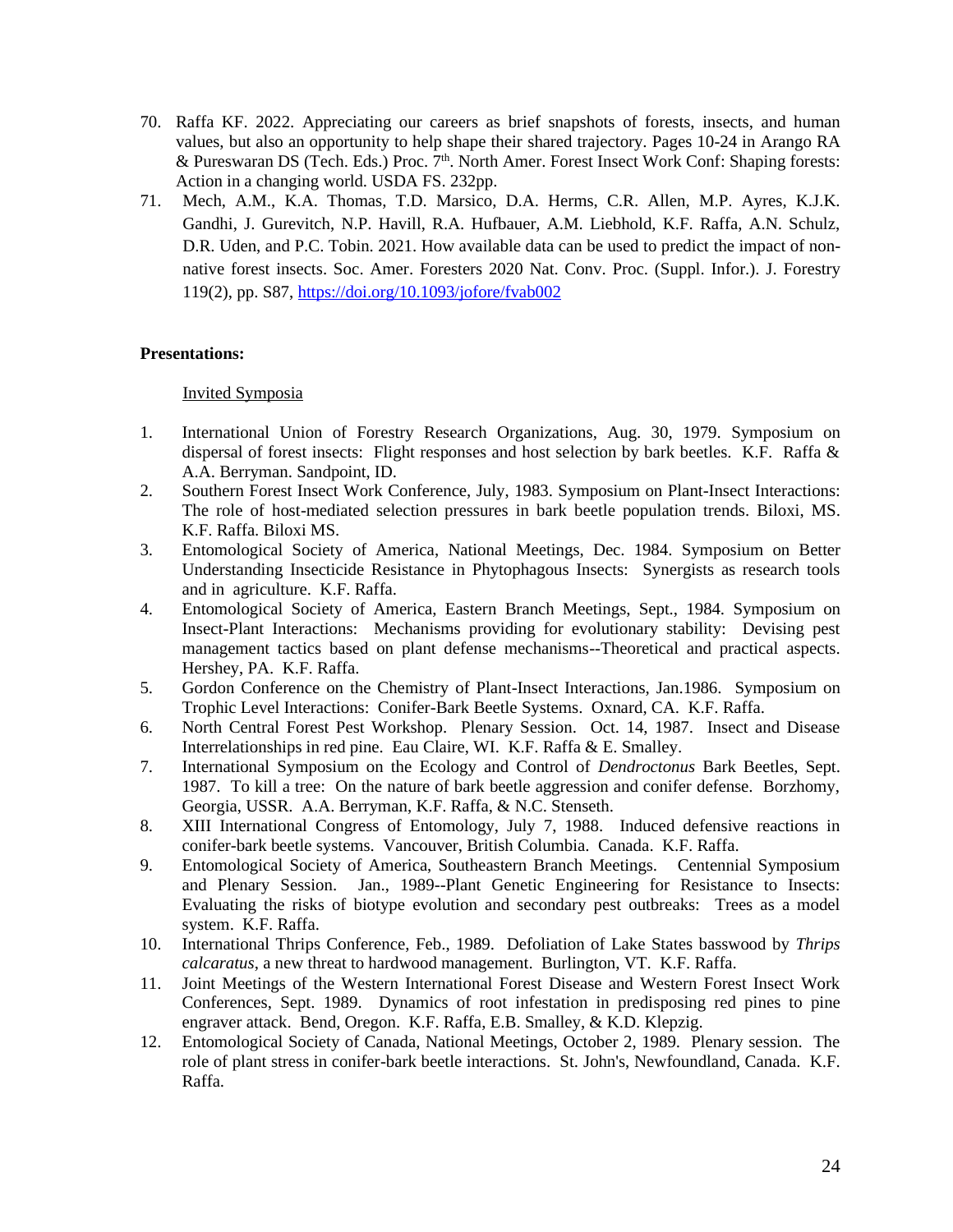- 13. XIX World Congress, International Union of Forestry Research Organizations, August, 1990. Root insects affecting North American forests. Montreal, Canada. H.G. Schabel & K.F. Raffa.
- 14. International Symposium on the Taxonomy and Biology of the Ophiostomatales, August 21, 1990. Tree response to infections by species of *Ophiostoma*. Bod Windsheim, West Germany. E. Smalley & K.F. Raffa.
- 15. North American Forest Insect Work Conference, March, 1991. Interactions among root beetles, fungi, and bark beetles in promoting forest declines: Dynamics of infection and mortality in Lake States red pine. Denver, CO. K.F. Raffa, K.D. Klepzig, & E. Smalley.
- 16. North American Forest Insect Work Conference, March, 1991. A bark beetle/*Ceratocystis* association: A paradox. Denver, CO. E. Smalley & K.F. Raffa.
- 17. North American Forest Insect Work Conference, March, 1991. Use of host volatiles in monitoring pine root weevil dispersal, and their management implications. Denver, CO. L.K. Rieske & K.F. Raffa.
- 18. International Symposium on The Applications of Biotechnology to Tree Culture, Protection, and Utilization, Aug., 1991. Transgenic trees exhibiting insect and disease resistance. B.H. McCown, D.D. Ellis, K.F. Raffa, & D.J. Robison.
- 19. International Energy Association: Joint Meeting of Task Activity Groups on Exchange of Genetic Material and Pest/Disease Management, August 1991. Prospects and approaches for transgenic insect resistance in energy trees. Ames, Iowa. K.F. Raffa, B.A. McCown, D.D. Ellis, R. Ramachandran, D.J. Robison & E. Zeldin.
- 20. North Central Forest Pest Workshop, October 1991. Host range, development, and behavior of the Introduced Basswood Thrips. Cable, WI. K.F. Raffa. & L.K. Rieske.
- 21. North Central Forest Pest Workshop, October, 1991. Predator-prey interactions between wood ants and conifer sawflies. Cable, WI. S. Codella & K.F. Raffa.
- 22. North Central Forest Pest Workshop, October, 1991. Biotechnological approaches to tree improvement. Cable, WI. D.D. Ellis, B.H. McCown, R. Ramachandran, D.J. Robison, & K.F. Raffa.
- 23. Eastern Spruce Budworm Research Conference, Jan. 1992. Prospects for the use of genetically engineered pest resistance in trees. Opportunities and risks. Sault Ste. Marie, Ontario. K.F. Raffa, B.H. McCown, D.D. Ellis, & R. Ramachandran.
- 24. Southern Forest Tree Improvement Annual Meeting, Aug. 1992. Research applications with vegetative propagules. Huntsville, AL. D. Skilling, K.F. Raffa, D.J. Robison, & P. Berrang.
- 25. The 1993 International Conference on Thysanoptera; Sept. 1993. Influence of introduced basswood thrips - induced defoliation on subsequent foliar suitability. L.K. Rieske & K.F. Raffa.
- 26. Entomological Society of America National Meetings. Dec. 1993. Symposium on Plant Odor and Adult Behavior of Herbivorous Insects. Integration of tree volatiles into the orientation sequence and interspecific associations of subcortically feeding beetles. K.F. Raffa.
- 27. International Union of Forestry Research Organizations, Behavior, Population Dynamics, and Control of Forest Insects. April, 1994. Factors affecting the orientation and distribution of natural enemies of the pine engraver. K.F. Raffa & D.L. Dahlsten.
- 28. International Conference on the Evolutionary Biology of Scolytidae. Sept. 1994. Host- and Natural Enemy- Mediated Selective Pressures Affecting Reproductive Fitness and Evolutionary Diversification in Bark Beetles. Kananaskis, Alberta. K.F. Raffa.
- 29. Southern Forest Pest Work Conference. 1994. Root and stem insect-fungal complexes associated with Red Pine Decline Disease. K.D. Klepzig & K.F. Raffa.
- 30. Southern Forest Pest Work Conference. 1994. Application of genetic engineering to tree bioenergy production: Integration of ecological theory and molecular biology to develop stable protection against multiple pest complexes. K. Raffa, D. Ellis, K. Kleiner, B. McCown, & G. Stanosz.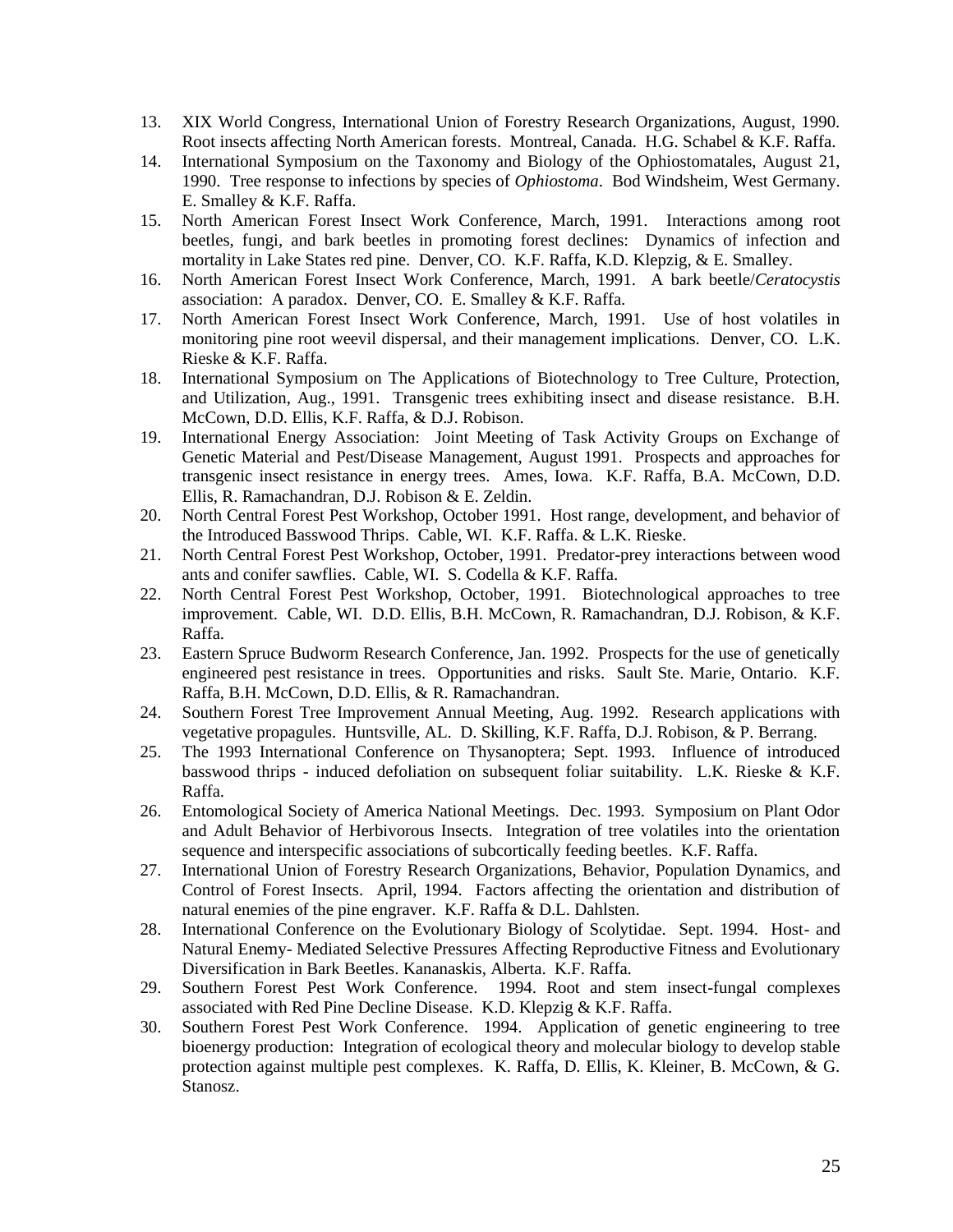- 31. International Conference of Technical Assoc. of Pulp & Paper Industry R&D Division of Biological Sciences Symposium. Oct. 1994. Expression of Introduced Genes in Trees: Practical and Environmental Considerations. St. Paul, MN. D. Ellis, J. Rintamaki-Strait, B.H. McCown, K. Kleiner, & K.F. Raffa.
- 32. Gordon Conference on Plant-Insect Interactions. Jan. 1995. Implications of plant-insect interaction theory to current and emerging natural resource issues. Oxnard, CA. K.F. Raffa.
- 33. International Union of Forestry Research Organizations. July 1995. Conference on Host Plant Resistance. Bark beetles, fungi, trees, and humans: Four perspectives, four agendas. Os, Norway. K.F. Raffa.
- 34. International Union of Forestry Research Organizations World Congress. August 1995. Population ecology and behavior of root feeding beetles. Tampere, Finland. K.F. Raffa.
- 35. International Union of Forestry Research Organizations World Congress. Effects of stresses on the expression of plant resistance to herbivores: An overview. Tampere, Finland. August 1995. D. Herms & K.F. Raffa.
- 36. Southern Forest Pest Work Conference. August 1995. Mediation of insect-disease interactions by host stress. Sunset Beach, NC. K.D. Klepzig & K.F. Raffa.
- 37. International Union of Forestry Research Organizations, Conference on Somatic Cell Genetics and Molecular Genetics of Trees. Sept. 1995. Transgene expression in spruce and poplar: From the lab to the field. Gent, Belgium, D.D. Ellis, J. Rintimaki-Strail, K. Francis, K. Kleiner, K.F. Raffa, & B. McCown.
- 38. Annual Gypsy Moth Review. 1995. Biological Control in the Great Lakes Region. K.F. Raffa.
- 39. Second North American Forest Insect Work Conference. 1996. Symposium on Biorational approaches to biotechnology. "Biotechnology: A modern technology in an antiquated philosophy? or A useful tool for addressing gaps in tree protection and natural resource management?" San Antonio, TX. K.F. Raffa.
- 40. Second Annual North American Forest Insect Work Conference. April, 1996. Tritrophicinteractions in subcortically feeding insects. San Antonio, TX. K.F. Raffa.
- 41. Entomological Society of America National Meetings. 1996. Ecological consequences of pheromone variation in *Ips pini*. Symposium on Bark Beetle Biological Control. Louisville, KY. K. Hobson & K.F. Raffa.
- 42. Entomological Society of America National Meetings. 1996. Biological control of bark beetles: Conclusions and Discussion. Symposium on Bark Beetle Biological Control. Louisville, KY. K.F. Raffa.
- 43. International Poplar Commission. 1996. Entomological research in North American *Populus*  and *Salix*: An overview. Hart, E.R., R.R. James, T.E. Nebeker, D.J. Robison, K.F. Raffa, & M.A. Wagner.
- 44. Chemical Ecology Meetings. 1996. Ecosystem management and chemical ecology: Interactions among bark beetles, fungi, and conifers as a case study. Oaxtec, Mexico. K.F. Raffa.
- 45. National Center for Ecological Analysis and Synthesis Workshop on Extrapolation of Arctic and Boreal Processes that Feedback to Climate. 1997. "Climate-Insect-Pathogen Interactions in Boreal Forest Dynamics." K.F. Raffa & C. Malmstrom. Santa Barbara, CA.
- 46. Western Forest Insect Work Conference. 1997. Host plant mediation of feeding guild interactions. Influence of jack pine budworm defoliation on bark beetles and associated fungi. K. Wallin & K.F. Raffa.
- 47. International Society of Chemical Ecology. 1997. Mixed messages at multiple trophic levels: The ecology of bark beetle pheromone communication. Vancouver, B.C. Canada. K.F. Raffa.
- 48. Southern Forest Insect Work Conference. 1997. Net effects of bark beetle-associated fungi. Charleston, S.C. K.F. Raffa.
- 49. Southern Forest Insect Work Conference. 1997. Anticipatory biological control along the leading edge of the gypsy moth. Charleston, S.C. K.F. Raffa.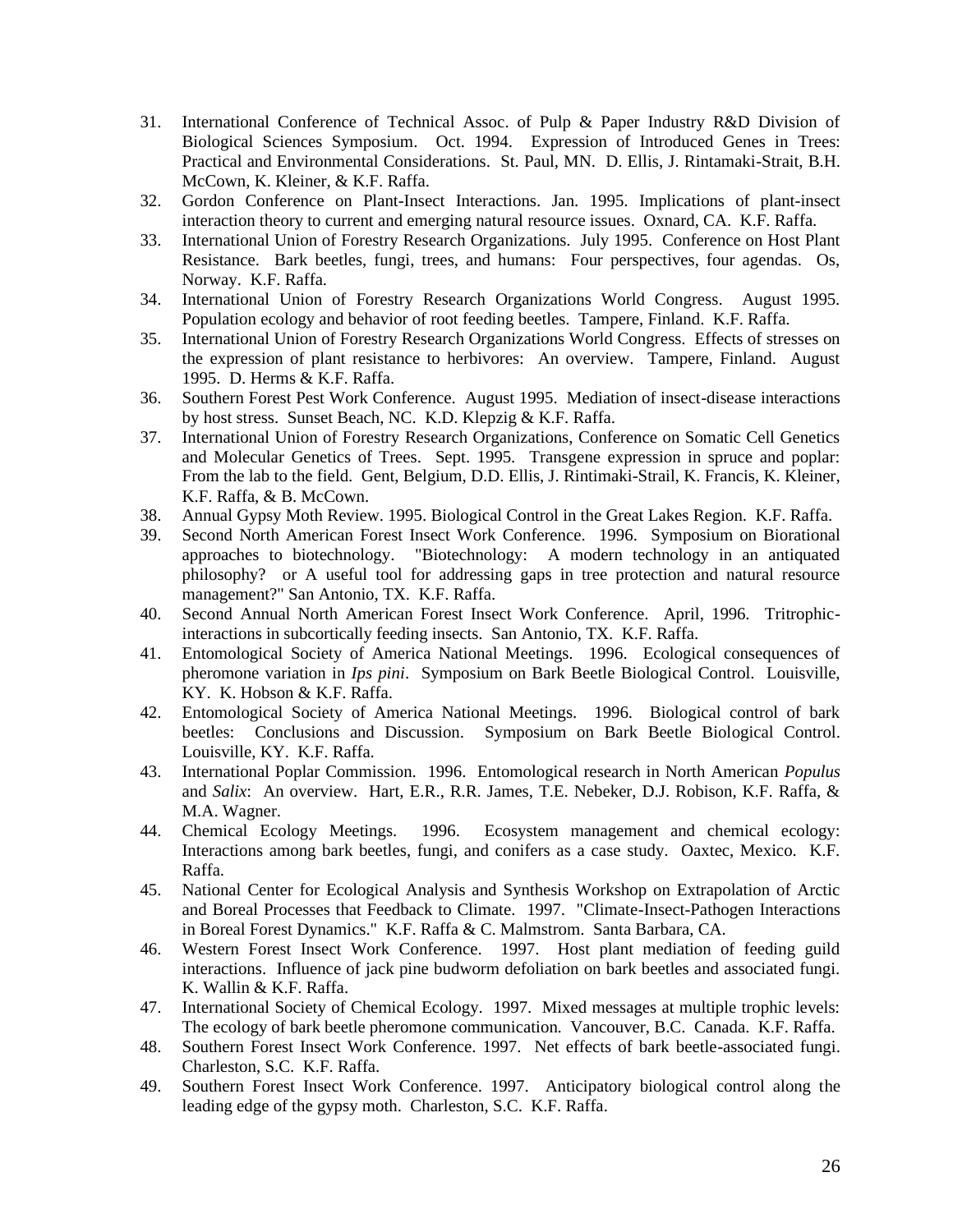- 50. National Gypsy Moth Techn. Meeting. 1999. Life on the edge. Annapolis, M.D. K.F. Raffa.
- 51. Forest Health Monitoring Review. Evaluation of basswood stands in the Great Lakes Region. March 1999. St. Louis MO.
- 52. Western Forest Insect Work Conf. 1999. Breckenridge, CO. Ophiostomoid fungi associated with bark beetle species colonizing white spruce in the Great Lakes region. K. Haberkern. B. Illman & K.F. Raffa.
- 53. Western Forest Insect Work Conf. 1999. Breckenridge, CO. Implementation of biological control of bark beetles. K.F. Raffa.
- 54. Gypsy Moth Annual Review. 1999. Research on Biological Control of gypsy moth in Wisconsin. K.F. Raffa.
- 55. National Forest Health Monitoring Workshop. Feb. 2000. Basswood Decline. K. F. Raffa & J. Witter.
- 56. Entomological Society of America, North Central Branch Meetings, 2000. The role of predators in the dynamics of gypsy moth populations. A. Liebhold & K. Raffa.
- 57. North Central Forest Pest Workshop. 2000. Rhinelander, WI. Recent research on pine bark beetles. K.F. Raffa, N. Erbilgin, B. Aukema, & K. Wallin.
- 58. North Central Forest Pest Workshop. 2000. Rhinelander, WI. Recent research on the biological control of gypsy moth. K.F. Raffa, N. Broderick, & J. Powell.
- 59. Entomological Society of America, National Meetings. 2000. Ecological aspects of pheromone biosynthesis and response in bark beetles. Montreal, Canada. K.F. Raffa.
- 60. USDA Interagency Gypsy Moth Research Forum. 2001. Recent advances on midgut flora of gypsy moth. K.F. Raffa, N. Broderick, R. Goodman, & J. Handelsman.
- 61. North American Forest Insect Work Conference. 2001. Host availability at the individual tree level: Edmonton, Alberta. K. F. Raffa.
- 62. International Union of Forestry Research Organizations, Conference on Somatic Cell Genetics and Molecular Genetics of Trees. July 2001. Use of transgenic resistance in short rotation poplars: Efficacy, risk, and integration with other pest management tactics. Portland, OR. K. F. Raffa.
- 63. Society of American Foresters National Meetings, 2002. The good news: We can kill insects and protect trees using transgenes. The bad news: Nature always makes things more complicated than they appear.… Now what? Winston-Salem, NC. K. F. Raffa.
- 64. European Scientific Committee of the European Union. 2002. Importance of insect-fungus relationships as forest pests. Vienna, Austria. K. F. Raffa.
- 65. Entomological Society of America National Meetings. 2002. A. Adams, D. Dahlsten, K. Raffa, D. Six, & C. Boone. Role of fungi in host location by bark beetle parasitoids-ecological and evolutionary considerations.
- 66. Conifer Defense Meetings, 2003. Some unanswered questions about conifer-bark beetle-fungal (and human) interactions. As, Norway. K.F. Raffa.
- 67. North Central Forest Pest Workshop. 2003. Cloquet, MN. Can we predict how anticipated global warming will affect bark beetle impacts on North American forests? K. F. Raffa
- 68. Entomological Society of America National Meetings. 2003. Belowground herbivory on pines in the Great Lakes Region: Niche partitioning, chemical ecology, and impacts on above-ground processes. K. F. Raffa
- 69. Joint meeting of the International Society for Chemical Ecology & Phytochemcial Society North America. 2004. Ottawa, Canada. Interactions among conifer terpenoids and bark beetles across multiple levels of scale: An attempt to understand links between population patterns and physiological processes. K.F. Raffa
- 70. Society for Industrial Microbiology Annual Meeting: Symbioses between Microbes and Invertebrates: Novel Biodiversity and Ecophysiology Aug. 2005. Chicago, IL. The role of bacteria in gypsy moth susceptibility to *Bacillus thuringiensis*. N. A. Broderick, K.F. Raffa & J. Handelsman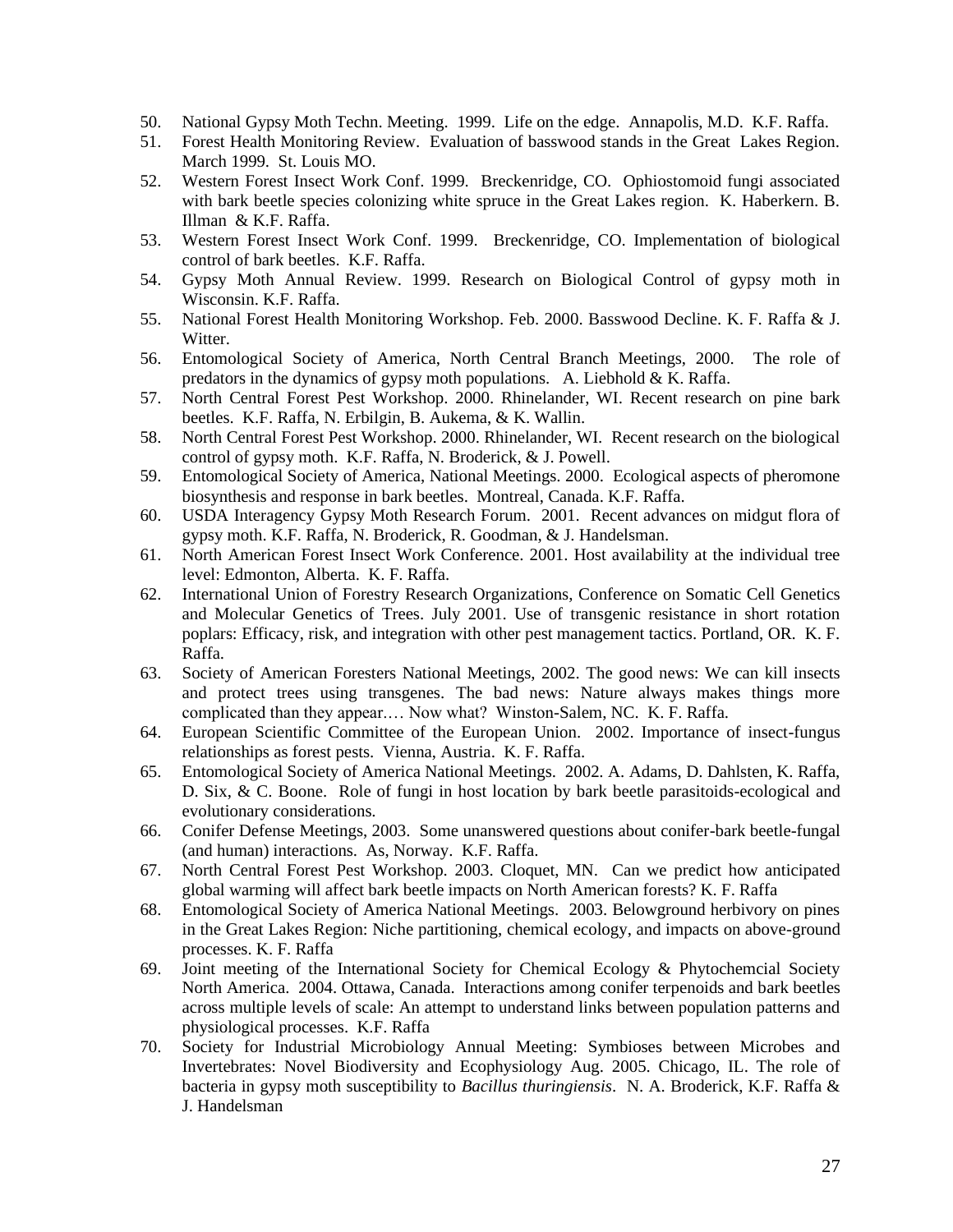- 71. Bark beetle Symposium Nov. 2005. Snowbird, UT. Tritrophic interactions K.F. Raffa
- 72. North Central Forest Pest Workshop. 2005. Life history parameters of recently established gypsy moth *Lymantria dispar* (Lepidoptera: Lymantriidae) populations in relation to stand density of Wisconsin oak forests. Fort Lauderdale, FL. R. A. Hoffman & K. F. Raffa.
- 73. North American Forest Insect Work Conference. 2006. Multiple-component symbioses facilitate invasion of variable habitats: Host colonization by spruce beetle - microbe associations as a model.: Asheville, NC. K. F. Raffa, B. H. Aukema, & Y. Cardoza.
- 74. North American Forest Insect Work Conference. 2006. Dynamics of an eruptive herbivore: the endemic - epidemic transition.: Asheville, NC. Carroll, A.L., Aukema, B.H. & Raffa, K.F.
- 75. North American Forest Insect Work Conference. 2006. Asheville, NC.Spatiotemporal dynamics of the current mountain pine beetle outbreak in British Columbia: A link between patterns of land tenure and insect spread? Zhu, J., Raffa, K.F., Sickley, T.A., & S.W. Taylor.
- 76. Western Forest Insect Work Conference. 2007. Boise, ID. A Volatile Mix: Terpenes, Trees, Beetles, and Microbes. Raffa, K.F
- 77. Gordon Research Conference on Microbial Population Biology. 2007. Andover, NH. From benign to insidious: role of midgut commensal bacteria in insect disease. N Broderick, KF Raffa, & J. Handelsman.
- 78. USDA Interagency Forum. Jan. 2008. Symbionts of invasive insects: Characterization, ecological roles, and relation to invasive potential and management potential. KF Raffa, A Adams, N Broderick, C Boone, Y Cardoza, I Delalibera, & A Vasanthakumar.
- 79. USDA Interagency Forum. Jan. 2008. Space-time interactions between gypsy moth and associated entomopathogens in newly established populations. PC Tobin, AE Hajek, LM Blackburn, JJ Hannam, A Diss-Torrence, KF Raffa, & C Nielson.
- 80. International Scientific Workshop on Mountain Pine Beetle. Sept. 2008. Connecting the Components. K.F. Raffa.
- 81. Entomological Society of America, National Meetings. Nov. 2008. Reno, NV. Cellulolytic associates of *Sirex noctilio* within the context of a multipartite symbiosis. A. Adams & K. F. Raffa.
- 82. Entomological Society of America, National Meetings. Nov. 2008. Reno, NV. Remarks on insect-symbiont interactions. K. F. Raffa.
- 83. Soc. Invert Pathology Annual Meetings. 2009. *Bacillus thuringiensis*, resident gut microbiota, and innate immunity in lepidopteran insects. Handelsman, J, KF Raffa &. Broderick N A, Park City UT.
- 84. International Society of Symbiosis. 2009. Potential roles of symbionts in the ecology and impacts of invasive insects. AA Adams & KF Raffa, Madison, Wisconsin.
- 85. International Society of Symbiosis. 2009. Symbiosis: A key driver of bark beetle physiology, ecology, evolution and impacts on humans. K. Klepzig,, AA Adams, J. Handelsman, & KF Raffa, Madison, Wisconsin.
- 86. International Society of Symbiosis. 2009. *Bacillus thuringiensis*, resident gut microbiota, and innate immunity in lepidopteran insects. J. Handelsman, N. Broderick & KF Raffa, Madison, Wisconsin.
- 87. Gordon Conference on Plant-Herbivore Interactions. 2010. Partners in Crime: The role of symbioses in biological invasions KF Raffa, A Adams, J Bohlmann, C Boone & C Currie. Galveston, TX.
- 88. Western Forest Insect Workshop. 2010. A whole different animal. Studying insects during endemics and outbreaks teaches us different lessons. K. Raffa, P. Tobin, B. Aukema, J. Bohlmann, C. Boone, A. Carroll,. Flagstaff, AZ.
- 89. North Central Forest Pest Work Conference. 2010. Interactions between below- and aboveground herbivores in facilitating black-legged tick populations. D Coyle, S Paskewtitz, KF Raffa.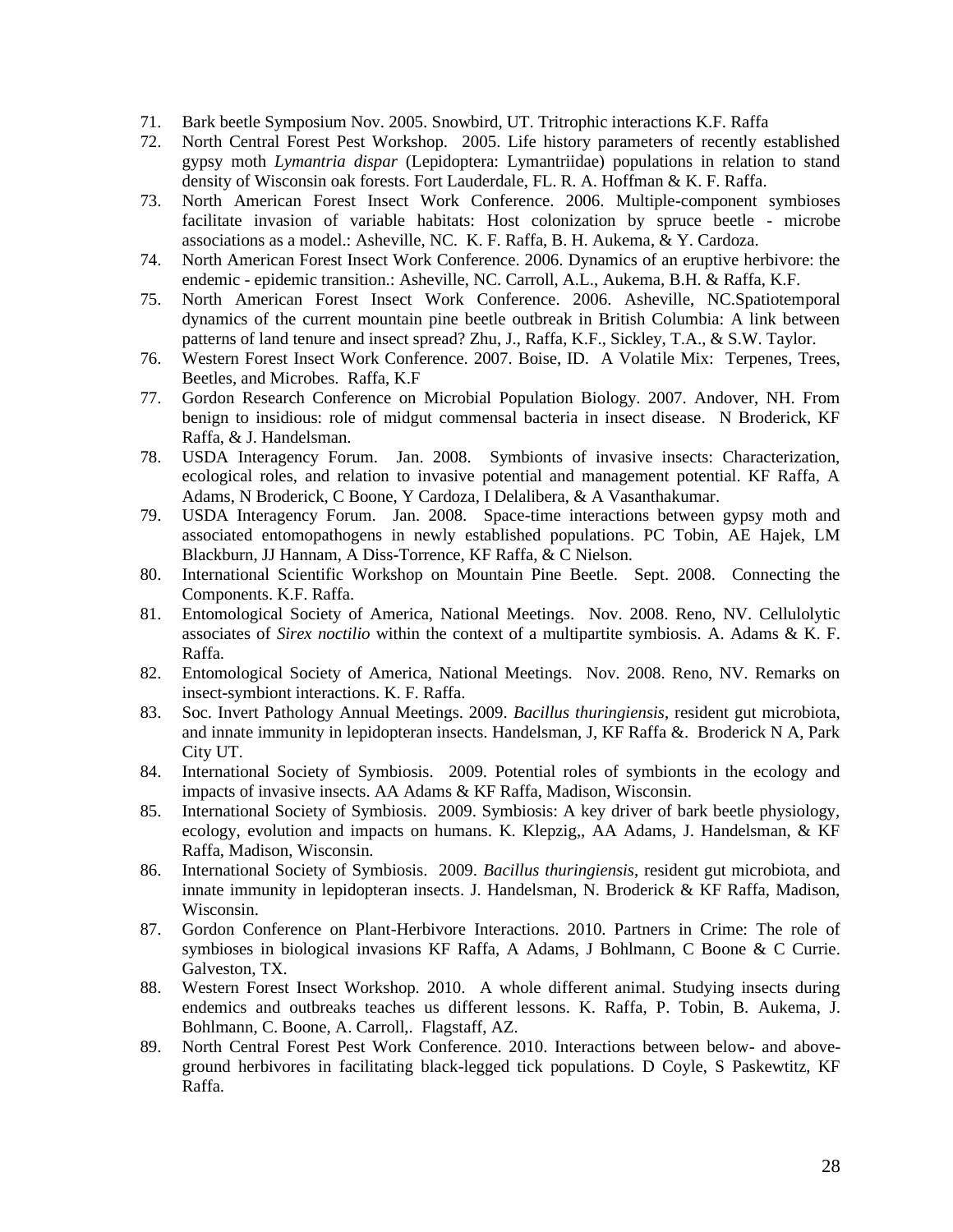- 90. Entomological Society of America National Meetings. 2010. Companion Ticket: Facilitated biological invasions by insect herbivores and their symbionts. KF Raffa, A Adams, J Bohlmann, C Boone, & C Currie. San Diego, CA.
- 91. Entomological Society of America National Meetings. 2010. Interactions between below- and above-ground herbivores in facilitating black-legged tick populations. D Coyle, S Paskewtitz, KF Raffa. San Diego, CA.
- 92. Entomological Society of America National Meetings. 2010. Founders Memorial Lecture: AD Hopkins. KF Raffa. San Diego, CA.
- 93. North American Forest Insect Work Conference. 2011. How can we best test whether fungi assist bark beetles in contending with tree defenses? Ideas welcome! K Raffa. May 9-12. Portland, OR.
- 94. North American Forest Insect Conference. 2011. Does wildfire promote outbreaks by treekilling bark beetles? KF Raffa, BJ Bentz, D Blackford, A Lerch, EN Powell. May 9-12, Portland, OR.
- 95. North American Forest Insect Conference. 2011. Root herbivory, black-legged ticks, and Lyme disease: an ecological cascade in red pine forests. DR Coyle, SM Paskewitz, RJ Murphy, X Lee, & KF Raffa. May 9-12, Portland, OR.
- 96. International Society of Chemical Ecology. 2011. Silverstein-Simeone Award Lecture. Terpenes tell different tales at different scales: The chemical ecology of conifer - bark beetle microbial interactions. KF Raffa, July 24-29, Vancouver, BC.
- 97. Annual Gypsy Moth Review. 2011. Factors affecting gypsy moth populations during the postestablishment, pre-outbreak phase in northern Wisconsin. KF Raffa, R Gray, R Murphy & P Tobin. Madison, WI.
- 98. Entomological Society of America National Meetings. 2011. Interacting forces that constrain forest insect populations: why outbreaks are rare, and why some may be becoming more common. Symposium on Forest Entomology. KF Raffa, Nov 13-16, Reno, NV.
- 99. Entomological Society of America National Meetings. 2011. It's about time. Induced defenses and bark beetle counter-adaptations. Symposium on Chemical signaling, defense and counterdefense between insect herbivores and their hosts. KF Raffa, Nov 13-16, Reno, NV.
- 100. Western Forest Insect Workshop. 2012. Compound effects of root herbivory: A bottom-up look at how habitat alterations at the site and landscape scales can come back to bite us. KF Raffa. Penticton, BC.
- 101. Western Forest Insect Workshop. 2012. Spatiotemporal dynamics of transitions from endemic to epidemic regimes: Feedback between population density and distribution contributes to eruptions. A Carroll, J Koopmans, B Aukema & KF Raffa. Penticton, BC.
- 102. USDA NIFA-AFRI Awardee meeting. Climate warming of the southern boreal forest: Consequences for tree-insect interactions Knoxville, TN. Nov. 2012.
- 103. Western Forest Insect Workshop. 2013. Tango, square dance, or rave: Organismal interactions at bark beetle transformed habitat. J. Pfammatter & KF Raffa. Coeur d'Alene ID.
- 104. Western Forest Insect Workshop. 2013. Sometimes it takes more than two to tango: Spruce beetle multi-partite symbioses. YJ Cardoza, JC Moser, K Klepzig & KF Raffa. Coeur d'Alene ID.
- 105. Western Forest Insect Workshop. 2013. Comparison of host plant defenses in whitebark and lodgepole pine. C Boone, B Bentz, E Powell, P Townsend, & K Raffa. Coeur d'Alene ID.
- 106. Natural Disturbance Conference, Plenary Speaker. National Park of Bavarian Forest, Neuschönau, Germany. April 2013.
- 107. National Center for Ecological Analysis & Synthesis. Some features of plant-insect interactions that can help us contend with trade-offs encountered when modeling drought- and insectinduced forest mortality. Santa Barbara, CA. Feb, 2013.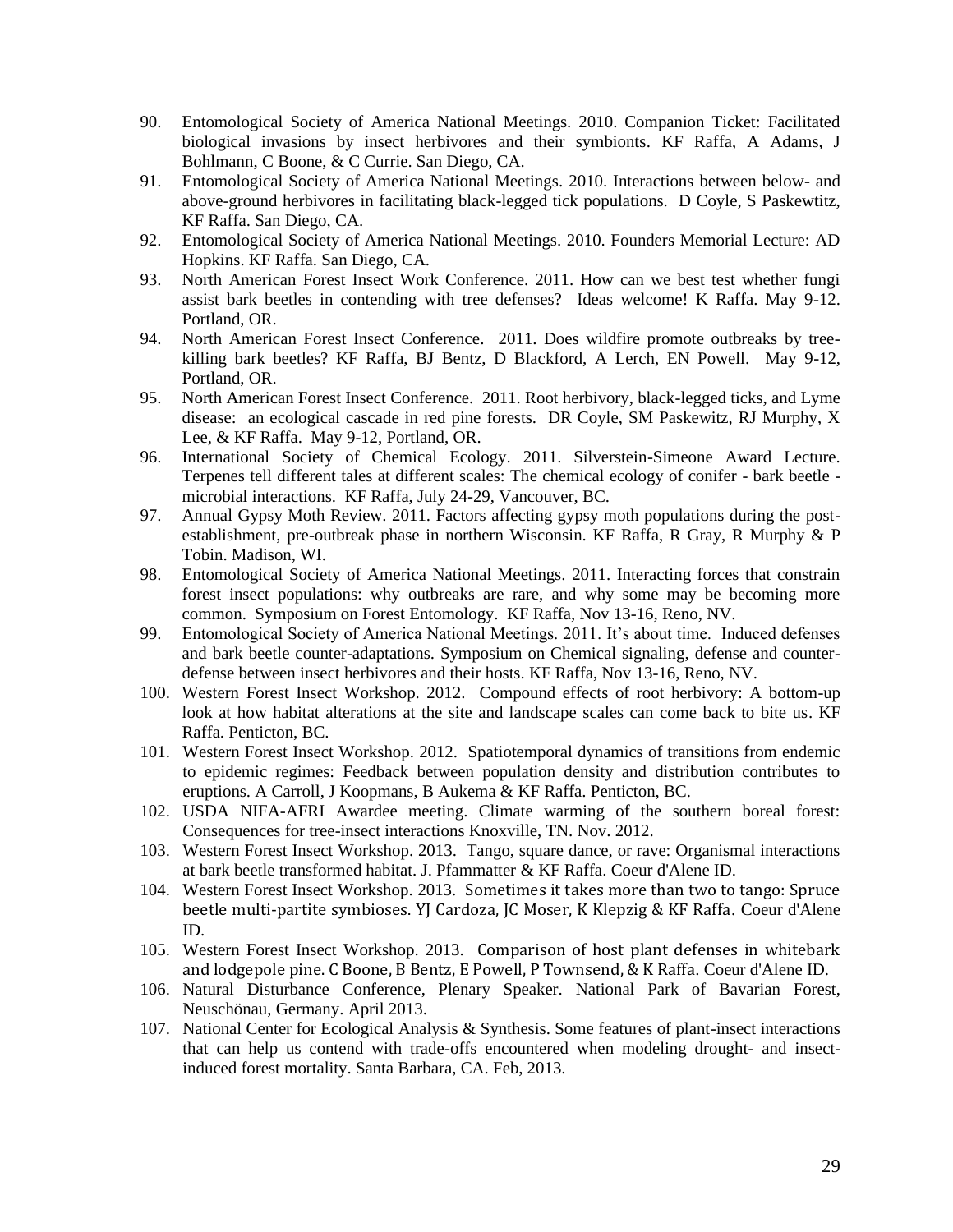- 108. International Union of Forest Research Organizations, World Congress. 2014. What features of tree-insect interactions will most likely be influenced by climate change, and how? KF Raffa. Salt Lake City, UT.
- 109. Entomological Society of America National Meetings. 2014. Meaningful casual relationships: How bacteria mediate gypsy moth - aspen interactions Symposium: Beyond the horizon: Unraveling the novel complexity of insect-plant interactions. C Mason & KF Raffa. Portland, OR.
- 110. International Society of Chemical Ecology. 2015. Plenary Talk. Chemical ecology of bark beetles in expanding ranges made accessible by climate change. KF Raffa, June 29-July 3, Stockholm, Sweden.
- 111. North Central Forest Pest Work Conference. 2015. Accessing how climate change will impact defoliators in the southern boreal forest. KF Raffa. Menominee, WI.
- 112. Entomological Society of America, National Meetings. 2015. Degradation of tree defense compounds by bacteria associated with folivores and bark beetles. KF Raffa, C Boone, K Keefover-Ring, R Lindroth, C Mason. Minneapolis, MN.
- 113. North American Forest Insect Work Conference. 2016. Tree resistance as the primary tool to respond to invasions by cryptic tree killing forest pathogens and insects. Showalter D, Smith J, Raffa KF, Sniezko R, Adams D, Herms DA, Liebhold A & Bonello P. May 31-June 3. Washington DC.
- 114. North American Forest Insect Work Conference. 2016. Anticipatory biological control of mountain pine beetle in areas of increasing impact and range expansion due to climate change. Raffa KF, Krause A, Pfammatter JA & Townsend PA. May 31-June 3. Washington DC.
- 115. North American Forest Insect Work Conference. 2016. Integrated analysis of pine defense systems as a foundation to understand and enhance resilience of conifer ecosystems. Raffa KF, Bonello P, Cook S, Erbilgin N,Keefover-Ring K, Klutsch J, Mason C, Villari C & Townsend PA. . May 31-June 3. Washington DC.
- 116. North American Forest Insect Work Conference. 2016. A comparison of relative climate influences on MPB outbreaks in lodgepole and whitebark pine forests across the western US. Buotte PC, Hicke JA, Preisler HK, Raffa KF. May 31-June 3. Washington DC.
- 117. North American Forest Insect Work Conference. 2016. Tree response and mountain pine beetle (*Dendroctonus ponderosae)* attack preference: A tale of two ecosystems. Bentz B, Boone C, Hansen M, Hood S, Raffa K & Vandygriff J. May 31-June 3. Washington DC.
- 118. North American Forest Insect Work Conference. 2016. Factors that affect the establishment of *Oobius agrili* (Hymenoptera: Encyrtidae), an introduced egg parasitoid of *Agrilus planipennis*, in Michigan ash stands. Petrice, TR, Ravlin FW, Bauer LS, Poland TM, KF & McCullough DG.. May 31-June 3. Washington DC.
- 119. 25<sup>th</sup> International Congress of Entomology. 2016. Bark Beetles and conifers: A system characterized by cross-scale interactions and thresholds. KF Raffa. Sept 25-30. Orlando, FL.
- 120. National Forum on Climate and Pests. 2016. Climate change and bark beetle outbreaks in whitebark pine stands of the western United States. Hicke, JA, PC Buotte, HK Preisler, KF Raffa, JA Logan & JT Abatzoglou. Oct. 4-6, Washington, DC.
- 121. Yellowstone Science Conference. 2016. Spatial variability in tree regeneration after wildfire delays and dampens future bark beetle outbreaks. Seidl R, Donato DC, Raffa KF & Turner MG. Oct. 6, Yellowstone NP.
- 122. Western Forest Insect Work Conference. 2017. Defense syndromes of lodgepole and whitebark pines against mountain pine beetle - fungal complexes. KF Raffa, CJ Mason, P Bonello, S Cook, N Erbilgin, K Keefover-Ring, JG Klutsch, C Villari & PA Townsend. Jackson Hole, WY.
- 123. Western Forest Insect Work Conference. 2017. Resistance and resilience in forest ecosystems: A ground-up perspective. Raffa KF. ackson Hole, WY.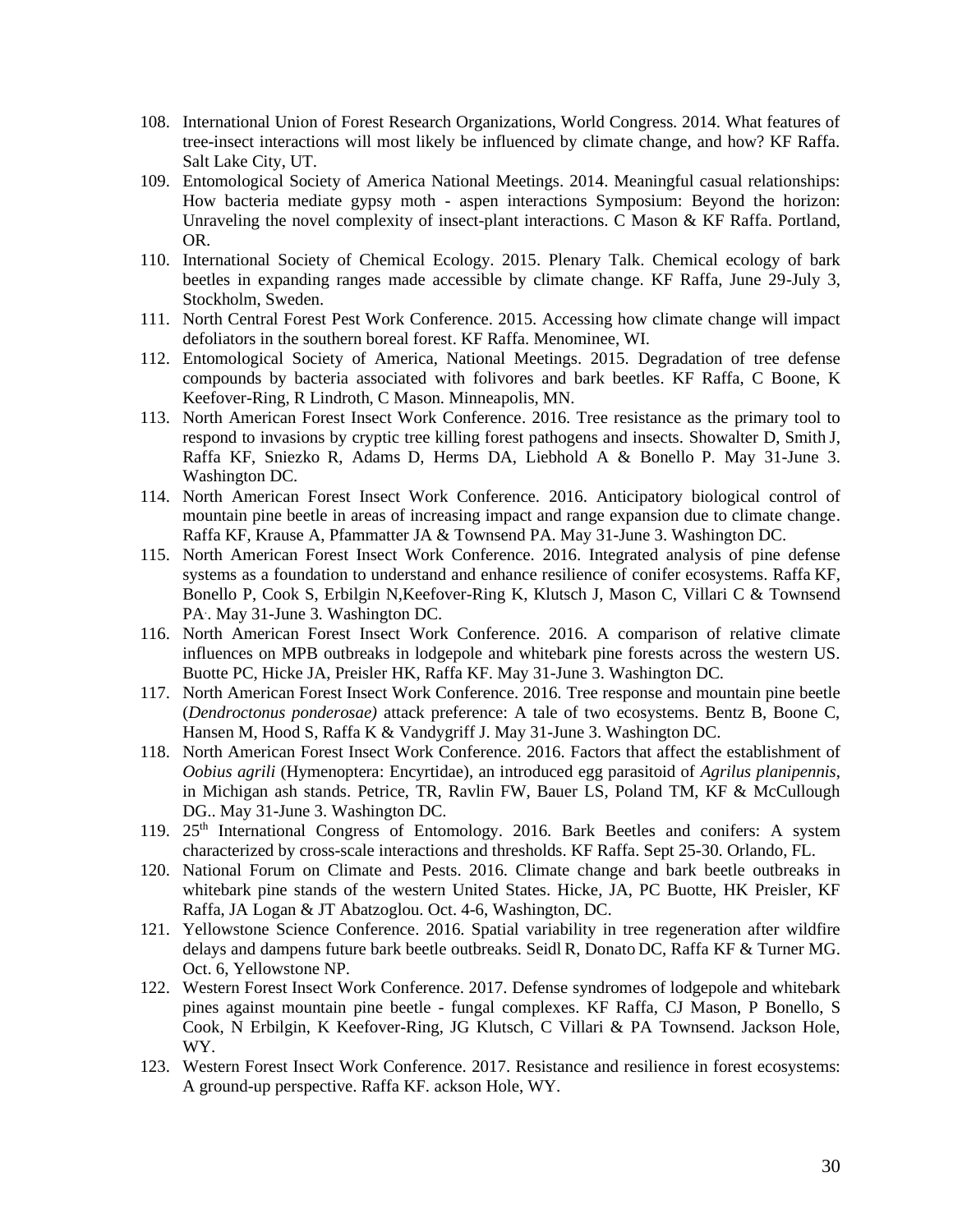- 124. Western Forest Insect Work Conference. 2017. Geographic variability in climate suitability for whitebark pine mortality from mountain pine beetles. P Buotte, JA Hicke, HK Preisler, JT Abatzoglou, KF Raffa. Jackson Hole, WY.
- 125. International Union of Forest Research Organizations. 2017. Plenary Talk. Interpreting mechanisms and roles of tree defense in systems characterized by thresholds and cross-scale interactions. Raffa KF. Sept. 11-15, Thessalaniki, Greece.
- 126. Interagency Meeting on Invasive Species. 2018. Plenary Talk. It's about time: Applying variable and changing temperatures to the management of two naturalized invasive pests, oak wilt fungus and gypsy moth. K. Raffa, M. Falk, S. Jagemann, J. Juzwik, R. Lindroth & P. Tobin. Annapolis, MD.
- 127. Annual Gypsy Moth Review. 2018. Genetic variation in aspen phytochemical patterns mediates the effects of phenological asynchrony on gypsy moth larval performance. M Falk, R Lindroth, K Keefover-Ring & K. Raffa. Indianapolis, IN. Nov. 6-8.
- 128. Entomological Society of America / Entomological Society of Canada National Meetings. 2018. The ups and downs of studying tree chemistry effects on bark beetle - microbial complexes: Challenges arising from interacting scales of biological organization. KF Raffa. Vancouver, Canada. Nov. 11-14.
- 129. Entomological Society of America / Entomological Society of Canada National Meetings. 2018. Do conifers exhibit tradeoffs between their constitutive and induced chemical defenses against tree-killing bark beetles? M Howe, K Keefover-Ring, CJ Mason, K Wallin, A Yanchuk, J Zhu & KF Raffa. Vancouver, Canada. Nov. 11-14.
- 130. Entomological Society of America / Entomological Society of Canada National Meetings. 2018. Genetic variation in aspen phytochemical patterns mediates herbivore responses to phenological shifts. M Falk, R Lindroth, K Keefover-Ring & K. Raffa. Vancouver, Canada. Nov. 11-14.
- 131. Entomological Society of America / Entomological Society of Canada National Meetings. Effects of warming climate on phonological synchrony. 2018. M Jamieson, R Lindroth & K. Raffa. Vancouver, Canada. Nov. 11-14.
- 132. International Society of Chemical Ecology. 2019. Incorporating microbes into defense syndromes: a case of working on the margins. Mason C, Raffa K, Hoover K & Felton G. Atlanta, GA. June 2-7.
- 133. Entomological Society of America, National Meetings. 2020. Ecological aspects of pheromone biosynthesis and response in bark beetles. St. Louis, MO. Bentz, B, KF Raffa, K Mock & R Bracewell.
- 134. Raffa KF. 2021. Appreciating our careers as brief snapshots of forests, insects, and human values, but also an opportunity to help shape their shared trajectory. 2021. Founders Presentation. North Amer. Forest Insect Work Conf. May 26-28.
- 135. Mech, A.M., K.A. Thomas, T.D. Marsico, D.A. Herms, C.R. Allen, M.P. Ayres, K.J.K. Gandhi, J. Gurevitch, N.P. Havill, R.A. Hufbauer, A.M. Liebhold, K.F. Raffa, A.N. Schulz, D.R. Uden, and P.C. Tobin. 2021. How available data can be used to predict the impact of nonnative forest insects. Society of American Foresters 2020 National Convention Proc. (Suppl. Infor.). J Forestry 119(2), pp. S87[, https://doi.org/10.1093/jofore/fvab002](https://doi.org/10.1093/jofore/fvab002)

# Contributed Papers

1. IX International Congress of Plant Protection, August 11, 1979: Quantitative resistance and its role in host colonization by bark beetles. K.F. Raffa & A.A. Berryman. Washington, DC.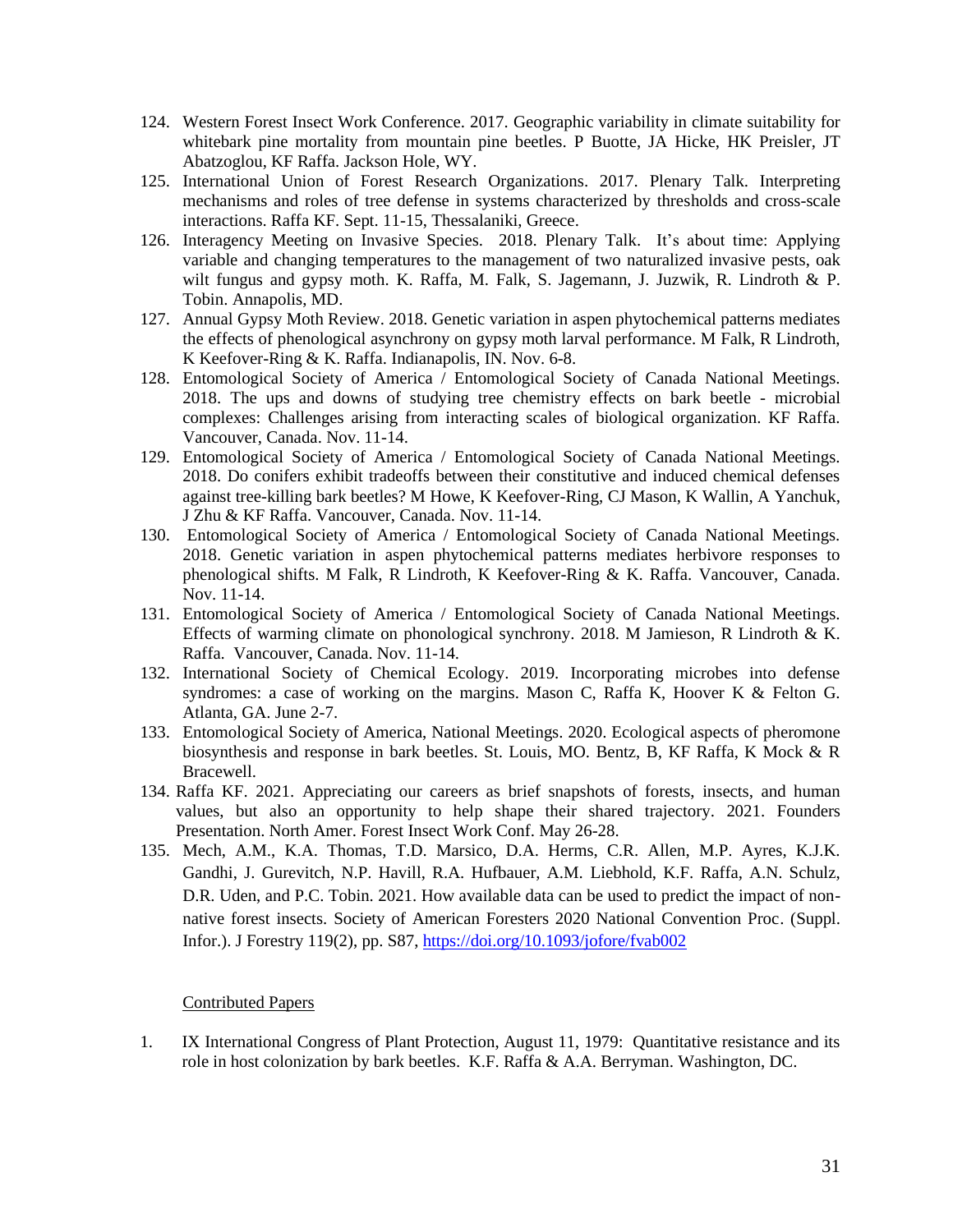- 2. Entomological Society of America, National Meetings, Nov. 27, 1979. The role of quantitative resistance in the dynamics of colonization behavior by bark beetles. K.F. Raffa & A.A. Berryman.
- 3. Entomological Society of America, National Meetings. Nov. 27, 1979: The critical interaction between conifer defenses and bark beetle attack. A.A. Berryman & K.F. Raffa.
- 4. Entomological Society of America, National Meetings, Dec. 2, 1980: The role of constitutive host chemistry and induced secondary responses in conifer resistance to bark beetles. K.F. Raffa & A.A. Berryman.
- 5. American Entomological Society, March 4, 1982: The role of bark beetles in the fire cycles of western forests. K.F. Raffa.
- 6. Entomological Society of America, National Meetings, Dec. 1982. Optimal foraging behavior by bark beetles (Coleoptera: Scolytidae). A.A. Berryman, B. Dennis, K.F. Raffa, & N.C. Stenseth.
- 7. Entomological Society of America, National Meetings, Dec. 1982: Chemical approaches to insecticide resistance management. J.R. Leeper & K.F. Raffa.
- 8. Entomological Society of America, National Meetings, Dec. 1984. Analysis of morbidity characterization in developing LD values of topical application test results. J.R. Leeper & K.F. Raffa.
- 9. North Central Forest Pest Workshop, Oct. 1987. Sampling methods for insects and pathogens associated with red pine decline. K. Klepzig & K.F. Raffa.
- 10. Entomological Society of America, National Meetings, Dec. 1987. Root weevil/microbial complexes associated with red pine decline in Wisconsin. K.F. Raffa, D. Hall, & E. Smalley.
- 11. North Central Branch Meeting, ESA. March 22, 1988. Ovipositional patterns of redheaded pine sawflies (*Neodiprion lecontei* [Fitch]) in a young red pine (*Pinus resinosa* Ait.) plantation. S. Codella & K.F. Raffa.
- 12. Symposium on Current and Future Trends in the Biological Control of Insects, Sept. 1988, Madison, WI. Chiral disparity between bark beetles and predators responding to bark beetle (Coleoptera: Scolytidae) pheromones. Poster display. K.F. Raffa & K. Klepzig.
- 13. Entomological Society of America, National Meetings, Dec. 1988. Deciduous vs evergreen life histories as a factor in conifer tolerance to defoliation. S. Krause & K.F. Raffa.
- 14. Entomological Society of America, National Meetings, Dec. 1988. Attraction of *Hylobius radicis* and *Pachylobius picivorus* to ethanol and turpentine in pitfall traps. D.W.A. Hunt & K.F. Raffa.
- 15. North Central Branch Meetings, ESA. March, 1989. Forest tent caterpillar preference and performance among hybrid poplar clones. D.J. Robison & K.F. Raffa.
- 16. Entomological Society of America North Central Branch Meetings. March, 1989. Redheaded pine sawfly performance on previously defoliated red pine. S.C. Krause & K.F. Raffa.
- 17. Entomological Society of America, North Central Branch meetings. March, 1989. Attraction of two pine root weevil species to varying ratios of ethanol and turpentine. L. Rieske & K.F. Raffa.
- 18. Aspen Symposium, July1989. Hybrid poplar productivity and suitability for the forest tent caterpillar: A framework for evaluation. D.J. Robison & K.F. Raffa.
- 19. North Central Forest Pest Workshop. September, 1989. Winnipeg, Canada. Larch sawfly and needlecast defoliation: Differential effects on seedling growth and insect performance. S. Krause & K.F. Raffa.
- 20. North Central Forest Pest Workshop. September, 1989. Winnipeg, Canada. Red pine pocket mortality: Insects, fungi, and root mortality. K.D. Klepzig, K.F. Raffa, & E. Smalley.
- 21. Entomological Society of America, National Meetings, Dec. 1989. Patterns of larch sawfly defoliation and effects on tree growth. S. Krause & K.F. Raffa.
- 22. Entomological Society of America, National Meetings, Dec. 1989. Forest tent caterpillar- poplar associations: Response to host plant tissues and extracts. D.J. Robison & K.F. Raffa.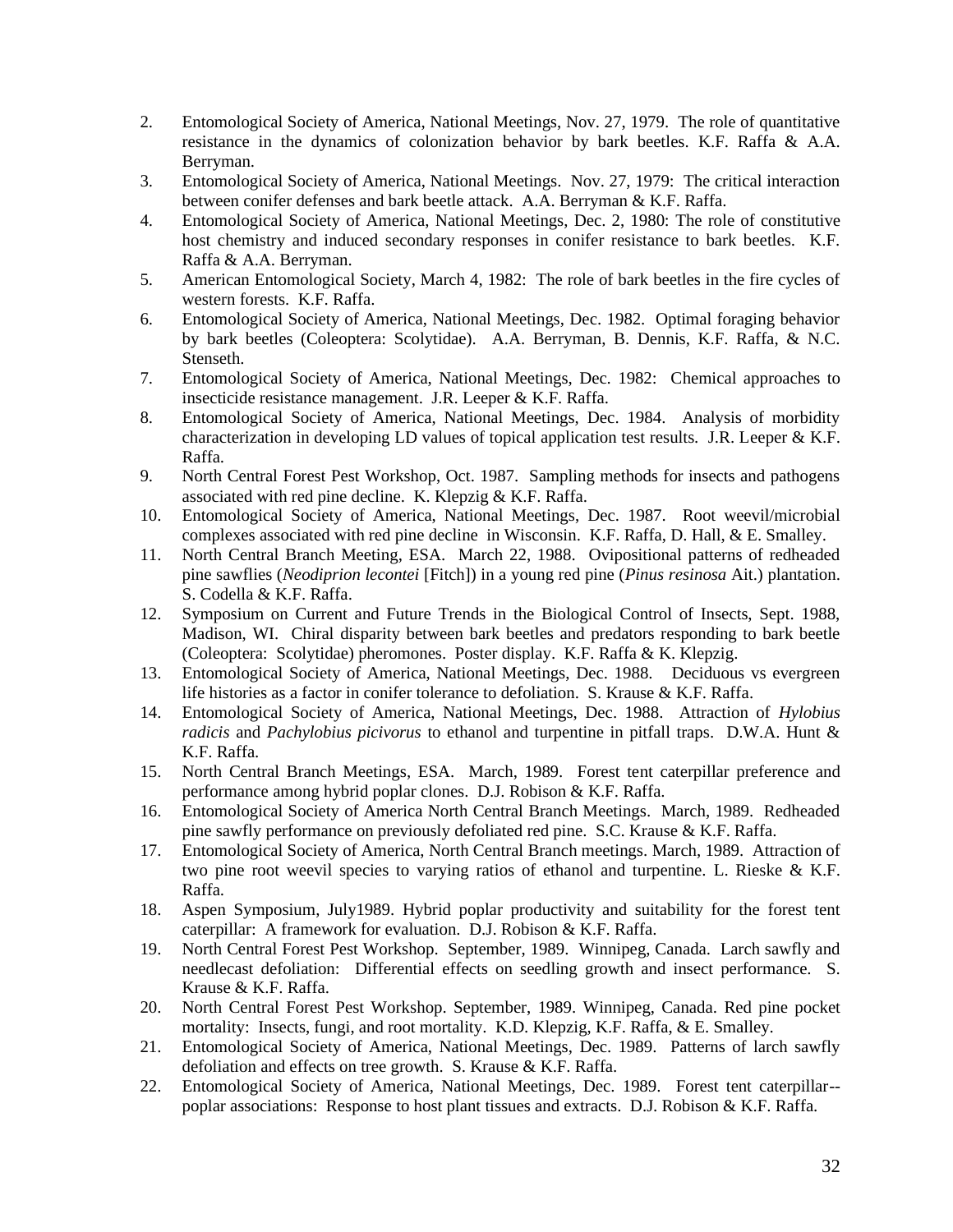- 23. Entomological Society of America, National Meetings, Dec. 1989. Red Pine Pocket Mortality- -A new decline syndrome on red pine in the Lake States. K. Klepzig & K.F. Raffa.
- 24. Entomological Society of America, National Meetings, Dec. 1989. Host volatiles eliciting attraction of the pine root weevils, *Hylobius pales* Herbst and *H. radicis* Buchanan. S. Salom & K.F. Raffa.
- 25. Entomological Society of America, National Meetings, Dec. 1989. Differential responses of predators and scolytids to ipsdienol enantiomers: Implications to evolutionary biology and pest management. K.F. Raffa & K. Klepzig.
- 26. Entomological Society of America, National Meetings, Dec. 1989. Use of mark and recapture to assess movement and trap efficiency of pine root weevils. L.K. Rieske & K.F. Raffa.
- 27. Entomological Society of America, National Meetings, Dec. 1989. Use of a new phloem- based diet for studying host suitability in *Hylobius radicis*. D.W.A. Hunt & K.F. Raffa.
- 28. Mycological Society of America National Meetings. June 25, 1990. Fungistatic activity of extracts from red pine towards *Leptographium terebrantis*. Madison, WI. K.D. Klepzig, E.B. Smalley, & K. F. Raffa.
- 29. Fourth International Congress of Systematic and Evolutionary Biology, July 6, 1990. Host plant influence on defensive regurgitation by conifer sawfly larvae. S.G. Codella, Jr., & K.F. Raffa.
- 30. Ecological Society of America National Meetings, July 30, 1990. Effects of defoliation on growth, carbon allocation, leaf chemistry, and gas exchange rates of red pine. P.B. Reich, M.B. Walters, S.C. Krause, D. Van Der Wal, & K.F. Raffa.
- 31. North Central Forest Pest Workshop. Sept., 1990. Potential uses of clones in forest pest management: Examples from hybrid poplar. D.J. Robison & K.F. Raffa. Brainerd, MN.
- 32. North Central Forest Pest Workshop. Sept., 1990. Factors affecting pheromone trap catches of pine engravers and predators. K.F. Raffa. Brainerd, MN.
- 33. 1990 Conference on Thysanoptera. Oct., 1990. The life history and impact of the Introduced Basswood Thrips, *Thrips calcaratus*. L.K. Rieske & K.F. Raffa.
- 34. Entomological Society of America National Meetings, Dec., 1990. Development, host range, and seasonal distribution of the Introduced Basswood Thrips, a recently discovered defoliator of northern forests. L.K. Rieske & K.F. Raffa.
- 35. Entomological Society of America National Meetings, Dec. 1990. Interactions of *Leptographium terebrantis* and its bark beetle associates with red pine. K.D. Klepzig & K.F. Raffa.
- 36. Entomological Society of America National Meetings, Dec., 1990. Efficacy of conifer sawfly defensive regurgitation against wood ants in a laboratory setting. S.G. Codella, Jr., & K.F. Raffa.
- 37. Entomological Society of America National Meetings, Dec. 1990. Response of forest tent caterpillar and gypsy moth to genetically engineered pest resistance in poplar. D.J. Robison, & K.F. Raffa.
- 38. Entomological Society of America National Meetings, Dec., 1990. Maturation of the reproductive system of *Hylobius pales* and response to mates and host volatiles. G.D. Hoffman & K.F. Raffa.
- 39. North American Forest Insect Work Conference, March, 1991. Clonal effects on forest tent caterpillar populations. D.J. Robison & K.F. Raffa.
- 40. North American Forest Insect Work Conference, March, 1991. Summary of a three-year study of Red Pine Decline in Wisconsin. K.D. Klepzig, E.B. Smalley, & K.F. Raffa.
- 41. International Symposium on the Applications of Biotechnology to Tree Culture, Protection, and Utilization. Aug. 1991. Responses of forest tent caterpillar and gypsy moth to poplar genetically engineered with the B.t. d-endotoxin. D.J. Robison, K.F. Raffa, & B.H. McCown.
- 42. 1991 Conference on Thrips. Nov., 1991. *Thrips calcaratus* in Wisconsin: Seasonal life history and host impact. K.F. Raffa, D.J. Hall, W.H. Kearby, S. Katovich, & S.D. Weber.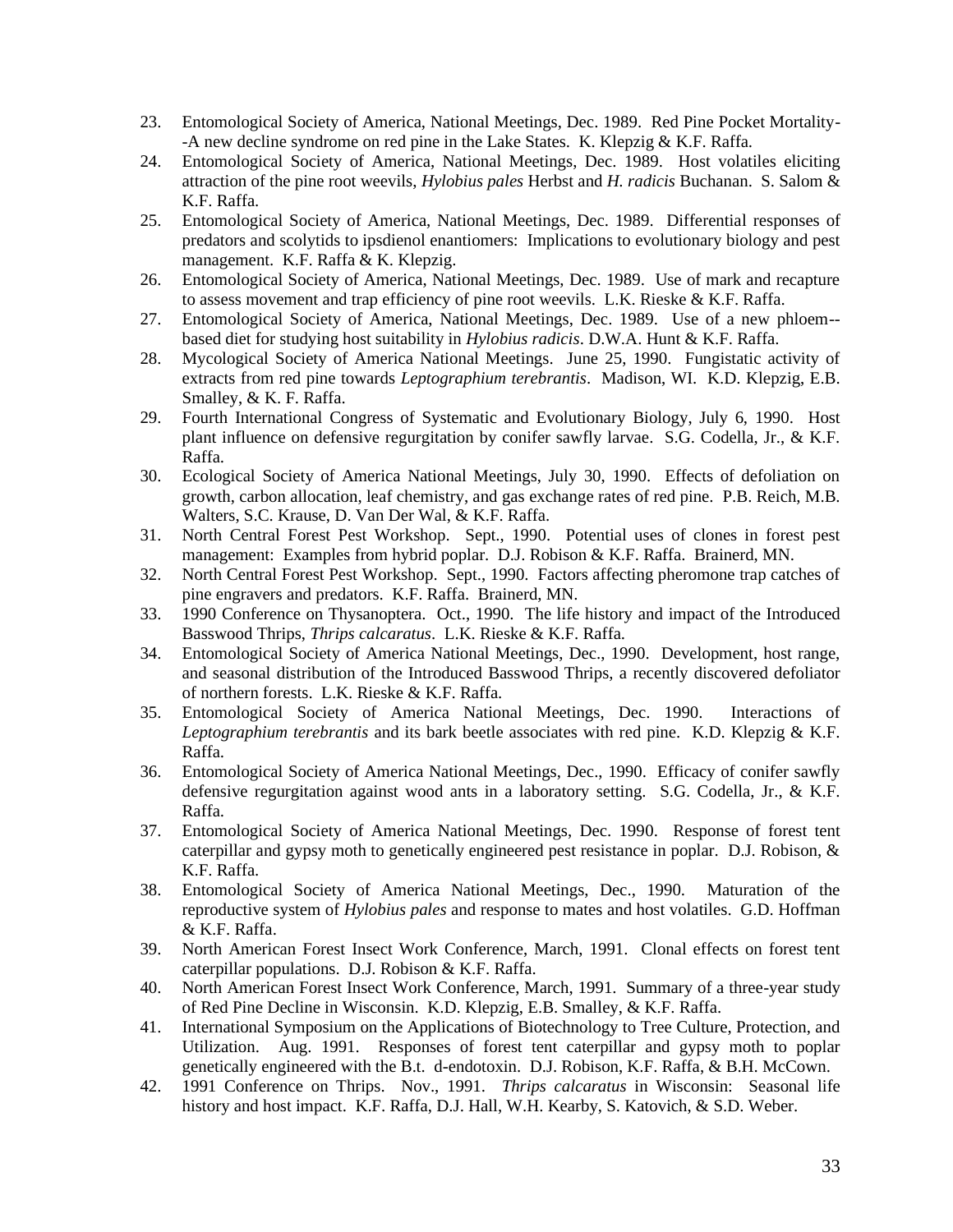- 43. Eastern Spruce Budworm Conference. Jan., 1992. Effects of transgenic Bt on spruce budworm larvae. R. Ramachandran, B.H. McCown, D.D. Ellis, & K.F. Raffa.
- 44. Fourth North American Symposium on Society on Resource Management. May, 1992. Plant biotechnology: Fit or misfit for sustainability in agricultural and natural resource management. B. McCown, K. Raffa, R. Ramachandran & D.D. Ellis.
- 45. Phytopathological Society of America, National Meetings. 1992. Host stress and resistance of red pine to staining fungi (*Leptographium* spp.) Klepzig, K.D., E.B. Smalley, & K.F. Raffa. 1992.
- 46. Entomological Society of America National Meetings, Dec. 1992. Chemical and visual cues influencing orientation and host location by *Thrips calcaratus* in northern deciduous forests. L.K. Rieske & K.F. Raffa.
- 47. Entomological Society of America, National Meetings, Dec. 1992. Constitutive and induced resistance to the forest tent caterpillar in hybrid poplar clones. D.J. Robison & K.F. Raffa.
- 48. Ecological Society of America, National Meetings, July 1993. Role of root invading insectfungal complexes in host acceptance by bark beetles. K.D. Klepzig, K.F. Raffa, & E.B. Smalley.
- 49. Ecological Society of America, National Meetings, July 1993. Differential responses among natural enemies and prey to bark beetle pheromones. K.F. Raffa & D.L. Dahlsten.
- 50. Ecological Society of America, National Meetings, July 1993. Components of synchrony between *Populus* spp. budbreak and forest tent caterpillar, *Malacosoma disstria,* egg hatch. D.J. Robison & K.F. Raffa.
- 51. Ecological Society of America, National Meetings, July, 1993. Wood ant response to conifer sawfly larval defenses. S. Codella & K.F. Raffa.
- 52. Poplar Council, National Meetings. 1993. Biorational strategies for deploying pest-resistant poplars in bioenergy plantations. S. Wraith, D. Ellis, K. Raffa, K. Kleiner, G. Stanosz, & B. McCown.
- 53. Entomological Society of America, National Meetings, Dec. 1993. Influence of thrips-induced bud injury on subsequent foliar suitability to gypsy moths. L.K. Rieske & K.F. Raffa.
- 54. International Union of Forestry Research Organizations, Mechanisms of Woody Plant Defenses against Insects. April, 1994. Effects of root inhabiting insect-fungal complexes on parameters of host resistance to bark beetles. K.F. Raffa & K.D. Klepzig.
- 55. Entomological Society of America, North Central Branch Meetings, 1994. Response of basswood trees to defoliation by thrips. L.K. Rieske & K.F. Raffa.
- 56. Ecological Society of America National Meetings. Aug., 1994. 14Carbon partitioning among primary metabolite and allelochemical fractions of aspen leaves. K.W. Kleiner, R.E. Dickson, & K.F. Raffa.
- 57. Ecological Society of America National Meetings. Aug., 1994. Induced responses to sawfly defoliation. S.C. Krause & K.F. Raffa.
- 58. Ecological Society of America National Meetings. Aug., 1994. Role of root colonizing insectfungal complexes in forest declines: Effects of belowground herbivory on host resistance to the stem-colonizing guild of red pine. K.F. Raffa & K.D. Klepzig.
- 59. Entomological Society of America National Meetings, 1994. Physical effects and internal cues influencing oviposition behavior by the gypsy moth egg parasitoid *Ooencyrtus kuwanae*. R.W. Hofstetter & K.F. Raffa.
- 60. Entomological Society of America National Meetings. 1994. Ethylene emission by American basswood in response to feeding by the introduced basswood thrips. L.K. Rieske & K.F. Raffa.
- 61. Entomological Society of America, National Meetings. 1995. A new bioassay to examine the effects of plant defensive compounds on wood boring insects. K.D. Klepzig, E.B. Smalley, & K.F. Raffa.
- 62. Western Forest Insect Work Conference. 1995. A new bioassay to examine the effects of plant defensive compounds on wood boring insects. K.D. Klepzig, E.B. Smalley, & K.F. Raffa.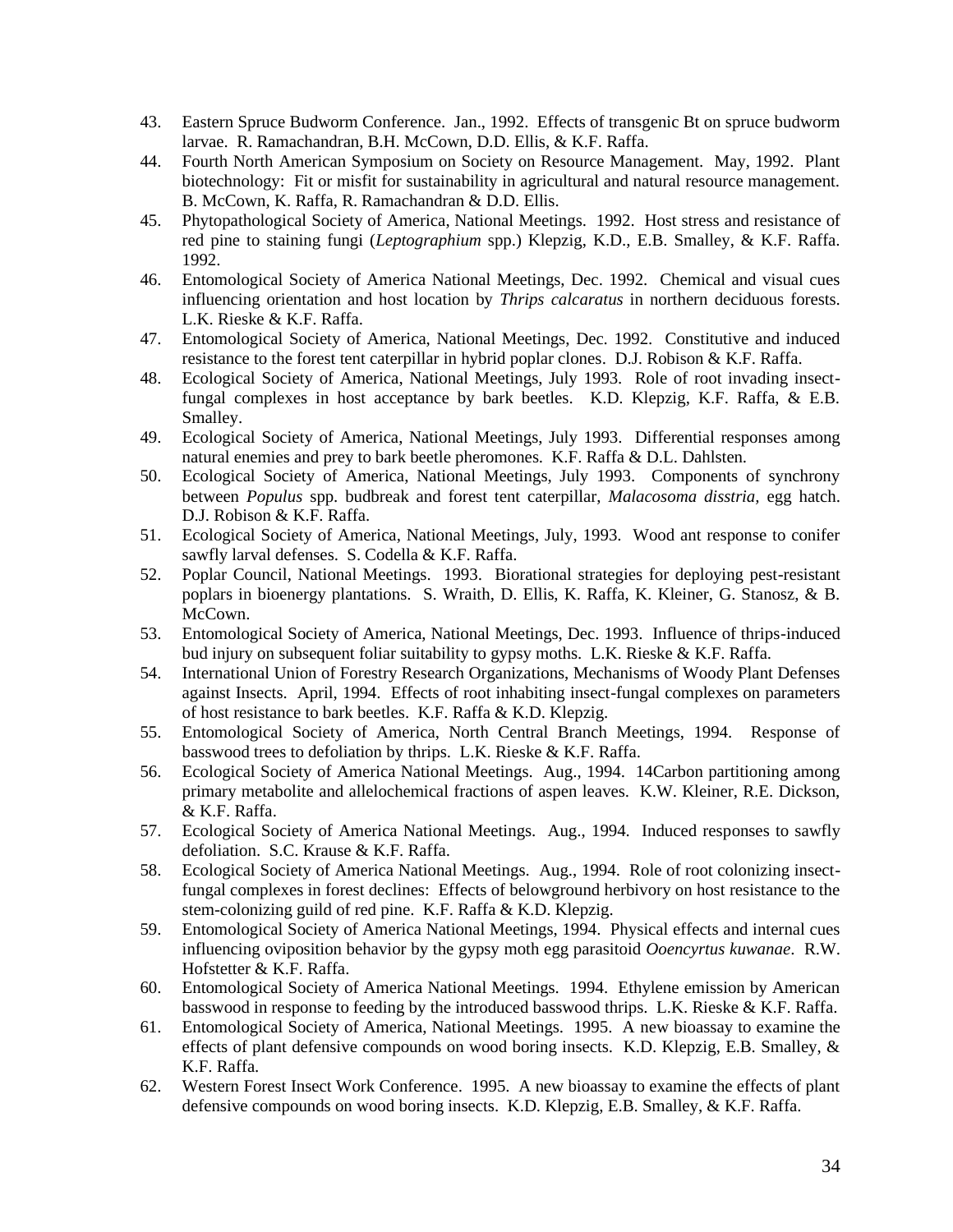- 63. Entomological Society of America National Meetings. Dec. 1995. Effects of jack pine budworm feeding on components of resistance against subcortical insects. K. Wallin & K.F. Raffa.
- 64. Entomological Society of America National Meetings. Dec. 1995. Geographic origin affects the interaction between Bt and the gypsy moth parasitoid *Cotesia melanoscela*. A. Chenot & K.F. Raffa.
- 65. Entomological Society of America National Meetings. Dec. 1995. Effects of thrips-induced bud injury on subsequent foliar micronutrients and gypsy moth success. L. Rieske & K.F. Raffa.
- 66. North Central Forest Pest Work Conference. 1995. Impacts of jack pine budworm feeding on subsequent survival, physiology, and susceptibility of jack pine. K. Wallin & K.F. Raffa.
- 67. North Central Forest Pest Work Conference. 1995. Genotypic-based patterns in larch growth and defoliation susceptibility. S. Krause, W. Fogal, & K.F. Raffa.
- 68. Second North American Forest Insect Work Conference. April, 1996. *Ips pini* aggregation pheromone: Variation as an escape from predation. San Antonio, TX. K. Hobson & K.F. Raffa.
- 69. Ecological Society of America National Meetings. July, 1996. Regional and seasonal shifts in bark beetle aggregation pheromones as an escape from predation. K. Hobson & K.F. Raffa.
- 70. North Central Forest Pest Work Conference., Oct. 1996. Bark beetle guilds attacking red pine and interspecific interactions mediated by semiochemistry. K. Hobson & K.F. Raffa.
- 71. North Central Forest Pest Work Conference.,. Oct. 1996. Jack pine budworm predisposing jack pine to attack by *Ips* and *Monochamus*. K. Wallin & K.F. Raffa.
- 72. Northeast Regional Meeting of the Animal Behaviour Society (Central Connecticut State University, New Britain, CT, 26 October). Individual and social components of wood ant response to conifer sawfly defense behavior. S.G. Codella & K.F. Raffa.
- 73. Entomological Society of America National Meetings. Dec. 1996. The effects of previous defoliation and nutrient availability on larch suitability to gypsy moths. J. Powell & K.F. Raffa.
- 74. Entomological Society of America National Meetings. Dec. 1996. Influence of population quality on the success of the gypsy moth parasitoid *Cotesia melanoscela*. A. Chenot & K.F. Raffa.
- 75. Entomological Society of America National Meetings, Dec. 1996. Effects of jack pine budworm defoliation on components of host resistance to subcortical insect-fungal complexes. K.F. Wallin & K.F. Raffa.
- 76. USDA Interagency Gypsy Moth Research Forum. 1997. Integrating natural enemy performance and forest type to enhance biological control of gypsy moth. S.C. Krause, K.F. Raffa, R.W. Hofstetter, J.J. Kruse, & A. Chenot.
- 77. International Entomophagous Insects Workshop. 1997. Minor alterations in pheromone stereochemistry and secondary components as a possible source of partial escape from predators. K.F. Raffa and K. Hobson.
- 78. Entomological Society of America National Meetings, Dec. 1997. Switching food plants by an herbivore affects the performance of a larval parasitoid: *Cotesia melanoscela* development in *Lymantria dispar* exposed to reciprocal dietary crosses. K.J. Kruse & K.F Raffa.
- 79. Ecological Society of America National Meetings, Aug. 1998. Impacts of forest management practices on the biodiversity of ground-dwelling beetles. S.M. Werner & K.F. Raffa.
- 80. Ecological Society of America National Meetings, Aug. 1998. Effect of population type and geographic origin on individual insect herbivore behavior. K.F. Wallin & K.F. Raffa.
- 81. Second Workshop on Bark Beetle Genetics. July 1998. Implications of genetic sources of variation in bark beetle semiochemistry to predation. K.F. Raffa.
- 82. North Central Forest Pest Work Conference. Sept. 1998. Applying differences between bark beetle and predator responses to pheromones for population monitoring and trap-out. B.H. Aukema & K.F. Raffa.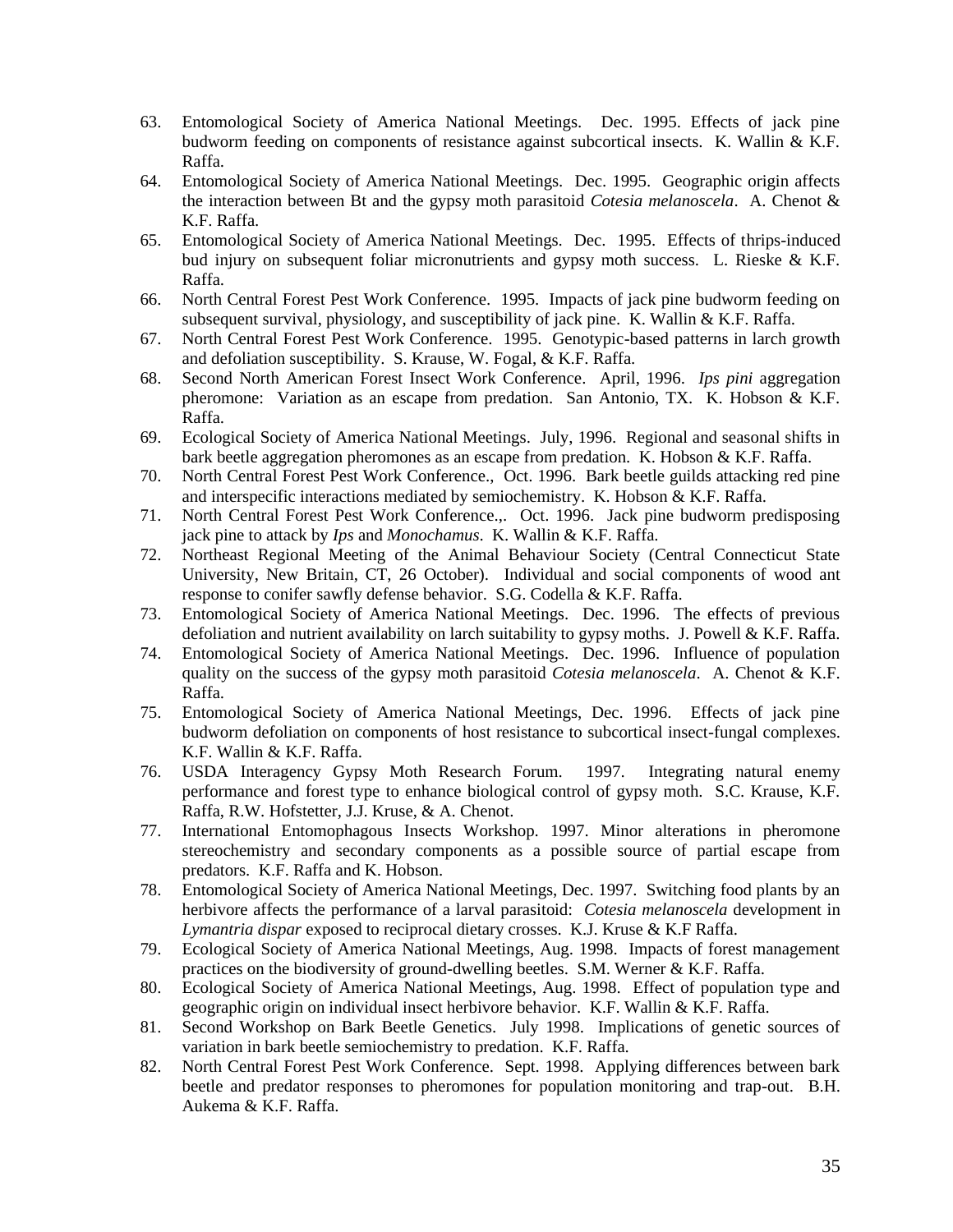- 83. Canadian Entomological Society, National Meetings. Nov. 1998. Applying differences between bark beetle and predator responses to pheromones for population monitoring and trapout. B.H. Aukema & K.F. Raffa.
- 84. North Central Forest Pest Work Conference. Sept. 1998. Effects of host tree species and chemistry on the response of *Ips pini* and its major predators to *I. pini* pheromone. N. Erbilgin & K.F. Raffa.
- 85. North Central Forest Pest Work Conference. Sept. 1998. Induced defenses in hybrid poplar. Effects of eliciting treatments and genotypic variation on gypsy moth development and feeding behavior. N. Havill & K.F. Raffa.
- 86. North Central Forest Pest Work Conference. Sept. 1998. Role of population stage in host selection by bark beetles. K. Wallin & K.F. Raffa.
- 87. USDA Interagency Research Forum on Gypsy Moth and other Invasive Species. Jan. 1999. Dynamics of new gypsy moth populations in Wisconsin. A. Liebhold, A. Diss, D. Schumacher, K. Raffa, A. Sharov, N. Havill, E. Luzader.
- 88. Consortium for Plant Biotechnology Research. March, 1999. Potentiators of microbial insecticides for biomass trees. Raffa, K.F., N. Broderick, R. Goodman, & J.Handelsman.
- 89. The Future of Agricultural Biotechnology Symposium. Inst. Pest & Pathogen Manag. April 1999. Broderick, N.,R. Goodman, J. Handelsman, & K.F. Raffa.
- 90. Fifth Eastern Old Growth Forest Conference. Duluth, MN. 1999. Effects of forest management practices on biodiversity of ground beetles. S. Werner & K.F. Raffa
- 91. Entomological Society of America National Meetings. 1999. Predator Responses to Specific Bark Beetle Pheromones are Differentially Mediated by Host Plant Compounds. N. Erbilgin & K.F. Raffa.
- 92. Entomological Society of America National Meetings. 1999 Role of genetic and environmental parameters in post-landing host selection behavior of *Ips pini* and *Dendroctonus rufipennis*. K.F. Wallin & K.F. Raffa.
- 93. Entomological Society of America National Meetings. 1999. Integration of biological and semiochemical control of bark beetles: Applying components of predator - prey co-evolution to minimize trap out of natural enemies B. Aukema & K.F. Raffa.
- 94. USDA Interagency Research Forum on Gypsy Moth and other Invasive Species. Jan. 2000. Physiological mechanisms for processing conifer terpenes in six species of Lymantriidae. J. S. Powell & K. F. Raffa.
- 95. USDA Interagency Research Forum on Gypsy Moth and other Invasive Species. Jan. 2000. Synergism between Zwittermicin A and *Bacillus thuringiensis* subsp*. kurstaki* against gypsy moth and its effect on the midgut microbial community. N. Broderick, R. Goodman, K. F. Raffa & J. Handelsman.
- 96. National Forest Health Monitoring Workshop. Feb. 2000. Lake States Basswood Decline Evaluation. S. Werner & K. F. Raffa.
- 97. Entomological Society of America, North Central Branch Meetings, 2000. Interacting effects of *Ips pini* and *Thanasimus dubius* densities on *Ips pini* reproduction. B. Aukema & K. F. Raffa.
- 98. Entomological Society of America, North Central Branch Meetings, 2000. Effects of host feeding breadth on the fates of ingested terpenoids in Lymantriidae J. S. Powell & K. F. Raffa
- 99. North Central Forest Pest Work Conference. 2000. Association of bark beetle predators with healthy red pine stands. N. Erbilgin & K. Raffa.
- 100. North Central Forest Pest Work Conference. 2000. Predation of bark beetles as they attack trees: Laboratory assays measuring reduction of pine engravers by checkered beetles. B. Aukema & K. Raffa.
- 101. North Central Forest Pest Work Conference. 2000. Great Lakes Basswood Decline evaluation. S. Werner & KF Raffa.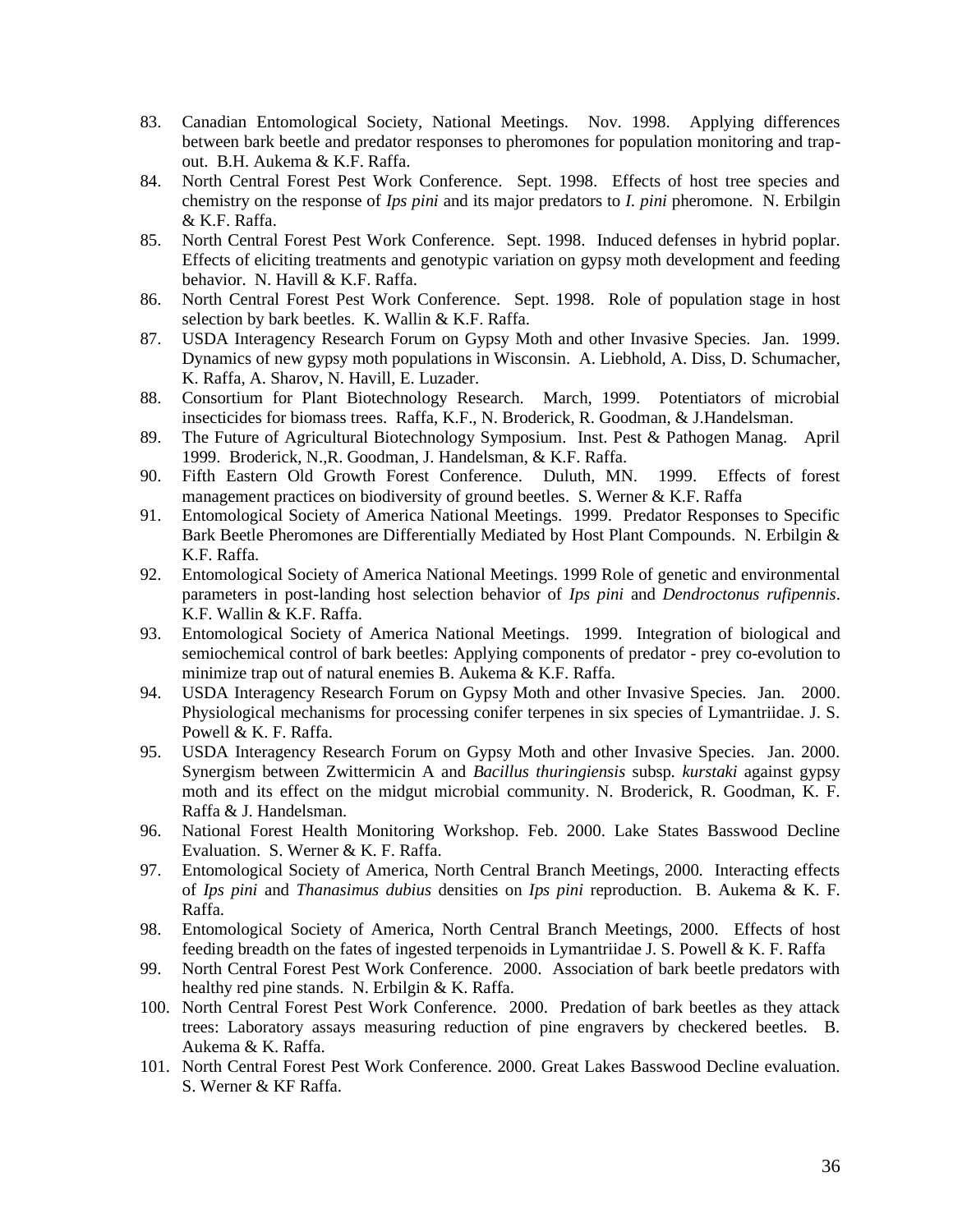- 102. Entomological Society of America National Meetings. 2000. Effects of predators on the population dynamics and forest impact of the pine engraver, *Ips pini* (Coleoptera: Scolytidae). N. Erbilgin & K. F. Raffa.
- 103. Entomological Society of America National Meetings. 2000. Entomological Society of America National Meetings. Gypsy moth midgut microflora: Effects of diet, insect source, *Bacillus thuringiensis* subsp. *kurstaki* and zwittermicin A. N. Broderick & K.F. Raffa.
- 104. Entomological Society of America National Meetings. 2000. The impact of the introduced basswood thrips (*Thrips calcaratus* Uzel) on forest health in the Great Lakes Region. S. Werner & K. F. Raffa.
- 105. Entomological Society of America National Meetings. 2000. Within-tree impacts of *Thanasimus dubius* on the bark beetle *Ips pini* under experimentally controlled predator and herbivore densities. B. Aukema & K.F. Raffa.
- 106. Society for Integrative Biology Annual Meeting. 2001. The effect of feeding specificity on the fate of terpenoids in Lymantriidae (Lepidoptera). J. S. Powell & K. F. Raffa.
- 107. Ecological Society of America National Meetings, 2001. Consequences of a late season drought for aspen growth, foliar defenses and forest tent caterpillar growth during the following year. Kleiner, K. W., R.E. Dickson & K.F. Raffa.
- 108. Ecological Society of America National Meetings, 2001. Chemical ecology of generalist and specialist Lymantriidae (Lepidoptera) and terpenes of their conifer hosts. Powell, J.S., & K.F. Raffa.
- 109. Ecological Society of America National Meetings, 2001. Can chemical communication be cryptic? Adaptive responses of herbivores to natural enemies exploiting prey semiochemistry. K. Raffa, B. Aukema, N. Erbilgin, & K. Hobson.
- 110. Ecological Society of America National Meetings, 2001. Impacts of an invasive, bud-feeding thrips on forest health in the Great Lakes region. S. Werner & K. F. Raffa. Poster also shown at 2002 Western Forest Insect Work Conference.
- 111. Ecological Society of America National Meetings, 2001. Fungal associates of an eruptive treekilling phloeophagous herbivore. K. Haberkern, B. Illman, R. Werner, & K. F. Raffa
- 112. Ecological Society of America National Meetings, 2001. Temporal and spatial Interactions among root and stem insects, fungi, and predators in declining forests. N. Erbilgin & K. F. Raffa.
- 113. Ecological Society of America National Meetings, 2001. Performance of an insect predator while attacking external and internal stages of an endophytic herbivore. B.H. Aukema & K.F. Raffa.
- 114. Ecological Society of America National Meetings, 2001. Bacterial diversity of the gypsy moth midgut, and effects of host plant on this microflora. N. Broderick, R. Goodman, J. Handelsman & K. F. Raffa.
- 115. Ecological Society of America National Meetings, 2001. Evaluating a critical assumption of behavioral preference tests: does the number of choices affect results? E. V. Nordheim, N. P. Havill & K. F. Raffa. Poster also shown at 2002 Western Forest Insect Work Conference.
- 116. Internat. Soc. Chem. Ecol. 2001. The fate of conifer terpenoids in native and introduced Lymantriid forest pests. Powell, J.S. & K.F. Raffa.
- 117. National Forest Health Monitoring Workshop. Feb. 2001. Lake States Basswood Decline Evaluation. S. Werner & K. F. Raffa.
- 118. Entomological Society of America National Meetings. 2001. Time- and gender- dependent predation of *I. pini* by *T. dubius* during a simulated host colonization sequence. B.H. Aukema & K.F. Raffa.
- 119. Entomological Society of America National Meetings. 2001. Impact of introduced basswood thrips on forest health in the Great Lakes region. S. Werner & K.F. Raffa.
- 120. International Society of Symbiosis. 2001. Effect of diet on bacterial composition of gypsy moth midgut. N. Broderick, K. F. Raffa., R. Goodman, & J. Handelsman.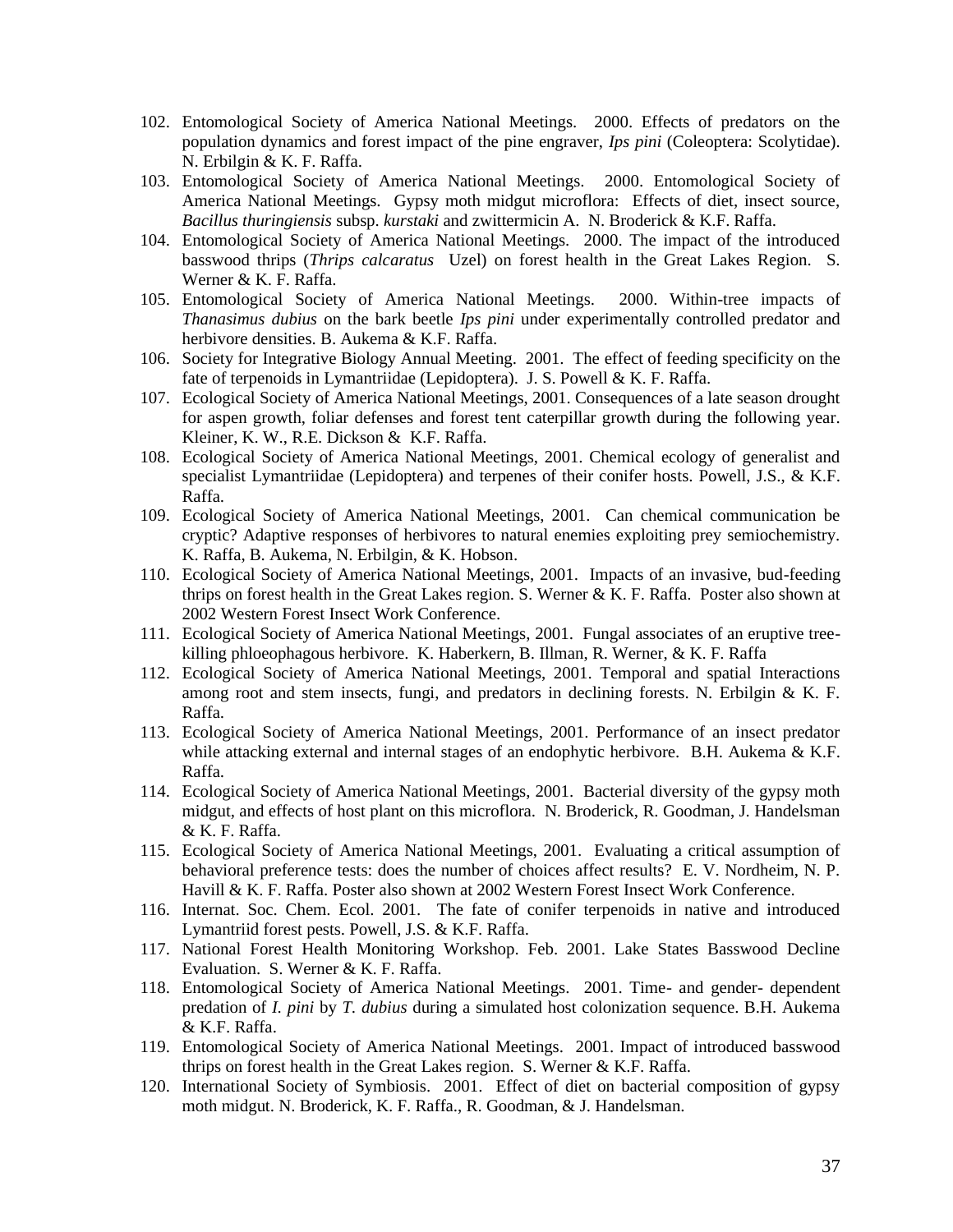- 121. International Union of Forestry Research Organizations. 2001. Linking individual host selection behavior to population dynamics in conifer – bark beetle interactions. K F. Raffa  $\&$ K. F. Wallin.
- 122. Ecological Society of America National Meetings, 2002. Environmental constraints on ground dwelling beetle assemblages in old-growth and managed forests. E.F Latty, S.M. Werner, D.J. Mladenoff & K.F. Raffa.
- 123. Western Forest Insect Work Conference. 2002. Dose-dependent synergism and inhibition of bark beetle responses to host monoterpenes. N. Erbilgin & K.F. Raffa.
- 124. Western Forest Insect Work Conference. 2002. Stain fungi associated with *Dendroctonus rufipennis* and *Ips perturbatus* in Alaskan spruce forests. B. Illman, K. Haberkern, K. F. Raffa, & R. Werner.
- 125. International Union of Forestry Research Organizations. 2002. Krakow, Poland. Intercept panel trap (Intercept PTBB) for bark beetles and longhorn beetles. Updated design and recent field data. D. Czokajlo, J. McLaughlin, S. Teale, J. Warren, R. Hoffman, B. Hrasovec, Pernek, B. Aukema, K. Raffa, P. Kirsch, A. Mudge, J. LaBonte, F. Noguera.
- 126. Entomological Society of America National Meetings. 2002. Diversity of microorganisms associated with the gut of stem boring beetles. I. Delalibera, K.F. Raffa, & J. Handelsman.
- 127. Entomological Society of America National Meetings. 2002. Effect of host species on the attraction and reproduction of natural enemies in trees colonized by *Ips pini*. B.H. Aukema, Richards, G.R., Krauth, S.J., & K.F. Raffa
- 128. Society of America National Meetings. 2002. Do bluestain fungi associated with *Ips pini* (Coleoptera: Scolytidae) have adverse effects on *I. pini* development through competition for a limited resource? B.
- 129. Entomological Society of America National Meetings. 2002. Intercept panel trap modified for monitoring forest Cerambycidae. D. Czokajlo, J. McLaughlin, S. Teale, J. Warren, R. Hoffman, B. Hrasovec, Pernek, J. Hilszczanski, A. Kolk, B. Aukema, K. Raffa, A. Mudge, J. LaBonte, F. Noguera, P. Kirsch.
- 130. Society for the Study of Evolution National Meetings 2003. Phylogeography of spruce beetles (*Dendroctonus rufipennis*) in North America: distinctive mtDNA lineages associated with different host trees and possible evidence of a zone of overlap in British Columbia. L. Maroja, S. Bogdanowicz, K. Wallin, K. Raffa, & R. Harrison.
- 131. Society for Invertebrate Pathology. 2003. Diversity of bacteria associated with the gut of stem boring beetles (Coleoptera: Cerambycidae, Scolytidae) I. Delalibera Jr., J. Handelsman & K. Raffa
- 132. International Union of Forestry Research Organizations. 2003. Bark beetle biology and management: from the 1960's to the 21st century. Geographical variation in response by *Dendroctonus valens* to host volatiles in North America and China. N . Erbilgin, N . Gillette, D . Owen, K.F. Raffa, G.S. Martinez J. D. Stein & J. Sun.
- 133. International Union of Forestry Research Organizations. 2003. Bark beetle biology and management: from the 1960's to the 21st century. Behind the Bimodal Curve: Can we understand and manage how bark beetles erupt from denizens of ephemeral habitats to landscape engineers? K. F. Raffa, B. H. Aukema, N. Erbilgin, K. D. Klepzig, & K. F. Wallin.
- 134. International Union of Forestry Research Organizations. 2003. Bark beetle biology and management: from the 1960's to the 21st century. Reciprocity in bark beetle-microbial interactions. K. Klepzig, I. Delalibera, B. Kopper, & K. F. Raffa.
- 135. All LTER Symposium. 2003. Beetle-fungal complexes in spruce trees across sites in Alaska. Illman, B., Haberkern, K., Werner R., & K. F. Raffa.
- 136. Entomological Society of America National Meetings. 2003. Biology and host range of an invasive root feeding weevil (Coleoptera: Curculionidae) complex affecting northern hardwood forests. R. A. Pinski & K. F. Raffa.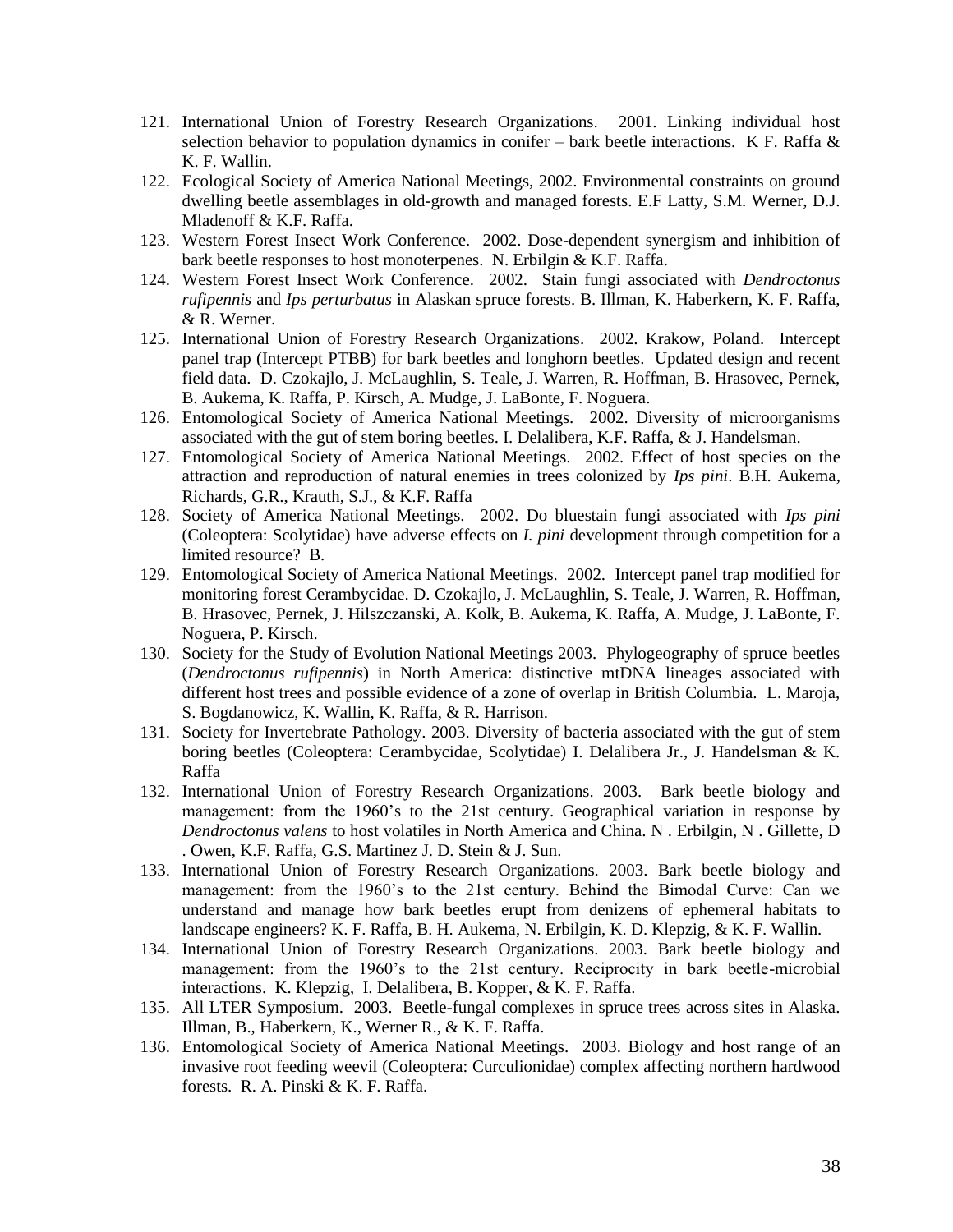- 137. Entomological Society of America National Meetings. 2003. Relative sources of variation in spruce beetle-fungal associations from individual through population-phase levels. B. Aukema, R. A. Werner, K. E. Haberkern, B. L. Illman, M. K. Clayton & K. F. Raffa.
- 138. Entomological Society of America National Meetings. 2003. Effects of diterpene acids on *Ips pini* (Coleoptera: Scolytidae) and its associated fungus. B. J. Kopper, K. D. Klepzig, B. Illman & K. F. Raffa.
- 139. International Boreal Forest Research Association Conference. Fairbanks, Alaska. May 2004. Spruce beetle-fungal complexes as agents of disturbance in Alaskan forests: Intrinsic and extrinsic factors affecting resilience and scale of population eruption. B. L. Illman, K. F. Raffa, R. A. Werner, & B. Aukema.
- 140. International Symposium on Microbial Ecology. Aug. 2004. The Microbial community of Cabbage White Butterfly larvae midguts. Robinson, C.J., C. Guan, L. Chanbusarakum, P. D. Schloss, K. Raffa, & J. Handelsman
- 141. Joint Western Forest Insect/Western International Forest Disease Work Conferences April 26- 30, 2004, San Diego CA.. Population dynamics of spruce beetles: Implicating changes in fungal frequency at different levels of scale. B. H. Aukema, K. Haberkern, B. Illman, R. Werner, K.F. Raffa.
- 142. International Union of Forestry Research Organizations Meeting on forest diversity and resistance to native and exotic pest insects, 2004. Geographical variation in fungal associates and behavioral chemistry of *Dendroctonus valens*: What goes around comes around? Hanmer Springs, New Zealand. N. Gillette, N. Erbilgin, K.F. Raffa, G.S. Martinez, J.D. Stein & J. Sun.
- 143. American Society of Mycology Conference on Beneficial Microbes 2005. C. Guan, Isolation of a metagenomic clone from the gypsy moth bacterial community with quorum sensing activity. Lake Tahoe, NV. B.R.Borlee, L.L. Williamson, J.Ju B. Shen, , K.F. Raffa, & J. Handelsman.
- 144. American Society of Mycology Conference on Beneficial Microbes, 2005. The role of gut bacteria in gypsy moth larval susceptibility to *Bacillus thuringiensis* subsp*. kurstaki*. Lake Tahoe, NV. Broderick, N.,K.F. Raffa, & J. Handelsman.
- 145. American Society of Mycology Conference on Beneficial Microbes, 2005. Gut microflora of a wood-boring invasive insect, the emerald ash borer. Lake Tahoe, NV. A. Vasanthakumar, J. Handelsman, & K.F. Raffa.
- 146. American Society of Mycology Conference on Beneficial Microbes, 2005. Invasion of the Cabbage White Butterfly midgut microbial community. Lake Tahoe, NV. Robinson, C. J., C. Guan, L. Chanbusarakum, P. D. Schloss, K. F. Raffa and J. Handelsman.
- 147. International Society of Chemical Ecology. 2005. Geographic variation in response of *Dendroctonus valens* to host volatiles of *Pinus* spp.: a holarctic perspective. Washington, DC. N. Erbilgin, N.E. Gillette, J.D. Stein, D.R. Owen, R. Campos, L.D. Merrill, K.F. Raffa, S. Mori & D.L. Wood.
- 148. Southern Forest Insect Work Conference,. 2005. Beetle-bacteria interactions. Austin, TX. Klepzig K.D., Vasanthakumar, A. Cardoza Y., Currie C & K. F. Raffa.
- 149. Workshop on Recent Advances in Modelling Spatio-Temporal Data, May 25-26, 2005. Spatiotemporal models for red pine decline. Southampton, UK. Møller, J., Zhu, J., Rasmussen, J.G., Aukema, B.H., & K.F. Raffa.
- 150. Emerald Ash Borer Research and Technology Development Meeting. 2005. Gut microbial flora of the emerald ash borer, *Agrilus planipennis Fairmaire*, Pittsburgh, PA. A. Vasanthakumar, J. Handelsman, & K. Raffa.
- 151. Annual Gypsy Moth Review. 2005. Entomophaga and nuclear polyhedrosis virus along the western leading edge of gypsy moth. A. Hajek, C. Nielsen, A. Diss, & K. Raffa. Conshohocken, PA.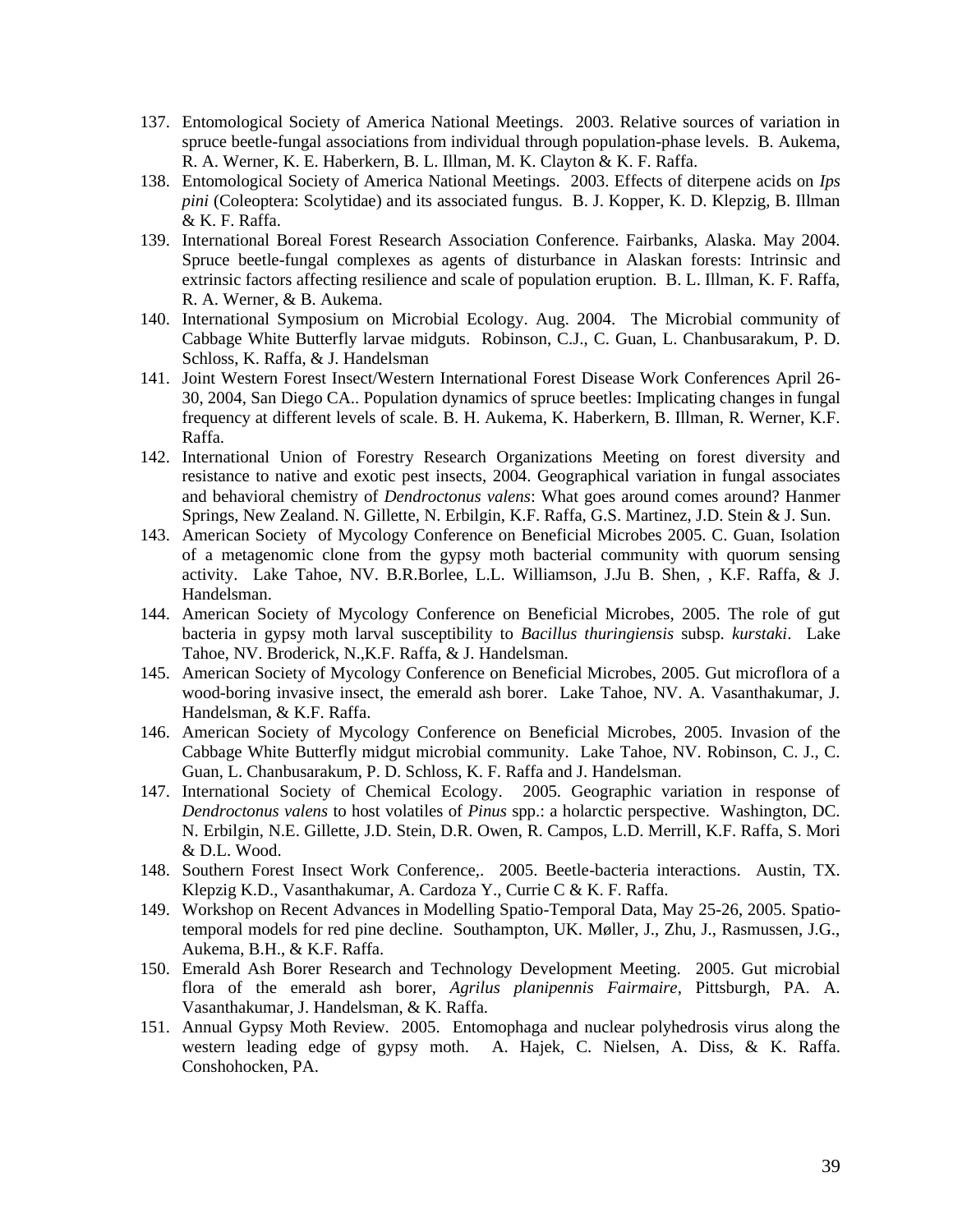- 152. Entomological Society of America National Meetings. 2005. Endophytic insect deploys bacteria in oral secretions to defend against gallery-invading fungi. Fort Lauderdale, FL. Cardoza, Y. J., Klepzig, K.D. & K.F. Raffa.
- 153. Entomological Society of America National Meetings. 2005. Life history parameters of recently established gypsy moth *Lymantria dispar* (Lepidoptera: Lymantriidae) populations in relation to stand density of Wisconsin oak forests. Fort Lauderdale, FL. R. A. Hoffman & K. F. Raffa.
- 154. Entomological Society of America National Meetings. 2005. Exploitation of microbial symbionts of bark beetles by parasitic wasps. Fort Lauderdale, FL. C.K. Boone, D.L. Six, S. Krauth, & K.F. Raffa.
- 155. Entomological Society of America National Meetings. 2005. Orientation of Cottonwood Leaf Beetles (Coleoptera: Chrysomelidae) to insect and host odors. A P. Kendrick & K.F. Raffa.
- 156. Entomological Society of America National Meetings. 2005. Ecology and biology of invasive root-feeding weevils in the northern hardwood ecosystem. D. R. Coyle, R A. Pinski, A. L. Friend, W. J. Mattson & K. F. Raffa.
- 157. International Society of Microbial Ecology. 2006. Midgut bacteria required for *Bacillus thuringiensis* insecticidal activity. Vienna, Austria. Broderick, N.A., K. F. Raffa, & J. Handelsman
- 158. North American Forest Insect Work Conference, May, 2006. Gut microflora of a wood-boring invasive insect, the emerald ash borer. Asheville, NC. A. Vasanthakumar, J. Handelsman, & K.F. Raffa.
- 159. North American Forest Insect Work Conference, May, 2006. The role of gut bacteria in gypsy moth larval susceptibility to *Bacillus thuringiensis* subsp. *kurstaki*. Broderick, N., K.F. Raffa, & J. Handelsman. Asheville, NC.
- 160. North American Forest Insect Work Conference, May, 2006. Critical Issues in Forest Entomology 1 A Panel Discussion. Tobin, P., J. Guldin, K. Raffa, A. Carroll, S. Salom, and M. Wagner. Asheville, NC.
- 161. Third Bark Beetles Genetics Work Conference, May, 2006. Phylogeography of *Dendroctonus rufipennis* based on mtDNA and microsatellites. K. F. Raffa, K. L. Maroja, S. Bogdanowicz, K. Wallin, & R. Harrison. Asheville, NC.
- 162. Third Bark Beetles Genetics Work Conference, May, 2006. Gut bacteria of bark beetles and wood borers. A. Vasanthakumar, Y. Cardoza, I. Delalibera, P. Schloss, C. Currie, J. Handelsman, K. Klepzig, & K. F. Raffa. Asheville, NC.
- 163. Assoc. Gnotobiotics, Society for Microbial Ecology of Disease, June, 2006., Midgut bacteria required for *Bacillus thuringiensis* activity. N. A. Broderick, K. F. Raffa & J. Handelsman, St. Louis, MO.
- 164. Symbiosis Symposium, June, 2006., Symbioses in conifer bark beetle systems. Madison WI. K. F. Raffa & J. Handelsman.
- 165. *Ceratocystis* and *Ophiostoma*: Expanding Frontiers. Aug. 2006. New perspectives on the southern pine beetle-microbial symbiosis. Brisbane Australia. Klepzig, K. C. Yuceer, Young-Min Kang, O. Pechanova, Y. Cardoza, A. Vasanthakumar & K. Raffa
- 166. Entomological Society of America National Meetings. 2006. Does the gypsy moth virus Gypchek, and its carrier, adversely affect the endangered Karner Blue butterfly and pollinators of the endangered prairie fringed orchid? Indianapolis, IN. M. Yanek & K.F. Raffa.
- 167. Entomological Society of America National Meetings. 2006. Traveling through time and space on wings of beetles: A tripartite insect-fungi-nematode association. Indianapolis, IN. Y. J. Cardoza, S. Paskewitz, & K. F. Raffa.
- 168. Entomological Society of America National Meetings. 2006. Ecology of invasive weevils in a northern hardwood forest Indianapolis, IN. D. R. Coyle, A. L. Friend, W. J. Mattson & K. F. Raffa.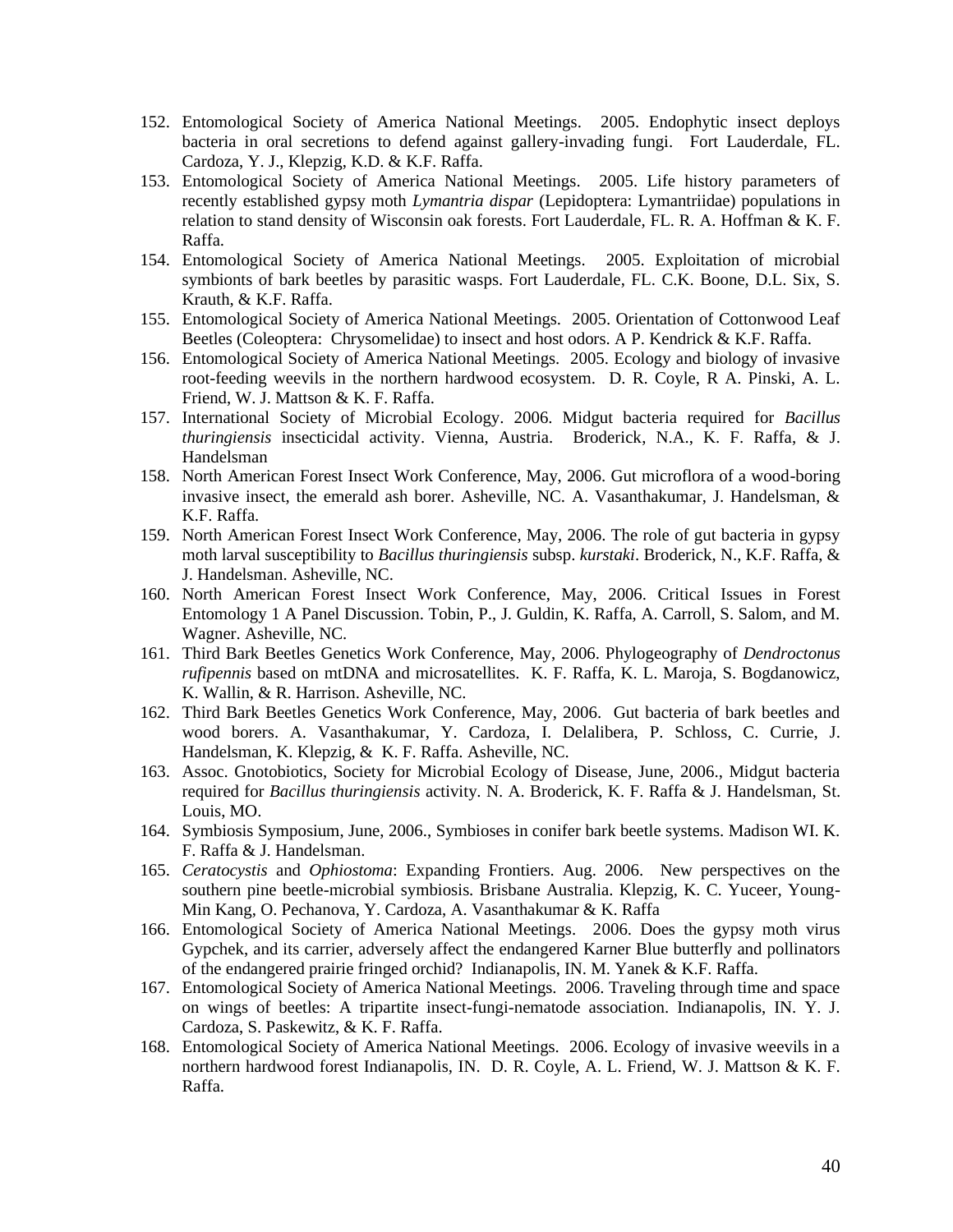- 169. Entomological Society of America National Meetings. 2006. Landscape ecology of mountain pine beetle (*Dendroctonus ponderosae*) in British Columbia, Canada: Are land tenure and outbreak epidemiology linked? Indianapolis, IN. B. Aukema, A. Carroll, J. Zhu, K. F. Raffa, T. Sickley & S. Taylor
- 170. Entomological Society of America National Meetings. 2006. The role of midgut bacteria in *Bacillus thuringiensis-*induced mortality in Lepidoptera. Indianapolis, IN. N. A. Broderick, M. D. McMahon, J. Handelsman, & K. F. Raffa.
- 171. Gordon Conference on Plant-Herbivore Interactions, Feb. 2007. Ecology and impact of invasive root weevils in a northern hardwood forest. Ventura, CA. D.R. Coyle, W.J. Mattson, A.L. Friend, & K.F. Raffa.
- 172. Gordon Conference on Plant-Herbivore Interactions, Feb. 2007. Raffa, K, Adams, A, Cardoza, Y, Currie, C, Delalibera, I, Klepzig, K, & A. Vasanthakumar. Role of Symbiotic Bacteria in Host Plant Utilization by Bark- and Wood- Boring Beetles: Microscale Processes Mediate Landscape-scale Patterns. Ventura, CA.
- 173. Western Forest Insect Work Conference, March 2007. Ecology and Impact of Invasive Root Weevils in a Northern Hardwood Forest. Boise, ID. D.R. Coyle, W.J. Mattson, A.L. Friend, & K.F. Raffa
- 174. Western Forest Insect Work Conference, March 2007. Raffa, K, Adams, A, Cardoza, Y, Currie, C, Delalibera, I, Klepzig, K, & A. Vasanthakumar. Role of Symbiotic Bacteria in Host Plant Utilization by Bark- and Wood- Boring Beetles: Microscale Processes Mediate Landscapescale Patterns. Boise, ID.
- 175. Ecological Society America National Meetings, Aug 2007. Ecology and Impact of Invasive Root Weevils in a Northern Hardwood Forest. San Jose, CA. D.R. Coyle, W.J. Mattson, A.L. Friend, & K.F. Raffa
- 176. National Gypsy Moth Techn. Meeting. 2007. Dispersal of gypsy moth pathogens into areas newly colonized by gypsy moth. Annapolis, MD. Hajek, A.E., J. Hannam, C. Nielsen, A. Diss-Torrance, K. Raffa & P. Tobin
- 177. Entomological Society of America National Meeting. 2007. Quantifying sources of variation in complex semiochemical signals at multiple levels of scale. San Diego, CA, BH Aukema., J Powell & KF Raffa.
- 178. Entomological Society of America National Meeting. 2007. What are invasive weevils doing to northern hardwood forests? San Diego, CA, D.R. Coyle, W.J. Mattson, A.L. Friend, & K.F. Raffa
- 179. Entomological Society of America National Meeting. 2007. Dispersal of gypsy moth (*Lymantria dispar*) pathogens to newly established host populations. San Diego, CA, A. E. Hajek, P, Tobin, J. J. Hannam, C. Nielsen, A. Diss-Torrance & K. Raffa,
- 180. Entomological Society of America National Meeting. 2007. Space-time interactions between gypsy moth (*Lymantria dispar*) and associated entomopathogens in newly-established populations. San Diego, CA, P. C. Tobin, Ann E. Hajek, L. M. Blackburn, Joshua J. Hannam, A. Diss-Torrance, & K. F. Raffa.
- 181. Entomological Society of America National Meeting. 2007. Preference, fecundity and mortality of the weevil *Polydrusus sericeus* feeding on trees fumigated with elevated carbon dioxide and ozone. San Diego, CA, M Hillstrom. D Coyle, L. Vigue, K. F. Raffa & R. Lindroth.
- 182. International Association of Landscape Ecologists. 2008. Interactions between disturbance agents in conifer forests: fire-injured lodgepole pine as a potential reservoir for mountain pine beetles (*Dendroctonus ponderosae* Hopkins). E. Powell & K.F. Raffa.
- 183. Interagency Meeting on Invasive Species. 2008. Dispersal of gypsy moth (*Lymantria dispar*) pathogens to newly established host populations. Annapolis, MD. A. E. Hajek, P, Tobin, J. J. Hannam, C. Nielsen, A. Diss-Torrance & K. Raffa,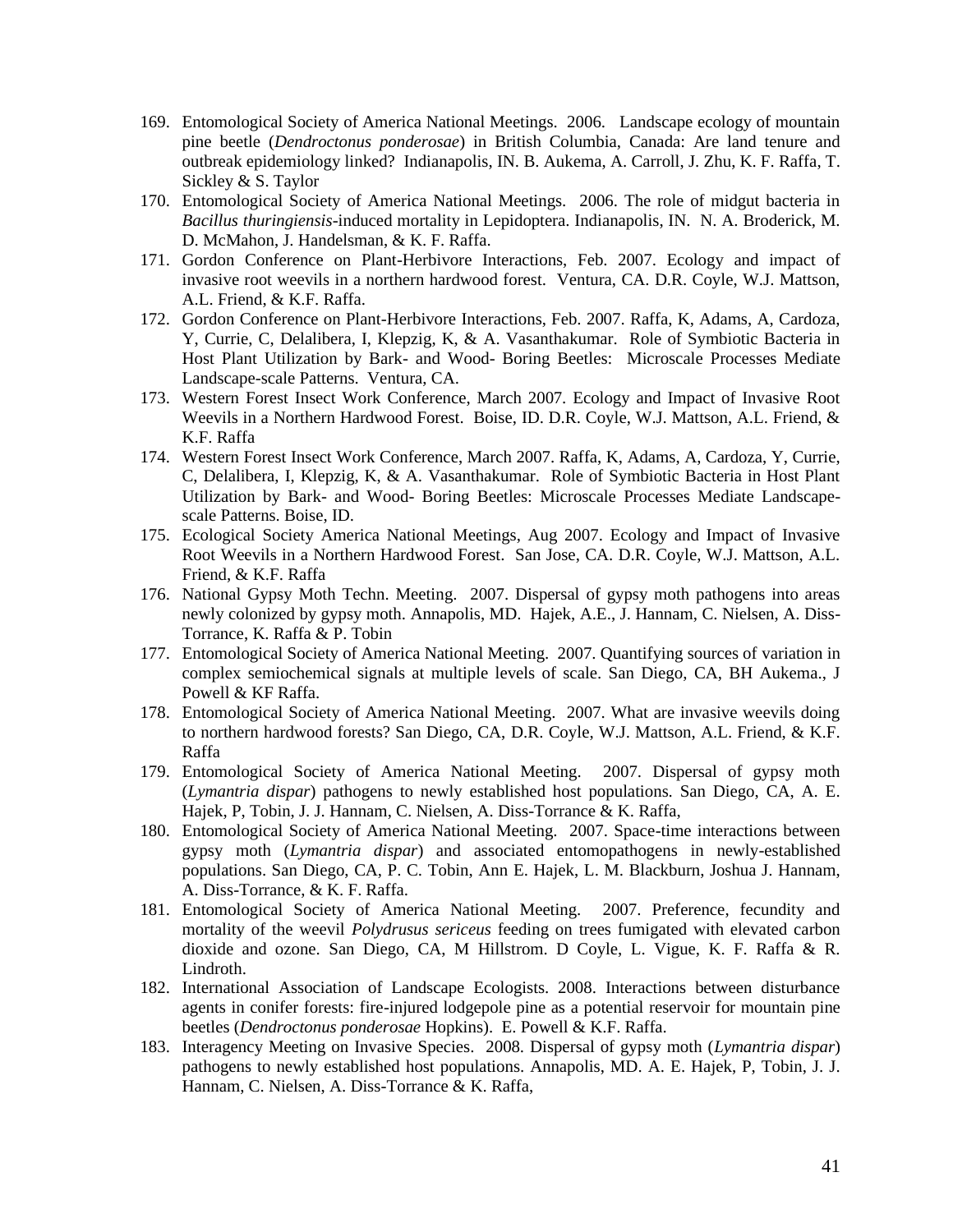- 184. Ecological Society of America National Meetings Aug. 2008. Bacterial associates of bark beetles: The little dictators of insect-fungal interactions that drive landscape-level processes. Milwaukee, WI. A.S Adams, K. D Klepzig & K. F Raffa.
- 185. Ecological Society of America National Meetings Aug. 2008. Feedback between invasive belowground herbivores and habitat composition in northern hardwood ecosystems. Milwaukee, WI . D Coyle, W. Mattson, A. Friend & K. F Raffa.
- 186. Entomological Society of America National Meetings. 2008. Fire injury increases both host susceptibility and competitor load for the mountain pine beetle *Dendroctonus ponderosae* (Hopkins): Implications to population dynamics and outbreaks. Reno, NV. E. N. Powell & K.F. Raffa,
- 187. Entomological Society of America National Meetings. 2008. Feedback between invasive belowground herbivores and habitat composition in northern hardwood ecosystems. Reno, NV. D. R. Coyle, W. J. Mattson, A. L. Friend, & K. F. Raffa.
- 188. Entomological Society of America National Meetings. 2008. Using semantic web technologies to tie together disparate data about species. Reno, NV. P. J. DeVries, D. K. Young, K. Raffa, & L. Bartholomay.
- 189. Entomological Society of America National Meetings. 2008. Dispersal and edge behavior in a bark beetle and its predator. Reno, NV. A. Costa, J. D. Reeve, K. F. Raffa & A. Min.
- 190. The Great Lakes Bioenergy Research Center Annual Meeting. 2008. Cellulose-degrading microbial symbionts of the woodwasp, *Sirex noctilio* A. S. Adams, M. S. Jordan, C. R. Currie & K. F. Raffa.
- 191. CSRS Awardee Workshop. Nov. 2008. How do interactions among microbial symbionts affect the host and range expansions of an eruptive forest insect? K. F. Raffa, C. R. Currie, A. S. Adams, N. Erbilgin & B. H. Aukema. Reno, NV.
- 192. National Forest Health Monitoring Evaluation Workshop. 2009. Evaluating and monitoring mountain pine beetle infestation in fire-injured ponderosa and lodgepole pine stands. A. Lerch, B. Bentz, D. Blackford, & K. Raffa. Savannah, GA.
- 193. Professional Pest Management Association of British Columbia. 2009. Forest insects in a changing environment: Same rules, different playing field. B. S. Lindgren & K. F. Raffa. Burnaby, BC. Feb 17.
- 194. North American Forest Ecology Workshop. 2009. Bentz B, G Schen, C Boone & K Raffa. Mountain pine beetle outbreak dynamics in high elevation forests: Influence of climate change and tree chemistry. Logan, UT, June 22.
- 195. International Union of Forestry Research Organizations. 2009. Bentz B, G Schen, C Boone & K Raffa. Mountain pine beetle outbreak dynamics in high elevation forests: Influence of climate change and tree chemistry. Cortina d'Ampezzo*,* Italy, Aug 31-Sept 5.
- 196. International Union of Forestry Research Organizations. 2009. Raffa KF, Aukema BH, Bohlmann J, Boone, CK & Carroll AL You don't know what you've got 'til it's gone: Efficacy of tree defense chemistry varies with bark beetle population density. Cortina d'Ampezzo, Italy, Aug 31-Sept 5.
- 197. International Union of Forestry Research Organizations. 2009. Powell E N & K. F. Raffa. Does wildfire lead to subsequent mountain pine beetle outbreaks? Separating the roles of host resistance, host suitability, and interspecific competition in fire-injured and neighboring lodgepole pines. Jackson Hole, WY Sept. 27-Oct 2.
- 198. International Union of Forestry Research Organizations. 2009. K F Raffa, B H Aukema, J Bohlmann, C K Boone, & A L Carroll. From critical driver to unrealized potential: populationdependent manifestation of host defense in conifer-bark beetle interactions Jackson Hole, WY Sept. 27-Oct 2.
- 199. International Union of Forestry Research Organizations. 2009. Boone C, Bentz B, E Powell E & K F Raffa. Comparison of whitebark and lodgepole pine defenses against mountain pine beetle. Jackson Hole, WY Sept. 27-Oct 2.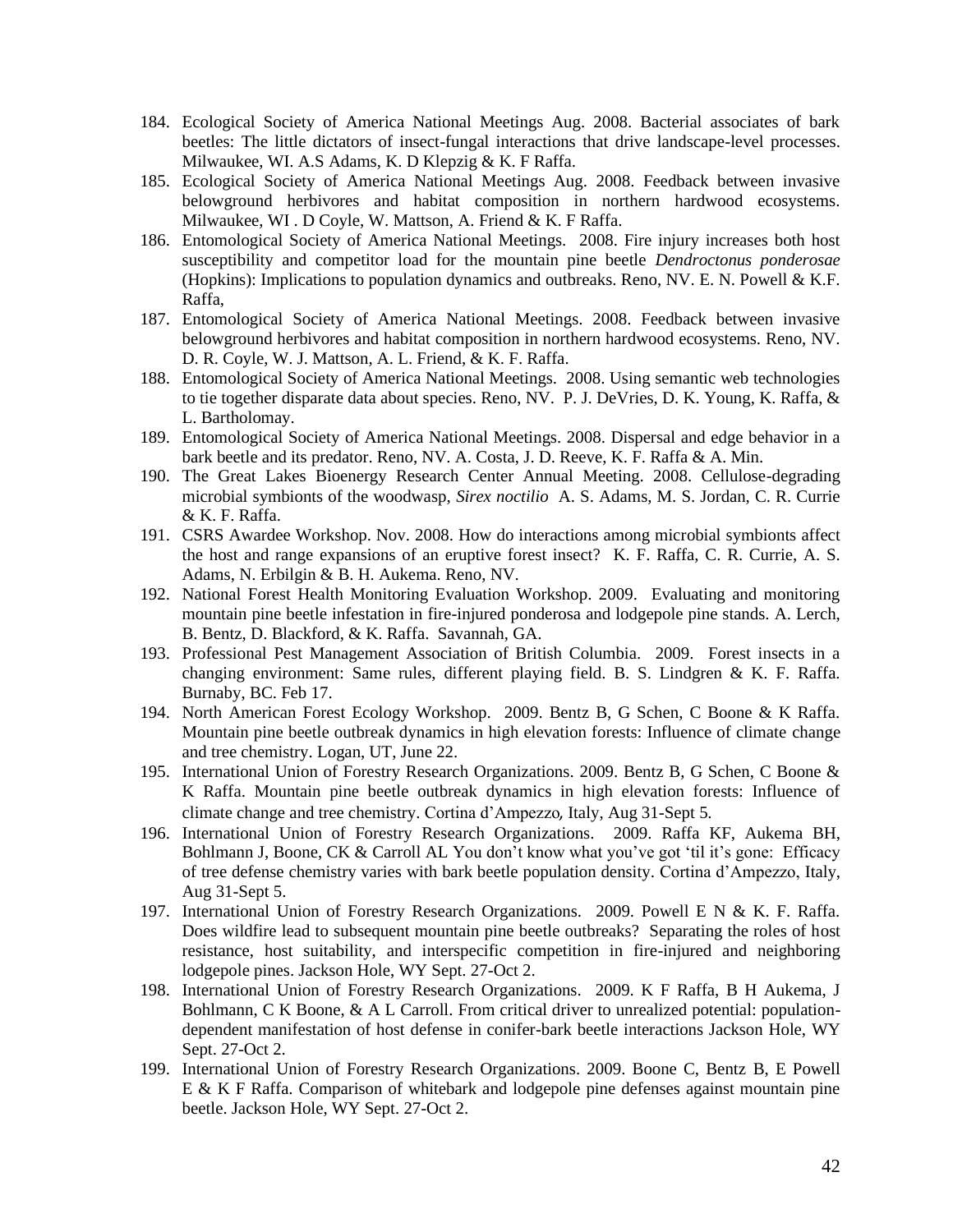- 200. International Union of Forestry Research Organizations. 2009. Role of symbiotic bacteria in the reproductive success of bark beetles A Adams, S. Adams, C. Boone, C. Currie, J. Bohlmann, N. Gillette, & K. F. Raffa.. Jackson Hole, WY Sept. 27-Oct 2.
- 201. International Union of Forestry Research Organizations. 2009. Bentz B, G Schen, C Boone & K Raffa. Mountain pine beetle outbreak dynamics in high elevation forests: Influence of climate change and tree chemistry. Jackson Hole, WY Sept. 27-Oct 2.
- 202. Workshop for the Synthesis on the Impacts of Disturbance on the North American Carbon Budget. 2009, Hicke, J. KF Raffa. Reston, Virginia. Oct. 28-30.
- 203. American Geophysical Union Fall Workshop. 2009. The effects of insect outbreak disturbances on the North American Carbon Budget. 2009, Hicke, JA, R Hall, C Allen, A Desai, M Dietze, EH Hohh, D Moore, KF Raffa, R Sturrock, J Vogelman. San Francisco CA . Dec 14-18.
- 204. National Forest Health Monitoring Evaluation Workshop. 2010. Evaluating and monitoring mountain pine beetle infestation in fire-injured ponderosa and lodgepole pine stands. A. Lerch, B. Bentz, D. Blackford, & K. Raffa. Albuquerque, NM.
- 205. CSRS Awardee Workshop. Dec. 2010. How do interactions among microbial symbionts affect the host and range expansions of an eruptive forest insect? K. F. Raffa, C. R. Currie, A. S. Adams, N. Erbilgin & B. H. Aukema. Washington, DC.
- 206. Western Forest Insect Workshop. 2010. Responses of mountain pine beetle to fire injured trees. A. Lerch, B. Bentz, D. Blackford & K. Raffa. Flagstaff, AZ.
- 207. International Horticulture Congress. 2010. The presence, population structure, and potential effects of endophytic bacteria in the American cranberry (*Vaccinium macrocarpon* Ait.). CJ Mason, EL Zeldin, S Adams, C Currie, K Raffa & BH McCown. Lisbon, Portugal Aug 22-27.
- 208. International Union of Forestry Research Organizations. 2010. Constitutive monoterpenes and rust susceptibility in jack pine. M Michelozzi & KF Raffa. Florence Italy, May 3-6.
- 209. Western Forest Insect Workshop. 2010. Effects of bacteria, fungi, and their combinations on mountain pine beetle reproduction in lodgepole, jack, and lodgepole-jack hybrid pine trees. J Ariss, A Adams, BH Aukema, C Currie, KF Raffa & N Erbilgin. Flagstaff, AZ.
- 210. Entomological Society of America National Meeting. 2010. Bacteria associated with the mountain pine beetle degrade components of tree defensive chemistry. Adams AS, Boone CK, Adams SM, Bohlmann J, Currie CR, Erbilgin N, Aukema BH, Raffa KF. San Diego, CA.
- 211. Entomological Society of America National Meeting. 2010. Response of mountain pine beetle populations to fire-injured lodgepole and ponderosa pines: Implications to disturbance interactions and bark beetle outbreaks. A Lerch, B Bentz, D Blackford, & KF Raffa. San Diego, CA.
- 212. Entomological Society of America National Meeting. 2010. Role of host plant and salivary bacteria in gypsy moths interaction of with poplar. C Mason & KF Raffa. San Diego, CA.
- 213. Entomological Society of America National Meeting. 2010. Characterization of mite communities phoretic on *Ips pini* (Say) in Wisconsin. J. Pfammatter & KF Raffa. San Diego, CA.
- 214. Entomological Society of America National Meeting. 2010. Bacterial communities associated with mountain pine beetles colonizing lodgepole pine and lodge pole-jack pine hybrids: A potential role in a climate-driven expansion into naïve hosts? S. M. Adams, A. S. Adams, N. Erbilgin, C. R. Currie, B. Aukema, & K. F. Raffa. San Diego, CA.
- 215. American Geophysical Union Fall Workshop. 2010. The impacts of biotic disturbances on carbon budgets in North American forests. Hicke, JA, R Hall, C Allen, A Desai, M Dietze, EH Hohh, D Moore, KF Raffa, R Sturrock, J Vogelman . Dec. 13-17, San Francisco CA.
- 216. National Forest Health Monitoring Evaluation Workshop. 2011. Predicting mountain pine beetle (*Dendroctonus ponderosae*) attack and delayed tree mortality in fire-injured lodgepole (*Pinus contorta*) and ponderosa (*P. ponderosa*) pines. A. Lerch, B. Bentz, D. Blackford, & K. Raffa.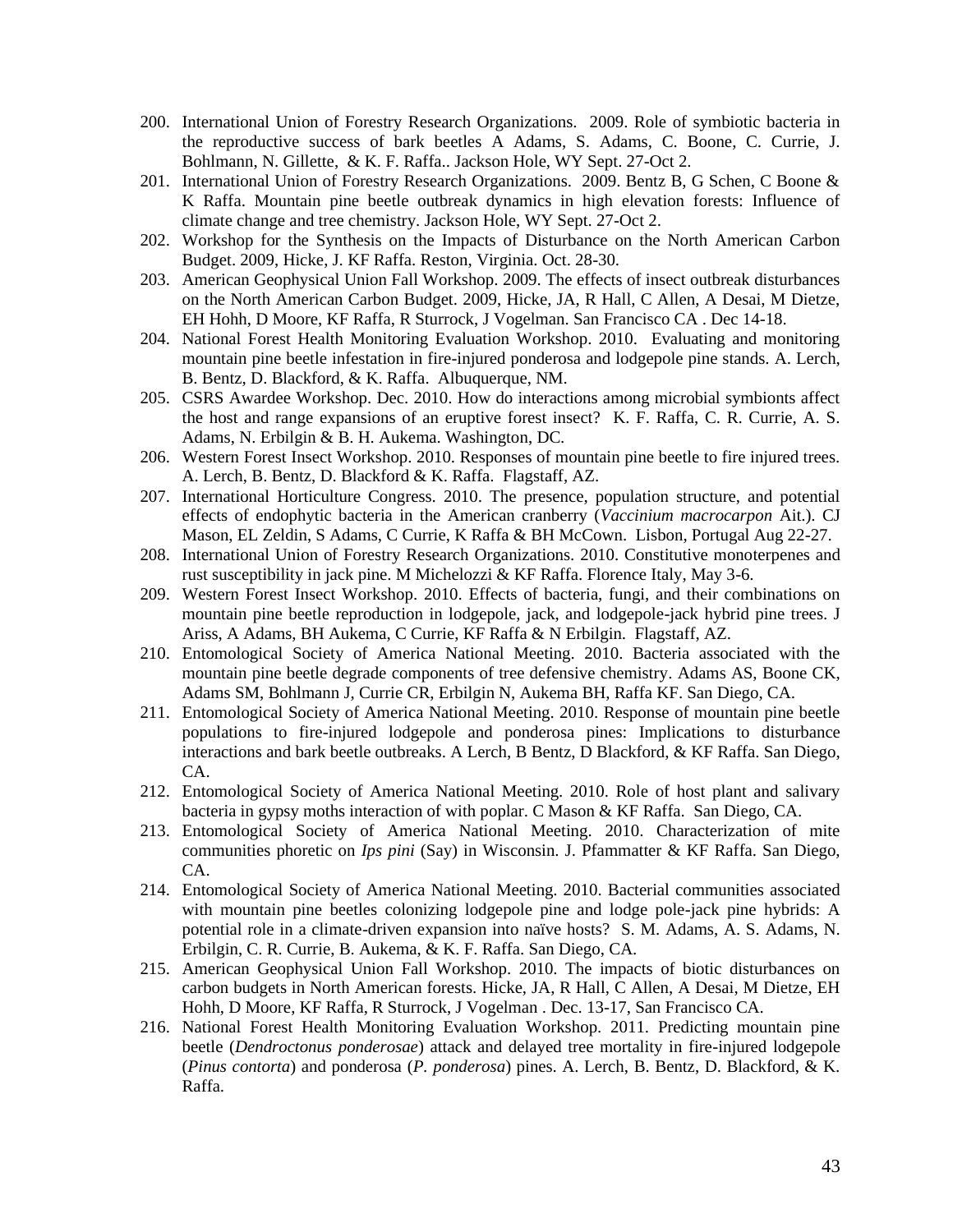- 217. International Society of Chemical Ecology. 2011. Host tree selection behaviour reflects outbreak trajectory of mountain pine beetle. B Aukema, Brian, J Koopmans, C Boone, K Raffa, J Bohlmann & A Carroll. Vancouver, BC.
- 218. International Society of Chemical Ecology. 2011. Chemical Ecology and Climate Change: Insect-plant interactions in a future climate. E Schwartzberg, P Reich, K Raffa & R Lindroth. Vancouver, BC.
- 219. Emerald Ash Borer Research & Technology Development Meeting. 2011. Attraction of introduced & native *Spathius* spp to host-related cues. T Johnson, J Lelito & KF. Raffa. Wooster, OH.
- 220. Entomological Society of America National Meetings. 2011. A genetic study of eastern subterranean termite populations in Wisconsin using amplified fragment length polymorphism Arango RA, F Green DA Marschalek, ME Berres & K Raffa. Nov 13-16, Reno, NV.
- 221. Entomological Society of America National Meetings. 2011. Contending with an ephemeral resource; transport strategies of phoretic mites in Wisconsin red pine stands. J. Pfammatter & KF Raffa. Nov 13-16, Reno, NV.
- 222. Ecological Society of America, National Meetings, Aug 2012. Altered phenological synchrony in a warmer climate: forest tent caterpillars at B4Warmed. E.G. Schwartzberg, Entomology, K.F. Raffa, P.B. Reich & R.L. Lindroth. Portland, OR.
- 223. Upper Midwest Invasive Species Conference, Oct. 2012. Post-establishment, pre-outbreak dynamics of gypsy moth in Northern Wisconsin. R Gray, P Tobin, R Murphy & K Raffa. LaCrosse, WI.
- 224. National Forest Health Monitoring Evaluation Workshop. 2012. Predicting mountain pine beetle (*Dendroctonus ponderosae*) attack and delayed tree mortality in fire-injured lodgepole (*Pinus contorta*) and ponderosa (*P. ponderosa*) pines. A. Lerch, B. Bentz, D. Blackford, & K. Raffa.
- 225. Entomological Society of America National Meeting. 2012. Catching the right flight: Cues eliciting attachment and detachment behaviors by mites phoretic on the pine engraver, Ips pini (Say). J Pfammatter & KF Raffa. Knoxville, TN.
- 226. Entomological Society of America National Meeting. 2012. Maternal and dietary source influence bacteria associated with gypsy moth (*Lymantria dispar*). C Mason & KF Raffa. Knoxville, TN
- 227. Entomological Society of America National Meeting. 2012. Effects of simulated climate warming and population source on synchrony of forest tent caterpillar egg hatch and host leaf phenology. J Uelmen, EG Schwartzberg, RL Lindroth & KF Raffa. Knoxville, TN.
- 228. Entomological Society of America National Meeting. 2012. Parasitoids and associated insects emerging from trees colonized by native *Agrilus* in Wisconsin. TD Johnson, S Krauth, JP Lelito & KF Raffa. Knoxville, TN.
- 229. Gordon Conference on Plant-Herbivore Interactions. March 2013. Foliar bacteria help structure gypsy moth midgut bacterial communities and interact with phenolic glycosides to affect insect performance. C. Mason, J. Coutre, P. Townsend & KF Raffa. Ventura, CA.
- 230. Gordon Conference on Plant-Herbivore Interactions. March 2013. Consequences of climate warming for plant-herbivore interactions. M Jamieson, KF Raffa, EG Schwartzberg, PB Reich & RL Lindroth. Ventura, CA.
- 231. Northeast Natural History Conference. April 2013.Climate-induced phenological asynchrony between forest tent caterpillars and their host trees. Schwartzberg E, Raffa KF, Jamieson M, Lindroth RL & Reich PB. Springfield MA.
- 232. American Wood Protection Assoc. Nat. Meetings. 2013. Mechanisms of termite spread in Wisconsin and potential consequences as a result of changing climate trends. R.A. Arango. RA, F. Green, III, G.R. Esenther, D.A. Marschalek, M.E. Berres & K.F. Raffa. Honolulu, HI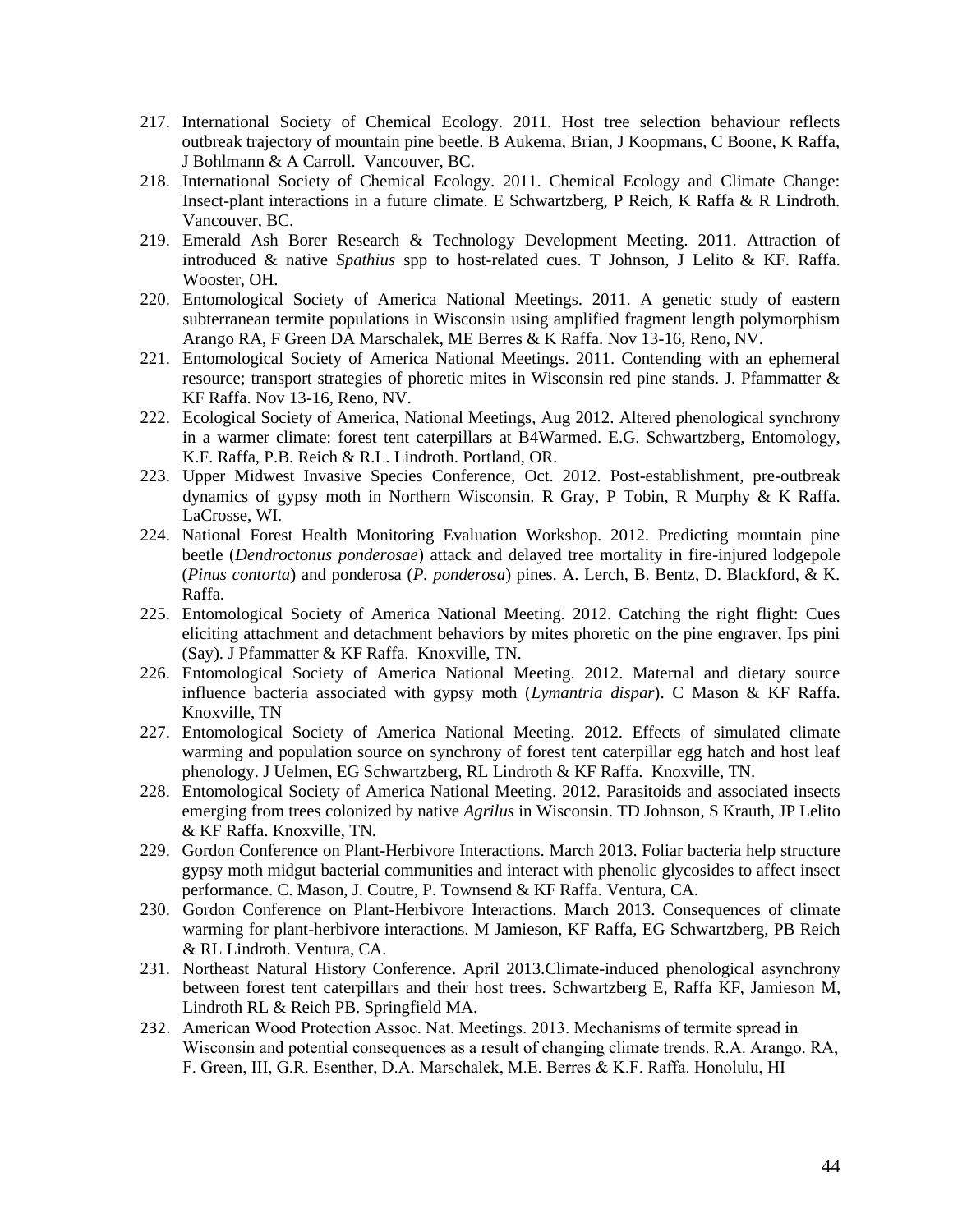- 233. Pacific Northwest Climate Science Conference, 2013. Understanding the influence of climate on mountain pine beetle outbreaks in whitebark pine forests. Buotte PC, JA Hicke, HK Preisler & KF Raffa, Sept 4-6. Portland, OR.
- 234. International Union of Forest Research Organizations. 2013. Detoxification of plant defense compounds by bacterial associates of bark beetles and folivores. Raffa K, J Bohlmann, C Boone, K Keefover-Ring & C Mason. Banff, Alberta, Canada
- 235. International Union of Forest Research Organizations. 2013. Understanding the influence of climate on mountain pine beetle outbreaks in whitebark pine forests. Buotte PC, JA Hicke, HK Preisler & KF Raffa,. Banff, Alberta, Canada.
- 236. Entomological Society of America National Meeting. 2013. Cues eliciting attachment and detachment behaviors of mites phoretic on the pine engraver, *Ips spp*. J Pfammatter & KF Raffa. Austin, TX.
- 237. Entomological Society of America National Meeting. 2013. Collateral advantage: Ingestion of foliar bacteria augments herbivore tolerance of plant defense chemicals C Mason & KF Raffa. Austin, TX.
- 238. Entomological Society of America National Meeting. 2013. Insect population source and temperature influence synchronicity of forest tent caterpillars with host plants: Incorporating dispersal potential into climate change predictions. J Uelmen, P. Reich, EG Schwartzberg, P. Tobin, RL Lindroth & KF Raffa. Austin, TX.
- 239. Entomological Society of America National Meeting. 2013. Responses of two parasitoids of emerald ash borer, *Agrilus planipennis Fairmaire*, the introduced *Spathius agrili* Yang, and native *Spathius floridanus* Ashmead, to volatile host-associated cues. TD Johnson, JP Lelito & KF Raffa. Austin, TX.
- 240. Entomological Society of America National Meeting. 2013. Simulated climate warming alters host tree quality for Forest Tent Caterpillar. M Jamieson, EG Schwartzberg, PB Reich KF Raffa, & RL Lindroth. Austin, TX.
- 241. Entomological Society of America, North Central Branch Meetings, 2014. Parasitoids and associated insects emerging from trees colonized by native *Agrilus* in Wisconsin TD Johnson, SJ Krauth, J Lelito & KF Raffa. DesMoines, IA.
- 242. Western Forest Insect Work Conference. 2014. Whitebark pine and mountain pine beetle outbreaks in the western United States: Quantifying the influence of climate. JA Hicke, PC Buotte, HK Preisler & KF Raffa. Sacramento, CA.
- 243. Southern Forest Insect Work Conference, July, 2014--Symposium on Plant-Insect Interactions: Trap lure blend for Monochamus spp. (Cerambycidae) in pine forests of Canada and the USA. , D.R., CM Crowe, KJ Dodds, A Eglitis, CJ Fettig, LD Galligan, KE Gibson, RW Hofstetter, SJ Kegley, DW Langor, AE Mayfield III, AS Munson, TM Poland, & KF Raffa. Charleston, SC
- 244. International Society of Chemical Ecology. 2014. Genotypic variation in tree response to elevated temperature and defoliation. Jamieson MA, Raffa K., Reich PB & Lindroth RL Urbana, IL.
- 245. International Society of Chemical Ecology. 2014. Parasitoids and associated insects emerging from trees colonized by native *Agrilus* in Wisconsin. TD Johnson, SJ Krauth, J Lelito & KF Raffa Urbana, IL.
- 246. Ecological Society of America National Meetings. 2014. Climate change, mountain pine beetles, and whitebark pine forests of the Greater Yellowstone Ecosystem. PC Buotte, JA Hicke, HK Preisler & KF Raffa. Sacramento, CA.
- 247. DOI National Climate Change and Wildlife Science Center invited webinar, 2014. Climate change, mountain pine beetles, and whitebark pine forests of the Greater Yellowstone Ecosystem. Buotte, P. C, J. A. Hicke, H. K. Preisler, K. F. Raffa. July 22, Reston, VA
- 248. 12the Biennial Scientific Conference on the Greater Yellowstone Ecosystem. 2014. Climate change, mountain pine beetles, and whitebark pine forests of the Greater Yellowstone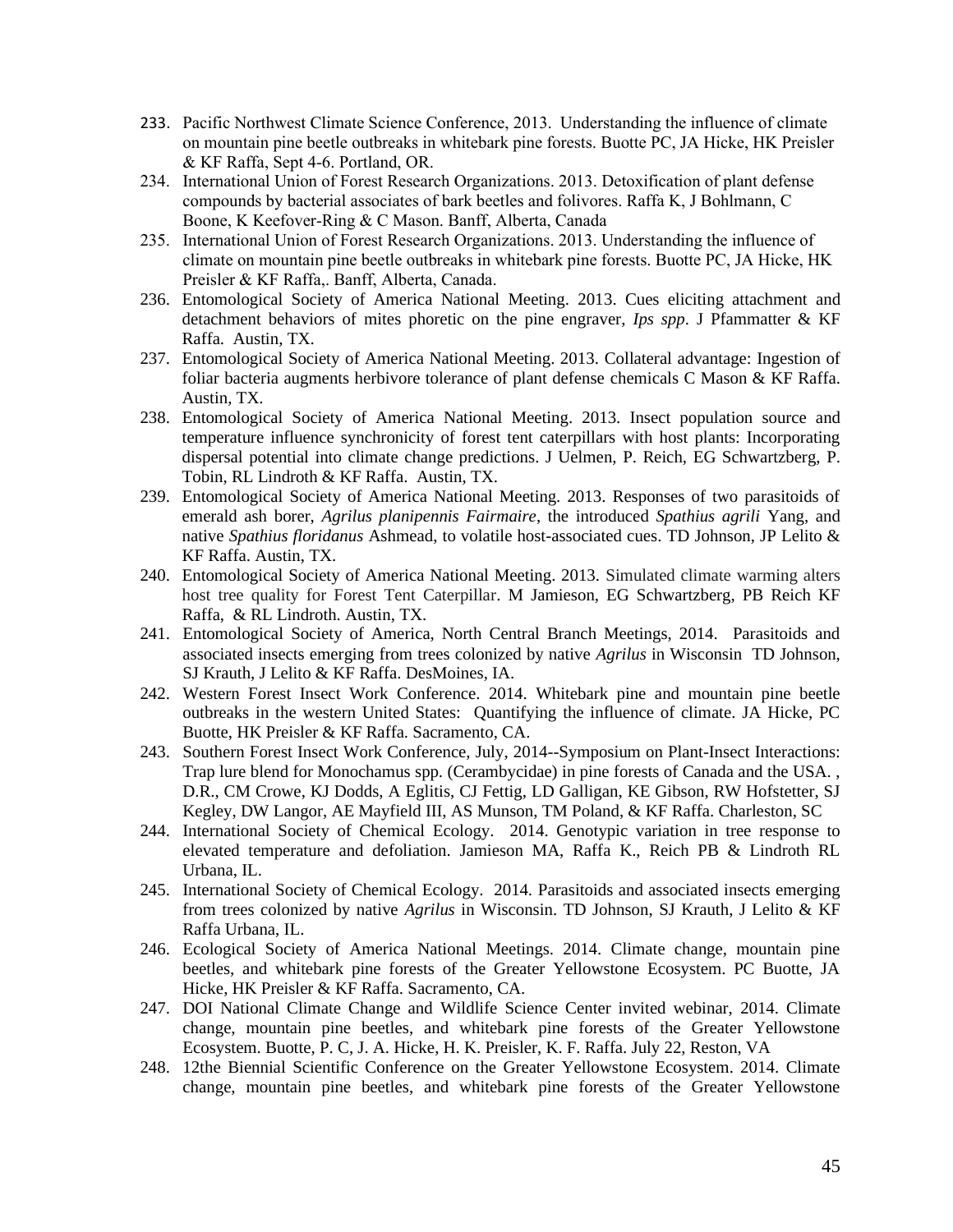Ecosystem. Buotte, P. C., J. A. Hicke, H. K. Preisler, K. F. Raffa October 8, Mammoth Hot Springs, WY.

- 249. Pacific Northwest Climate Science Conference, 2014. Threats to Whitebark Pine: Increasing our Understanding of Mountain Pine Beetle Outbreaks. Hicke JA, Renkin R, Buotte PC, HK Preisler & KF Raffa, Sept 4-6. Seattle, WA.
- 250. International Union of Forest Research Organizations, World Congress. 2014. Belowground herbivory in red pine stands initiates a trophic cascade that increases abundance of Lyme disease vectors. Coyle DR, Murphy MW, Paskewitz SM, Orrock JL, Lee X, Murphy RJ, McGeehin MA, & KF Raffa. Salt Lake City, UT.
- 251. Entomological Society of America, North Central Branch Meeting. 2014. Parasitoids Emerging from Trees Colonized by Native *Agrilus* in Wisconsin. TD Johnson, SJ Krauth, M Gates, J Huber, NF Johnson, I Míko, J Strazanac, J Woolley, R Zuparko & KF Raffa. DesMoines, IA.
- 252. Entomological Society of America, National Meetings. 2014. Responses of two parasitoids, the exotic *Spathius agrili* Yang and the native *Spathius floridanus* Ashmead, to volatile cues associated with the emerald ash borer, *Agrilus planipennis* Fairmaire. Johnson, TD, JP Lelito, & KF Raffa. Portland, OR.
- 253. Entomological Society of America, National Meetings. 2014. Genotype, temperature, and defoliation interact to influence tree defense and growth rates. Jamieson, MA, KF Raffa, RL Lindroth, P. Reich & E Kruger. Portland, OR.
- 254. Entomological Society of America, National Meetings. 2014. The effect of two commercial baits on bacterial community in the termite gut. Arango, RA & KF Raffa. Portland, OR.
- 255. Entomological Society of America, North Central Branch Meetings. 2015. Evaluation of the potential of establishment of three introduced parasitoids of emerald ash borer (Coleoptera: Buprestidae) in Wisconsin, Johnson, TD, JP Lelito, & KF Raffa. Manhattan, KS.
- 256. Upper Midwest Invasive Species Conference. 2014. Response of natural enemies to mountain pine beetle pheromone in Wisconsin. A Krause, J Pfammatter & K Raffa. Duluth, MN.
- 257. Ecological Society of America National Meetings. 2015. Rapid induction of multiple terpenoid groups by ponderosa pine in response to bark beetle-associated fungi. K Keefover-Ring, A Trowbridge,CJ Mason & KF Raffa. Baltimore, MD
- 258. International Union of Forest Research Organizations. 2015. Even dwarfs started small: Low density bark-beetle populations - the seeds of invasions and outbreaks?. Grégoire, J-C, Stephen FM, Carroll A, & KF Raffa. Bariloche, Argentina.
- 259. Phytochemical Society of America. 2015. Responses of two parasitoids of emerald ash borer, *Agrilus planipennis Fairmaire*, the introduced *Spathius agrili* Yang, and native *Spathius floridanus* Ashmead, to volatile host-associated cues. TD Johnson, JP Lelito & KF Raffa.. Urbana, IL.
- 260. North Central Forest Pest Work Conference. 2015. Bacterial communities associated with the red turpentine beetle and their potential functions. M Howe, C Mason & KF Raffa. Menominee, WI.
- 261. North Central Forest Pest Work Conference. 2015. How defoliation of aspen affects host tree phenology. M Falk, R Lindroth, & KF Raffa. Menominee, WI.
- 262. North Central Forest Pest Work Conference. 2015. Seasonal and regional distribution of nitidulid vectors of oak wilt. S Jagemann, J Juzwik & KF Raffa. Menominee, WI.
- 263. 13th Biennial Conference of Science & Management on the Colorado Plateau & Southwest Region. Bark beetle outbreaks and drought: Causes of widespread tree mortality in the Southwest. Hicke JA, Anderegg WRL, Allen CD, Stephenson NL & Raffa KF. Oct. 5-8. Flagstaff, AZ
- 264. Entomological Society of America, National Meetings. 2015. Climate change effects on treeinsect interactions. MA Jamieson, RL Lindroth, KF Raffa & P Reich. Minneapolis, MN.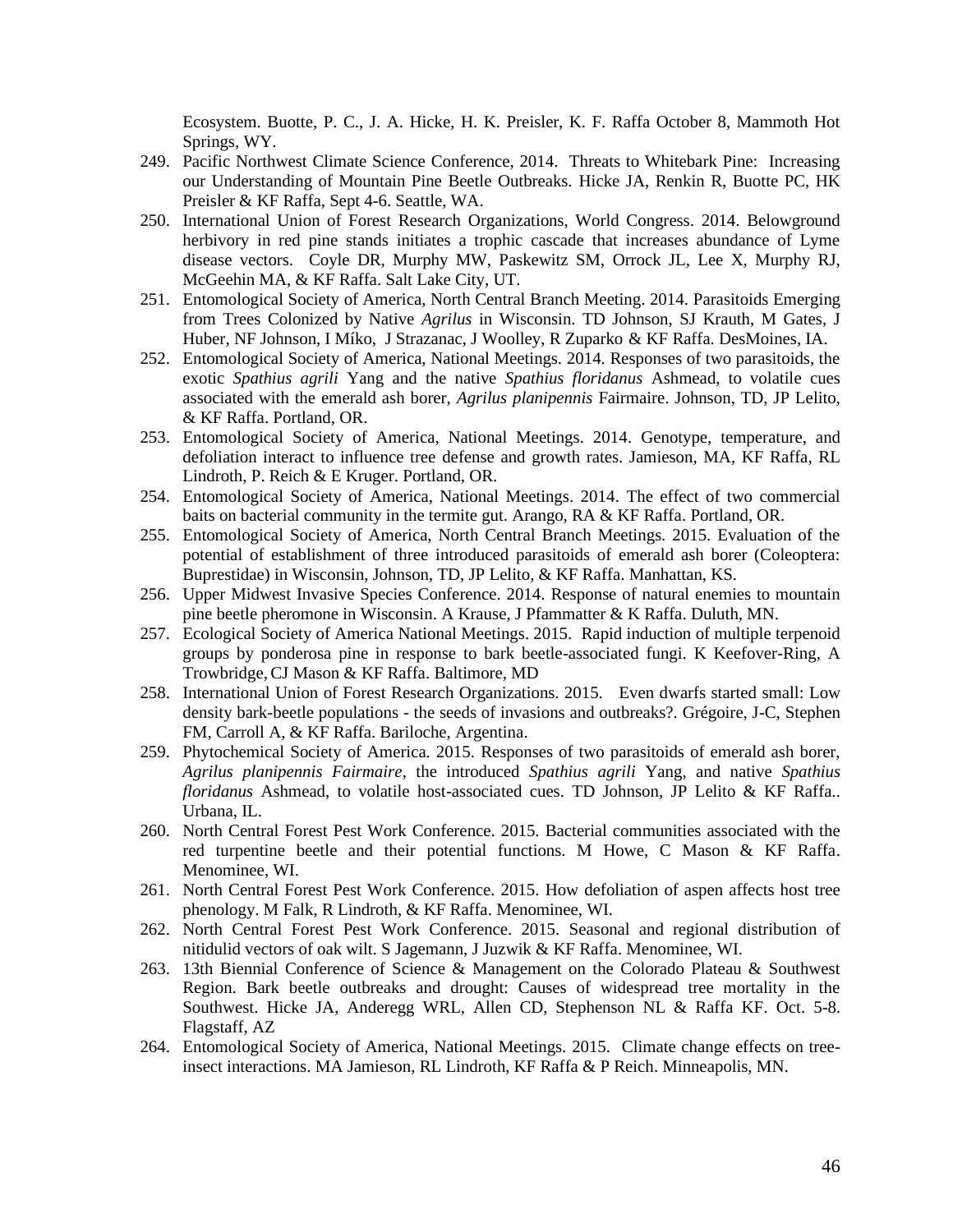- 265. Entomological Society of America, National Meetings. 2015. Antimicrobial activity of Actinobacteria isolated from the guts of subterranean termites. RA Arango, C Carlson, CR Currie, F Green III & KF Raffa. Minneapolis, MN.
- 266. Entomological Society of America, National Meetings. 2015. Phenological shifts in trembling aspen (*Populus tremuloides*) one year after defoliation by the forest tent caterpillar (*Malacosoma disstria*). M Falk, J Donaldson, M Stevens, KF Raffa & RL Lindroth. Minneapolis, MN.
- 267. USDA Interagency Research Forum on Invasive Species. Jan. 2016. Building tomorrow's forests: Integrating host resistance into long-term management of select tree-killing invasive pests. Showalter D, Smith J, Raffa KF, Sniezko R, Adams D, Herms DA, Liebhold A & Bonello P.
- 268. North American Forest Insect Work Conference. 2016. Potential population drivers of two pine engravers: *Ips pini* and *Ips grandicollis.* Howe MC, Zhu J, Aukema BH & Raffa KF. May 31-June 3. Washington DC.
- 269. North American Forest Insect Work Conference. 2016. Seasonal and regional distributions and frequencies of association with *Ceratocysytis fagacearum* of the major vectors, and their associated phoresy rates, for the oak wilt fungus, *Ceratocystis fagacearum,* in Wisconsin. Jagemann SM, Jeswik J, Tobin P & Raffa KF. . May 31-June 3. Washington DC.
- 270. North American Forest Insect Work Conference. 2016. Phytochemical patterns vary among trembling aspen genotypes during leaf expansion. Michael Falk, Rick Lindroth, Ken Raffa. May 31-June 3. Washington DC.
- 271. IUFRO Regional Congress for Asia and Oceania 2016. Development of tree resistance as a primary response to established invasions by tree killing forest pathogens and insects. D Showalter, J Smith, K Raffa, R Sniezko, DA Herms, A Liebhold, P Bonello.
- 272. 25th International Congress of Entomology. 2016. Comparison of two release methods for establishing *Oobius agrili* (Hymenoptera: Encyrtidae), the introduced egg parasitoid of *Agrilus planipennis* (Coleoptera: Buprestidae), in Michigan. Petrice TR, Ravlin WF, Bauer LS, Poland TM, Raffa KF & McCullough DG.Sept 25-30, Orlando, FL.
- 273.  $25<sup>th</sup>$  International Congress of Entomology. 2016. Looking for black and white in the grey: Variation in invasion success and management challenges in a global community. Mech AM, Tobin PT, Marsico TD, Thomas KA, Herms DA, Allen CR, Ayres MP, Gandhi KJK, Gurevitch J, Havill N, Hufbauer R, Liebhold A, Raffa K, Raupp M & Schulz A. 2016 Sept. 25- 30. Orlando, FL
- 274. Society of American Foresters National Meeting. 2016. Seasonal and regional distributions of oak wilt vectors and their phoresy rates in Wisconsin. Jagemann SM, Juzwik J, Tobin P & Raffa KF. Nov. 2-6. Madison, WI.
- 275. Gordon Conference on Plant-Herbivore Interactions. Feb. 2017. Rapid phytochemical changes following trembling aspen budbreak structure windows of vulnerability for gypsy moth. M. Falk, RL Lindroth, and KF Raffa. Ventura, CA.
- 276. Western Forest Insect Work Conference. 2017. Bacteria associated with pine engravers degrade tree defense compounds. M. Howe & Raffa KF. Jackson Hole, WY.
- 277. Ecological Society of America National Meetings. 2017. Effects of warming and defoliation on tree physiology, growth, and defense. Jamieson MA, KF Raffa, PB Reich, EL Kruger, R Kennedy & RL Lindroth. Portland, OR.
- 278. Ecological Society of America National Meetings. 2017. Predicting the Impact of Non-native Specialist Insects Feeding on North American Host Plants. A Mech , P Tobin, T Marsico, K Thomas, D Herms, CR Allen, M Ayres, K Gandhi, J Gurevitch. N Havill, A Hoover, R Hufbauer, A Liebhold, K Raffa, M Raupp, A Schulz & D Uden. Portland, OR.
- 279. Ecological Society of America National Meetings. 2017. Temperature and herbivory interact to increase volatile organic compound emission in *Populus tremuloides.* Keefover-Ring K, M Jamieson, H Smaby, KF Raffa, PB Reich & RL Lindroth. Portland, OR.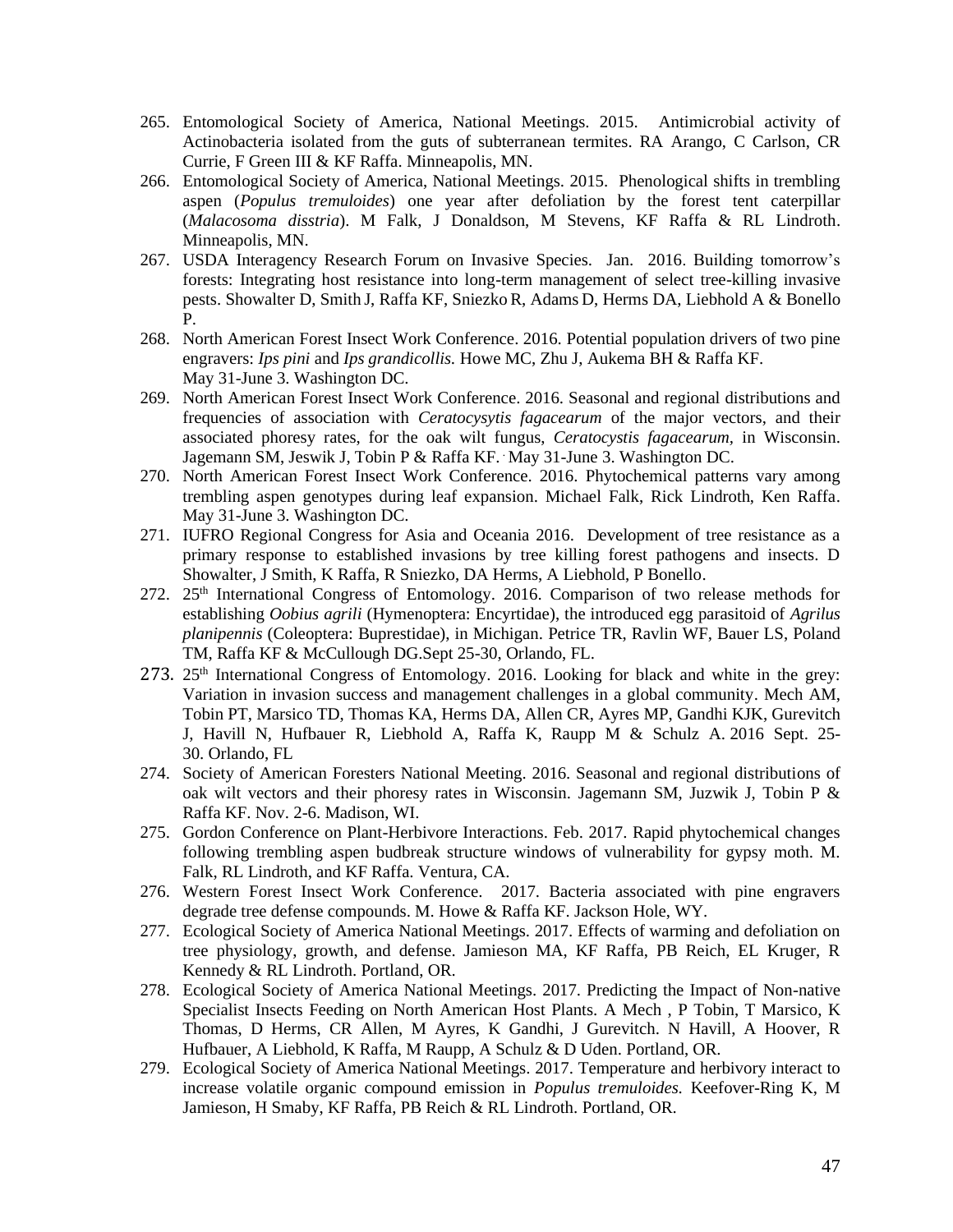- 280. Northwest Climate Conference. 2017. Mechanistic modeling of bark beetle outbreaks to assess the influences of climate change. Hicke JA, Buotte PC & KF Raffa. Tacoma, WA.
- 281. International Union of Forest Research Organizations. 2017. Tree resistance as a primary tool for managing forest pathogen and insect invasions in defense-free space. Showalter D, Smith J, Raffa KF, Sniezko R, Adams D, Herms DA, Liebhold A & Bonello P. Sept,19-22, Freiburg, Germany.
- 282. International Union of Forest Research Organizations. 2017. Rapid phenological changes in foliar chemistry impact gypsy moth performance: Implications to altered synchrony induced by warming climate. Falk M, Lindroth, RL & Raffa KF. Sept,19-22, Freiburg, Germany.
- 283. Entomological Society of America, National Meetings. 2017. Pine engravers carry bacterial communities whose members reduce concentrations of host monoterpenes with variable degrees of redundancy, specificity, and capability. M Howe, K Keefover-Ring & KF Raffa. Denver, CO.
- 284. Entomological Society of America, National Meetings. 2017. Seasonal and Regional Distributions, and Phoresy Rates of the Major Vectors of Oak Wilt Fungus, *Ceratocystis fagacearum*, in Wisconsin. Jagemann SM, Juswik J, Tobin P, & Raffa KF. Denver, CO.
- 285. Entomological Society of America, National Meetings. 2017. Uricolytic activity by termite-gut associated Actinobacteria: Potential role in Nitrogen conservation by subterranean termites. Arango RA, Green F III, Yang VW, Lindholm JR, Chotlos NP & Raffa KF. Denver, CO.
- 286. Entomological Society of America, National Meetings. 2017. Genetic variation in aspen (*Populus tremuloides* Michx.) phytochemical patterns structure windows of opportunity for gypsy moth (Lymantria dispar L.) larvae. Falk M, Lindroth RL & Raffa KF. Denver, CO.
- 287. Entomological Society of America, National Meetings. 2017. Establishment success and outbreak dynamics in the gypsy moth: A Wisconsin northwoods paradox. Tobin P & Raffa KF. Denver, CO.
- 288. Entomological Society of America, National Meetings. 2017. [From bacteria to biomes:](https://esa.confex.com/esa/2017/meetingapp.cgi/Paper/126960)  [Crossing scales toward a new understanding of eruptive population dynamics A](https://esa.confex.com/esa/2017/meetingapp.cgi/Paper/126960)L Carroll, B Aukema, BJ Bentz, JA Hicke, M Turner, W Romme & Raffa KF. Denver, CO.
- 289. Novus Research Coordination Network, Sept. 28-29, 2017. Development and evaluation of the Mechanistic Model of Outbreaking Bark Beetles-Mountain Pine Beetle (MMOBB-MPB). Hicke, JA, PC Buotte, & KF Raffa. Hubbard Brook Experimental Forest, NH.
- 290. Novus Conference, October 2017. Development and evaluation of the Mechanistic Model of Outbreaking Bark Beetles-Mountain Pine Beetle (MMOBB-MPB). Hicke, JA, PC Buotte, & KF Raffa.
- 291. Western Forest Insect Work Conference, Hicke, J. A., P. C. Buotte, and K. F. Raffa, "Development and evaluation of the Mechanistic Model of Outbreaking Bark Beetles-Mountain Pine Beetle (MMOBB-MPB). 27-29 March 2018, Denver, CO.
- 292. International Union of Forest Research Organizations, 2018. 6th International Workshop on the Genetics of Tree-Parasite Interactions – Tree Resistance to Insects and Diseases: Putting Promise into Practice. Showalter DN, Raffa KF, Sniezko RA, Herms DA, Liebhold AM, Smith JA, Bonello P. Strategic deployment of tree resistance against forest pathogen and insect invasions. Mt. Sterling, OH. Aug. 5-10.
- 293. Entomological Society of America / Entomological Society of Canada National Meetings. Do all great minds think alike? An assessment of expert perspective on the impacts of non-native insects in North America. Schulz A, Mech A, Allen C, Ayres M, Gandhi KJK, Gurevitch J, Havill N, Herms D, Hufbauer R, Liebhold AM, Raffa K, Raupp MJ, Thomas K, Tobin P & Marsico TD. Vancouver, Canada. Nov. 11-14.
- 294. American Geophysical Union Fall Meeting. 2018. Statistically Based Predictive Modeling of Mountain Pine Beetle Outbreaks in Lodgepole Pine Forests of the Western United States Hicke, JA, P. Buotte, KF Raffa. Washington, D.C. Dec 10-14.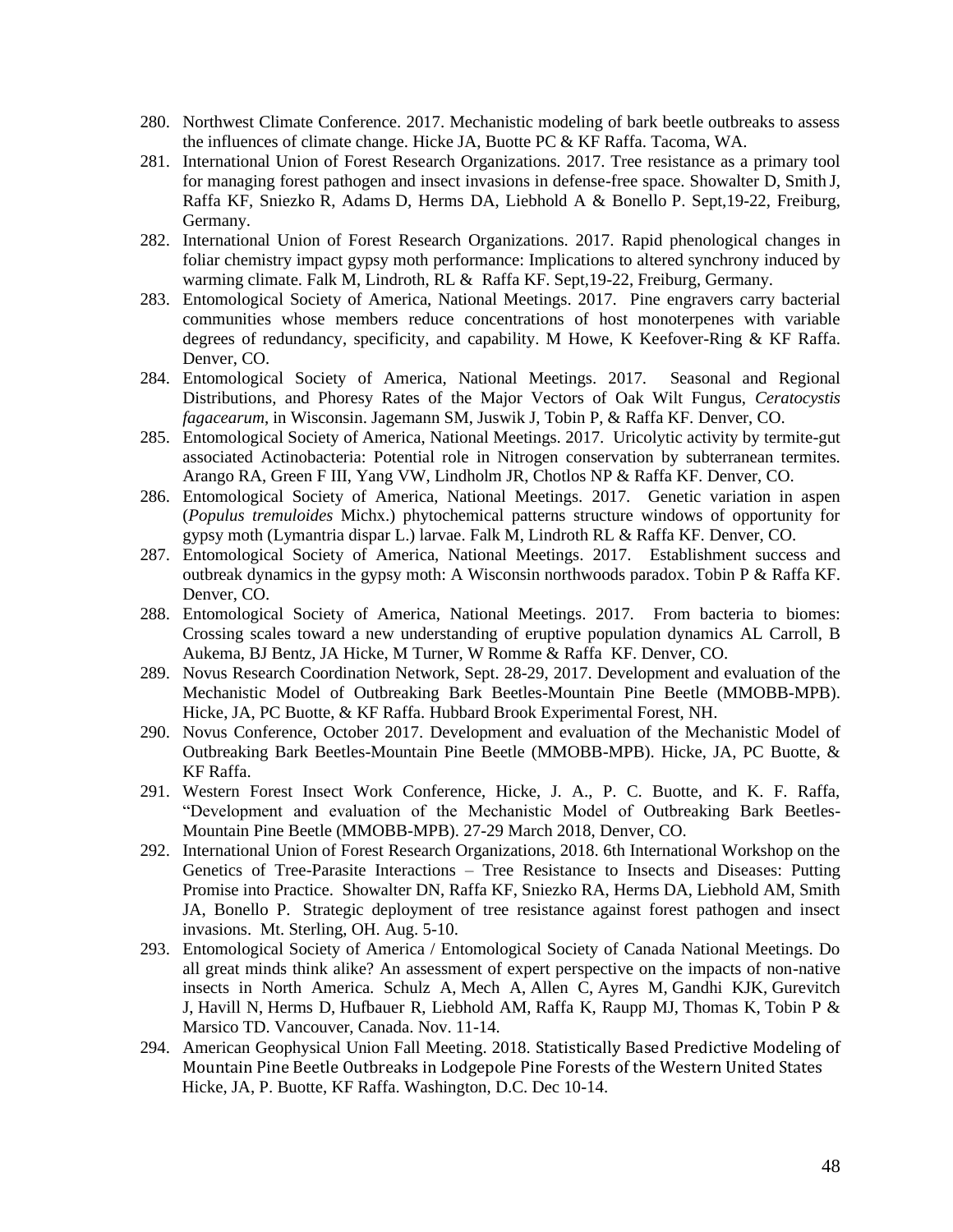- 295. XXV International Union of Forest Research Organizations World Congress 2019. How is European forestry prepared to face the intensifying outbreaks of bark beetles? Hlásny T, Seidl R, Raffa K, Müller J, Montagne-Huck C, Liebhold,A, Quin H, Schelhaas M-J, Krokene P, Svoboda, M, Viiri H. Curitiba, Brazil. 29 Sept. - 5 Oct.,
- 296. European Geophysical Union General Assembly 2019. Carbon allocation in plants and ecosystems: mechanisms, responses and biogeochemical implications. Hartmann H, Huang J, Hammerbacher A, Kautz M, Trowbridge A, Seidl S, Raffa K, Xu C, Kandasamy D, Gershenzon J, Adams H, Goodsman D, Meddens A. Vienna, Austria 7-12 Apr.
- 297. Western Forest Insect Work Conference. 2019. Do conifers exhibit tradeoffs between their constitutive and induced chemical defenses against tree-killing bark beetles? M Howe, Anchorage, AK. Apr. 22-25.
- 298. Entomological Society of America National Meetings. 2019. Assessing spatiotemporal variability in drivers of mountain pine beetle infestation intensity. M Howe, A Carroll, C Gratton & K. Raffa. St. Louis, MO.
- 299. American Geophysical Union Fall Meeting. 2019. Predictive Modeling of Forest Insects in Ecosystem Models: Challenges and Progress. Hicke, JA, P. Buotte, KF Raffa & HK Preisler. San Francisco, CA. Dec 9-13.
- 300. Upper Midwest Invasive Species Conference. 2020. Seasonal and Regional Distributions, Degree-Day Models, and Phoresy Rates of the Major Sap Beetle (Coleoptera:Nitidulidae) Vectors of the Oak Wilt Fungus, *Bretziella fagacearum*, in Wisconsin. Stephanie M. Jagemann SM, Juzwik J, Tobin PC & Raffa KF. Oct. 12-14. Duluth, MN.
- 301. Society of American Foresters National Meetings. 2020. How available data can be used to predict the impact of non-native forest insects. A Mech, K Thomas, T Marsico, D Herms, CR Allen, M Ayres, K Gandhi, J Gurevitch. N Havill, A Hoover, R Hufbauer, A Liebhold, K Raffa, A Schulz, D Uden & P Tobin. Oct 28-Nov 1. Providence, RI.
- 302. Ecological Society of America Meeting. 2020. Predicting the impact of non-native insects: the data speak. Thomas, KA, AM Mech, MP Ayres, PC Tobin, DA Herms, NP Havill, DR Uden, AN Schulz, CR Allen, KJK Gandhi, J Gurevitch, A Hoover, RA Hufbauer, AM Liebhold, KF Raffa & D Marsico. August. Virtual Conf.
- 303. North American Invasive Species Management Assoc. Ann. Conf. 2020. Predicting the impact of non-native insects on forest trees: the data speak. Thomas KA, AM Mech, PC Tobin, DA Herms, MP Ayres, NP Havill, CR Allen, KJK Gandhi, J Gurevitch, A Hoover, RA Hufbauer, AM Liebhold, KF Raffa, AN Schulz, DR Uden & TD Marsico. Oct. 2020. Virtual Conf.
- 304. Entomological Society of America National Meetings. 2020. Elevational range expansion of mountain pine beetle is driven by localized irruptive populations. M Howe, A Carroll, C Gratton & K. Raffa. Nov. 11-25. Virtual Conf.
- 305. Entomological Society of America National Meetings. 2020. Which factors drive impact of introduced insects feeding on North American conifers and woody angiosperms? The data speak*.* Schulz, AN, AM Mech, MP Ayres, KJK Gandhi, NP Havill, DA Herms, A Hoover, AM Liebhold, TD Marsico, KF Raffa, KA Thomas, PC Tobin, DR Uden & RA Hufbauer. Nov. 11- 25. Virtual Conf.
- 306. Ecological Society of America National Meetings. 2021. Range expansion into high elevation pine stands by tree-killing bark beetles: Do outbreaks still rely on immigration? Howe M, Carroll A, Gratton C & Raffa KF.
- 307. Entomological Society of America Branch Meetings (E, SE, P). 2021. The impact of non-native insects on forest trees relies on different factors based on host tree specialization. Thomas K, Schulz A, Mech A, Aoki C, Ayres M, Gandhi KJK, Havill N, Herms D, Liebhold AM, Maco S, Marsico TD, Raffa K, Tobin P, Uden D & Hufbauer. R. Virtual Conf.
- 308. North Amer. Forest Insect Work Conf. Virtual. May 26-28. 2021. Synthesis and utilization of big data for forecasting the impacts of non-native forest insects in North America. Schulz, AN,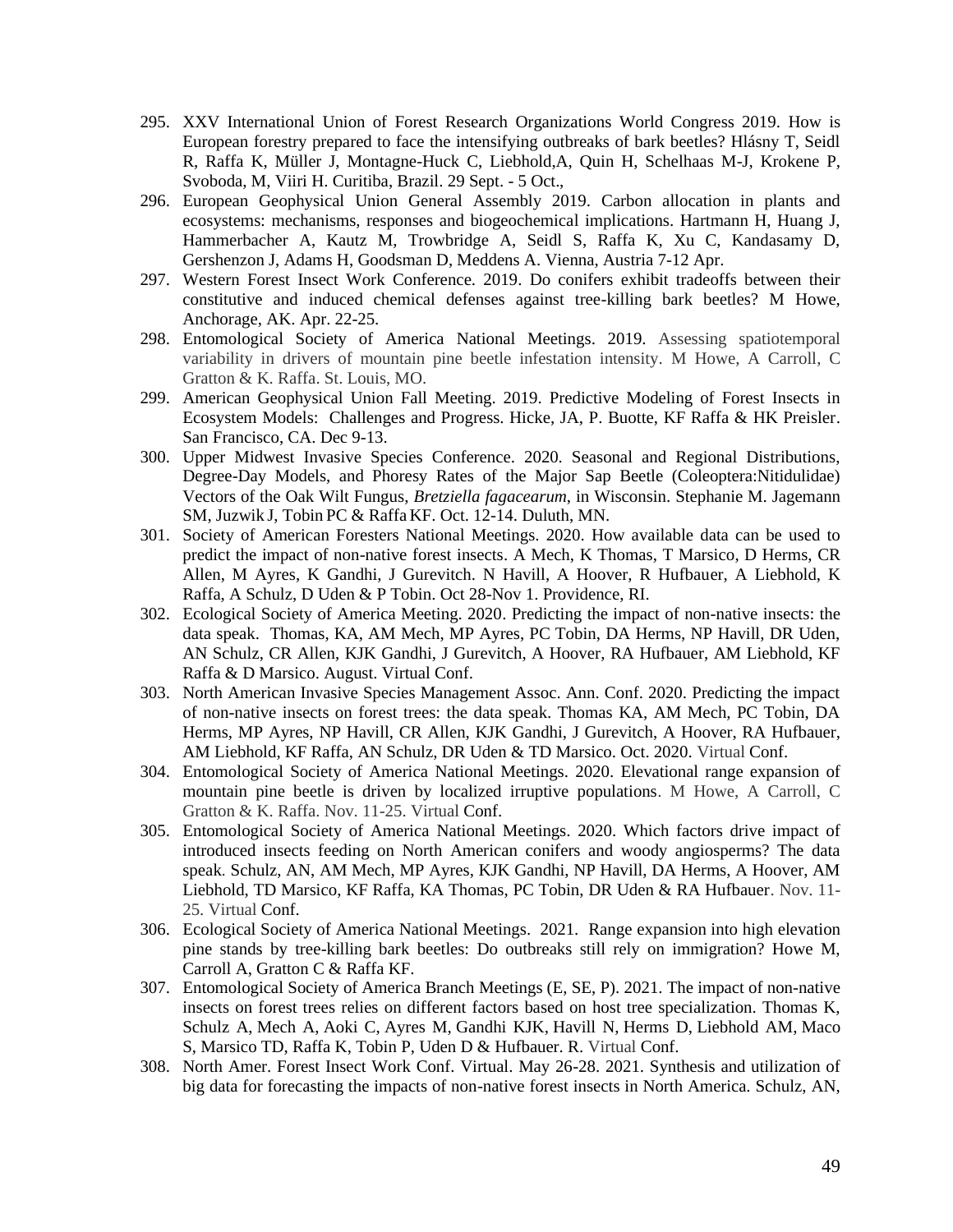RA Hufbauer, CF Aoki, MP Ayres, KJK Gandhi, NP Havill, DA Herms, AM Liebhold, S Maco, TD Marsico, KF Raffa, KA Thomas, PC Tobin, DR Uden & AM Mech.

- 309. Internat. Assoc. Landscape Ecology North Amer. Ann. Meeting April. 2021. Forecasting impact of non-native, phytophagous insects relies on different factors based on host tree specialization. Schulz, AN, AM Mech, CF Aoki, MP Ayres, KJK Gandhi, NP Havill, DA Herms, AM Liebhold, S Maco, TD Marsico, KF Raffa, KA Thomas, PC Tobin, DR Uden & RA Hufbauer 2021. Virtual.
- 310. Entomol. Soc. Amer. Pacific Branch. April 2021. The impact of non-native insects on forest trees relies on different factors based on host tree specialization. Thomas, KA, AN Schulz, AM Mech, CF Aoki, MP Ayres, KJK Gandhi, NP Havill, DA Herms, AM Liebhold, S Maco, TD Marsico, KF Raffa, PC Tobin, DR Uden, & RA Hufbauer. Virtual.
- 311. International Union of Forestry Research Organizations. Biological Invasions in Forests: Trade, Ecology & Management**.** Sept. 20-24, 2021. The global forest health crisis: A public good social dilemma in need of international collective action. Williams GM, MD Ginzel, Z Ma , DC Adams, F Campbell, G Lovett, MB Pildain, KF Raffa, KJK Gandhi, A Santini, RA Sniezko, MJ Wingfield & PE Bonello. Prague, Czech Rep.
- 312. Gypsy Moth Annual Review. 2021. Constraints on *L. dispar* outbreaks in a region of rapid spread. PC Tobin & KF Raffa. Oct. 26-28. Virtual.
- 313. Soc. Amer. Foresters Nat. Con. 2021.. i-TPP: A New i-Tree Tool to Predict Impact of Non-Native Insects on North American Trees. Schulz, AN, RA Hufbauer, CF Aoki, M. Ayres, KJK Gandhi, NP Havill, DA Herms, AM Hoover, AM Liebhold, S Maco, TD Marsico, KF Raffa, KA Thomas, PC Tobin, DR Uden & AM Mech. Nov. Poster. Virtual Conf.
- 314. Entomological Society of America National Meetings. 2021. The Traits and Factors Catalog: A data compendium of non-native forest insects on North American trees. Thomas, KA, AN Schulz, AM Mech, NP Havill, AM Hoover, RA Hufbauer, AM Liebhold, TD Marsico, KF Raffa & PC Tobin. Nov., Denver, CO. Poster.
- 315. Entomological Society of America National Meetings. 2021. i-Tree Pest Predictor: A new, forthcoming tool to forecast impact of non-native insects on North American tree species. Schulz AN, NP Havill, CF Aoki, MP Ayres, KJK Gandhi, DA Herms, AM Hoover, RA Hufbauer, AM Liebhold, S Maco, TD Marsico, KF Raffa, KA Thomas, PC Tobin, DR Uden & AM Mech. Nov. 2021. Nov., Denver, CO.

## Invited Seminars

- 1. Department of Entomology, Purdue University: The role of plant defenses in the population dynamics of bark beetles. August, 1980.
- 2. Department of Entomology, Oregon State University: The role of host plant resistance in the colonization behavior and ecology of bark beetles. May, 1981.
- 3. Department of Entomology, University of Wisconsin: Ecological and physiological aspects of conifer/bark beetle interactions. May, 1985.
- 4. Department of Entomology and Applied Ecology, University of Delaware: The role of host plant resistance in conifer/bark beetle interactions. Sept., 1981.
- 5. Department of Biology, Northern Arizona University: Physiological aspects of conifer resistance to bark beetles. Jan. 1984.
- 6. Behavioral Interdisciplinary Discussion Series, University of Wisconsin: Statistical analysis of multiple choice behavioral assays. Oct 2003.
- 7. Department of Entomology, University of Wisconsin. Implications of conifer--bark beetle interactions to coevolutionary theory. Feb., 1986.
- 8. Rohm & Haas, Inc. Feasibility and environmental impact of applying gene insertion techniques to forest protection. March 1987. Philadelphia, PA.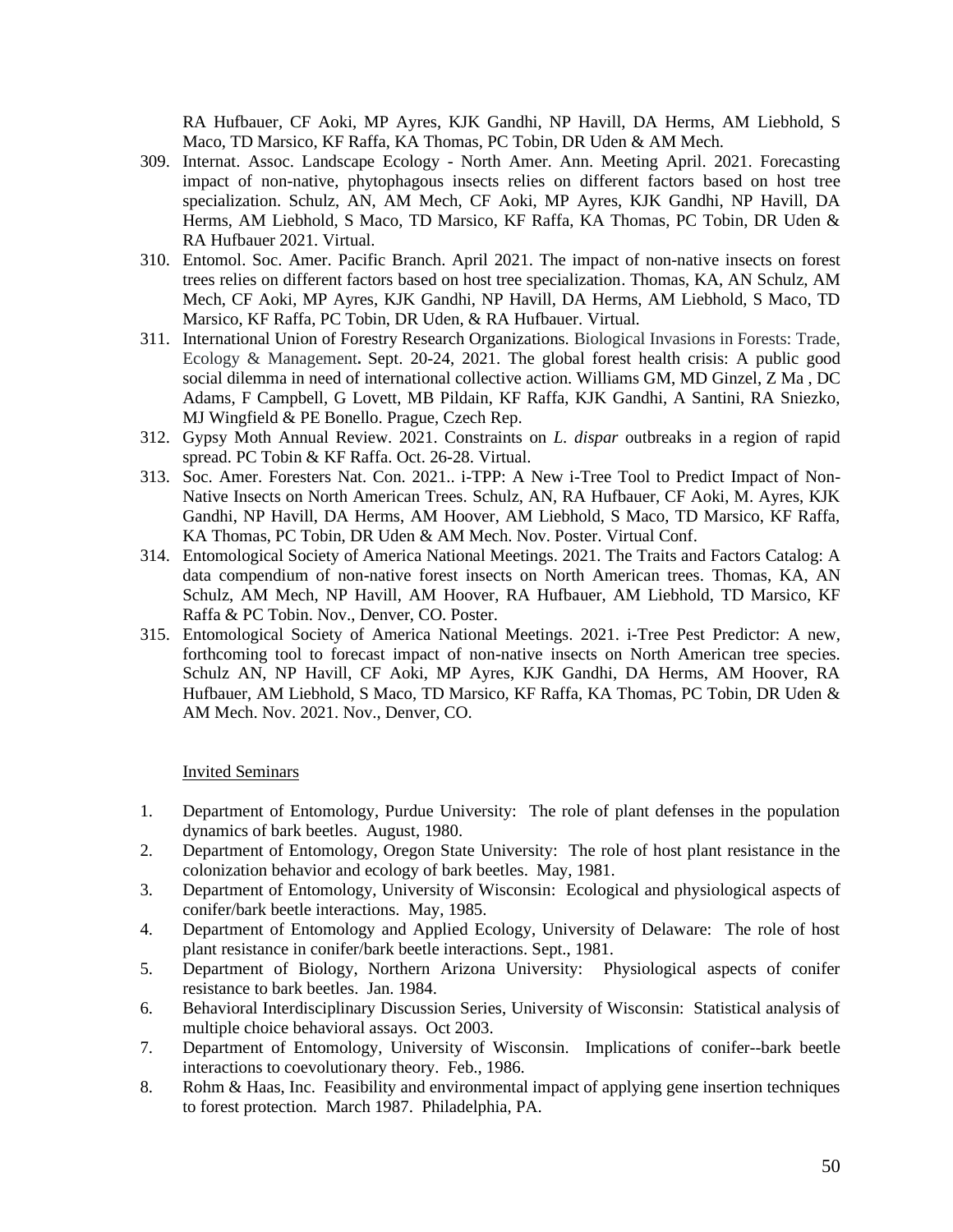- 9. Department of Entomology, North Carolina State University. Comparing corporate and academic approaches to basic insect biology: Herbivore feeding behavior as an example. March, 1988.
- 10. Department of Entomology, Rutgers University. Bark beetle aggregation pheromones: Adaptive significance at three trophic levels. October, 1988.
- 11. Agracetus, Inc. Evaluating and managing the risks of insect adaptations to transgenic plants. April, 1989. Middleton, WI.
- 12. Department of Entomology, University of Wisconsin. One foot in the canopy: An overview of forest entomology research at UW-Madison. Feb. 1991.
- 13. Department of Entomology, University of Georgia. Interactions among tree killing herbivores, fungal symbionts, and adapted predators in the subcortical stem and root tissues of pine: Multiple species mediation of plant-insect relationships. March, 1993.
- 14. Department of Entomology, Pennsylvania State University. Interactions among herbivores, microbes, and predators in the stem and root tissues of pine: Multi-species mediation of plantinsect relationships. April, 1993.
- 15. Department of Entomology, Pennsylvania State University Multidisciplinary approaches to transgenic resistance: Integration of molecular genetics, selection breeding, ecology, & pest management to enhance the environmental safety and efficacy of genetically engineered plants. April, 1993.
- 16. Department of Entomology, University of Maryland. Interactions among herbivores, microbes, and predators in the stem and root tissues of pine: Multi-species mediation of plant-insect relationships. April, 1994.
- 17. Department of Entomology, University of Maryland. Entomology in the Year 2010. April, 1994.
- 18. Department of Entomology, University of Wisconsin. Can predators select for altered communication systems in insects? Sept. 1989.
- 19. Department of Biology, Utah State University/USDA Forest Service Rocky Mountain Experiment Station: It's a boring life: How individual interactions between bark beetles and their host trees can generate area-wide impacts affecting ecosystem management. May, 1995.
- 20. University of Wisconsin-Madison cross-campus Ecology Symposium. Tri-trophic interactions in forest ecosystems: Implications to basic ecology and natural resource management. Sept. 1995.
- 21. University of Wisconsin-Madison. Biometry Seminar. Spatial \* Temporal interactions in a forest decline syndrome. October, 1995.
- 22. University of Wisconsin-Madison. Alternative Pest Management Seminar. Principles of insect biotype evolution. Dec. 1995.
- 23. University of Wisconsin-Madison. Alternative Pest Management Seminar. Ecological implications of plant resistance. Jan. 1996.
- 24. Michigan State University, Dept. of Entomology. Interactions among multiple insect feeding guilds and microbial associates in pine forests. March, 1996.
- 25. Michigan State University, Dept. of Entomology. Effects of secondary plant metabolites at multiple levels of scale. March, 1996.
- 26. University of Alaska-Fairbanks, Dept. of Biology. Interactions among biotic and abiotic stress agents with bark beetle-microbial colonization processes. June, 1996.
- 27. University of Kentucky, Dept. of Entomology. Ecological implications of individual variation in bark beetle semiochemistry. Nov. 14, 1997.
- 28. USDA FS Southern Forest Research Station. Forest entomology at the University of Wisconsin. March 24, 1998.
- 29. University of Minnesota. How can herbivores avoid natural enemies that exploit their chemical signals for host finding? Implications to coevolution and biological control. March 1999.
- 30. University of Arkansas. Chemical camouflage in herbivorous insects. April 1999.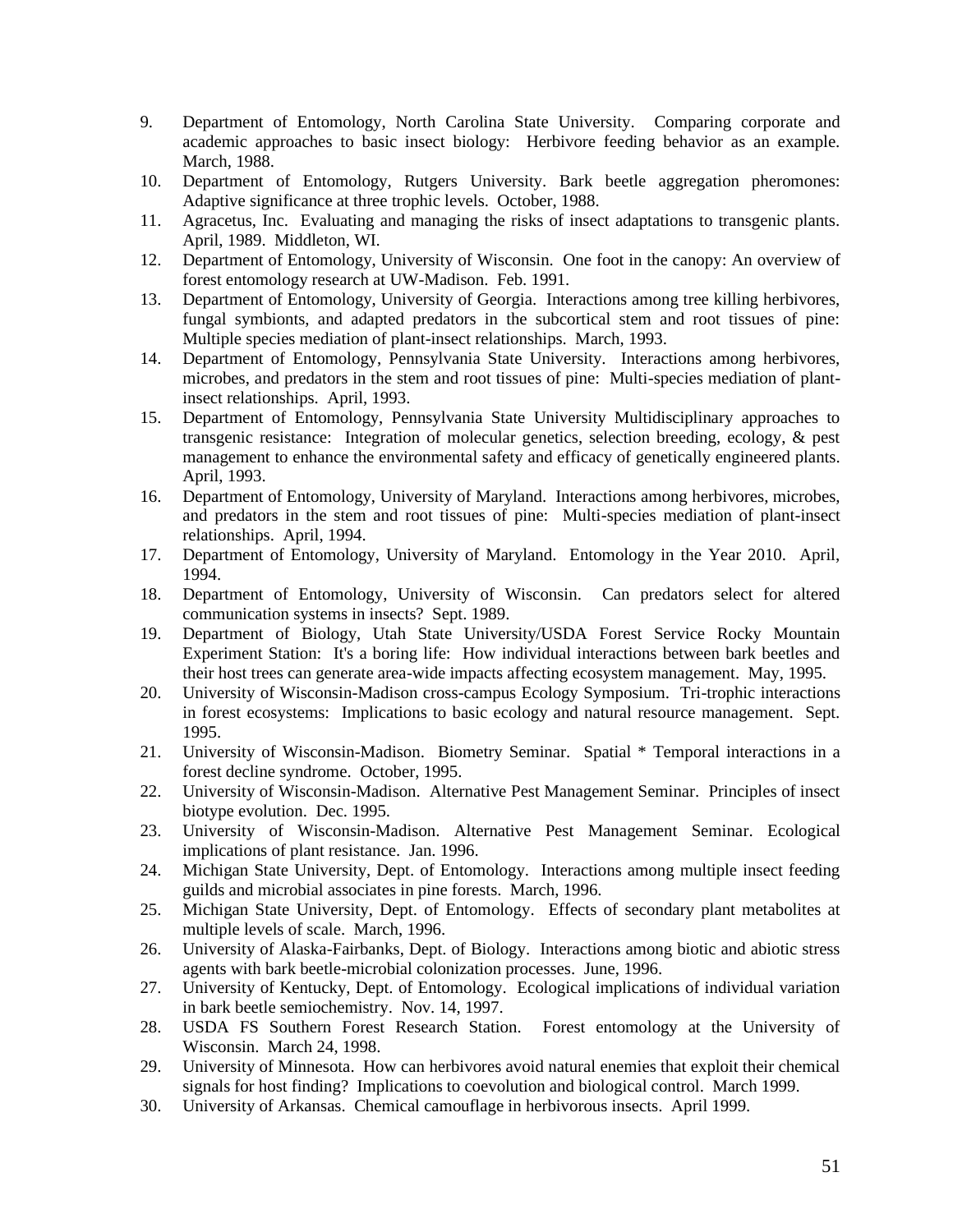- 31. Simon Fraser University. Can chemical communication be cryptic? Countering the adaptive responses of natural enemies seeking their prey. April 2000.
- 32. North Carolina State University. Michael Duke Seminar. Can chemical communication be cryptic? Implications to predator – prey coevolution, and biological control. May 2000.
- 33. Madison Ecology Group, Plenary Session. Oct. 2000 Chemical Signaling among Trees, Insect Herbivores, and Predators: Landscape level consequences and management implications.
- 34. Univ. Illinois. Dept. Entomol. March 2001. Predator exploitation of prey chemicals associated with feeding and mating: What's an herbivore to do? K. F. Raffa.
- 35. Univ. Illinois. Nat. History Survey. March 2001. Tree defenses, Herbivore Adaptations, and Natural Resource Challenges Arising from the Boring Life Style of Bark Beetles: How specific features of a plant - insect association can confront humans with value – laden decisions
- 36. Univ. Wisconsin, Dept. Forest Ecol. & Manag. Sept 2001. Challenges Arising from the Boring Life Style of Bark Beetles: How specific features of a plant-insect association can exert landscape level effects and force difficult social decisions
- 37. Univ. Wisconsin, Dept. Mathematics. Oct 2001. Seminar in Complex Systems: Tritrophic Interactions in Bark Beetles.
- 38. Univ. Wisconsin, Dept. Ent. Dec. 2001. Tree defenses, Herbivore Adaptations, and Natural Resource Challenges Arising from the Boring Life Style of Bark Beetles: How specific features of a plant - insect association can confront humans with value – laden decisions.
- 39. Univ. California Davis. Dept. Ent. Oct. 2002. Upstairs Downstairs: How can interactions among folivores, root feeders, and stem feeders with dynamic plant defenses generate variable population behaviors by eruptive herbivores?
- 40. Univ. Wisconsin, Interdisc, Env. Group. Feb. 2003. Gypsy Moth in Wisconsin What does it tell us about ourselves and how we should address biological invasions?
- 41. Univ. Wisconsin, Env. History Group. March. 2003. Gypsy Moth in Wisconsin: Civil War to present.
- 42. Univ. Wisconsin, Env. History Group. Feb. 2004. Natural resource challenges arising from the boring life style of bark beetles: How specific features of plant-insect associations confront humans with value-laden decisions.
- 43. Washington St. Univ. School of Biology. April 19, 2004. Constraints and eruptions in herbivore population dynamics: Patterns of landscape-level disturbance arising from plant defense, insect behavior, inter-guild interactions, and biological thresholds.
- 44. Washington St. Univ. Dept. Entomol. April 21, 2004. Keeping Communication Confidential: Chemical Eavesdropping and Counter-Adaptation in Bark Beetle-Predator Interactions E. Paul Catts Memorial Lecture.
- 45. Swedish University of Agricultural Sciences. May 26, 2004. Interactions among Plant Defense, Host Selection Behavior, and Population Dynamics in an Eruptive Herbivore: Landscape Consequences of Individual Decisions.
- 46. Univ. Northern British Columbia. Sept. 2004. Bark beetles in conifers: When do boring insects become dramatic?
- 47. Univ. Delaware, Dept. Entomol. & Applied Ecology. Nov. 2004. Keeping Communication Confidential: Chemical eavesdropping and counter-adaptation between bark beetles and predators.
- 48. University of Wisconsin-Eau Claire. 2005. How do forest insects transform from stable to eruptive population dynamics? And why does it happen so rarely?"
- 49. Canadian Forestry Service. April, 2005. Feedbacks between chemical signaling and population dynamics: A mechanistically based approach to understanding eruptive herbivores.
- 50. University of Quebec. April, 2005. Feedbacks between chemical signaling and population dynamics: A mechanistically based approach to understanding eruptive herbivores.
- 51. Pennsylvania State Univ. April, 2006. Ecosystem engineering begins at home: How exploiting a few chemical signals allows eruptive insect herbivores to act locally and impact globally.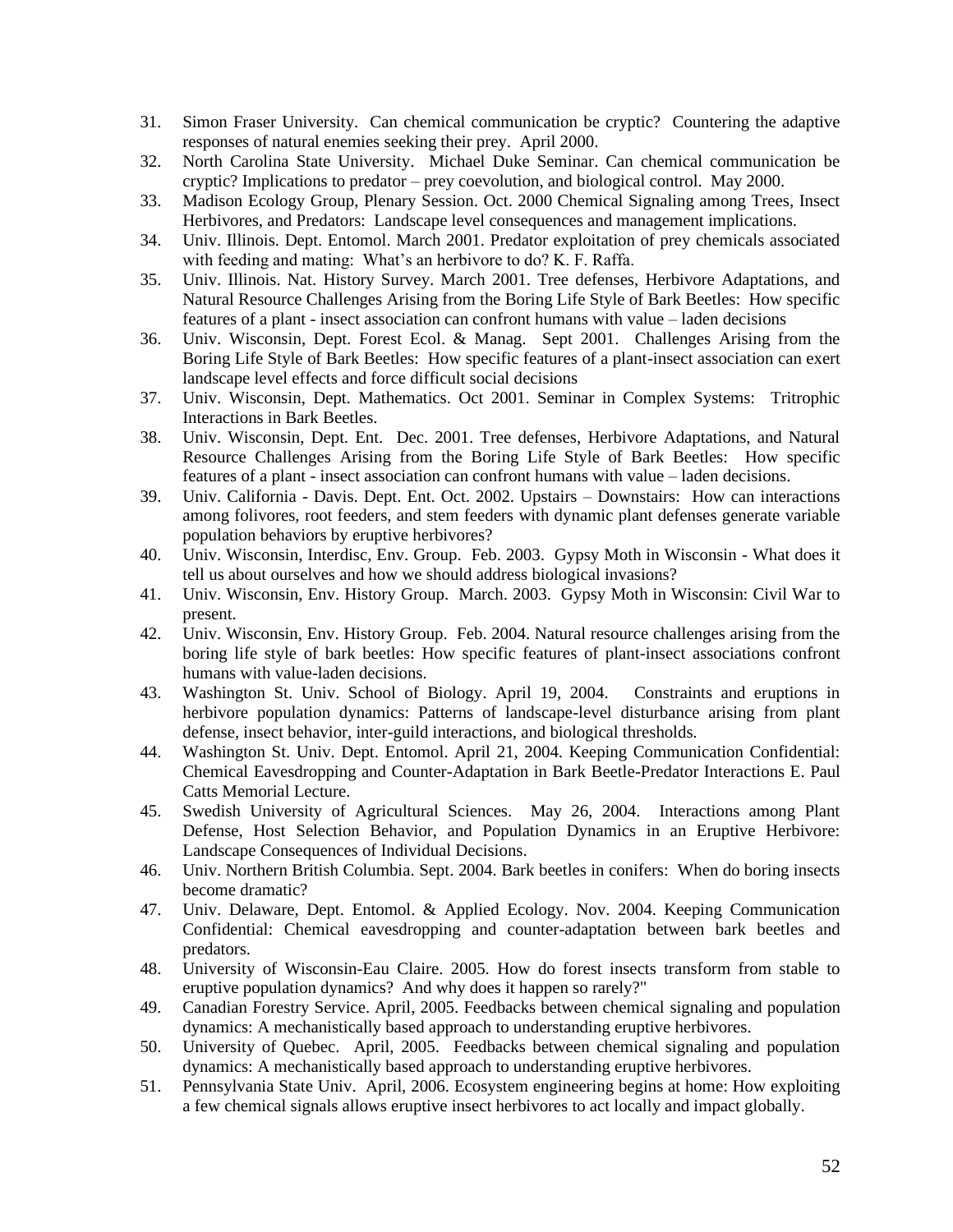- 52. Univ. Wisconsin, Env. History Group. Oct . 2007. Since Silent Spring. Dissecting elements of past successes to energize responses to today's challenges.
- 53. Ohio State Univ. April, 2007. Landscape-scale patterns from micro-scale processes: Dynamics and implications of bark beetle outbreaks.
- 54. Univ. Wisconsin, Dept. Ent, November 2007. Understanding the dynamics of eruptive forest insects.
- 55. Pennsylvania State Univ. Oct, 2008. Cross-scale interactions, critical thresholds, and changing climate in the biome-scale eruptions and potential regime shifts of bark beetles.
- 56. Univ North Dakota Dept. Biol. Threshold–mediated dynamics of eruptive bark beetle interactions with host conifers: Features of natural disturbance agents prone to anthropogenic amplification. April, 2009.
- 57. Univ. Wisconsin, Env. History Group. Dec. 2009. Anatomy of a Tipping Point
- 58. Univ. Wisconsin, Center for Culture, History and the Environment Environmental History Colloquium. Jan. 27, 2010. Mountain Pine Beetle as a case study of an environmental tipping point
- 59. Univ. Wisconsin, Climate, People, and Environment Program. March 12, 2010. Anatomy of a Tipping Point: Bark Beetles, Thresholds, and Altered Disturbance Regimes.
- 60. Univ. Alberta Dept. Renewable Resources. Dynamics of a Tipping Point: Constraints, Thresholds, and Regime Change in Conifer-Bark Beetle Interactions. Sept. 23, 2010.
- 61. Univ. Alberta. Entomology. Partners in Crime: How symbiotic bacteria can facilitate biological invasions, and be used to manage them. Sept. 23, 2010.
- 62. Univ. Arkansas, Dept. Entomology. Anatomy of a tipping point: Thresholds, disturbance, and regime change in conifer-bark beetle interactions. Spring, 2011.
- 63. Univ. Victoria Landsdowne Public Lecture. Nov 2011. Anatomy of a tipping point: Why being a bark beetle is difficult, and how we've made it easier.
- 64. Univ. Victoria Landsdowne Departmental Lecture. Constraints and drivers of bark beetle outbreaks: How small-scale processes can generate large-scale consequences when they surpass critical thresholds. Nov 2011.
- 65. Univ. Wisconsin Botany/Zoology Seminar. Bark beetle outbreaks in western conifer ecosystems: Constraints, drivers, and how we've made a difficult lifestyle easier. March 2012.
- 66. Univ. Wisconsin, Env. History Group. Feb. 2012. Emerald Ash Borer: A 'Gem' of a Gift. Feb. 2012.
- 67. Colorado State Univ. Entomology Seminar. Constraints and drivers of bark beetle outbreaks: And how we've made a difficult lifestyle easier. Jan 2013.
- 68. Univ. Alberta. Forest Industry Lecture Series, Dept. Renewable Resources. Looking under the bark beetle hood to get a better grip at the wheel. Nov 2013.
- 69. Northern Arizona Univ. Constraints and drivers of bark beetle outbreaks: And how we've made a difficult lifestyle easier March 26, 2014.
- 70. Univ. Montana, Bark beetles in conifers: A system of checks and balances … until it's not. April 9, 2014.
- 71. Univ. Georgia Warnell School of Forestry: Constraints and drivers of bark beetle outbreaks: And how we've made a difficult lifestyle easier. February 12, 2015.
- 72. Univ. Washington School of Environmental and Forest Sciences: Constraints and drivers of bark beetle outbreaks: And how we've made a difficult lifestyle easier. Oct. 14, 2015.
- 73. Univ. Wisconsin-Madison Dept. Forest & Wildlife Ecol. Landscape-Scale Disturbance Regimes by Bark Beetles: Constraints, Drivers, and Anthropogenic Amplification. Nov. 20, 2015.
- 74. Univ. Wisconsin, Env. History Group. Feb. 2016. Endangered species: A lens into how we prioritize values, resolve conflict, and apply ecological understanding, through various slices of time.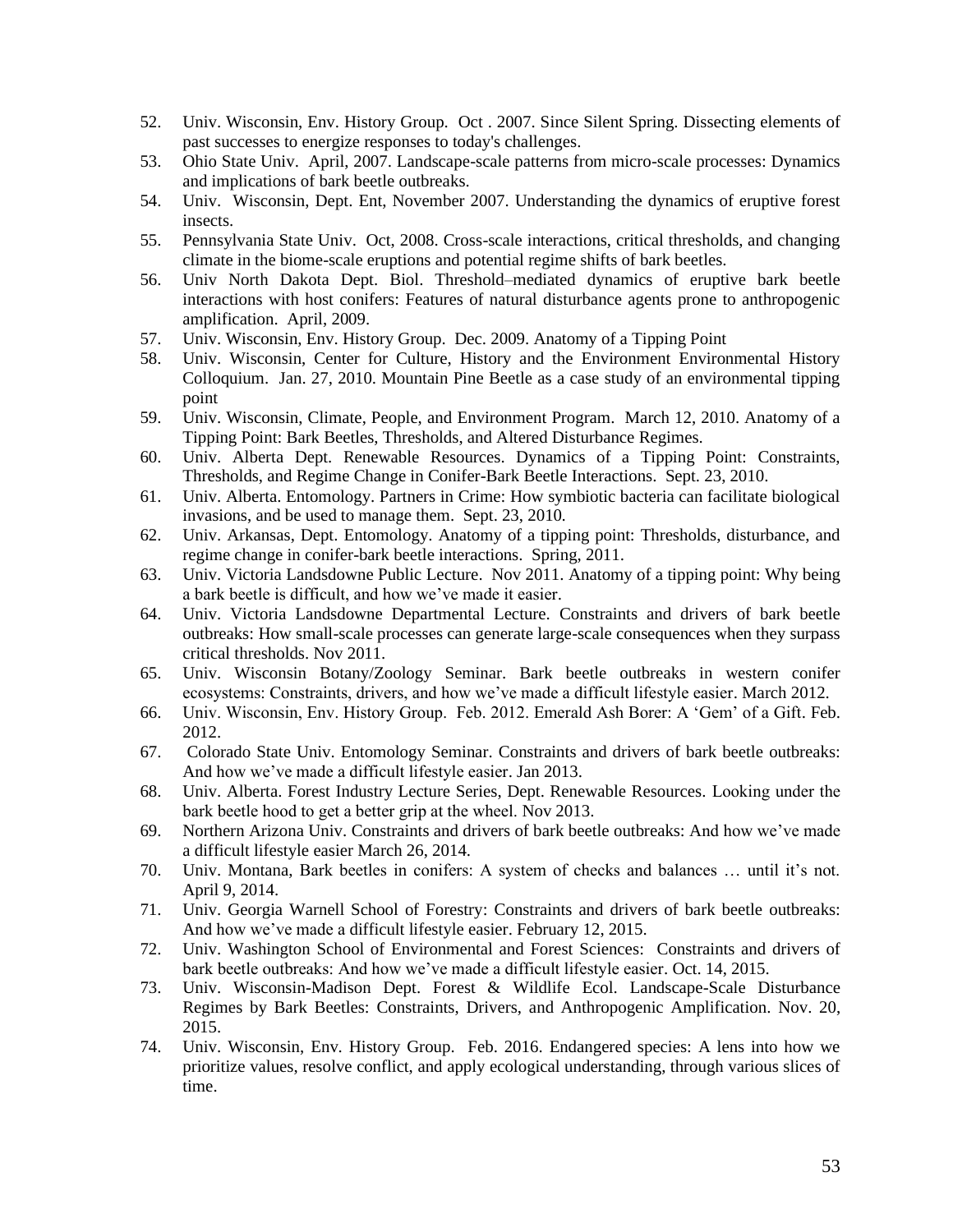- 75. Univ. Illinois, Dept. Entomol. Dec. 2016. Constraints and drivers of bark beetle outbreaks: Implications to natural resource management in a changing environment.
- 76. Univ. Wisconsin, Center for Culture, History and the Environment Environmental History Colloquium. Invasive Nonindigenous Insects and Pathogens in Forest Ecosystems: Causes, Consequences, and Choices. Feb. 9, 2017.
- 77. Univ. Wisconsin. Dept. Entomol. Understanding mechanisms and roles of plant defense within the context of thresholds, feedbacks, and cross-scale interactions: Implications to studying and managing forest insects. March 2017.
- 78. USGS Powell Center. Fort Collins, CO. Predicting the Impact of Non-native Specialist Insects Feeding on North American Host Plants. A Mech , P Tobin, T Marsico, K Thomas, D Herms, CR Allen, M Ayres, K Gandhi, J Gurevitch. N Havill, A Hoover, R Hufbauer, A Liebhold, K Raffa, M Raupp, A Schulz & D Uden. July, 2017.
- 79. Univ. Wisconsin. Campus Symposium on Abrupt Changes in Ecological Systems. From denizens of ephemeral habitats to landscape engineers and threats to ecosystem services: How bark beetles rapidly respond to and drive environmental change. Nov. 2017.
- 80. Univ. Maine, School of Biology and Ecology. Constraints and Drivers of Bark Beetle Outbreaks in a Changing Landscape: Conifer Defense, Beetle Behavior, and Factors that Tilt the Balance. March 2021.

# Panels

- 1. Mountain Pine Beetle Work Conference, Oct. 1977. How do endemic bark beetle populations convert to epidemic behavior? Boise, ID.
- 2. Wisconsin Forest Pest Management Council, Madison, WI:
- 3. Wisconsin Forest Pest Management Council, Madison, WI: Jan. 21, 1987. Red pine decline;
- 4. Wisconsin Forest Pest Management Council, Madison, WI: Dec. 2, 1987. Methods of sampling Introduced Basswood Thrips.
- 5. Wisconsin Forest Pest Management Council, Madison, WI: Jan 3, 1990; Pine root weevil sampling; Causes of red pine decline; Impact of Introduced Basswood Thrips; Clonal variation in poplar susceptibility to Forest Tent Caterpillar.
- 6. USDA/CSRS Work Conference on Attraction and Dispersal of Pine Bark Beetles and Associates. Oct. 1989. Blacksburg, VA.
- 7. International Union of Forestry Research Organizations working group on Biotechnology, Madison, WI, August 17, 1990: Ecological aspects of genetic engineering.
- 8. USDA FS Work Conference on Bark Beetle Genetics. May, 1992. Berkeley, CA.
- 9. National Workshop on Critical Issues in Agricultural Technology Assessment. May 21-22, 1993.
- 10. Entomological Society of America National Meetings. 1996. Symposium on Bark Beetle Biological Control. "Conclusions and Discussion." Louisville, KY.
- 11. National Gypsy Moth Technical Review. 1999. Slow the spread strategies. Annapolis, MD.
- 12. National Gypsy Moth Slow the Spread Technical Review. 2000. Slow the spread strategies. Asheville, NC; 2004. Madison, WI.
- 13. Presentation to US Representative Tammy Baldwin on environmental aspects of plant genetic engineering. 2001.
- 14. USDA/CSRS Work Conference on Southern Pine Beetle. Aug 2003. Blacksburg, VA.
- 15. American Phytopathological Soc. National Meetings, Ideas Café. Aug. 2020. In search of fresh, tractable solutions to the wicked problem of destructive, non-native forest pathogens. G. Williams & P Bonello, organizers.

**Research Grants:** \$9,368,944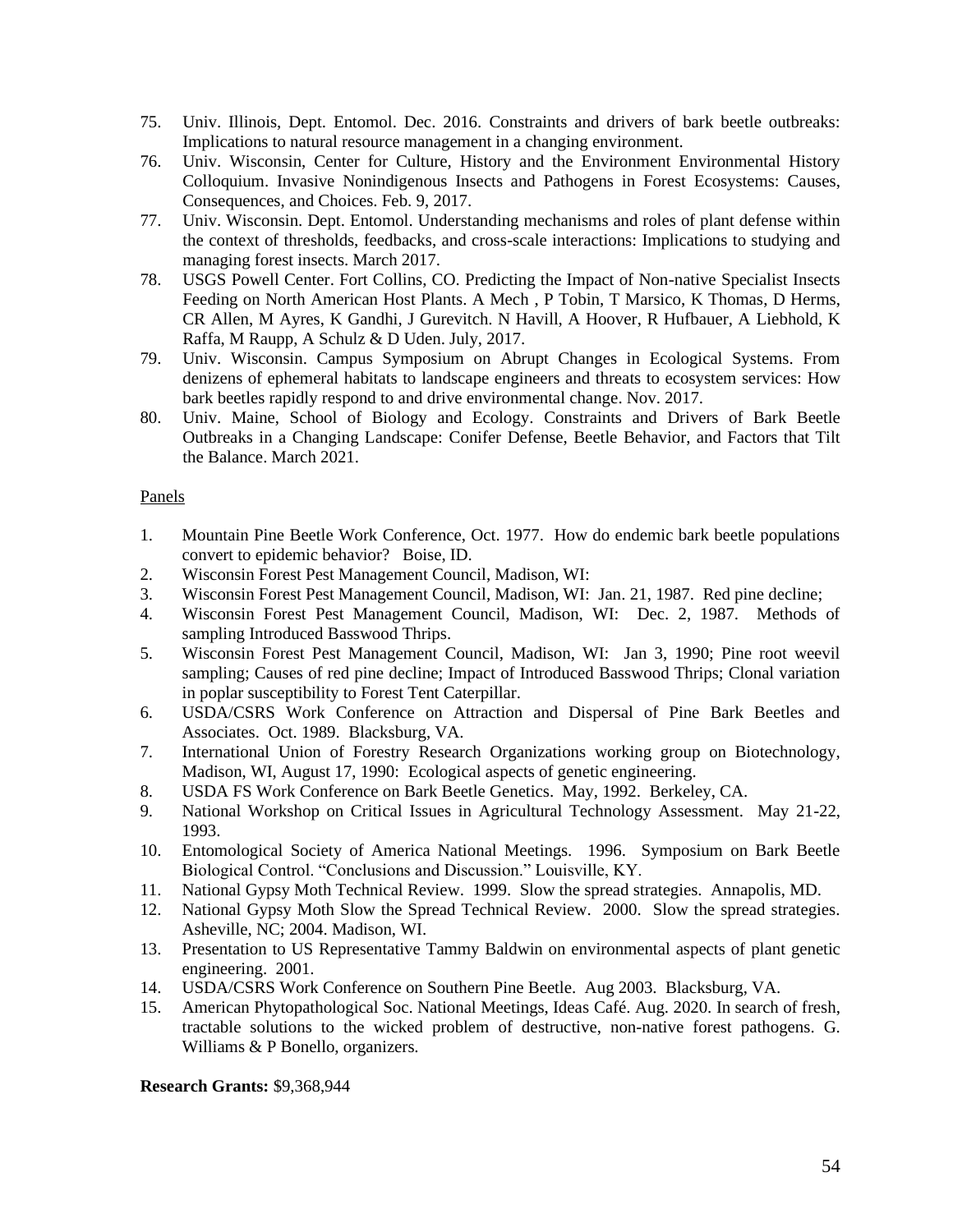- 1. NSF Doctoral Dissertation Grant, 1978. \$8,600, 2 yrs. Conifer-Bark Beetle Interactions. K.F. Raffa
- 2. USDA Competitive Grant on Plant Stress, 1978. \$60,000, 2 yrs. Host Resistance to Bark Beetles. A.A. Berryman & K.F. Raffa.
- 3. UW Graduate School, 1986. \$21,931, l yr. Effects of Sawfly Feeding on Defense Metabolism of Red Pine. K.F. Raffa.
- 4. McIntire Stennis, 1986. \$73,585. 4 yr. Physiological aspects of conifer resistance to sawflies. K.F. Raffa.
- 5. USDA Competitive Grants, Insect Pest Science, 1986. \$200,000. 3 yr. The role of root weevils and associated microorganisms in predisposing pines to bark beetle attack. K.F. Raffa & E.B. Smalley.
- 6. Wisconsin Department of Natural Resources, 1986. \$63,142. 4 yr. Effects of defoliation on red pine. K.F. Raffa.
- 7. USDA Competitive Grants, Forest and Rangeland Renewable Resources, 1986. \$l00,000, 3 yr. Host properties affecting red pine resistance to root weevils and associated microorganisms. K.F. Raffa & E.B. Smalley.
- 8. UW Graduate School, 1987. \$12,382. Host reactions to oviposition by sawflies. 1 yr. K.F. Raffa.
- 9. USDA Competitive Grants, Forest and Rangeland Renewable Resources, 1987. \$150,900, Physiological responses of conifers to sawfly attack. 2.5 yrs. K.F. Raffa, P. Reich, & S. Krause.
- 10. Christmas Tree Producers, Associations of Wisconsin, Michigan, Minnesota, & Illinois, 1987. \$5,250. 2 yr. Use of attractive lures to monitor pine root collar weevil populations. K.F. Raffa.
- 11. Rohm & Haas, Inc. 1987. \$10,000. Biotechnology of woody plants. K.F. Raffa.
- 12. Wisconsin Department of Agriculture, Trade and Consumer Protection. 1988. Sustainable Agriculture Program: Use of attractive baits to reduce insecticide application in Wisconsin Christmas Tree farms. \$35,285. 2 yr. K.F. Raffa.
- 13. UW Graduate School, 1988. \$16,691, l yr. Effect of root infestation on susceptibility of pines to bark beetle attack. K.F. Raffa.
- 14. McIntire Stennis, 1989. \$97,200. 4 yr. Host tree factors affecting susceptibility to forest defoliators. K.F. Raffa.
- 15. UW-Applied Research. 1989. Use of attractive baits to monitor root weevil populations in Christmas tree farms. 1 yr. \$8,850. K.F. Raffa.
- 16. USDA Forest Service, Research Cooperative Agreement, 1989. \$25,500. Life history and impact of introduced basswood thrips. 4 yr. K.F. Raffa & R. Haack.
- 17. UW Graduate School, 1989. \$19,289, 1 yr. Pine bark beetles. K.F. Raffa.
- 18. UW Graduate School. 1990. \$12,396, 1 yr. Ecological factors affecting the efficacy of chemical defense by conifer sawflies. K.F. Raffa.
- 19. USDA Competitive Grants, Insect Pest Science, 1990. \$85,000. 2 yr. Role of root invading insect-fungal complexes in patterns of host utilization by endemic bark beetle populations. K.F. Raffa & E.G. Smalley.
- 20. Wisconsin Department of Natural Resources, 1990. \$54,436. 3 yr. Biology and impact of Introduced Basswood Thrips. K.F. Raffa.
- 21. Wisconsin Christmas Tree Producers Association, 1991. \$3,000. 2 yr. Prediction of injury by pine root weevils based on baited pitfall traps. K.F. Raffa.
- 22. UW Graduate School Industrial and Economic Development Fund. 1991. \$160,000. 3 yr. The transfer of biotechnologically-based pest control technologies to the fiber and bioenergy industries. B. McCown, K.F. Raffa, & D. Ellis.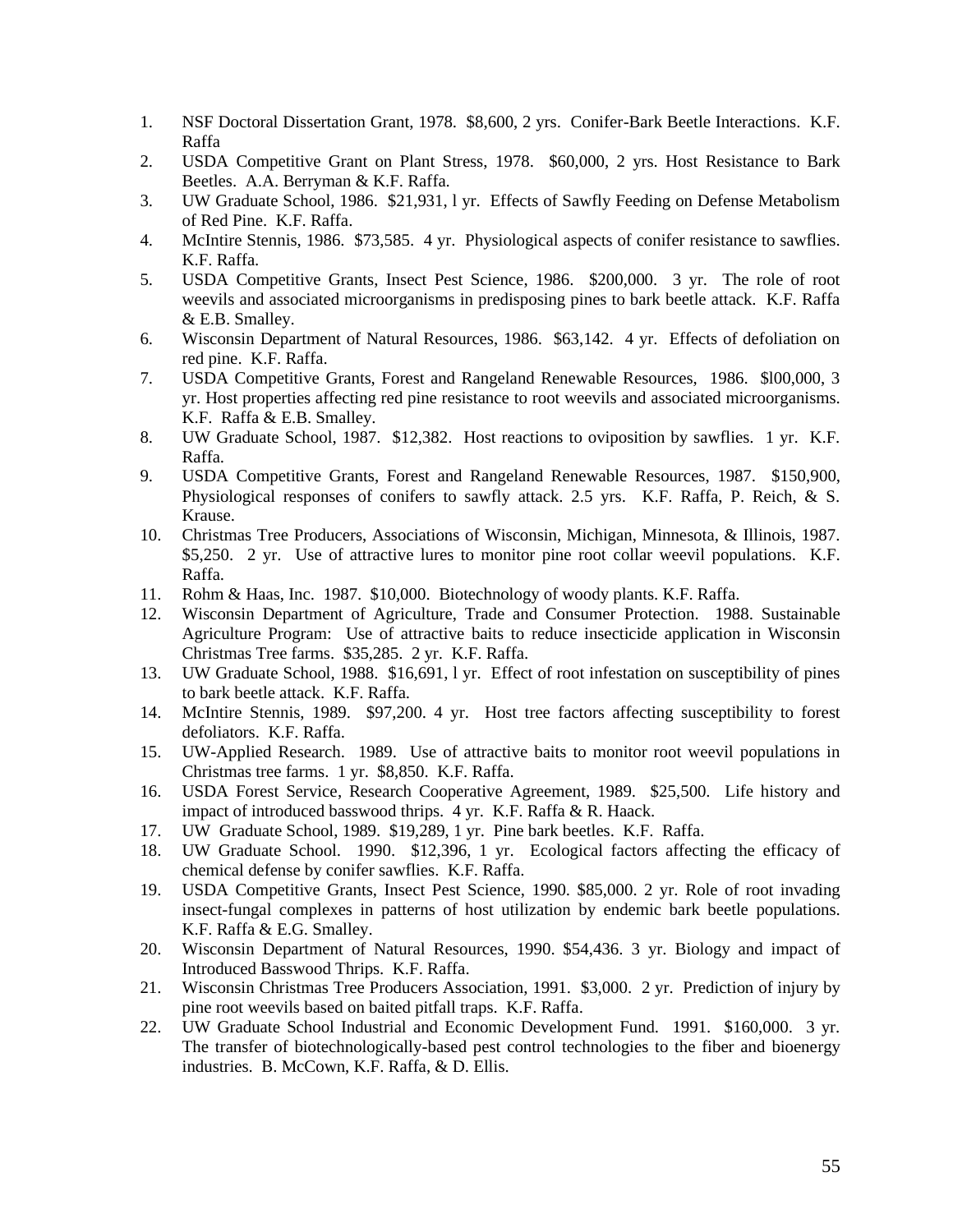- 23. UW Center for Integrated Agricultural Systems. 1991. \$5,000. 1 yr. Evaluation of a simple monitoring program for reducing pesticide applications to Christmas trees. K.F. Raffa, P. Hedrick, Jr., R. Kachadoorian & J. Cummings Carlson.
- 24. UW Graduate School. 1992. \$9,250. 1 yr. Heritability of host colonization behavior in bark beetles. K.F. Raffa.
- 25. Ciba-Geigy Corp. 1992. \$2,000. 1 yr. Use of entomophagous nematodes to control pine root weevils. K.F. Raffa.
- 26. Midwest Plant Biotechnology Consortium. 1992. \$251,163. 2 yr. Deployment strategies for genetically engineered poplar hybrids useful for biofuels. D. Ellis, K.F. Raffa, B. McCown, & G. Stanosz.
- 27. UW Applied Research Award. 1993. \$10,729. 1 yr. Non-chemical protection of pine plantations from root and stem insect and disease complexes. K.F. Raffa & E.B. Smalley.
- 28. McIntire Stennis. 1993. \$93,762. 4 yr. Integration of microbial insecticides and natural enemies in biological control of forest pests. K.F. Raffa.
- 29. Wisconsin Department of Natural Resources. 1993. \$54,972. 2 yr. Biological control of gypsy moth in Wisconsin. K.F. Raffa.
- 30. Georgia Pacific, Inc. 1993. 2 yr. Population dynamics of pine root weevils. \$8500. K.F. Raffa.
- 31. National Science Foundation. 1994. 3 yr. \$262,645. Altered semiochemistry as a source of partial escape from predators responding to insect pheromones. K.F. Raffa.
- 32. Consortium for Plant Biotechnology Research, Inc., Energy from Biomass. 1994. 2 yr. \$40,000. Variation in the expression and efficacy of genetically engineered pest resistance in poplar, a woody biofuels energy crop. D. Ellis, K. Kleiner, B. McCown & K.F. Raffa.
- 33. USDA FS. 1994. 2 yr. \$38,000. Biological impacts of defoliation by jack pine budworm. K.F. Raffa.
- 34. Hatch Multidisciplinary Award. 1995. \$105,000. 2 yr. Economic and ecological approaches to alternative pest control in renewable biomass plantations. J.-P.Chavas, K. Raffa, B. McCown, & G. Stanosz.
- 35. USDA FS. 1995. \$7,500. 1 yr. Determination of inter- and intra-specific genetic variability in two closely related *Dendroctonus* spp. (*D. valens* and *D. terebrans*) using PCR technology. J. Hayes, K. Klepzig, & K. Raffa.
- 36. Wisconsin Department of Natural Resources. 1995. \$77,222. 3 yr. Biodiversity of insects in old growth forests. K.F. Raffa.
- 37. Blandin Paper, Inc., and general. 1996. \$10,000. 2 yr. Pest resistance in aspen. K.F. Raffa.
- 38. WIDATCP. 1996. \$40,000. 3 yr. Evaluation of the gypsy moth fungal pathogen, *Entomophaga maimaiga*, in Wisconsin. K.F. Raffa.
- 39. UW Graduate School. 1996. \$14,455. 1 yr. Induced plant defenses to herbivory: Effects of nutrient availability. K.F. Raffa.
- 40. USDA APHIS. 1996. \$15,000. 3 yr. Gypsy moth biological control survey. K.F. Raffa.
- 41. USDA Forest Service. 1996. \$18,000. 1 yr. Comparative effects of Btk application on two strains of a gypsy moth parasitoid. K.F. Raffa, S.C. Krause, N. Dubois, & A. Chenot.
- 42. National Science Foundation. 1996. \$18,000. 2 yr. Long Term Ecological Research Site. K.F. Raffa, R. Werner, & B. Illman.
- 43. National Science Foundation. 1996. \$200,000. 3 yr. Density-dependent host selection behavior as a possible contributing factor to the population dynamics of insect herbivores. K.F. Raffa.
- 44. Wisconsin Christmas Tree Producers Assoc. 1991. \$3,000. 2 yr. Monitoring methods for pine root weevils. K.F. Raffa.
- 45. WI DNR. 1996. \$65,044. 3 yr. Integrated silvicultural and biological control of gypsy moth in Wisconsin.
- 46. USDA. Competitive Grants Biological Control. 1996. \$254,708. Application of chemical ecology to conservation and augmentation of bark beetle predators. K.F. Raffa & D.L. Dahlsten. 3 yrs.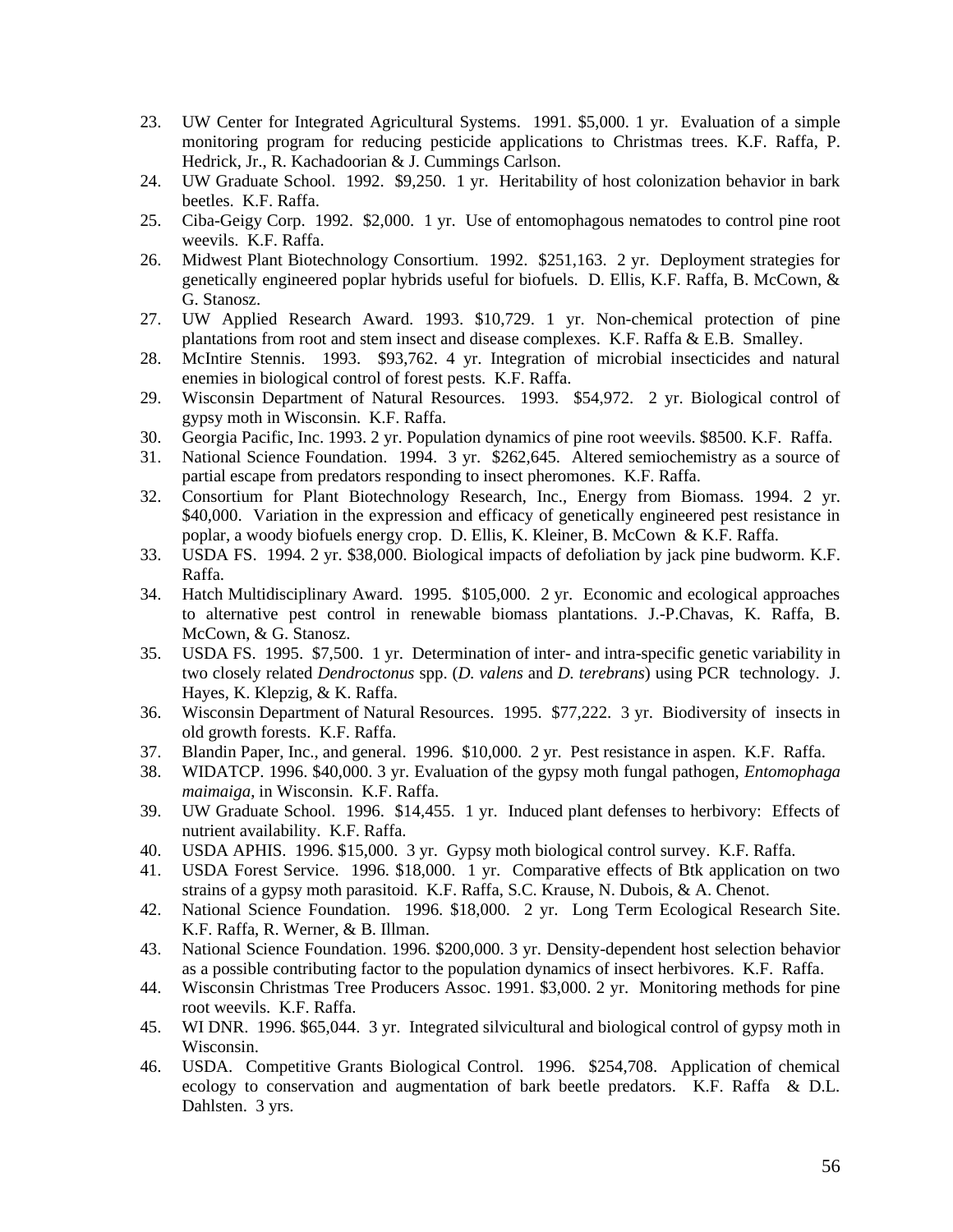- 47. McIntire-Stennis. 1997. \$95,000. Effects of variable plant defense chemistry on biological control of chemically-defended and undefended forest pests. K.F. Raffa. 4 yr.
- 48. WI DNR. 1997. \$10,000. Monitoring methods for natural enemies of bark beetle pests. K.F. Raffa. 1 yr.
- 49. WI DNR. 1997. \$75,000. Insects and pathogens affecting forest health of red pine. K.F. Raffa. 3 yrs.
- 50. USDA FS. 1998 \$25,000. Lake State Basswood decline evaluation. R. Mech, R. Heyd, M. Albers, J. Cummings Carlson, K. Raffa, S. Katovich. 1 yr.
- 51. WI DNR. 1998. \$10,000. Evaluation of the performance of gypsy moth biological control agents released in Wisconsin. K.F. Raffa. 1 yr.
- 52. NSF REU Supplement. 1998. \$5,000. Density dependent host acceptance behavior as a possible contributing factor to the population dynamics of insect herbivores. K.F. Raffa. 1 yr.
- 53. UW Applied Research Program. 1998. Evaluation of insect resistance in fast growing trees. \$2679. K.F. Raffa. 1 yr.
- 54. NSF REU Supplement. 1998. \$5,000. Interactions among subcortical beetles, fungi, and white spruce in Alaska. K.F. Raffa. 1 yr.
- 55. USDA FS. 1998. \$28,000. Small mammal predation of gypsy moth in Wisconsin. K.F. Raffa. 3 yr.
- 56. National Science Foundation. 1998. \$87,280. Long Term Ecological Research Site. Bonanza Creek, Alaska. K.F. Raffa, B. Illman, R. Werner. 3 yr.
- 57. UW Graduate School. 1998. \$14,600 Use of microbial symbionts in host finding by natural enemies of bark beetles: Implications to chemical ecology and biological control. Raffa. 1 yr.
- 58. William F. Heckrodt Program for Fiber Crop Development and Utilization. 1998. \$25,000. Impact of cottonwood leaf beetle on hybrid poplars: Does leaf susceptibility change with tree age? K. F. Raffa. 1 yr.
- 59. Samuel C. Johnson Distinguished Fellowship. 1999. \$75,000. Use of chemical signals to selectively remove pest insects. K. F. Raffa. 3 yr.
- 60. WI DNR. 1999. 34,950. Accessing establishment of gypsy moth biological control agents released in Wisconsin. K.F. Raffa. 2yr.
- 61. NSF REU Supplement. 1999. \$5,000. Density-dependent host acceptance behavior as a possible contributing factor to the population dynamics of insect herbivores. K.F. Raffa. 1 yr.
- 62. USDA FS 1998. \$88,653. Lake State Basswood Decline Evaluation. R. Mech, R. Heyd, M. Albers, J. Cummings Carlson, K. Raffa, S. Katovich. 3 yr.
- 63. WI DNR. 1998. \$8,600 Residual effects of *Bacillus thuringiensis kurstaki* on gypsy moths and other Lepidoptera. K.F. Raffa. 3 yr.
- 64. UW Vilas Associate. 2000. \$20,000. K.F. Raffa. 2 yr.
- 65. WI DNR. 2000. \$50,000. Managing the intersection of gypsy moth and Karner Blue Butterfly in Wisconsin. K.F. Raffa. 2 yr.
- 66. USDA FS. 2000. \$42,000. Monitoring the abundance and distribution of introduced rootfeeding weevils in upper Great Lakes forests. K.F. Raffa. 2 yr.
- 67. Dow Agro Sciences. 2001. \$7,000. Potentiators for microbial insecticides for biomass trees. K.F. Raffa, N. Broderick, R. Goodman, J. Handelsman. 1 yr.
- 68. Center for Plant Biotechnology Research. 2001. \$20,000. Potentiators for microbial insecticides for biomass trees. K.F. Raffa, N. Broderick, R. Goodman, J. Handelsman. 1 yr.
- 69. Canadian Forest Service. 2000. Interactions of Bt and *Nosema* in Spruce Budworm: Implications to environmental safety and efficacy of transgenic plantation trees. \$46,032. 2 yr.
- 70. McIntire-Stennis. 2001. \$100,000. Potential roles of fungi in the ecology of bark beetles. 3 yr.
- 71. USDA NRI Entomology. 2001. \$180,000. Use of microbial symbionts in host finding by natural enemies of bark beetles. K,F. Raffa, D. Six, & D. Dahlsten. 2 yr.
- 72. USDA FS. 2001. \$45,000. The midgut microflora as a target for controlling Asian long horned beetle. 1 yr.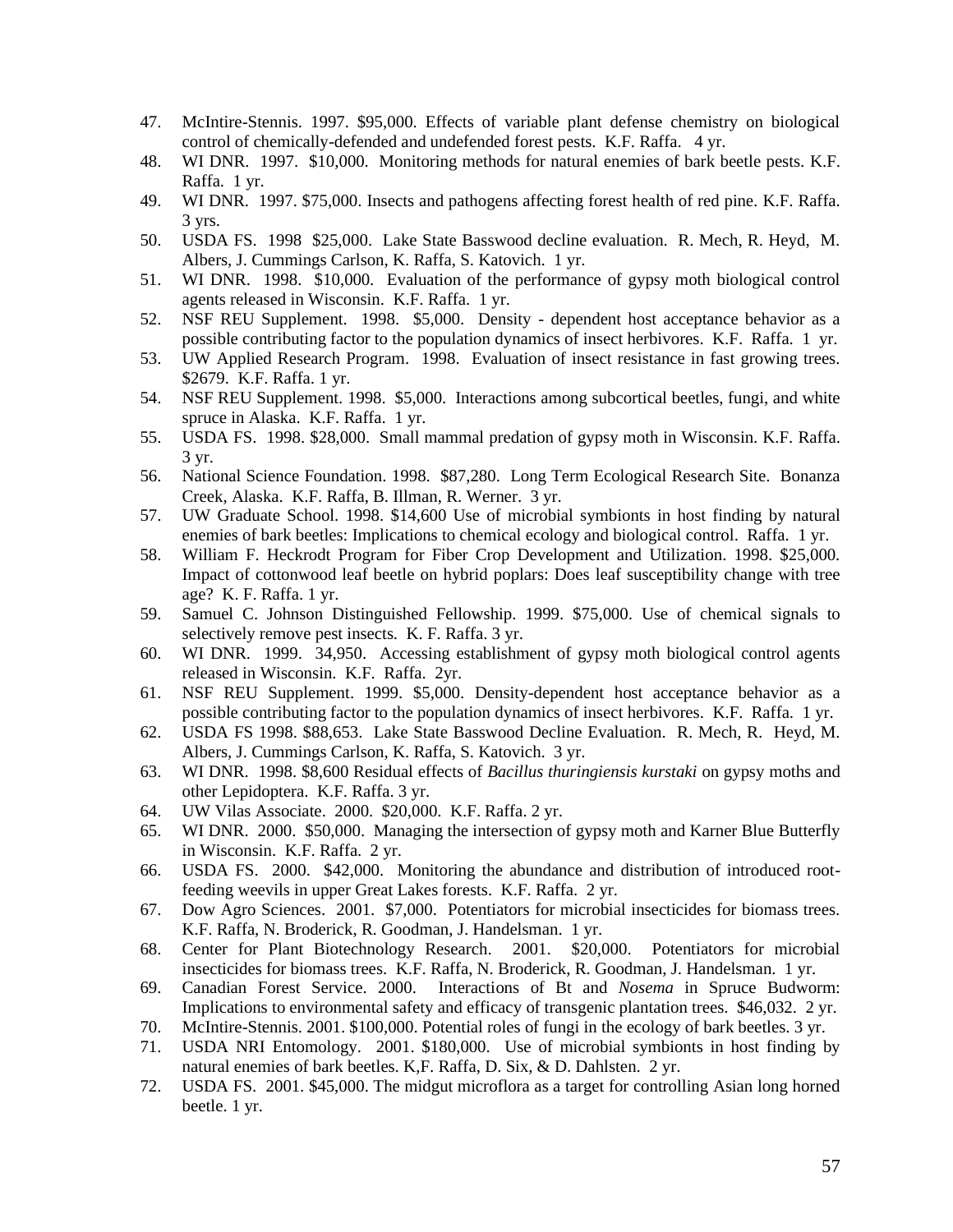- 73. UW Grad School. 2002. \$14,625. Sequence, impact, and behavior of multiple natural enemies attacking a common, cryptic, insect in a restricted habitat. 1 yr.
- 74. Multidisciplinary Hatch 2002. \$45,451. The Trojan Horse and the Gypsy Moth: Harnessing killer plasmids for targeted study of microbial communities. Handelsman J., M. Filutowicz, K. Raffa, & R. Burgess. 4 yrs.
- 75. USDA FS 2002. \$123,368. Gut microflora of the southern pine beetle. K.F. Raffa. 4 yr.
- 76. National Science Foundation / USDA FS. 2002. \$24,650. Long Term Ecological Research Site. Bonanza Creek, Alaska. K.F. Raffa, B. Illman, R. Werner. 1 yr.
- 77. Valent Biosciences. 2002. \$266,203. Discovery of synergists of *Bacillus thuringiensis*. J. Handelsman & K.F. Raffa
- 78. USDA FS Technology Development Program. 2003. \$126,000. Developing habitat-type-based gypsy moth silvicultural guidelines for Wisconsin forests. K.F. Raffa & K. Gottschalk. 3 yr.
- 79. USDA NRI. 2003. \$210,000. Net effects of ophiostomatoid fungal associates on bark beetle reproduction: Spruce beetles, tree defense chemistry, and competition for a restricted resource. K.F. Raffa, K.D. Klepzig, & B. Kopper. 3 yr.
- 80. USDA FS. 2003. \$135,368. Determination of the gut microflora of southern pine beetle. K.F.Raffa. 3 yr.
- 81. USDA FS. 2003. \$37000. Population Dynamics of Gypsy Moth in Wisconsin. K.F. Raffa. 2 yr.
- 82. USDA FS. 2004. \$82,000. Population dynamics and impact of cottonwood leaf beetle in hybrid poplar plantations: effects of clone and management regime. K. Raffa. 2 yr.
- 83. Can. FS. \$28,000. Mountain pine beetle outbreak development: The endemic incipient transition. 2 yr. K.F. Raffa.
- 84. USDA FS. \$25,000. The midgut microflora as a target for controlling emerald ash borer. K.F. Raffa. 1 yr.
- 85. USDA FS. 2003. \$44,000. Impacts of introduced root-feeding weevils on understory seedlings in northern hardwoods forests. K.F. Raffa. 5 yr.
- 86. NSF Ecology LTREB. 2003. \$300,000. Interaction of below- and above- ground herbivory in forest gap formation: Long-term analysis of underlying mechanisms and spatio-temporal patterns K.F. Raffa, J. Reeve, B. Aukema, M. Clayton, E. Nordheim, J. Zhu, V. Radeloff, D. Young. 6 yrs
- 87. UW Graduate School. 2004. \$36,073. The Gypsy Moth and the Trojan Horse: Microbial community ecology in a Lepidopteran midgut. Handelsman J., M. Filutowicz & K. Raffa. 1 yr.
- 88. NSF Ecology. 2004 REU. \$12,000. Interaction of below- and above- ground herbivory in forest gap formation. K. Raffa. 1 yr.
- 89. USDA FS. 2004. \$72,000. Evaluating potential impacts of microbial control agents applied against gypsy moth on endangered species: Karner blue butterfly and moth-pollinated prairie fringed orchid. K. Raffa. 2 yr.
- 90. International Paper, Inc. 2004. \$9200. Population dynamics and impact of cottonwood leaf beetle in hybrid poplar plantations: effects of clone and management regime. K. Raffa. 2 yr.
- 91. UW System Applied Research. 2004. \$21,000. Biological control of gypsy moth in Wisconsin. K. Raffa. 1 yr.
- 92. WI DNR. 2004. \$10,000. Evaluating potential impacts of microbial control agents applied against gypsy moth on endangered species: Karner blue butterfly and moth-pollinated prairie fringed orchid. K. Raffa. 2 yr.
- 93. McIntire-Stennis. 2005. \$103,324. Exotic root feeding herbivores: What is their impact on Wisconsin's northern hardwood forests? K. Raffa. 4 yr.
- 94. Multi-disciplinary Hatch. 2005. \$68,370. Small molecule synergists of *Bacillus thuringiensis* for control of insect pests. J. Handelsman, H. Blackwell, & K. Raffa. 2 yr.
- 95. Can. FS. 2005. \$16,591. Impacts of climate change on the range expansion of the mountain pine beetle. 2 yr. K.F. Raffa.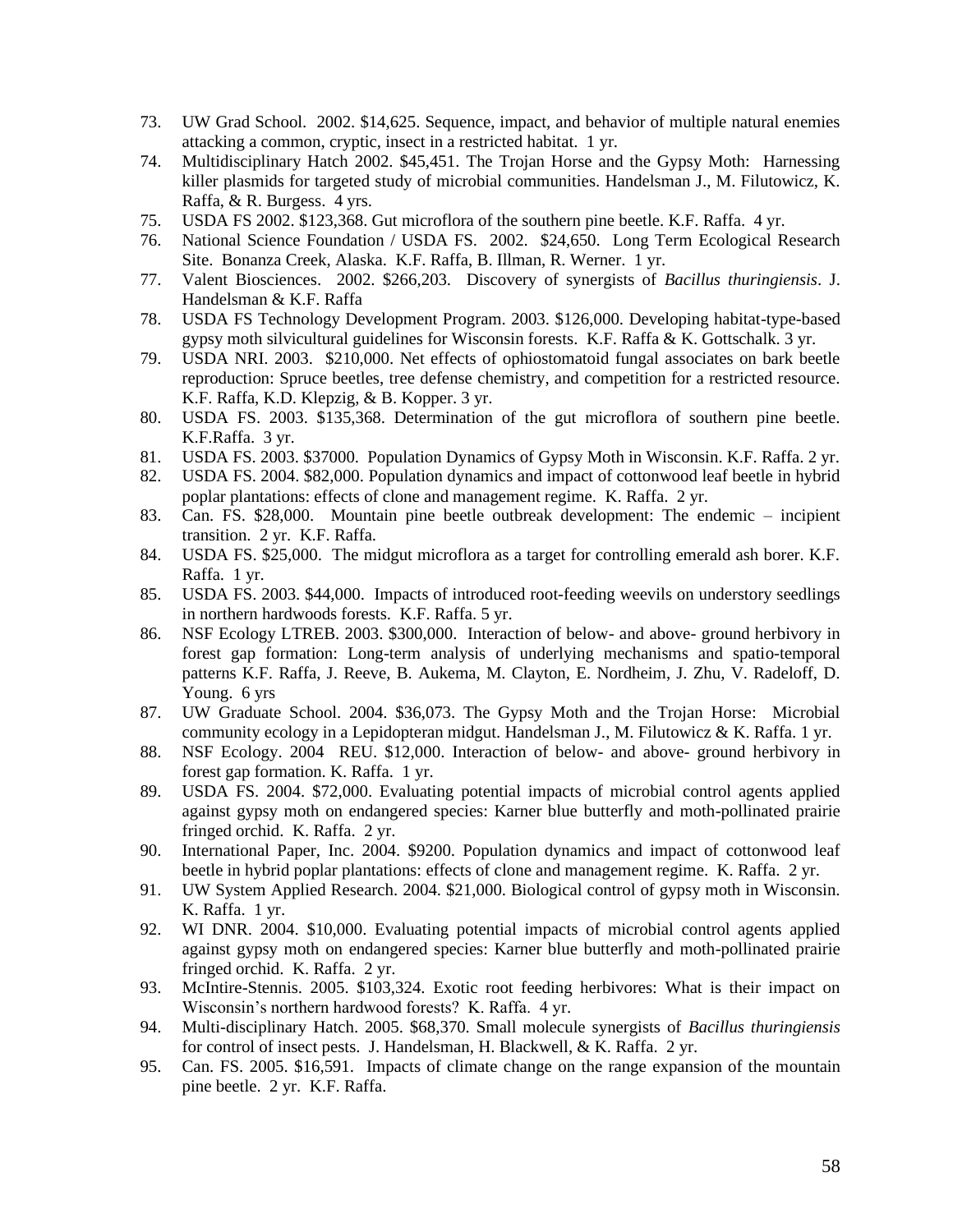- 96. USDA FS. 2005. \$11,675. Separating dispersal events from local increases along the western leading edge of gypsy moth. 1 yr. K.F. Raffa.
- 97. NSF Ecology. 2005 REU. \$6500. Interaction of below- and above- ground herbivory in forest gap formation. K. Raffa. 1 yr.
- 98. Hatch. 2001. 10,000. Interactions among bark beetles, pathogens, and conifers in North American forests. K. Raffa. 5 yr.
- 99. UW Graduate School. 2005. 20,000. Symbiotic associations among eruptive bark beetles, fungi, and bacteria. K. Raffa & C. Currie. 1 yr.
- 100. World University Network, 2005. \$23,000. 1 yr. Ecological interactions in a changing environment. R. Lindroth, C. Gratton, G. Poppy, L. Kirkendall, & K.F. Raffa.
- 101. NSF Ecology. 2006. REU. \$6,000. Interaction of below- and above- ground herbivory in forest gap formation. K. Raffa. 1 yr.
- 102. WI DNR. 2006. 5,000. Effects of stand structure on the population dynamics, natural enemy complex, and impacts of gypsy moth in Wisconsin. 1 yr.
- 103. USDA FS. 2006. \$ 20,000. Effect of grid intensity on male moth catches in Wisconsin. 1 yr.
- 104. USDA FS. 2006. \$35,000. Forest habitat structure- and natural enemy- interactions during continuous phases of gypsy moth establishment and population eruption. 3 yr.
- 105. USDA FS 2006. 34,600. Developing habitat-type-based gypsy moth silvicultural guidelines for Wisconsin forests. 2 yr.
- 106. International Paper, Inc. 2006. \$6000. Population dynamics and impact of cottonwood leaf beetle in hybrid poplar plantations: effects of clone and management regime. K. Raffa. 2 yr.
- 107. EPA. 2006. \$104,881. Above and belowground herbivory by invasive weevils on forest dynamics effects on individual tree and forest community survival, growth, biomass, and nutrient partitioning and productivity. D. Coyle & K. Raffa. 3 yr.
- 108. Applied Ecological Services, Inc. 2006. \$7500. Above and belowground herbivory by invasive weevils on forest dynamics" effects on survival, productivity, nutrient allocation and forest community composition. D. Coyle & K. Raffa. 3 yr.
- 109. NSF Ecology. 2006. REU. \$6,500. Interaction of below- and above- ground herbivory in forest gap formation. K. Raffa. 1 yr.
- 110. NSF Ecology. 2007. REU. \$6,500. Interaction of below- and above- ground herbivory in forest gap formation. K. Raffa. 1 yr.
- 111. USDA FS. 2007. \$29,000. Extent, impacts, and dynamics of red pine defoliation by jack pine budworm. K. Raffa, J Cummings-Carlson, J Hubbard, E Signsaas. 1 yr.
- 112. NSF International Programs in Science & Engineering. 2007. \$10,733. Interaction of belowand above- ground herbivory in forest gap formation: Long-term analysis of underlying mechanisms and spatio-temporal patterns. K. Raffa. 1 yr.
- 113. USDA FS. 2007. \$9,000. Monoterpene composition of whitebark and lodgepole pines K. Raffa. 2 yr.
- 114. USDA FS. 2007. \$49,820. Functionality in the gut microflora of the southern pine beetle. K.F.Raffa. 1 yr.
- 115. USDA FS. 2007. \$20,000., bark beetles, and salvage logging in the Greater Yellowstone Ecosystem K.F.Raffa. 1 yr.
- 116. NSF Ecology. 2008 REU. \$7000. Interaction of below- and above- ground herbivory in forest gap formation. K. Raffa. 1 yr.
- 117. USDA FS. 2007. \$100,000. Evaluating and monitoring mountain pine beetle infestation in firedamaged ponderosa and lodgepole pine stands on the Ashley National Forest. K. Raffa, B. Bentz, D. Blackford. 4 yrs.
- 118. UW Kellett Award. 2008. \$60,000. Mid-Career. K. Raffa. 3 yrs.
- 119. NSF Ecology. 2008. \$497,853. A conceptual and mechanistic approach to understanding interactions among multiple disturbance agents: compound effects of fire on resource availability to bark beetles K. Raffa, P. Townsend, E. Powell. 4 yrs.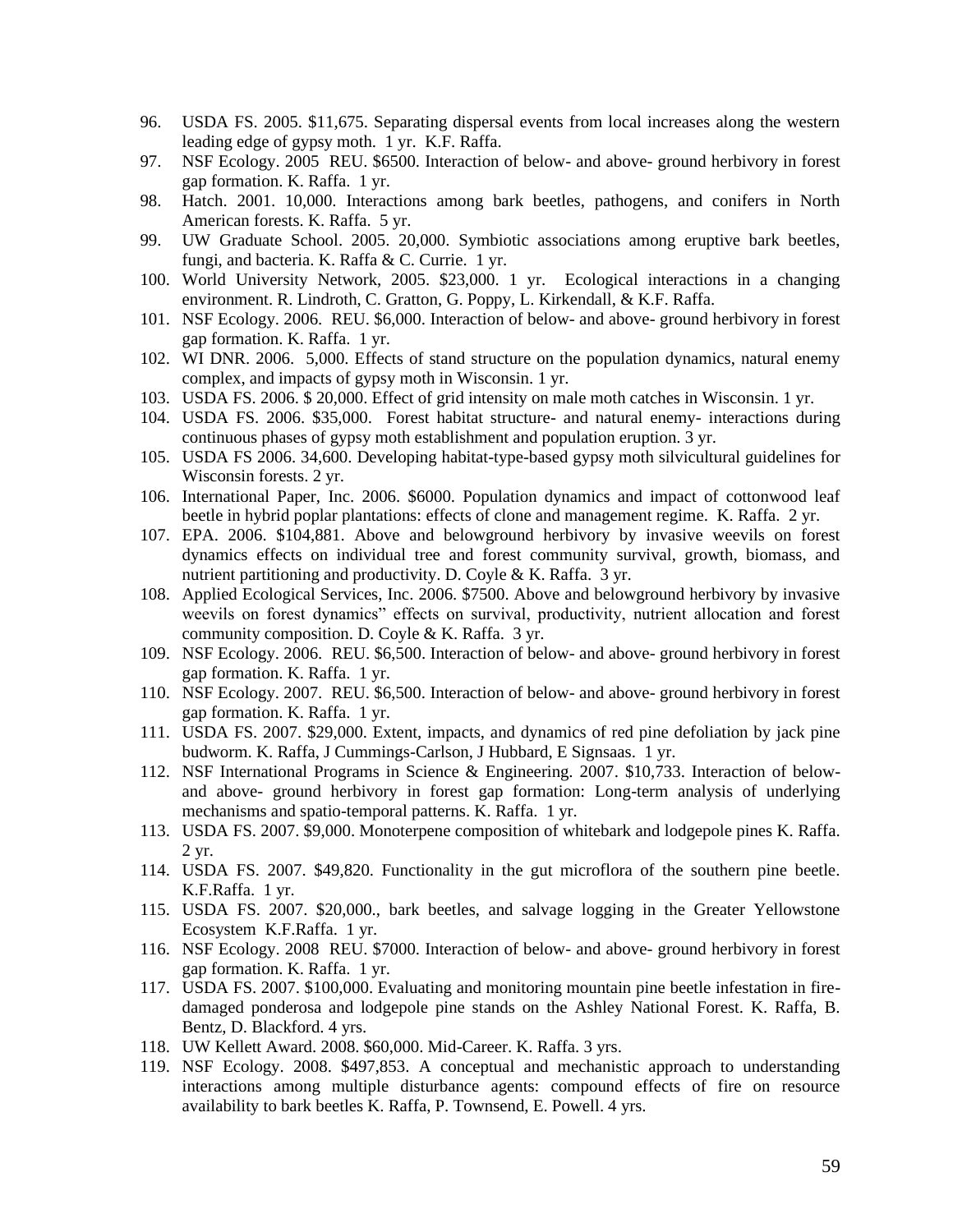- 120. USDA NRI. 2008. \$449,950. How do interactions among microbial symbionts affect the host and range expansions of an eruptive forest insect?. K. F. Raffa, C. Currie, A. Adams. 4 yrs.
- 121. USDA FS. 2008. \$15,700. Effects of stand structure on the population dynamics, natural enemy complex, and impacts of an invasive species affecting a new geographic zone. K. Raffa. 2 yrs.
- 122. McIntire-Stennis. 2008. \$175,000. Interactions among symbionts and bark beetles. K. Raffa. 4 yrs.
- 123. USDA FS. 2009. \$15,256. Early detection and rapid response of exotic bark beetles. K. Raffa. 1 yrs.
- 124. Center for Communicable Disease Control. 2009. \$114,980. Evaluating Impacts of Environmental Precursors on the Abundance and Distribution of Lyme Disease Vectors. D Coyle, M Murphy, S Paskewitz, KF Raffa. 1yr.
- 125. NSF Ecology REU. 2009. \$10,099. A conceptual and mechanistic approach to understanding interactions among multiple disturbance agents: compound effects of fire on resource availability to bark beetles K. Raffa, P. Townsend, E. Powell. 1 yr.
- 126. Wisconsin Cranberry Board. 2009. \$49,784. The presence, population structure, and potential effects of endophytic Phyllosphere bacteria in commercial cranberry plantings. B McCown, K Raffa, C Currie, E Zeldin, S Adams, C Mason. 1 yr.
- 127. USDA FS. 2010. \$120,598. Identifying factors constraining gypsy moth populations during the post-establishment pre-outbreak phase behind the STS action zone. K. Raffa. 4 yr.
- 128. NSF Ecology REU. 2010. \$7500. A conceptual and mechanistic approach to understanding interactions among multiple disturbance agents: compound effects of fire on resource availability to bark beetles K. Raffa, P. Townsend, E. Powell. 1 yr.
- 129. Wisconsin Dept. Natural Resources. 2010. \$143,173. Biological control of Emerald Ash Borer in Wisconsin. K. Raffa. 4 yr.
- 130. Beers Bascom Fellowship in Conservation. 2010. \$75,000. UW-Madison CALS. K. Raffa, 5 yr.
- 131. USDA AFRI. 2010. \$450,985. Climate warming of the southern boreal forest: consequences for tree-insect interactions. RL Lindroth, K Raffa, P Reich. 3 yr.
- 132. NSF Ecology REU. 2011. \$7500. A conceptual and mechanistic approach to understanding interactions among multiple disturbance agents: compound effects of fire on resource availability to bark beetles K. Raffa, P. Townsend, E. Powell. 1 yr.
- 133. Multidisciplinary McIntire-Stennis. 2011. \$133,524. Potential Role of Bacterial Symbionts in Resistance of a Woody Biofuel Crop To Insects. K. Raffa, C. Currie, & B. McCown. 3 yr.
- 134. UW Graduate School. 2011. \$36,918. Role of endosymbiotic bacteria in pest resistance of a woody biofuel crop. K. Raffa. 1 yr.
- 135. NSF Ecology REU. 2012. \$7500. A conceptual and mechanistic approach to understanding interactions among multiple disturbance agents: compound effects of fire on resource availability to bark beetles K. Raffa, P. Townsend, E. Powell. 1 yr.
- 136. UW Graduate School. 2013. \$35,844. How will phenological shifts caused by climate change affect forest defoliators? K. Raffa. 1 yr.
- 137. UW CALS Bridge. 2014. 79,955. Susceptibility of high elevation pines to mountain pine beetles gaining increased access by warming climate. P. Townsend & K Raffa.. 1 yr.
- 138. McIntire-Stennis. 2014. \$175,895. Potential degradation of tree defensive chemicals against bark beetles and their fungal symbionts by bacteria. K. Raffa. 4 yrs.
- 139. WI DNR. 2015. \$149,971Association and timing of vectors of oak wilt fungus in Wisconsin.. 2 yrs.
- 140. Friends of Peninsula State Park. 2015. \$2000. Association and timing of vectors of oak wilt fungus in Wisconsin 2 yr.
- 141. Whitebark Pine Ecosystems Foundation. 2018. \$1,000 Is whitebark pine more amenable to mountain pine beetle attack behavior than historical hosts?. M Howe & K Raffa. 1 yr.
- 142. USDA FS National Urban and Community Forestry Challenge Cost-Share Grant Program. 2019. Forecasting high-impact insect invasions by integrating probability models with i-Tree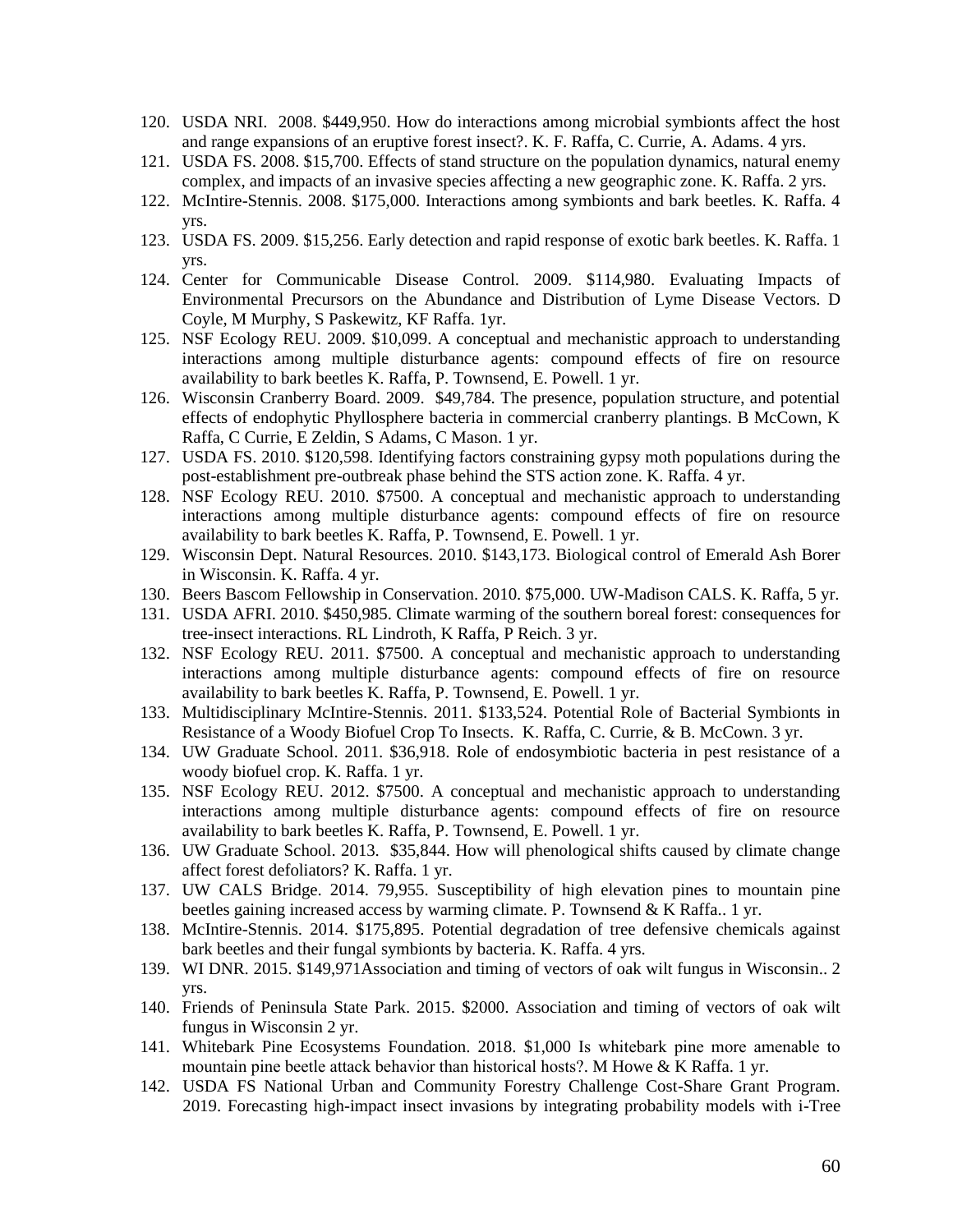from urban to continental scales. \$280,806. Hufbauer H, Ayres M, Herms D, Maco S, Gandhi K, Havill N, Liebhold A, Marsico T, Schulz A, Mech A, Raffa K, Thomas K & Tobin P.

Equipment Grants: \$94,800

- 1. NSF Biological Instrumentation Program, 1989. \$30,000. UW Grad. School--\$15,000. High Performance Thin-Layer Chromatography (HPTLC) System. R.L. Lindroth, K.F. Raffa, D.M. Norris, B.H. McCown, & W.H. Karasov.
- 2. Remodeling grants, UW: 1987. \$1,000. Chemical safety hood; 1993. \$29,900 Gypsy moth quarantine facility; 1995, \$1350. Bark beetle rearing; 1996: \$7550. Bark beetle rearing. 1997: \$5,000. Bark beetle rearing. 1998: \$5,000. Bark beetle rearing.

## **TEACHING:**

#### **Courses**

Insects & Diseases in Forest Resource Management (ENT/PP/FEM 500): 1985-present Plant-Insect Interactions (ENT/ZOOL/BOT 473): 1996-present

- Techniques of Scientific Presentation (ENT 601): 1990-present
	- Graduate Seminars (ENT 901, 903, 905): Ecological Genetics, Plant Role in Insect Population Dynamics, Environmental Risk Assessment of Biological Control, Invasive Species, Effects of Global Climate Change on the Biodiversity and Impacts of Insects, Popular Books on Entomology and Insect-Related Themes.
	- Undergraduate Special Problem/Internships: ENT 399/699, ZOO 151/152, Capstone, Hilldale, HHMI: 1986, 1988, 1992, 1993, 1994, 1996, 1997, 1998, 2000, 2001, 2002 (2), 2003 (5), 2004 (3), 2005 (5), 2007, 2008 (4), 2009 (2), 2010 (2), 2011 (5)

Graduate Special Problem (ENT 699): 1987, 1995, 1999, 2002, 2004, 2007, 2008

Graduate Teaching Practicum: 1987, 1989, 1991, 1995, 1996, 2000

Forestry Resources Practicum (Team Taught): 1995-2005

Guest Lectures: Introduction to Forestry, Insect Ecology, Integrated Pest Management, Economic Entomology, Statistical Consulting, Semiochemicals, Insect Physiology, Insect Behavior, Medical Entomol., Economic Entomol., Environmental/Industrial Biotechnology, Seminar in Ecology, Basic & Applied Insect Ecology, Environ. Sustainability, Plant-Insect Interactions, Silviculture

## **Mentor Training**

Completed Graduate Students: M.S. -25; Ph.D. -17 Current Graduate Students: 1 Graduate Student Committees: 95 + International External Examiner: 3 Undergraduate Internship Advisees: 15 High School Advisees: 1 Completed Postdoctoral Associates: 15

Current Positions of Former Students and Postdoctoral Associates

| <b>Name</b> | Degree              | <b>Current or Next Position</b>          |
|-------------|---------------------|------------------------------------------|
| K. Klepzig  | MS 1989, Ph.D. 1994 | Director, Jones Ecol. Center             |
| L. Rieske   | MS 1990, Ph.D. 1994 | Professor, Univ. KY                      |
| S. Codella  | Ph.D 1994           | Professor, Keane College                 |
| S. Krause   | Ph.D 1993           | Global Bus. Dev. Mngr Valent BioSciences |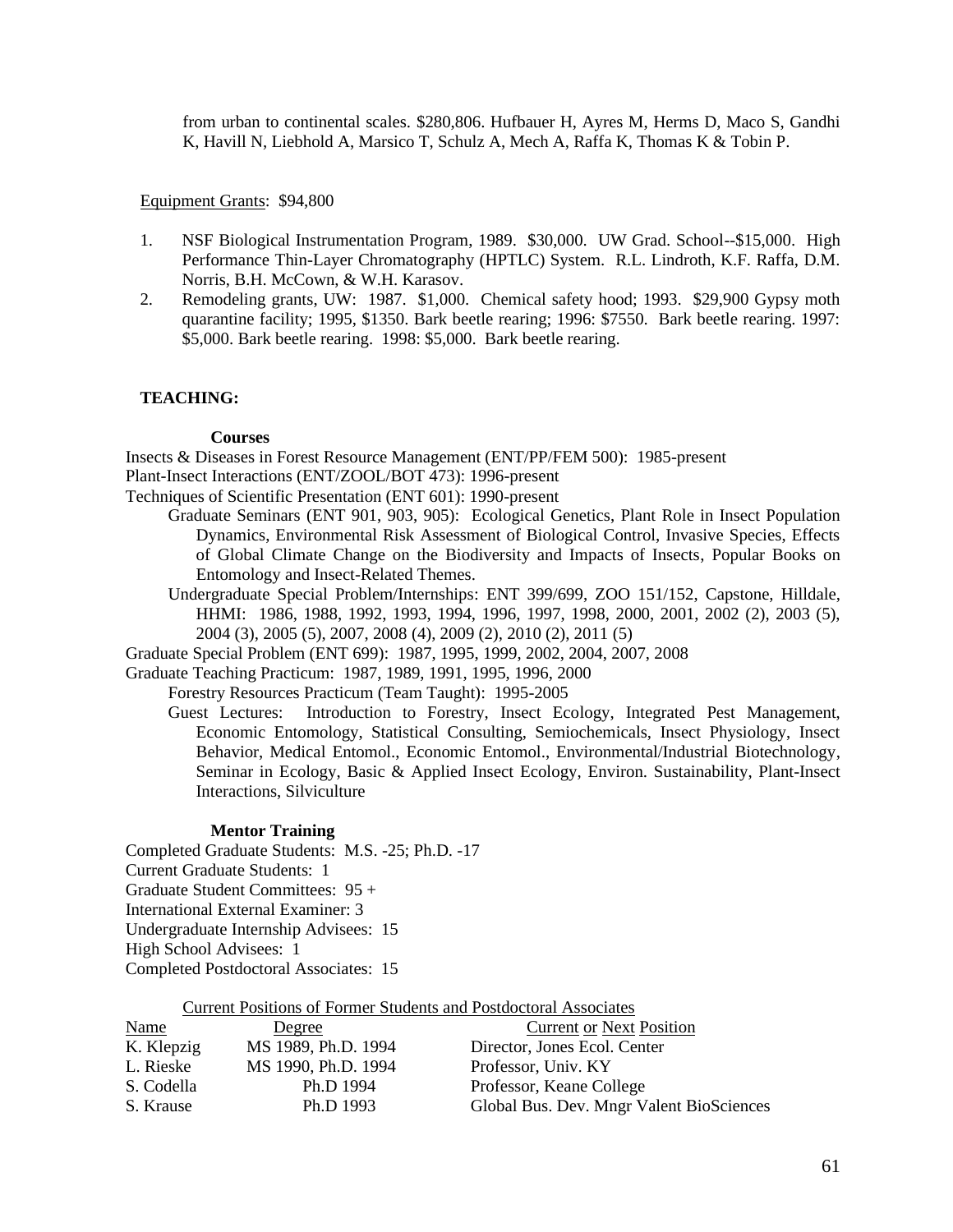| D. Robison       | Ph.D 1993                                | Dean, College Agr & Life Science Iowa State Univ   |
|------------------|------------------------------------------|----------------------------------------------------|
| R. Hofstetter    | MS 1996                                  | Assoc. Prof., N. Arizona Univ.                     |
| K. Wallin        | MS 1996, Ph.D. 2001                      | Dean, N Dakota State Univ. College Science & Math. |
| J. Kruse         | MS 1996                                  | Entomologist, USDA FS, Lakewood, CO                |
| A. Chenot        | MS 1997                                  | Sales Representative, Fisher Scient. Inc.          |
| J. Powell        | MS 1998, Ph.D. 2002                      | Research Associate, Portland St Univ.              |
| N. Havill        | MS 1998                                  | Research Entomologist, USDA FS.                    |
| S. Werner        | MS 1998, Ph.D. 2003                      | Plant Protection Section Chief, WI DATCP           |
| B. Aukema        | MS, 1999, Ph.D. 2003                     | Prof., Univ. Minnesota                             |
| B. Aukema        | MS, 2003 Biometry                        | Prof., Univ. Minnesota                             |
| K. Haberkern     | MS 2001                                  | High School Science Teacher, NJ.                   |
| N. Broderick     | MS 2001, Ph.D., 2009                     | Asst. Prof., John Hopkins Univ.                    |
| N. Erbilgin      | Ph.D. 2001                               | Professor & Dept. Chair, Univ Alberta              |
| R. Pinski        | MS 2004                                  | Forest, Entomol., WI DATCP                         |
| R. Hoffman Gray  | MS 2006                                  | Forest Health Team Head, WI Dept. Nat. Resources   |
| A. Kendrick      | MS 2006                                  | Private Web Graphics Co.                           |
| M. Yanek         | MS 2007                                  | Reg. Affairs Manager, Sygenta Inc.                 |
| C. Boone         | Ph.D. 2009                               | Provincial Entomol., Nova Scotia                   |
| E. Powell        | MS 2010                                  | Yorkshire Wolds Teacher Training, E Yorkshire UK   |
| D. Coyle         | Ph.D. 2011                               | Asst. Prof., Clemson Univ.                         |
| A. Lerch         | MS 2013                                  | Lomakatsi Restoration, Ashland OR                  |
| T. Johnson       | MS 2013                                  | Postdoct. Assoc., Univ. New Hampshire              |
| C. Mason         | Ph.D. 2014                               | Research Scientist, USDA ARS                       |
| J. Uelmen        | MS 2014                                  | Res. Asst., Univ. Illinois                         |
| J. Pfammatter    | Ph.D., 2015                              | Research Assoc, Univ. WI-Madison                   |
| A. Krause        | MS, 2016                                 | Science teacher, Watertown High School, WI         |
| R. Arango        | Ph.D., 2016                              | Res. Entomol. USDA FS-FPL, Madison WI              |
| M. Falk          | MS, 2017                                 | WI DATCP Wisconsin Gypsy Moth Coordinator          |
| M. Howe          | MS, 2017, Ph.D. 2020                     | Instructor, Dept. FEM, Univ. Wisconsin             |
| S. Jagemann      | MS, 2017                                 | WI DATCP Plant Pest & Disease Specialist           |
| M. Howe          | MS, 2020 Biometry                        | Instructor, Dept. FEM, Univ. Wisconsin             |
| D. Hunt          | Postdoctoral Assoc. 1989                 | Research Entomol., Agric. Canada                   |
| S. Salom         | Postdoctoral Assoc. 1989                 | Professor, Virginia Techn. Univ.                   |
| G. Hoffman       | Postdoctoral Assoc. 1992                 | Research Associate, Oregon St Univ                 |
|                  | R. Ramachandran Postdoctoral Assoc. 1992 | Chairman and Managing Director of BASF India       |
| K. Kleiner       | Postdoctoral Assoc. 1996                 | Assoc. Professor, York College, PA                 |
| K. Hobson        | Postdoctoral Assoc. 1998                 | Curator, Insect Mus, Univ. OK                      |
| B. Kopper        | Postdoctoral Assoc. 2003                 | Pest Survey Specialist, USDA APHIS                 |
| I. Delalibera    | Postdoctoral Assoc. 2003                 | Professor, EMBRAPA Brazil                          |
| B. Aukema        | Postdoctoral Assoc. 2003-5               | Prof, Univ. Minnesota                              |
| Y. Cardoza       | Postdoctoral Assoc. 2003-6               | Res. Sci. Invaio Sciences, Inc.                    |
| A. Vasanthakumar | Postdoctoral Assoc. 2004-6               | Postdoct. Assoc, Harvard Univ.                     |
| C. Boone         | Postdoctoral Assoc. 2009-10              | Research Assoc, Univ. Brussels                     |
| A. Adams         | Postdoctoral Assoc. 2006-11              | Brewmeister and Brewpub owner                      |
| E. Schwatrzberg  | Postdoctoral Assoc. 2011-12              | Adirondack Research Inst.                          |
| M. Jamieson      | Postdoctoral Assoc. 2012-14              | Assoc. Prof., Oakland Univ.                        |

Awards/recognition to students under my supervision

Aukema, B. 1999. Entomological Society of Canada Student Research & Training Grant. \$1400. Aukema, B. 1999. WALSAA Travel Fellowship. \$200.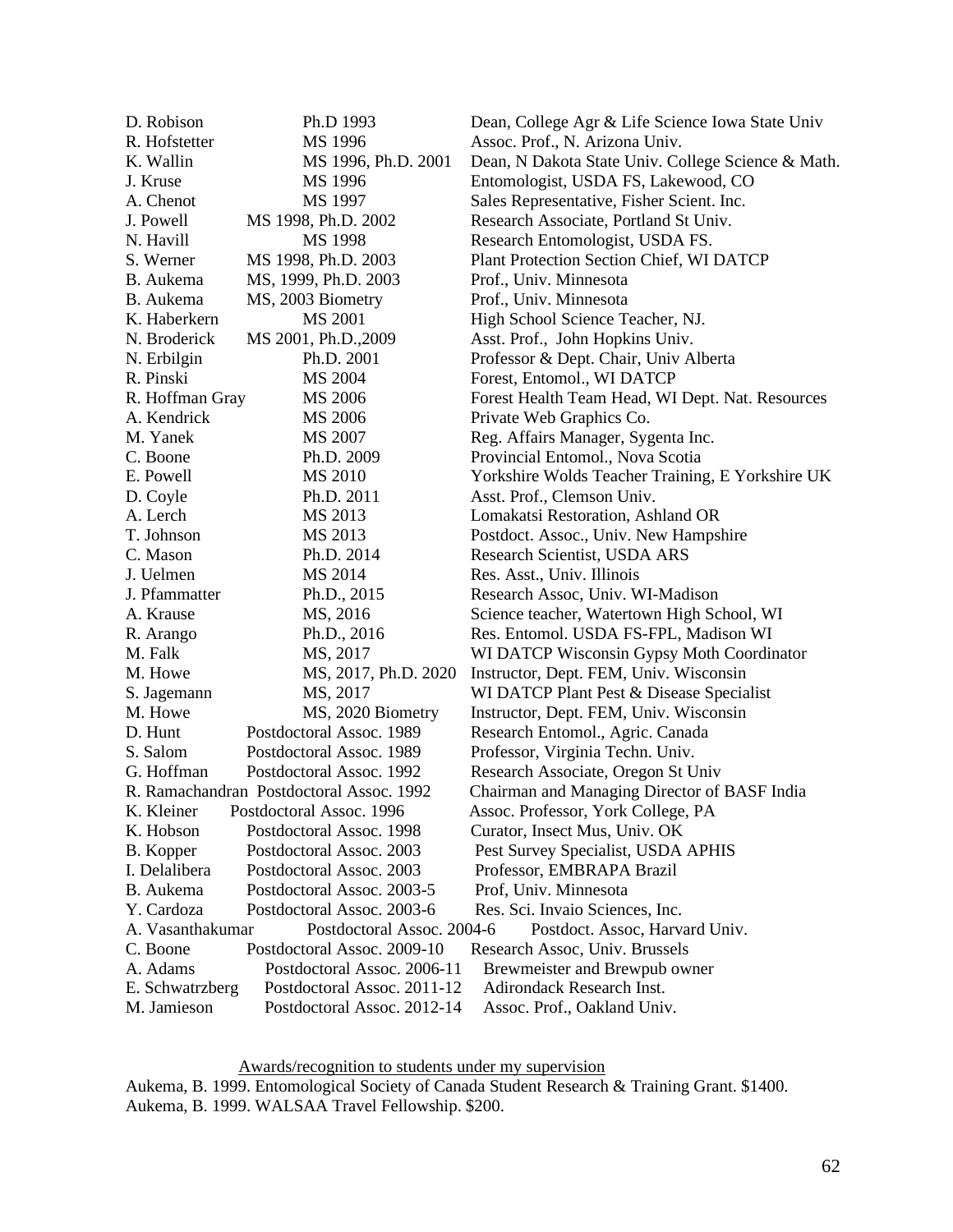- Aukema, B. 2000, 2001, 2003. Kinney Travel Fellowship. \$1300.
- Aukema, B. 2001. ESA North Central Branch Graduate Scholarship. \$500.
- Aukema, B. 2001; 2003 ESA President's Award: Outstanding Student Presentation Runner-up, National Meetings (Sect. Cd4; Ca2, Ce, Cf1).
- Aukema, B. 2002. Wisconsin Distinguished Fellowship Award: Louis & Elsa Thomsen Fellowship
- Aukema, B. 2003 Western Forest Insect Work Conference Memorial Scholarship.
- Boone, C. 2009. Environmental Entomology Outstanding Paper Runnerup.
- Boone, C. 2010. Agricultural & Forest Entomology Outstanding Paper for 2008&2009.
- Broderick, N. 2000. NSF-UW K-Infinity Fellowship \$32,400.
- Broderick P.E.O. 2003. P.E.A. Scholar Award \$8000.
- Broderick P.E.O. 2005. Kinney Travel Fellowship. \$500.
- Broderick P.E.O. 2006. ESA President's Award: Outstanding Student Presentation, National Meetings (Sect. C).
- Cannizzo Z. 2011. Hilldale Fellowship. \$4000.
- Codella, S.G. 1989. Sigma Xi Research Grant. \$500. Factors Influencing the Efficacy of Sawfly Chemical Defense.
- Coyle, D. 2005. Wisconsin Arborists Association Graduate Student Scholarship. \$400.
- Coyle, D. 2006. Applied Ecological Services. \$2500
- Coyle, D. 2006. EPA Star Grant. \$111,516
- Coyle, D. 2007. Ecol. Soc Amer. Travel fellowship. \$1000
- Coyle, D. 2008 Ent Soc Amer. Student Activities Award, \$1000.
- Coyle, D. 2009 Ent Soc Amer. Outstanding Graduate Student Comstock Award, NCB.
- Coyle, D. 2009 British Ecological Society. SEPG Grant. \$3800.
- Erbilgin, N. 1999. UW CALS WALSAA Travel Fellowship. \$200.
- Erbilgin, N. 2000. Kinney Travel Fellowship. \$200.
- Falk, M. 2014. Ent. Soc. Amer. Outstanding Video Award.
- Falk, M. 2017. Ent. Soc. Amer. Outstanding Presentation Award.
- Fork, M. 2007. Hilldale Fellowship. \$4000.
- Green, K. 1998. UW Biology Center Independent Research. \$2,000.
- Hoffman, R. 2005. ESA President's Award: Outstanding Student Presentation, National Meetings  $(Sect. C).$
- Howe, M. 2018. Wisconsin Ecology Outstanding Presentation Award, Spring Symposium. \$300
- Howe, M.. 2020 Western Forest Insect Work Conference Memorial Scholarship. \$1000.
- Jagemann, S. 2015, 2016. Friends of Peninsula State Park.\$2000.
- Jagemann, S. 2016. Soc. American Foresters Outstanding Poster, National Meetings.
- Jordan, M. 2008. Hilldale Fellowship. \$4000.
- Klepzig, K.D. O.N. Allen Memorial Scholarship. 1991. \$2,000.
- Krause, S.C. Sigma Xi Research Grant. 1989. \$500. Defoliation-Induced Dynamics of Evergreen and Deciduous Conifers.
- Krause, S.C. UW Graduate School Domestic Travel Fellowship. 1989. \$518. Patterns of Larch Defoliation by Larch Sawflies and Gypsy Moths.
- Powell, E. 2008; ESA President's Award: Outstanding Student Presentation Runner-up, National Meetings.
- Powell, E. 2009; International Union of Forestry Research Organizations Travel Award. \$1500..
- Powell, J. 2000. Ruth Dicke Award. \$500.
- Rieske, L.K. Sigma Xi Research Grant. 1988. \$400. Pine Root Weevil complex.
- Rieske, L.K. 1993. ESA President's Award: Outstanding Student Presentation, National Meetings  $(Sect. C)$ .
- Rieske, L.K. 1994. ESA President's Award: Outstanding Student Presentation, National Meetings (Sect. C).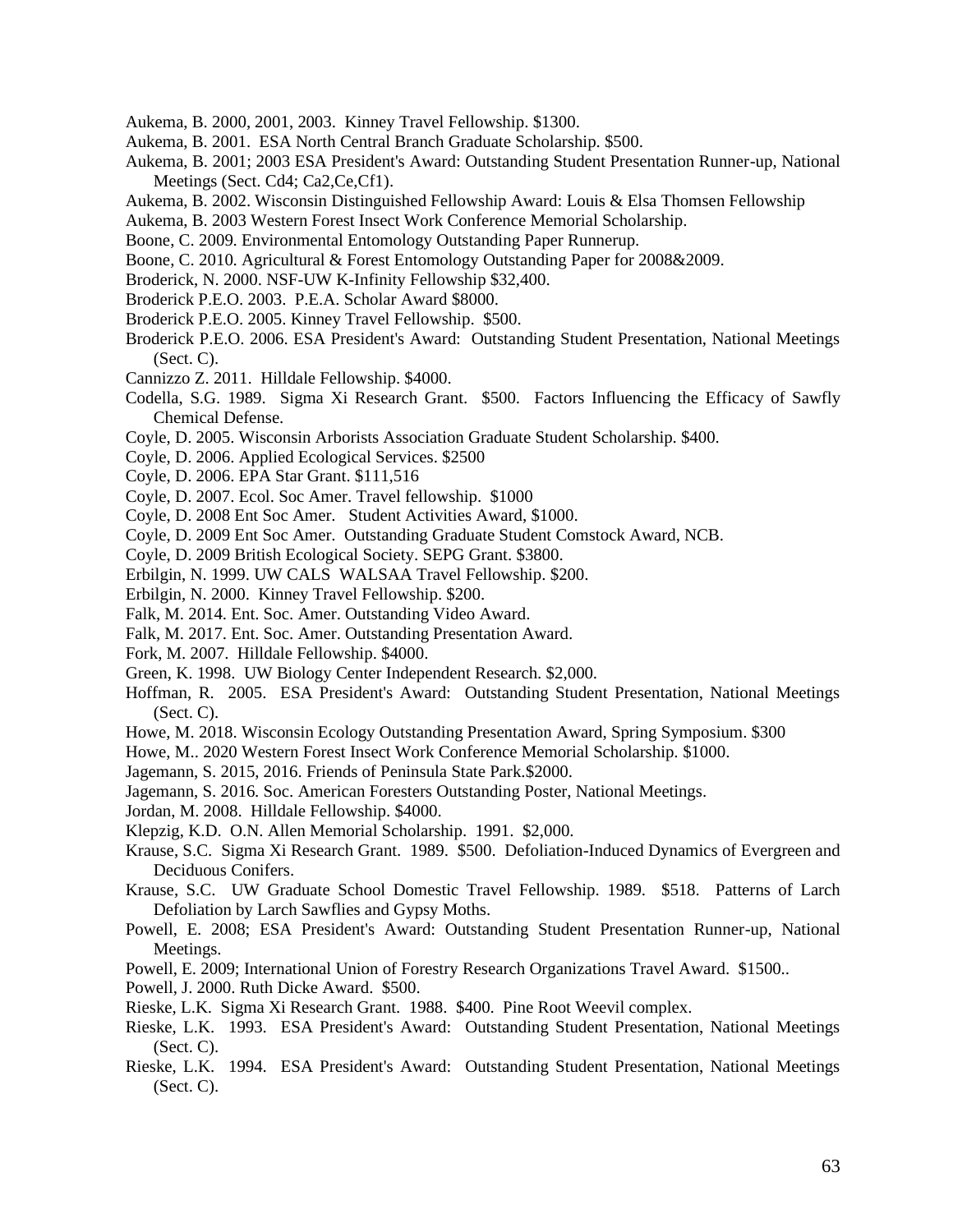Rieske, L.K. 1994. Citation of Merit, Association of Women in Science Educational Foundation. \$250.

Rieske, L.K. 1995. Entomological Society of America. Outstanding Graduate Student Comstock Award, NCB.

Robison, D.J. 1988. Wisconsin Arborists Outstanding Graduate Student. \$200.

Robison, D.J. Sigma Xi Research Grant. 1989. \$400. Forest tent caterpillar: Role of host plant in population dynamics.

Szele, A.Z., Howard Hughes Scholars Fellowship. 1996. \$4000. Effects of host monoterpenes on attraction and feeding by root- and stem- colonizing beetles in red pine.

Wallin, K. 1999. Kinney Travel Fellowship. \$600.

| Visiting International Students, Scientists     |           |  |
|-------------------------------------------------|-----------|--|
| J. Riba, Barcelona, Spain                       | 1992      |  |
| M. Halevy, Israel                               | 1994-95   |  |
| P. Krokene, Os, Norway                          | 1995      |  |
| A. Salle, INRA Centre de Rech. d'Orléans France | 2004-2005 |  |
| M. Contarini, Italy                             | 2008-2009 |  |
| DeJun Hao, China                                | 2013-2014 |  |
| Zhudong Liu, China                              | 2015-2017 |  |
| Xia Hu, China                                   | 2016-2017 |  |

| Mentoring of Assistant Professors |
|-----------------------------------|
| $\mathbf{r}$ $\mathbf{r}$         |

| Name                                | Department             | <b>Current Rank</b>     |
|-------------------------------------|------------------------|-------------------------|
| Susan Paskewitz (Chair) Entomology  |                        | Professor               |
| Glen Stanosz                        | <b>Plant Pathology</b> | Professor               |
| Eric Kruger                         | Forest Ecology & Mgmt. | Professor               |
| <b>Thomas Phillips</b>              | Entomology             | Professor, OK St. Univ. |
| Claudio Gratton (Chair) Entomology  |                        | Professor               |
| Cameron Currie                      | Bacteriology           | Professor               |
| Chris Williamson (Chair) Entomology |                        | Professor               |
| Sean Shoville (Chair)               | Entomology             | Asst. Prof.             |
| Christelle Guedot                   | Entomology             | Asst. Prof.             |
|                                     |                        |                         |

## Presentations on Teaching

1. Univ. Wisconsin, Env. History Group. Oct. 2004. Tiny teachers: Using insects as partners in education.

Instructional Grants: \$98201

- 1. IBM, Inc. 1986. Project TROCHOS Instructional Equipment Grant. \$63,81l. D. Hogg, R. Jeanne, & K.F. Raffa.
- 2. UW College of Agricultural and Life Sciences/Kellogg Foundation. 1988. \$3300, l yr. Curriculum Revitalization--Computerized Instruction. D. Hogg, R. Jeanne, & K.F. Raffa.
- 3. UW College of Agricultural and Life Sciences. 1994. \$1500. Travel award for Students Symposium at Entomological Society of America National Meeting. D. Mahr & K. Raffa.
- 4. WI Department of Natural Resources. 1999. Display presentation materials for gypsy moth K. Raffa. \$7340.
- 5. UW DO-IT WebWorks. 2000. Web based instruction. \$1000.
- 6. MO Department of Natural Resources. 1999. Display presentation materials for gypsy moth K. Raffa. \$1750.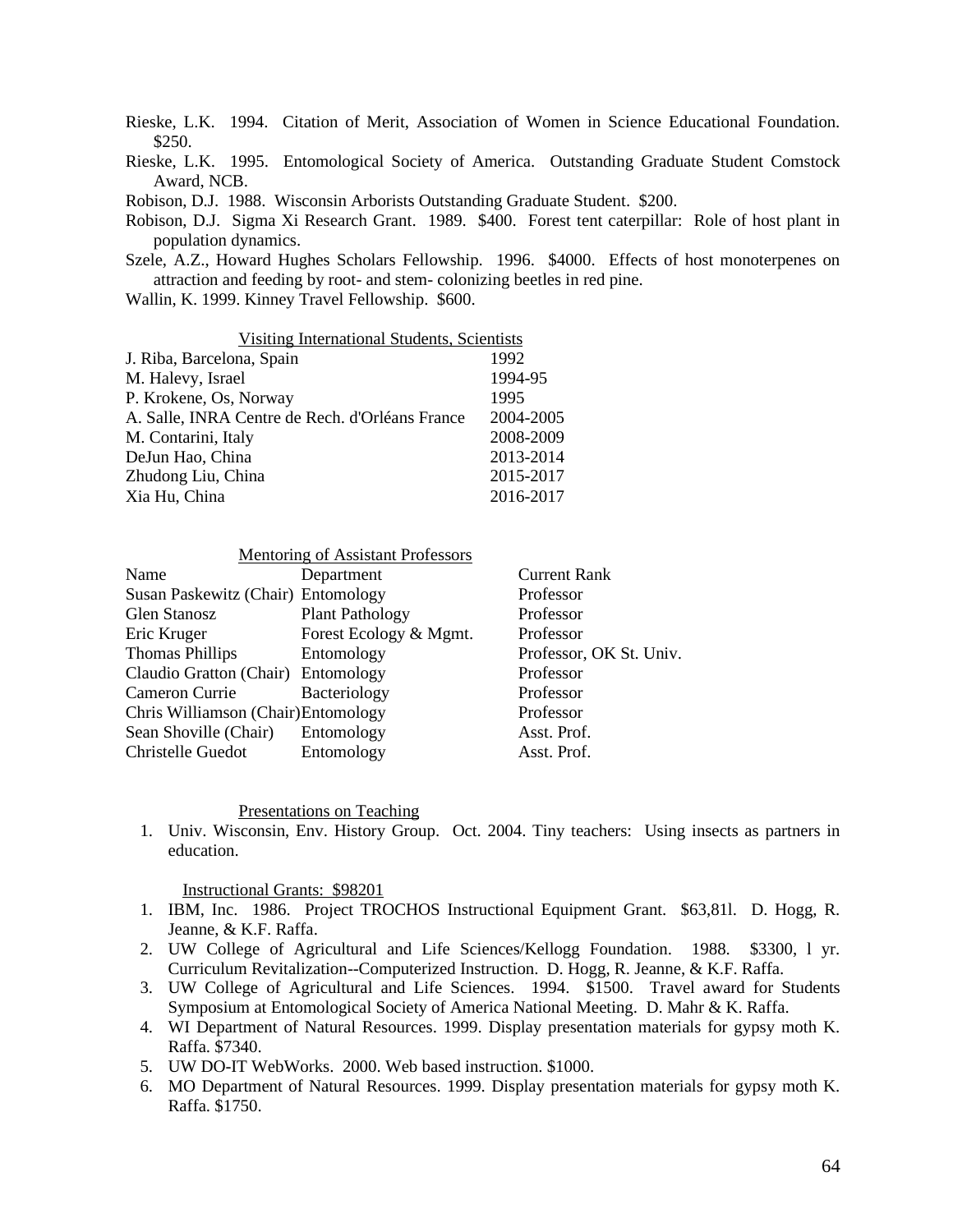- 7. UW ARS Internships. 2001. Invasive root weevil species in northern Wisconsin forests. K. Raffa. \$4500.
- 8. Hilldale Undergraduate Fellowships: 2007: \$5,000
- 9. Hilldale Undergraduate Fellowships: 2008: \$5,000
- 10. Hilldale Undergraduate Fellowships: 2011: \$5,000

## **OUTREACH AND SERVICE:**

### **Presentations**

- 1. Wisconsin Christmas Tree Producers Association Winter Meeting, Oshkosh, WI: Root weevil pests of Christmas trees in Wisconsin, 2/87.
- 2. Wisconsin Christmas Tree Producers Association Winter Meeting, Oshkosh, WI: Use of attractive lures to monitor root weevil populations. 1/88.
- 3. Wisconsin Christmas Tree Producers Association Winter meeting, Stevens Point, WI. Techniques for sampling pine root weevils. K.F. Raffa & L.K. Rieske. 1/90.
- 4. Wisconsin Christmas Tree Producers Association. Pest Diagnosis Workshop, Wild Rose, WI. May, 1991.
- 5. Wisconsin Christmas Tree Producers Association. Summer Meeting, Milwaukee, WI. Monitoring program for pine root weevils. July, 1991.
- 6. Illinois Christmas Tree Growers Association Winter Meeting. February 1990, Springfield, IL. Use of baited traps for monitoring root weevil populations in Christmas tree farms. L.K. Rieske & K.F. Raffa.
- 7. Wisconsin Arborists Association, Annual Meeting. Oshkosh, WI: The role of stress in predisposing trees to attack by wood borers. 3/88.
- 8. Wisconsin Christmas Tree Producers Association Annual Meeting. Current status of gypsy moth in Wisconsin. Milwaukee, WI. Jan. 31, 1990.
- 9. Society of American Foresters, Wisconsin Chapter Spring Green, WI. Insects and pathogens associated with Red Pine Decline. 5/88.
- 10. Society of American Foresters, Wisconsin Chapter. Wisconsin Dells, WI. Causal factors in Red Pine Decline. 10/89. K. Klepzig & K.F. Raffa.
- 11. Green Bay, WI. Gypsy Moth Management. 3/96. K.F. Raffa & A. Diss.
- 12. Society of American Foresters, Wisconsin Chapter. Stephens Point, WI. Red Pine Decline. 4/00. K. F. Raffa
- 13. of American Foresters, Wisconsin Chapter. UW-Madison Diagnosticians' Workshop, Madison, WI. Drought and beetle problems. 5/89.
- 14. UW Conference on Biological Control of Insects: Forest Insects. 10/93.
- 15. Wisconsin Forestry Summer Tour, June 1993.
- 16. Wisconsin Forestry Summer Tour, June 1997.
- 17. Certification course for pesticide applicators, Wisconsin: Principles of forest insect control. Annual. Presentation: 1986-1998.
- 18. New Jersey Aerial Applicators Association: Biological basis of insecticide resistance. Cherry Hill, NJ. 1982.
- 19. Wisconsin Association of Vocational Agriculture Instructors Workshop on Forestry: Instructor, July 11, 1990. Madison, WI.
- 20. Presentations to elementary school children: 20
- 21. Science Fair Judge: 2
- 22. Wisconsin Woodland Owners Association. Pine pests. Feb., 1992., Overview of Forest Ent. Feb. 2004
- 23. Radio presentations: 3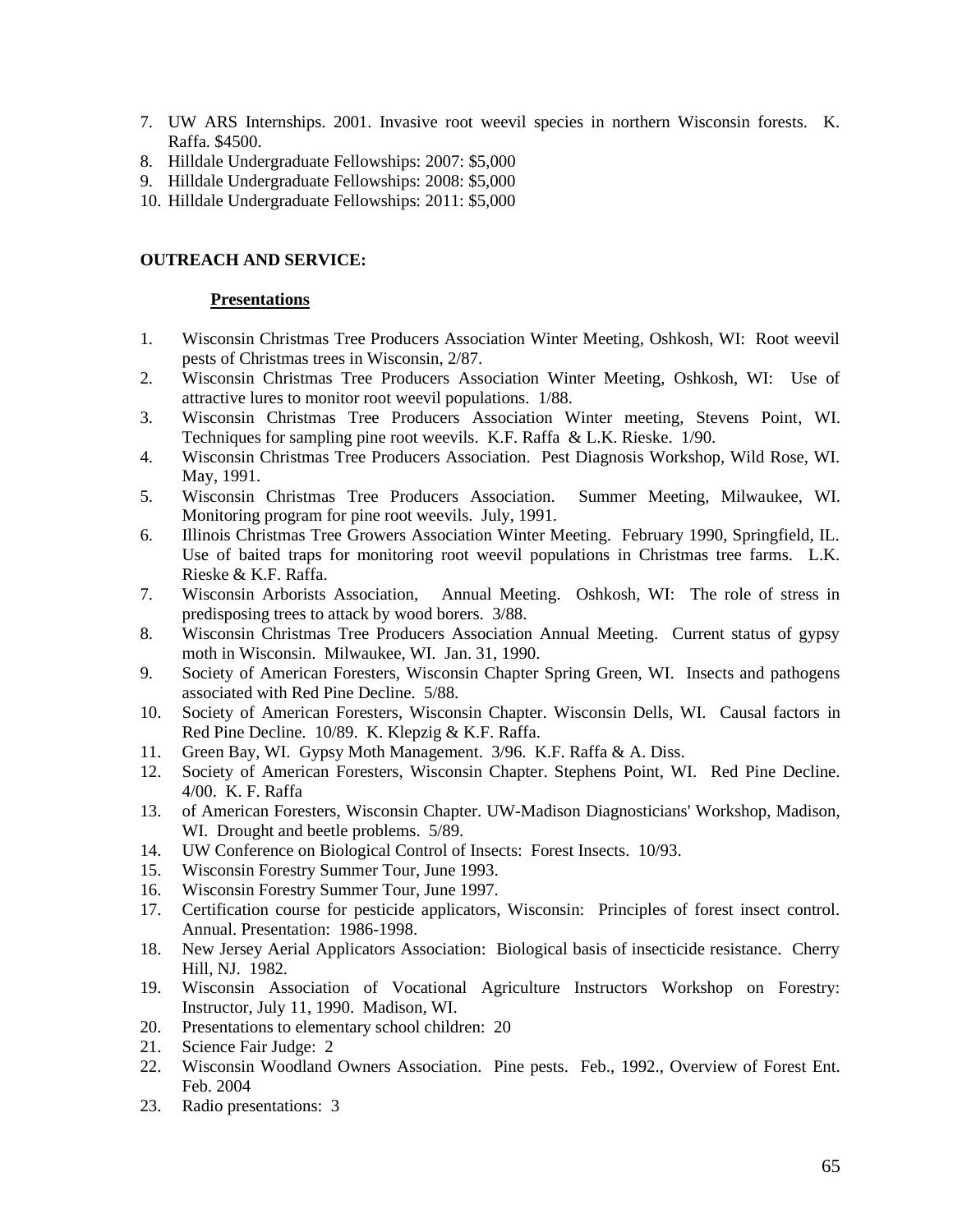- 24. Videos: Pesticide Applicator Training for Foresters; 1994. Case Histories of Genetic Engineering
- 25. Aldo Leopold Chapter of the Society for Conservation Biology: An inventory of subcortical wood boring insect species and their predators B. Aukema & K. Raffa, November 7, 1998.
- 26. Dane Co. Garden Expo, Feb. 1999, 2002, 2005, 2006.
- 27. Dane Co. Tree Board. March 1999. The gypsy moth threat in urban communities.
- 28. Janesville Rotary Club, for Chancellor's Speakers Bureau. Oct. 2000. Gypsy moth in Wisconsin.
- 29. Wisconsin Plant Pest Survey Summit. Jan. 2004. Red pine pocket decline. KF Raffa.
- 30. Wisconsin Plant Pest Survey Summit. Jan. 2004. Silvicultural approaches to managing gypsy moth impacts in northeastern Wisconsin. KF Raffa & R. Hoffman
- 31. Wisconsin Plant Pest Survey Summit. Jan. 2005. Red pine pocket decline. KF Raffa.
- 32. Wisconsin Plant Pest Survey Summit. Jan. 2006. Red pine pocket decline. KF Raffa, R Murphy, A Costa.
- 33. Wisconsin Plant Pest Survey Summit. Jan. 2007. Jack pine budworm on red pine. KF Raffa.
- 34. Wisconsin Plant Pest Survey Summit. Jan. 2007. Role of roor herbivory, fungal infection, and mortality to bark beetles in Red Pine Decline. KF Raffa.
- 35. Wisconsin Plant Pest Survey Summit. Jan. 2007. Red pine pocket mortality vegetation impacts. R. Murphy & KF Raffa.
- 36. Wisconsin Plant Pest Survey Summit. Jan. 2008. Eruptive bark beetles in western conifer forests: Implications to natural resource management and Great Lakes region forests. KF Raffa.
- 37. UW Dept Entomology Centennial. Apr. 2009. Forest Insects: Studying their Biology to Improve Resource Management.
- 38. Wisconsin Plant Pest Survey Summit. Jan. 2019. Mountain pine beetles, gypsy moths, and ticks. KF Raffa.
- 39. Wisconsin Plant Pest Survey Summit. Jan. 2010. Preliminary results of red pine pocket mortality. R. Murphy & KF Raffa.
- 40. Wisconsin Plant Pest Survey Summit. Jan. 2010. Deer tick abundance in central and southern Wisconsin: Implications for tick management and Lyme Disease risk. D Coyle, S Paskewitz & KF Raffa.
- 41. River Edge Nature Center Advisory Board. Jan. 2011. Biological control of emerald ash borer in Wisconsin. KF Raffa.
- 42. Wisconsin Plant Pest Survey Summit. Jan. 2011. Biological control of emerald ash borer in Wisconsin. KF Raffa.
- 43. Biological control of emerald ash borer in Wisconsin. May, June 2011. Multiple radio interviews, newspaper interviews, press releases, field demonstration for press. Milwaukee Journal Sentinel, Oshkosh Northwestern, USA Today, Wisconsin Public Radio, Fox News, others.
- 44. Wisconsin Plant Pest Survey Summit. Jan. 2012 Update on biological control of emerald ash borer in Wisconsin. T. Johnson & KF Raffa.
- 45. Wisconsin Plant Pest Survey Summit. Jan. 2012. Effects of global warming on forest tent caterpillar egg hatch E. Schwartzberg, KF Raffa, P. Reich, & R. Lindroth
- 46. Preventing invasive insects and pathogens affecting Wisconsin's forest resources. March 2012. Wisconsin Council on Invasive Species.
- 47. Preventing invasive insects and pathogens reaching Wisconsin's forest resources. May 2013. Wisconsin Council on Invasive Species.
- 48. Science for Everyone. West Bend, WI. Nov 25, 2103. TD Johnson, JP Lelito & KF Raffa. Emerald ash borer biological control in Wisconsin: field and laboratory research.
- 49. Wisconsin Plant Pest Survey Summit. Jan. 2013. EAB Biological Control: Evaluation of Field Releases and Laboratory Studies of Wasp Host-Location Behavior. T Johnson & KF Raffa.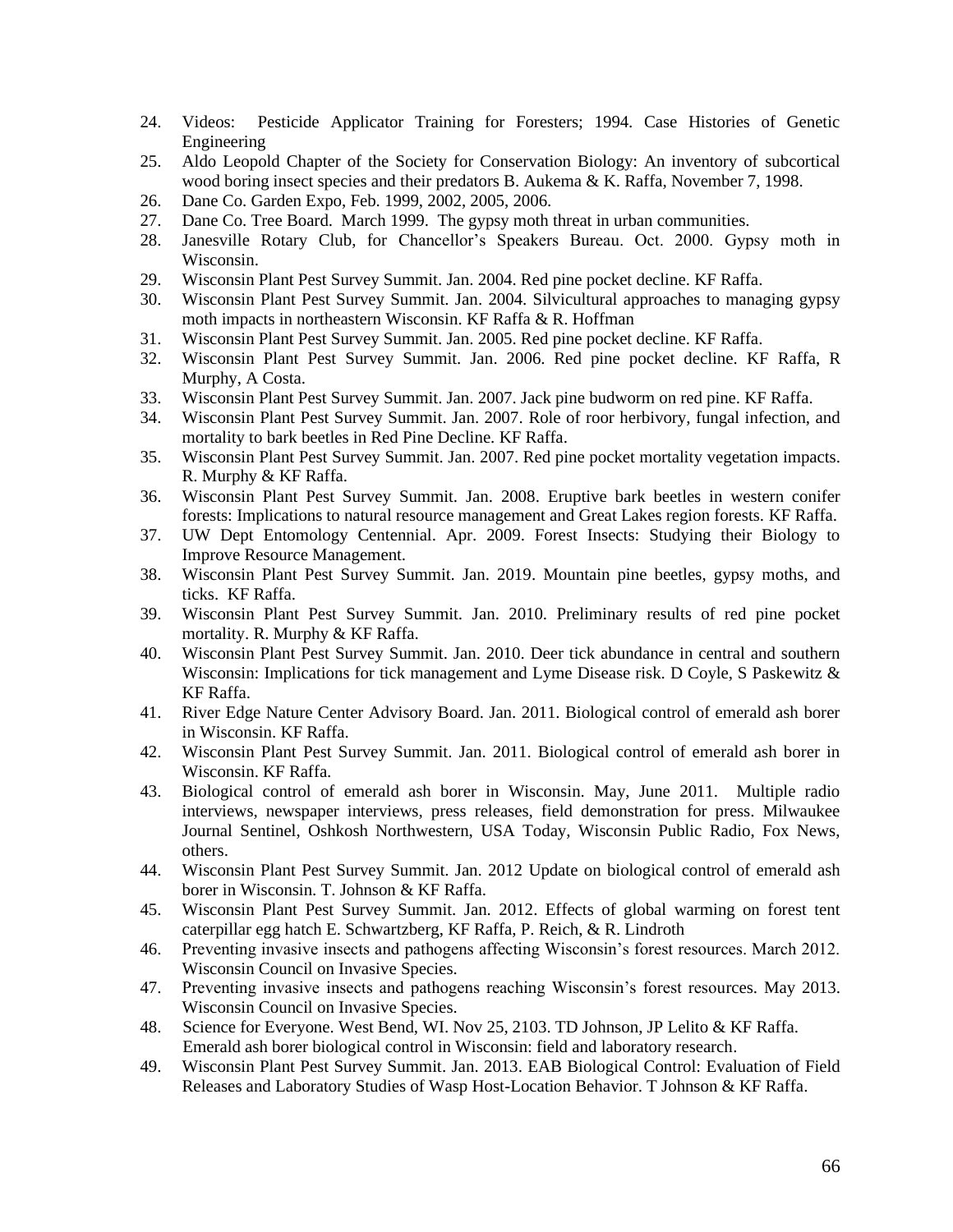- 50. Wisconsin Plant Pest Survey Summit. Jan. 2014. Mountain pine beetle colonization in Wisconsin: Attraction of Potential Natural Enemies. A Krause & KF Raffa.
- 51. Wisconsin Plant Pest Survey Summit. Jan. 2014. Biological control of Emerald Ash Borer in Wisconsin: Field and laboratory research. KF Raffa, T Johnson & J Lelito.
- 52. Wisconsin Plant Pest Survey Summit. Jan. 2015. Climate change impacts: Phenological asynchrony in tree –insect interactions. M. Falk, R. Lindroth & K. Raffa.
- 53. Wisconsin Plant Pest Survey Summit. Jan. 2015. Bacteria associated with red turpentine beetle. M. Howe & K.F. Raffa.
- 54. West Madison Lions Club. Nov. 2016. Tree-Killing Bark Beetles, Biology, impacts, and resource management choices. KF Raffa
- 55. Wisconsin Plant Pest Survey Summit. Feb. 2017. Effects of phenological asynchrony of aspen – Lepidoptera interactions. Feb. 2017. M. Falk, R. Lindroth & K. Raffa.
- 56. Michigan Arborists Society. Feb. 2017. Seasonal abundance of oak wilt vectors in Wisconsin. S. Jagemann & K. Raffa.
- 57. Friends of Peninsula State Park. July 2017. Seasonal abundance of oak wilt vectors in Wisconsin. S. Jagemann & K. Raffa.
- 58. Ontario Oak Wilt Workshop. September 2017. Seasonal abundance of oak wilt vectors in Wisconsin. S. Jagemann, J. Juzwik, P. Tobin, & KF Raffa.
- 59. Wisconsin Plant Pest Survey Summit. Jan. 2018. Seasonal activity and degree day models of oak wilt vectors in Wisconsin. K.F. Raffa.

# **Publications and Reports for General Public, Government Agencies, Commodity Groups, Professional Societies**

- 1. Clerke, W.H., & K.F. Raffa. 1973. Evaluation of a Southern Pine Beetle outbreak area comprising portions of the Glenwood, R.D., Jefferson, N.F., the Pedlar R.D., George Washington N.F., and the James River District, Blue Ridge Parkway, VA. USDA FS Res. Stn. Rep. No. 74-l04.
- 2. Clerke, W.H., & K.F. Raffa. 1973. Evaluation of a Southern Pine Beetle infestation at the Uwharrie, N.F., N.C. USDA FS Res. Stn. Rep. No. 74-l05.
- 3. Goulding, H.A., D.J. Hall, K.F. Raffa, & A.J. Martin. 1988. Integrated Pest Management Manual for Pine Pests in Wisconsin.
- 4. K.D. Klepzig & J. Cummings Carlson. 1988. How to identify Red Pine Pocket Decline & Mortality, USDA For. Serv. NA-GR-19.
- 5. Worf, G., K.F. Raffa, J. Doll, J. Carlson, N. Neher, & R. Flashinski. 1988. Pest management principles for the commercial applicator. Forest Crop Pest Control. 2nd Edition. Univ. WI. Coop. Ext. Serv., Madison.
- 6. K.F. Raffa & L. Rieske. 1989. "See No Weevil." Michigan Christmas Tree Journal 31:30-33.
- 7. K.F. Raffa & L. Rieske. 1989. A new approach to pine root weevil management. Wisconsin Christmas Tree Producers Association Quarterly Journal 4:19-23.
- 8. Raffa, K.F. 1991. Where next for plant-insect interactions? Bull. Ecol. Soc. Amer. 72:127- 130.
- 9. Raffa, K.F. 1991. Review: Natural enemies of forest insect pests. Environ. Entomol. 20:1734.
- 10. Rieske, L.K., S.A. Katovich, & K.F. Raffa. 1992. How to identify Introduced Basswood Thrips. USDA FS NA-FR-1-92.
- 11. Stanosz, G., K.F. Raffa, R. Flashinski, & D. Wixted. 1993. Pest management principles for the commercial applicator. Forest Crop Pest Control. 3rd Edition. Univ. WI. Coop. Ext. Serv., Madison.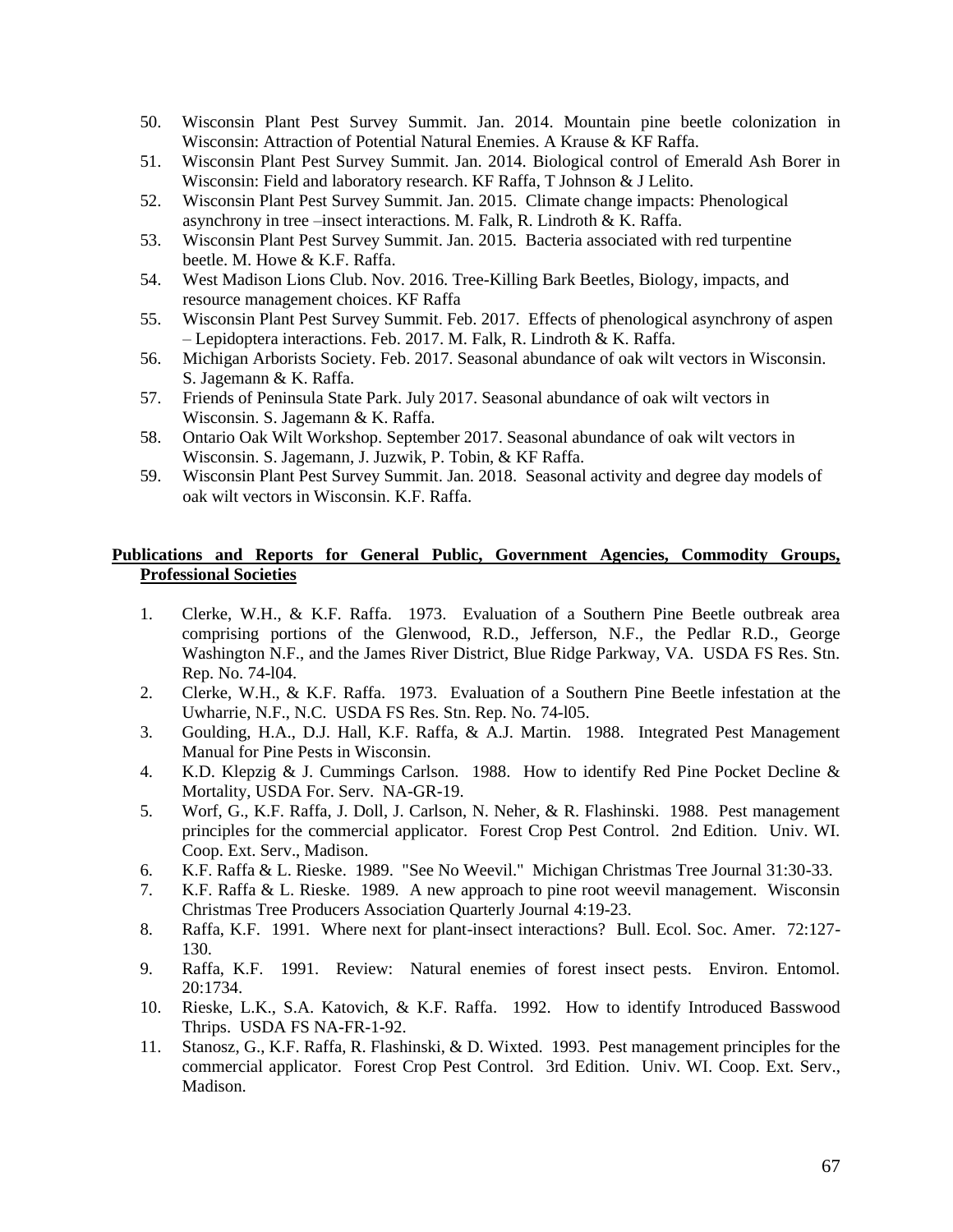- 12. Stanosz, G., K.F. Raffa, R. Flashinski, & D. Wixted. 1993. Pest management principles for the commercial applicator. Forest Crop Pest Control. Study Guide. Univ. WI. Coop. Ext. Serv., Madison.
- 13. Raffa, K.F. 1994. Book Review: Insect-Plant Interactions, Vol. 4: Environ. Entomol. 23:1354.
- 14. Robison, D.J., & K. F. Raffa. 1996. Importance of cutting diameter and method of production on early growth of hybrid poplar. USDA FS Tree Planters Notes. 47:76-80.
- 15. Raffa, K.F. 1998. Recent happenings in biological control of forest insects. Midwest Biological Control Newsletter. Vol. 5 (3).
- 16. Raffa, K.F. 1998. Book Review: Frontiers of Population Ecology.
- 17. Aukema, B.H., & K.F. Raffa. 1999. Subcortical wood boring insects and their predators. Badger Army Ammunition Biological Survey report. Janine R. Clemmons, ed.
- 18. McCullough, D.G., K.F. Raffa, & C. Williamson 1999. Natural enemies of the gypsy moth: The good guys. MSU. Ext. Bull. F-2700.
- 19. University of Wisconsin Arboretum Research Report, 1998. Host plant effects on the synergism of *Bacillus thuringiensis* subsp. *kurstaki* against gypsy moth (Lepidoptera: Lymantriidae) larvae by zwittermicin A. Green K.M., & K.F. Raffa. pgs 6-7, in Milbauer, M.L., L. Savides, & M. Leach (eds).
- 20. Strauss, S.H., Raffa, K.F. & List, P.C. 2000. Ethical guidelines for using genetically engineered trees in forestry. J. For. 98: 47-48.
- 21. Raffa, K.F. 2000. Book Review: Physiology and Genetics of Tree Phytophage Interactions. Entomol. Experiment. et Applic. 96: 87.
- 22. Reports to DNR, APHIS:
	- a. Effects and persistence of *Bacillus thuringiensis* subsp. *kurstakii* on nontarget Lepidoptera
	- b. Status of native natural enemies of gypsy moth in Wisconsin
	- c. Geographic overlap of Karner Blue Butterfly and gypsy moth in Wisconsin
	- d. Kiln drying requirements for prevention of wood borer introduction into US (APHIS)
- 23. Berenbaum,M., et al. 2000. The Future of Pesticides in US Agriculture. National Research Council. NRC Press, Washington DC. 301 Pp.
- 24. Wagner, M., Clancy, K. & K.F. Raffa 2006. Dan Benjamin, In Memoriam. North American Forest Insect Work Conference
- 25. Simard M, E N Powell, J M Griffin, K F. Raffa, & M G. Turner. 2008 Annotated Bibliography for Forest Managers on Fire-Bark Beetle Interactions. USFS Western Wildlands Environmental Threats Assessment Center: http://www.fs.fed.us/wwetac/publications.html
- 26. Carroll, AL, BH Aukema, KF Raffa, DA Linton, GD Smith, & BS Lindgren. 2008. Mountain pine beetle outbreak development" the endemic-epidemic transition. Canadian Forest Service Mountain Pine Beetle Initiative Project 1.03. 22 pp.
- 27. Simard, M., J. Griffin, E. Powell, M. Turner, K. Raffa, P. Townsend, D. Tinker, W. Romme. 2008. Field trip guide for Joint Intern. Assoc. Wildland Fire and Nat. Park Service 9th Bienniel Scient. Conf. on Greater Yellowstone Ecosystem: The '88 Fires and Beyond. 45 pp. www.fs.fed.us/wwetac/publications/WWETAC\_Fire-BB\_InterX\_25Feb2008.pdf
- 28. Raffa KF, Aukema B, Bentz BJ, Carroll A, Erbilgin N, Herms DA, Hicke JA, Hofstetter RW, Katovich S, Lindgren BS, Logan J, Mattson W, Munson AS, Robison DJ, Six DL, Tobin, PC, Townsend PA & Wallin KF. 2009. A literal meaning of forest health safeguards against misuses and misapplications. J. Forestry. 107: 276-277
- 29. Murphy R, K Raffa, & J Cummings-Carlson. 2010. Red Pine Pocket Mortality Landowner and Manager Update. WI DNR.
- 30. Raffa KF. 2014. Introduced Basswood Thrips (*Thrips calcaratus* Uzel) (Thysanoptera: Thripidae). Chpt. 23 in Van Driesche R & Reardon RC. The use of classical biological control to preserve forests in North America. USDA FS. FHTET-2013-2. Morgantown, WV.
- 31. Raffa, KF. 2014. A tale of convergence.  $40^{th}$  Anniversary of JCE. J. Chem. Ecol. 40: 415-416.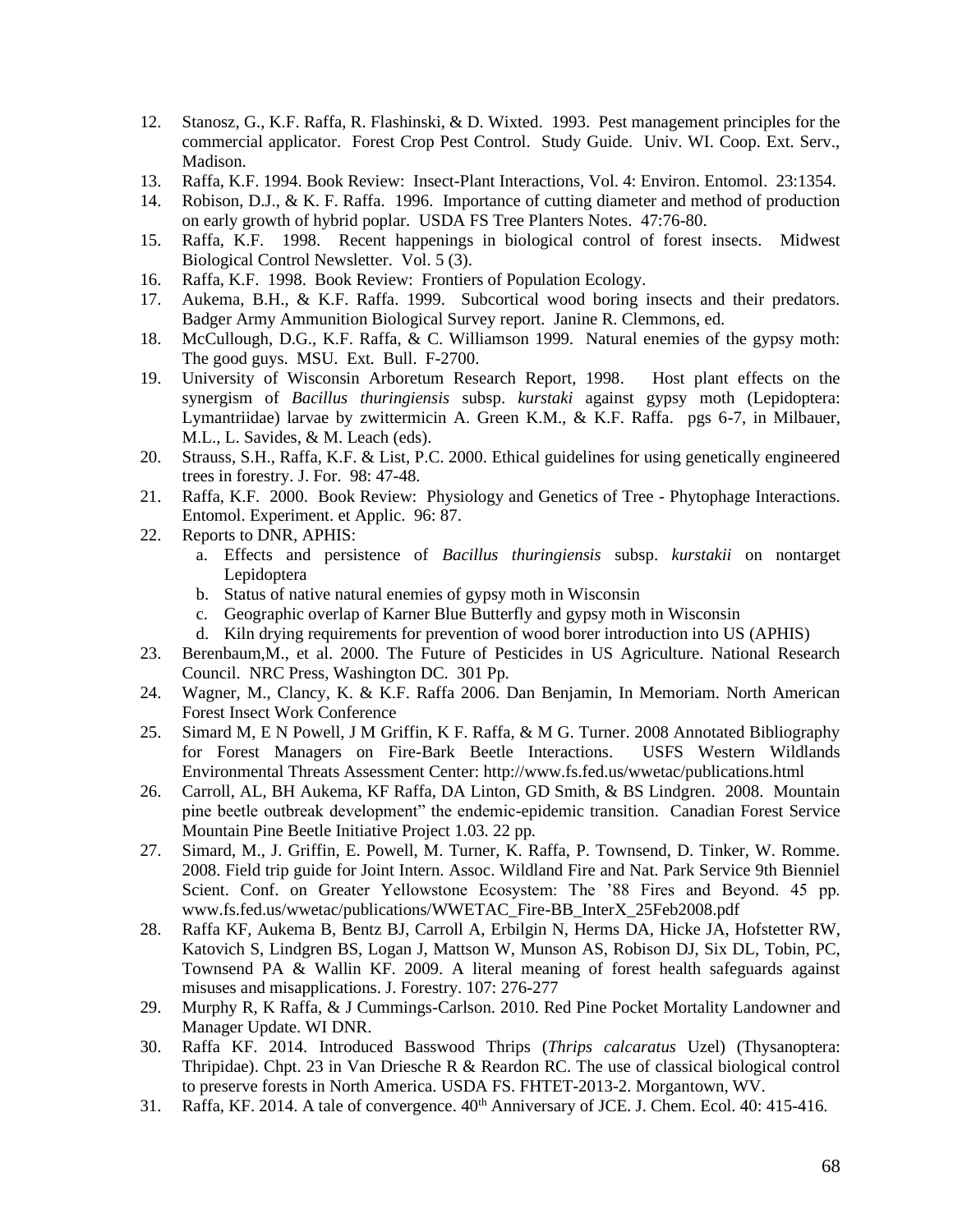- 32. Brown J, Raffa KF & Miller R. 2019. Obituary: Alan A. Berryman. American Entomologist. July, 2019
- 33. Hlásny T, Krokene P, Liebhold,A, Montagne-Huck C, Müller J, Quin H, Raffa K, Schelhaas Seidl R, M-J, Svoboda, & M, Viiri H. 2019. Living with bark beetles: impacts, outlook and management options. EFI Science to Policy Series. Czech. Rep. 50 pp.
- 34. Cansler CA, Hood SM, Varner JM, van Mantgem PJ, Agne MC, Andrus RA, Ayres MP, Ayres BD, Bakker JD, Battaglia MA, Bentz BJ, Breece CR, Brown JK, Cluck DR, Coleman TW, Corace RG, Covington WW, Cram, DS Cronan JB, Crouse JE, Das AJ, Davis RS, Dickinson DM, Fitzgerald SA, Fulé PZ, Ganio LM, Grayson LM, Halpern CB, Hanula JL, Harvey BJ, Hiers JK, Huffman DW, Keifer MB, Keyser TL, Kobziar LN, Kolb TE, Kolden CA, Kopper KE,, Kreitler JR, Kreye JK, Latimer AM, Lerch AP, Lombardero MJ, McDaniel VL, McHugh CW, McMillin JD, Moghaddas JJ, O'Brien JJ, Perrakis DDB, Peterson DW, Prichard SJ, Progar RA, Raffa KF**,** Reinhardt ED, Restaino JC, Roccaforte JP, Rogers BM, Ryan KC, Safford HD, Santoro AE, Shearman TM, Shumate AM, Sieg CH, Smith SL, Smith RJ, NL, Stuever M, Stevens JT, Stoddard MT, Thies WG, Vaillant NM, Weiss SA, Westlind DJ, Woolley TJ & Wright MC. 2020. The Fire and Tree Mortality Database for empirical modeling of individual tree mortality after fire. Fire and Tree Mortality Database (FTM). USFS Research Data Archive. In press. doi:10.2737/RDS-2020-0001.
- 35. Panuska, J, Gray R, Jentz SM, Juzwik J, Raffa KF, Tobin PC & Scanlon K. 2021. Oak Wilt Vectors Thermal Emergence Model. Univ. WI Extens. Ag. Weather.

# **Administrative Services:**

## University

Departmental Committees Long-Range Planning Committee. 1987-1996; 2003-05; 2006-07. Merit (Salary) Committee: 1990-1992; 1995-1998; 2002-05; 2016 Faculty Advisor Entomology Club. 1987-1988. Coordinator, Gypsy Moth Quarantine Facility. 1988-present. Co-chair Colloquium Committee. 1989-1990, 1994-1995, 2001-02 Insect Collections Committee. 1989-1991. Research Committee. 1990-1992 (Chair); 1995-2001; 2004-05 (Chair); 2006-2007 (Chair), 2009-2010 (Chair) Academic Affairs Committee 1993-1994; 1997-2000; 2002–2003; Chair 2003 Extension & Applied Research Committee: 1999-2001. Computer Committee 2005 - 2006. Faculty Mentor Committees: 9 Search and Screen Committees: 24 (Chair: 2) Awards Committee (Chair): 2007 – present Assoc. Dept. Chair: 2016-2017. University and College of Agricultural & Life Sciences Offices College of Agric & Life Sciences Greenhouse Comm, 1986-1992; 1996-2002. Faculty Senate, 1987-1991; 2002-2009 Biometry Faculty, College of Agricultural and Life Sciences, 1987-present. Chair: 1998- 2002. Biometry MS Executive Committee: 1993-2005. Biometry Review Team: 2008-2009. Pound Research Award Committee, 1991-1998. Spitze Award Committee: 1996-1998; 2000, 2004, 2005.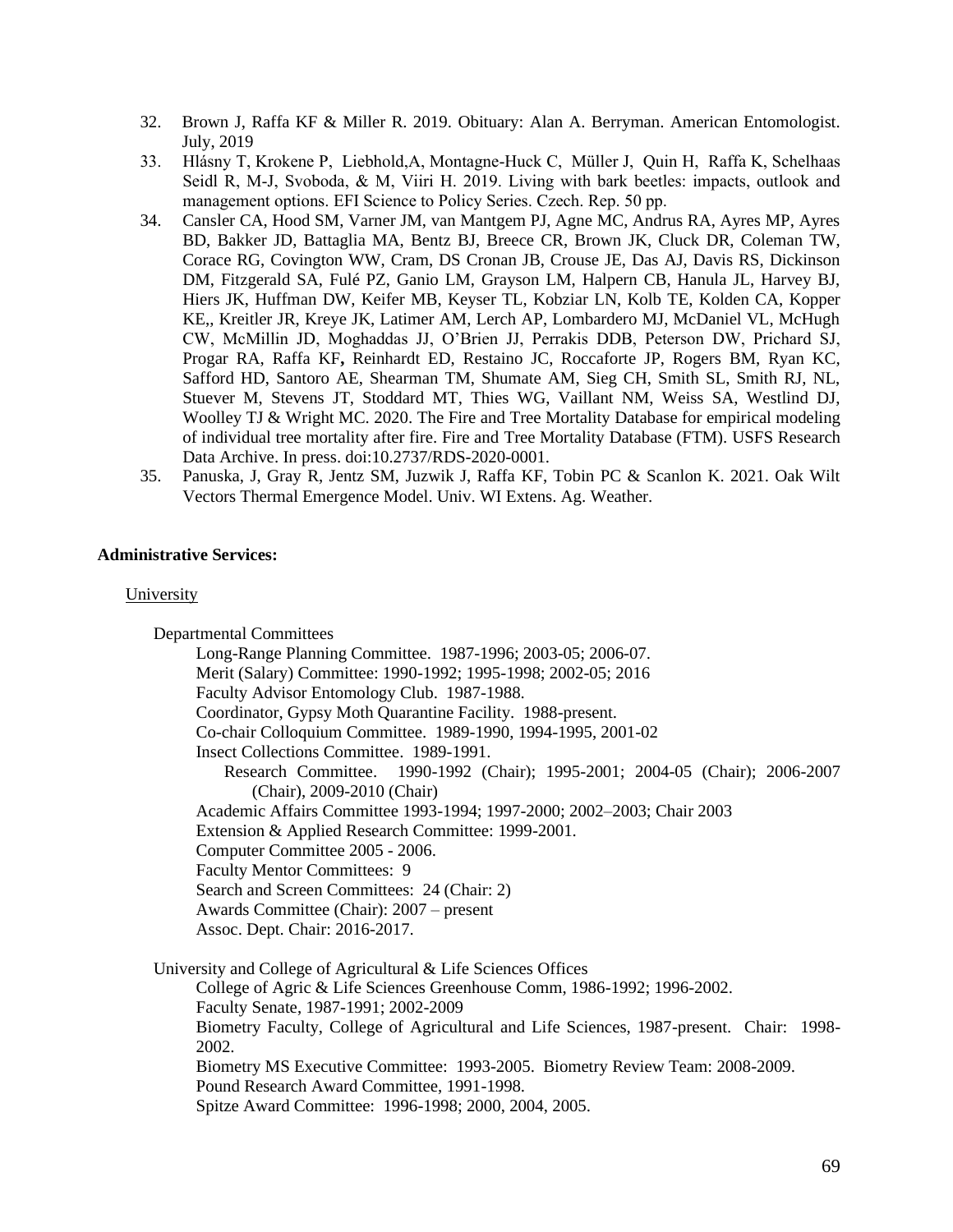Campus Plant Growth Facilities: 1992-1994. College of Agricultural & Life Sciences Research Advisory Committee: 1992-1995. Hatch Awards subcommittee; 1993-1995. Chair, CALS Implementation Committee on Research Programs. 1993-1995. CALS Master Plan Oversight Committee. 1993-1997. Biotron Committee: 1993-2002. Center for Integrated Agricultural Systems, Steering Committee. 1993-2000. CALS Policy Committee on Departmental Advisory Boards. 1993-1994. CALS Hatch Proposals Review Panel, 1994-1995. CALS Instructional Greenhouse Committee, 1995-2000. CALS General Awards Committee, Chair: 1995-1998. Agricultural Research Stations Committee: 1995-1998. UW Ecology Advisory Committee: 1995-1998. Hilldale Undergraduate Research Award Committee: 1996 Alternative Pest Management Institute Steering Committee. 1996-1999. CALS Issues Forum Committee. 1998. Chancellor's Speakers Bureau. 1999 - 2003. CALS Undergraduate Honors Program Committee: 1999 - 2003. CALS Task force on Natural Resources Program, Co-Chair: 2000 - 2001. CALS Academic Planning Council 2013-2016. UW Quant. Genetics Curriculum Comm: 2000. UW Biological Sci. Div. Strategic Planning Exec. Comm: 2000 - 2003. Madison Ecology Group: 1996 – present; Chair Activities Comm. 2005, 2006. Agroecology Cluster Core Search Committee: 2001-2002 Biological Sciences Fellowship Committee: 2002 – 2004. Entomology Building Committee: 2002-2005. Invasive Species Cluster: Core Search Committee: 2002-2005. Community Ecol Comm. 2002-2005. Research Advisory Committee: Hatch & McIntire-Stennis Review Panel: 2003 Symbiosis Steering Committee: 2005 - present Arboretum Committee: 2005-2009; Master Plan Task Force; Research Committee; Chair, Ecologist hiring committee: 2007. Lakeshore Nature Preserve Committee: 2006-2007; 2012-2015. Space and Facilities Committee: 2010-present. Center for Culture, History & Environ, Gaylord Nelson Inst. for Environ. Studies: 2010-pres Population Genetics Search Committee: 2011 UW Vilas Res. Prof. Award Comm. 2015. Chair, CALS Thomsen WDGF & Senator Caldwell Grad. Fellowship Committees Chair, CALS Committee on writing guidelines for mentoring pretenured faculty: 2017.

## State and Local

Entomological Society of America, Organizing Committee, Pacific Branch Meeting. June 1980. Sub-committee on symposium on Insect Chemical Communication. Insect Neurobiology Symposium, Organizing Committee, Wilmington, DE. 1982. Wisconsin Gypsy Moth Committee, 1985 - 1991. Wisconsin IPM program for Christmas trees, 1990 - 1995 Wisconsin Advisory Committee on Gypsy Moth Management Funding Strategies.1992. WIDATCP environmental impact assessment of Entomophaga maimaiga. 1992.

Wisconsin Gypsy Moth Strategic Planning Committee. 1992 - 1993.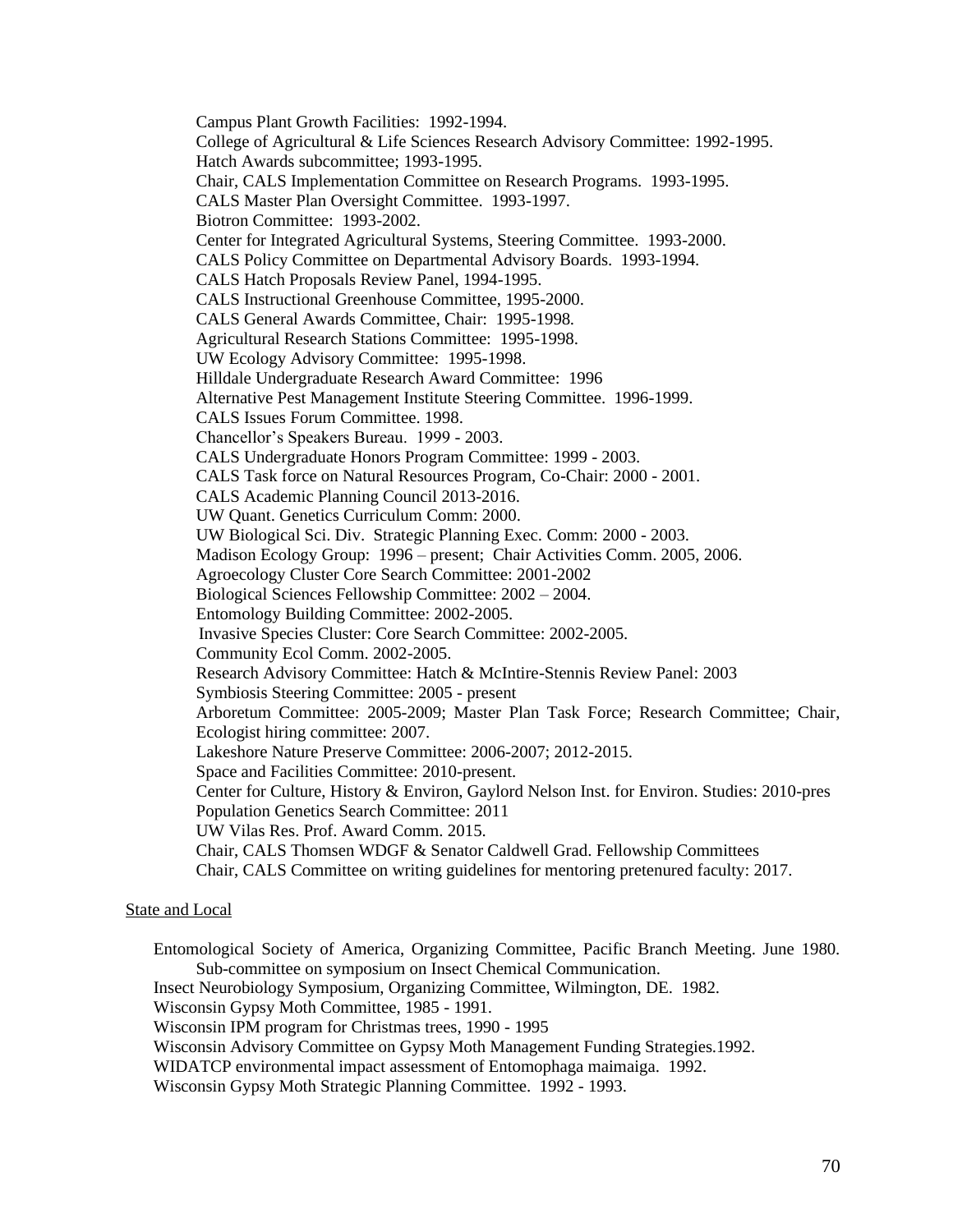Advisory Committee on Implementing Biological Control of Gypsy Moth in Wisconsin. 1993 - 2020. Wisconsin Gypsy Moth Scientific Advisory Committee 1993-1996. Wisconsin Gypsy Moth Coordinating Committee. 1996-2020. Wisconsin Council on Invasive Species. 2003-2018; Research Subcommittee Chair 2003-2011. Organized and moderated strategic planning session on prevention. March 2012. Wisconsin Emerald Ash Borer Coordinating Committee: 2007-2020. City of Madison Habitat Stewardship Committee, Vice-Chair: 2007-08. Wisconsin Statewide Forest Action Plan, Feb. 2019 - Dec. 2020.

#### National / International

Panels

USDA CSRS Competitive Grants: Insect Pest Science Panel, 1986, 1987.

NSF Competitive Grants: Ecology Panel, 1994-1999

USDA FS Gypsy Moth R & D National Review Panel, 1992.

USDA FS Rocky Mtn. Forest & Range Exp. Stn. 1989, 1992, 2003.

CSRS Review Team:, Univ. Minnesota Dept. Entomol., April 1994

CSRS Review Team: North Carolina St. Univ. Dept. Entomol., Oct. 2001.

National Center for Ecological Analysis and Synthesis: Tree Mortality: 2013

Editorial Boards.

Associate Editor, Forest Science. 1996-1998.

Associate Editor, Ecology. 2001-2020.

Subsection Assoc. Editor, Envrion. Entomol. 2008 -2011

National Research Council: Study Committee on Future of Pesticides in Pest Management in U.S. Agriculture and Forestry: 1997-2000.

APHIS Steering Committee on Tree Biotechnology. 2003-2004.

ESCOP/ACOP Leadership Development Program, 1994

### Manuscript Reviews (Selected)

BioScience, Ecology, Oecologia, Oikos, PNAS, New Phytol,, Amer. Naturalist, Funct. Ecol, Biotropica, Ecological Monographs, Ecological Applications, J. Chem. Ecol., Environ. Entomol., Ecological Entomol, Annals Entomol. Soc. Amer., Env. Biosafety Research, J. Agr. Entomol., Can. Entomol., J. Econ. Entomol., J. Entomol. Sci., Amer. Entomol., J. Insect Behavior, Entomol. Exp. Applic. The Great Lakes Entomol., Trees, Forest Science, Can. J. For. Res., Scan. J. For. Res., Silva Fennica, Northern J. Applied Forestry, J. Tropical Forestry, Life Sciences, J. Pharmacology Letters, Crop Science, International Journal of Pest Management, Tree Physiology, Annals For. Sci., Beh. Ecol. & Sociobiol, Trends in Microbiol., Can. Ent., PlosOne, PNAS, Environ. Microbiology, Forest Ecol & Management.

Grant Proposal Reviews (Selected)

USDA Competitive Grants: Insect Pest Science, USDA Competitive Grants: Forestry and Rangeland Renewable Resources, USDA Competitive Grants: Environmental Rich Assessment of Genetic Engineering, NSF: Ecology, USDA Forest Service Research Work Unit FSM 4072, McIntire-Stennis: Reviewer & Committee Chair, Hatch, Center for Environ. Management., Tufts Univ, Formas Sweden, Ohio St. Univ.

Personnel Reviews (Selected)

USDA FS Progress Reviews: 1992, 1998, 1999 (2), 2003, 2009 Extramural Tenure & Promotion Reviews: 10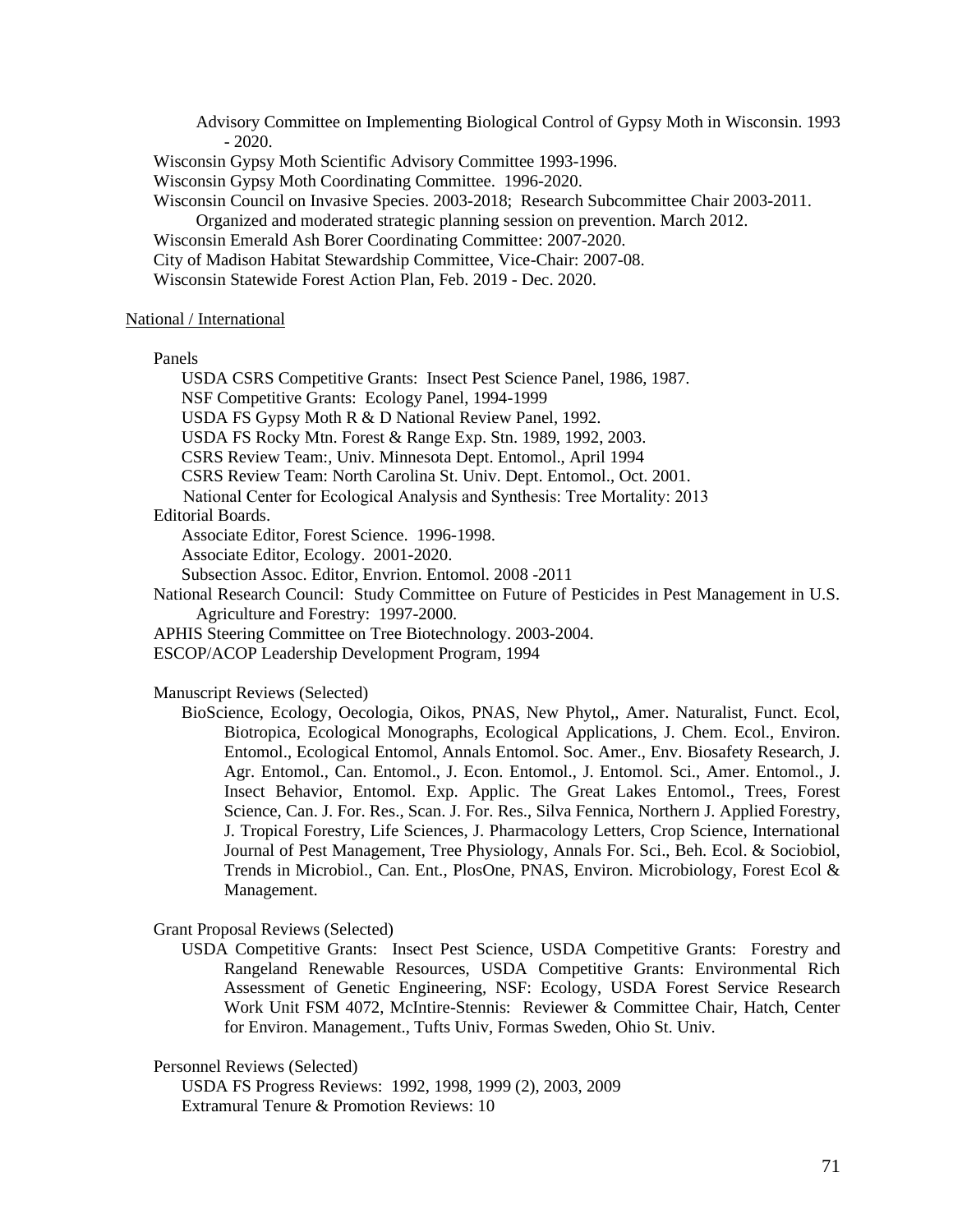Policy Reviews

USDA Environmental Assessment of Imported Timber USDA FS Forest Decline Initiative U.S. Dept. Interior: Monocultures (litigation). 1997.

USDA FS R&D Review of Invasive Species. Chair. 2006.

Regional Committees

- Wisconsin representative to Regional Project W110-W187, "Interactions between bark beetles, pathogens, and conifers in North American forests." 1986-2015. Secretary 1989, 1995, 2005, 2008-2009; Chair 1990, 1996, 2011.
- Wisconsin co-representative to Regional Project NE-143, "Biological Control of the Gypsy Moth." 1990-1992.
- Wisconsin representative to Regional Technical Committee NCT-212, "Ecology and Impact of Gypsy Moth Invasion." 1992-1998. Vice Chair 1992-1994. Chair 1995-1996.

Forest Genomics Project, Can. (\$11,000,000 C) Advisory Board (6 memb): 2005-2010.

Common Names Author to Entomological Society of America: 2 species.

### Awards Committees:

Western Forest Insect Work Conference Founders Award Committee: 2008-2018. Successful Awards Nominations:

Founder's Award, Western Forest Insect Work Conference 2007. Boyd Wickman Silverstein-Simeone Lect. Award, Intern.Soc. Chemical Ecology 2008. Rick Lindroth Founder's Award, Western Forest Insect Work Conference 2009: Jesse Logan Founder's Award, Western Forest Insect Work Conference 2017: Nancy Gillette

Conference Program Committee, Moderator, Symposium Organizer:

- Moderator, Entomological Society of America National Meetings, Biological Control Section. San Antonio, Texas. December 1989.
- Organizer and Moderator Semiochemicals--Application and Potential, North American Forest Insect Work Conference, March 25-28, 1991. Denver, CO.
- Moderator, Management of Gypsy Moth in the Great Lakes Region, North Central Forest Pest Workshop. Kellogg, MI. Oct. 1992.
- Organizer and Moderator International Union of Forestry Research Organizations, 1994: Mechanisms of Woody Plant Defense against Insects. "Endophagous Poorly Mobile Herbivores" International Union of Forestry Research Organizations, 1994: Organizer and Moderator Population Dynamics of Forest Insects. "Biology and Implementation of Bark Beetle Natural Enemies"
- Organizer and Moderator Second North American Forest Pest Workshop, "Insect-Host-Tritrophic Interactions," April, 1996. San Antonio, TX.
- Organizer and Moderator National Forest Pest Workshop. Plant-Insect and Tritrophic Interactions.
- Program and Organizing Committee, International Symposium on Applications of Biotechnology to Tree Culture, Protection, and Utilization. Aug 5-8, 1991, Delaware, OH.
- Organizer and Moderator, International Symposium on Natural Enemies and Biological Control of Bark Beetles. Feb. 1994, Maui, Hawaii.
- Organizer and Moderator, Second Workshop on Bark Beetle Genetics 1999: K.F. Raffa & J. Hayes. 1999.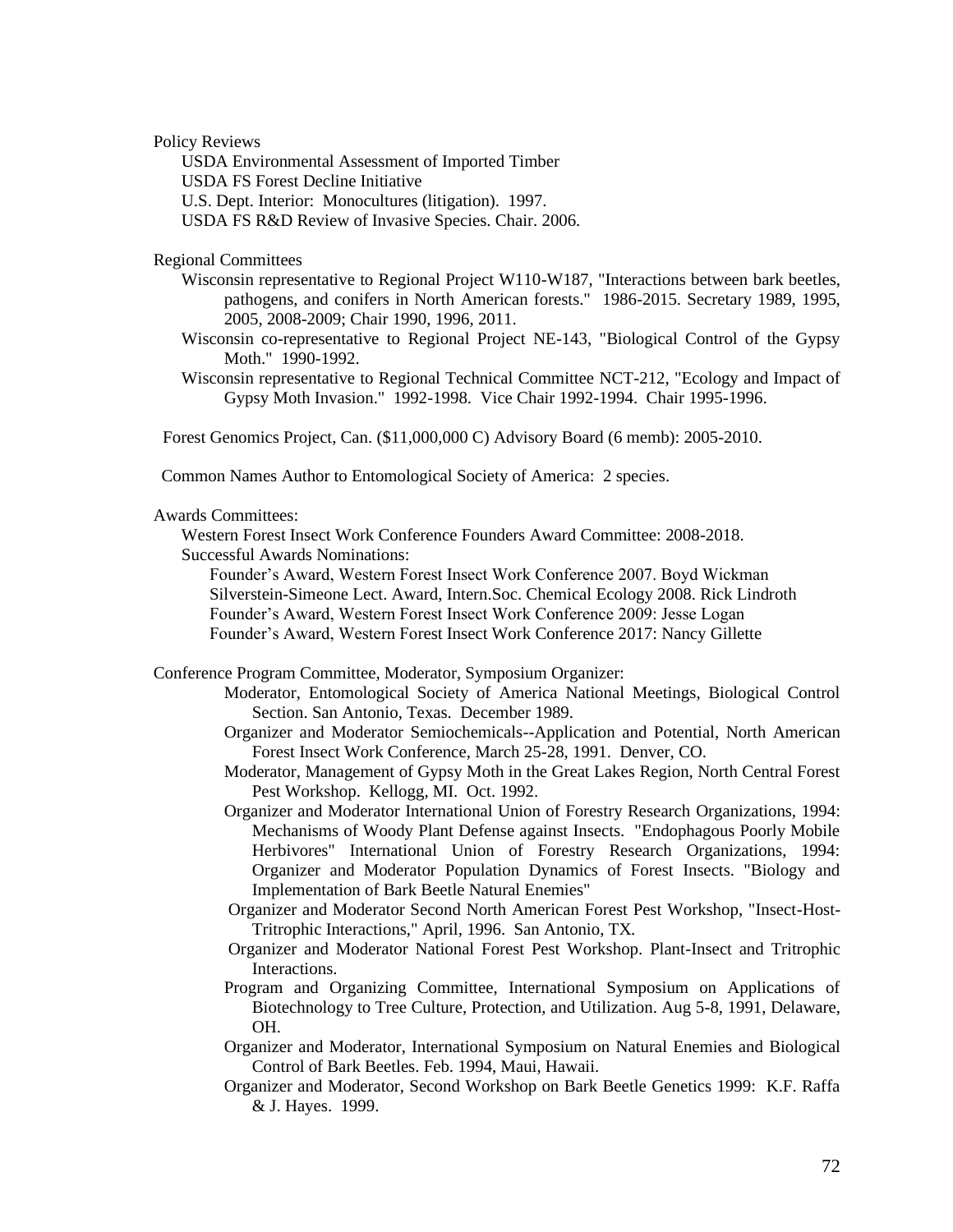- Organizer and Moderator: Workshop on natural enemies of bark beetles. Combined Western Forest Insect and Western Forest Disease Work Conference. Breckenridge, CO, 1999.
- Organizer: Workshop on gypsy moth research in the midwest. USDA Interagency Gypsy Moth Research Forum. Annapolis, MD 2001
- Organizer and Moderator: Workshop on population dynamics of bark beetles. North American Forest Insect Work Conference, May, 2001. Edmonton, BC.
- Program Committee, North Central Forest Pest Work Conference, 2005.
- Organizer and Moderator: Workshop on Symbiosis. Western Forest Insect Work Conference, April, 2008. Boulder, CO. D. Six & K. Raffa
- Moderator: Student Presentations. Western Forest Insect Work Conference, April, 2008. Boulder, CO. D. Six & K. Raffa
- Organizer and Moderator: Section Symposium: Metamorphosis by fusion: plant-insect interactions, forest entomology, and the unifying contributions of William J. Mattson. National Meetings of the Entomological Society of America, Dec, 2008. Reno, NV. D. Herms & K. Raffa
- Organizer and Moderator: Section Symposium: Insect-Symbiont Interactions: A Metamorphosis in Perspectives. National Meetings of the Entomological Society of America, Dec, 2008. Reno, NV. K. Klepzig & K. Raffa
- Field Trip: Joint Intern. Assoc. Wildland Fire and Nat. Park Service 9th Bienniel Scient. Conf. on Greater Yellowstone Ecosystem 2008. Simard, M., J. Griffin, E. Powell, M. Turner, K. Raffa, P. Townsend, D. Tinker, W. Romme.
- Internat. Soc. Symbiosis Congress. 2009. Program Section Organizer and Moderator: Complex Interactions in a Changing Environment.
- North Central Forest Pest Work Conference Program Committee. 2009-2010.
- North American Forest Insect Work Conference Program Committee. 2010-2011.
- Fourth Workshop on Genetics of Bark Beetles and Associated Microorganisms Scientific Committee. 2010-2011.
- Co-Organizer and Moderator: Disturbance Interactions. North American Forest Insect Workshop , May, 2011. Portland, OR. K. Kandhi, B. Bentz, & K. Raffa.
- Co-Organizer and Moderator: Bark Beetle Genetics. North American Forest Insect Workshop , May, 2011. Portland, OR. B. Bentz, & K. Raffa.
- Co-Organizer and Moderator: Mechanisms of tree defense across forest insect feeding guilds: Can a comparative approach help predict responses to climate change? International Union of Forest Research Organizations World Congress. Oct. 2014, Salt Lake City, UT. BJ Bentz & KF Raffa.
- Organizer and Moderator: High elevation pine ecosystems. May 2017. Western Forest Insect Work Conference. Jackson Hole, WY.
- Organizer and Moderator: High elevation pine ecosystems. May 2017. Western Forest Insect Work Conference. Jackson Hole, WY.
- Organizer and Moderator: Sustaining ecological services and preservation in an era of climate change, fragmenting boundaries, and intensifying native & invasive disturbances. Raffa KF & Bentz BJ. Sept,19-22, 207. International Union of Forest Research Organizations. Freiburg, Germany.

## **Visiting Scientists**

| A. Camacho, Univ. Mexico City          | 1997 - 1998 |
|----------------------------------------|-------------|
| M. Wagner, Northern Arizona University | 1996        |
| J. Hayes, USDA FS, Pineville, LA       | 1996, -1997 |
| M. Michelozzi, Florence, Italy         | 1996 - 1997 |